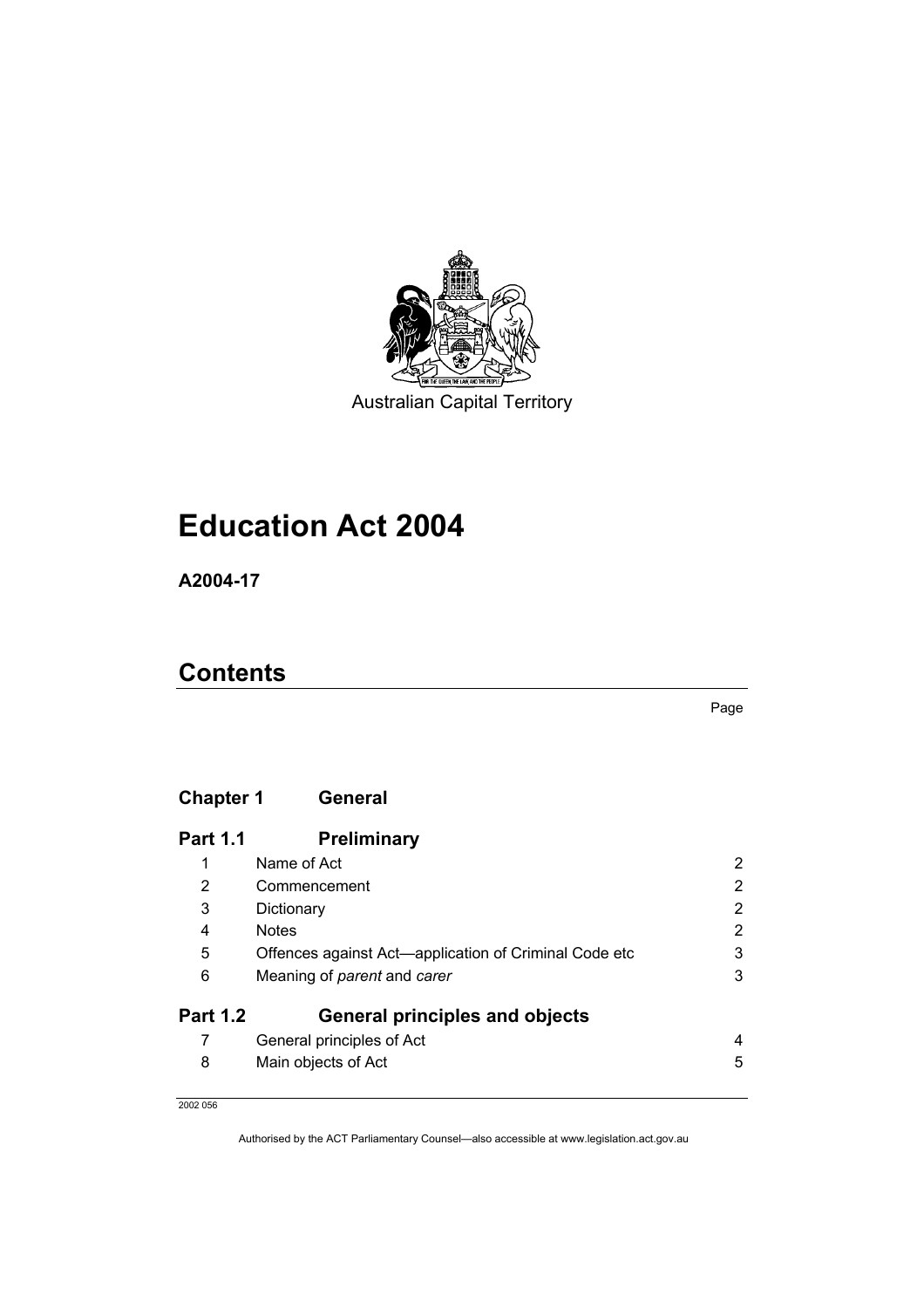# Contents

|                  |                                                             | Page            |
|------------------|-------------------------------------------------------------|-----------------|
| <b>Chapter 2</b> | <b>School enrolment and attendance</b>                      |                 |
| 9                | Meaning of compulsory school age                            | 7               |
| 10               | Compulsory enrolment                                        | $\overline{7}$  |
| 11               | Compulsory attendance                                       | $\overline{7}$  |
| 12               | Information about school-age children                       | 8               |
| 13               | Employment of children under school-leaving age             | 9               |
| 14               | <b>Exemption certificates</b>                               | 9               |
| 15               | Duration of exemption certificates                          | 9               |
| 16               | Revocation of exemption certificates                        | 10              |
| 17               | Student transfer register                                   | 10              |
| <b>Chapter 3</b> | <b>Government schools</b>                                   |                 |
| <b>Part 3.1</b>  | <b>General</b>                                              |                 |
| 18               | Principles on which ch 3 based                              | 11              |
| 19               | Minister to seek advice                                     | 12 <sub>2</sub> |
| <b>Part 3.2</b>  | <b>Establishment and operation of</b><br>government schools |                 |
| 20               | Establishing government schools etc                         | 13              |
| 21               | Operation of government schools                             | 14              |
| 22               | Investigation of complaints-government schools              | 14              |
| 23               | Review of government school system                          | 15              |
| 24               | Review of operation of government schools                   | 15              |
| 25               | Reporting to parents-government schools                     | 15              |
| 26               | Education to be free                                        | 16              |
| 27               | Voluntary financial contributions                           | 16              |
|                  |                                                             |                 |

| 28 | Secular education                                                  | 17 |
|----|--------------------------------------------------------------------|----|
| 29 | Religious education                                                | 17 |
| 30 | Curriculum                                                         | 17 |
| 31 | Approved educational courses for children at government<br>schools | 18 |

contents 2 Education Act 2004

A2004-17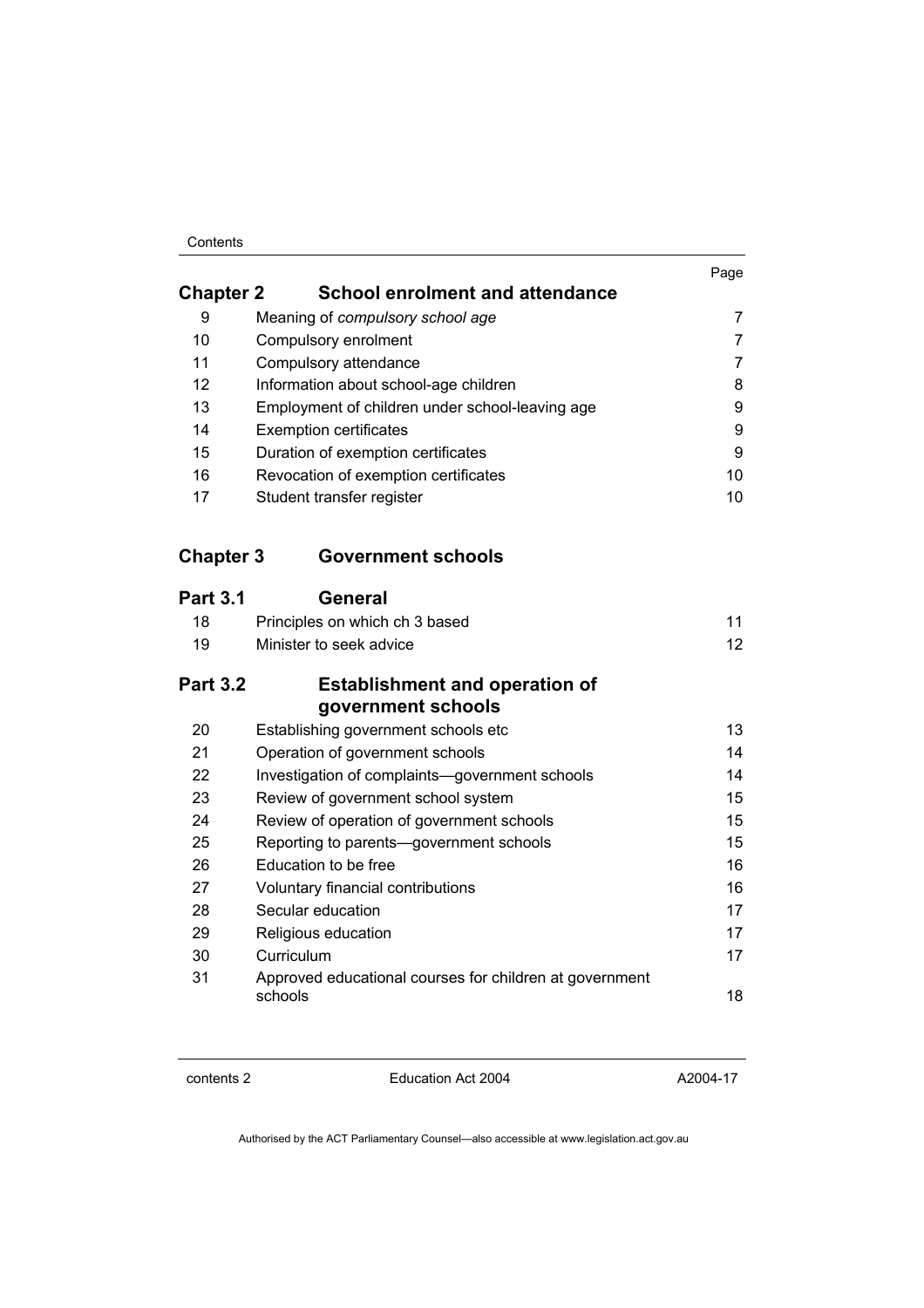|                 |                                                                                                            | Contents |
|-----------------|------------------------------------------------------------------------------------------------------------|----------|
|                 |                                                                                                            | Page     |
| <b>Part 3.3</b> | Attendance at government schools                                                                           |          |
| 32              | Keeping of register of enrolments and attendances for<br>government schools                                | 19       |
| 33              | Keeping records of enrolment and attendances for government<br>schools                                     | 19       |
| 34              | Inspection of register of enrolment and attendances for<br>government schools                              | 20       |
| 35              | Procedures to encourage school attendance at government<br>schools                                         | 21       |
| 36              | Suspension, exclusion or transfer of child by chief executive                                              | 21       |
| <b>Part 3.4</b> | <b>School boards of government schools</b>                                                                 |          |
| Division 3.4.1  | Interpretation                                                                                             |          |
| 37              | Definitions for pt 3.4                                                                                     | 25       |
| Division 3.4.2  | <b>Establishment and membership</b>                                                                        |          |
| 38              | Establishment of school boards                                                                             | 26       |
| 39              | Functions of school boards etc                                                                             | 26       |
| 40              | Declaration of parents and citizens associations in certain<br>circumstances                               | 27       |
| 41              | Constitution of school boards generally                                                                    | 28       |
| 42              | Constitution of school boards of small schools                                                             | 29       |
| 43              | Constitution of school boards of school-related institutions and<br>other schools in special circumstances | 30       |
| 44              | Ending of appointment of members of school board                                                           | 32       |
| 45              | Chairperson and deputy chairperson of school boards                                                        | 33       |
| 46              | School boards to take part in selection of school principals                                               | 33       |
| Division 3.4.3  | Proceedings of school boards                                                                               |          |
| 47              | Time and place of meetings of school boards                                                                | 34       |
| 48              | Procedures governing proceedings of school boards                                                          | 34       |
| 49              | Disclosure of interests by members of school boards                                                        | 36       |
| Division 3.4.4  | <b>Financial matters</b>                                                                                   |          |
| 50              | School boards to approve budgets                                                                           | 37       |
| 51              | Application of money of school                                                                             | 37       |
|                 |                                                                                                            |          |

A2004-17

Education Act 2004

contents 3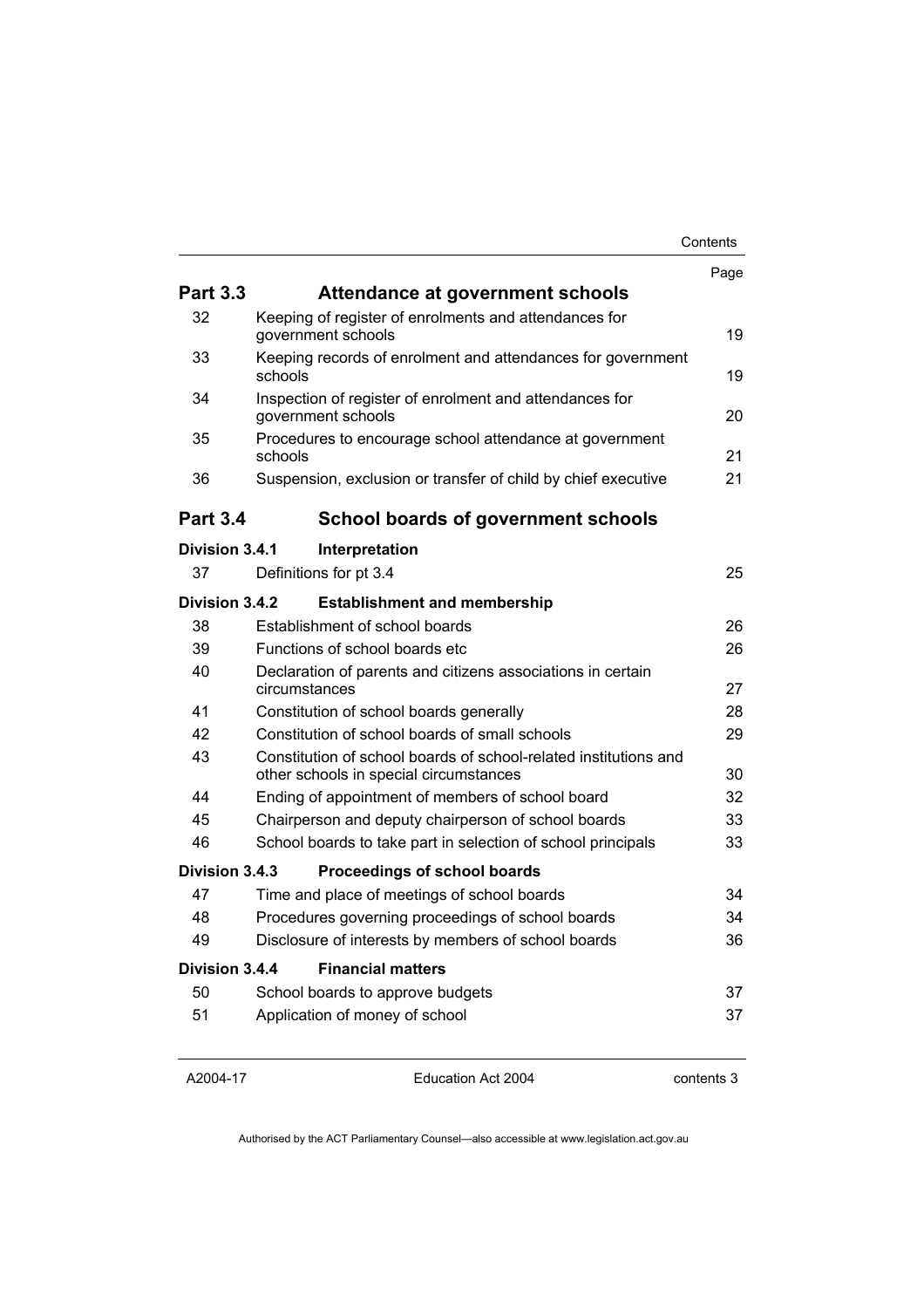| 52              | School boards to approve financial statement and report                  | Page<br>37 |
|-----------------|--------------------------------------------------------------------------|------------|
| 53              | School boards to make available summaries of budget and<br>annual report | 38         |
| <b>Part 3.5</b> | <b>Government Schools Education Council</b>                              |            |
| Division 3.5.1  | <b>Establishment and membership</b>                                      |            |
| 54              | Establishment of council (government)                                    | 39         |
| 55              | Functions of council (government)                                        | 39         |
| 56              | Membership of council (government)                                       | 39         |
| 57              | Appointed members of council (government)                                | 40         |
| 58              | Deputy chairperson of council (government)                               | 41         |
| 59              | Term of appointment to council (government)                              | 41         |
| 60              | Ending of appointment to council (government)                            | 42         |
| 61              | Conditions of appointment generally of appointed members                 | 42         |
| 62              | Arrangements for staff                                                   | 42         |
| Division 3.5.2  | Proceedings of council (government)                                      |            |
| 63              | Time and place of meetings of council (government)                       | 43         |
| 64              | Procedures governing proceedings of council (government)                 | 43         |
| 65              | Disclosure of interests by members of council (government)               | 44         |
| 66              | Annual report by council (government)                                    | 45         |
| <b>Part 3.6</b> | <b>Other provisions</b>                                                  |            |
| Division 3.6.1  | <b>Authorised persons (government)</b>                                   |            |
| 67              | Appointment of authorised persons (government)                           | 46         |
| 68              | Identity cards for authorised persons (government)                       | 47         |
| Division 3.6.2  | Inspection powers for government schools                                 |            |
| 69              | Power not to be exercised before identity card shown etc                 | 47         |
| 70              | Entry to government schools                                              | 48         |
| 71              | Powers on entry                                                          | 48         |
| Division 3.6.3  | <b>Miscellaneous</b>                                                     |            |
| 72              | Protection of members of school boards                                   | 48         |
| 73              | Minister to present advice of council (government)                       | 48         |
| contents 4      | Education Act 2004                                                       | A2004-17   |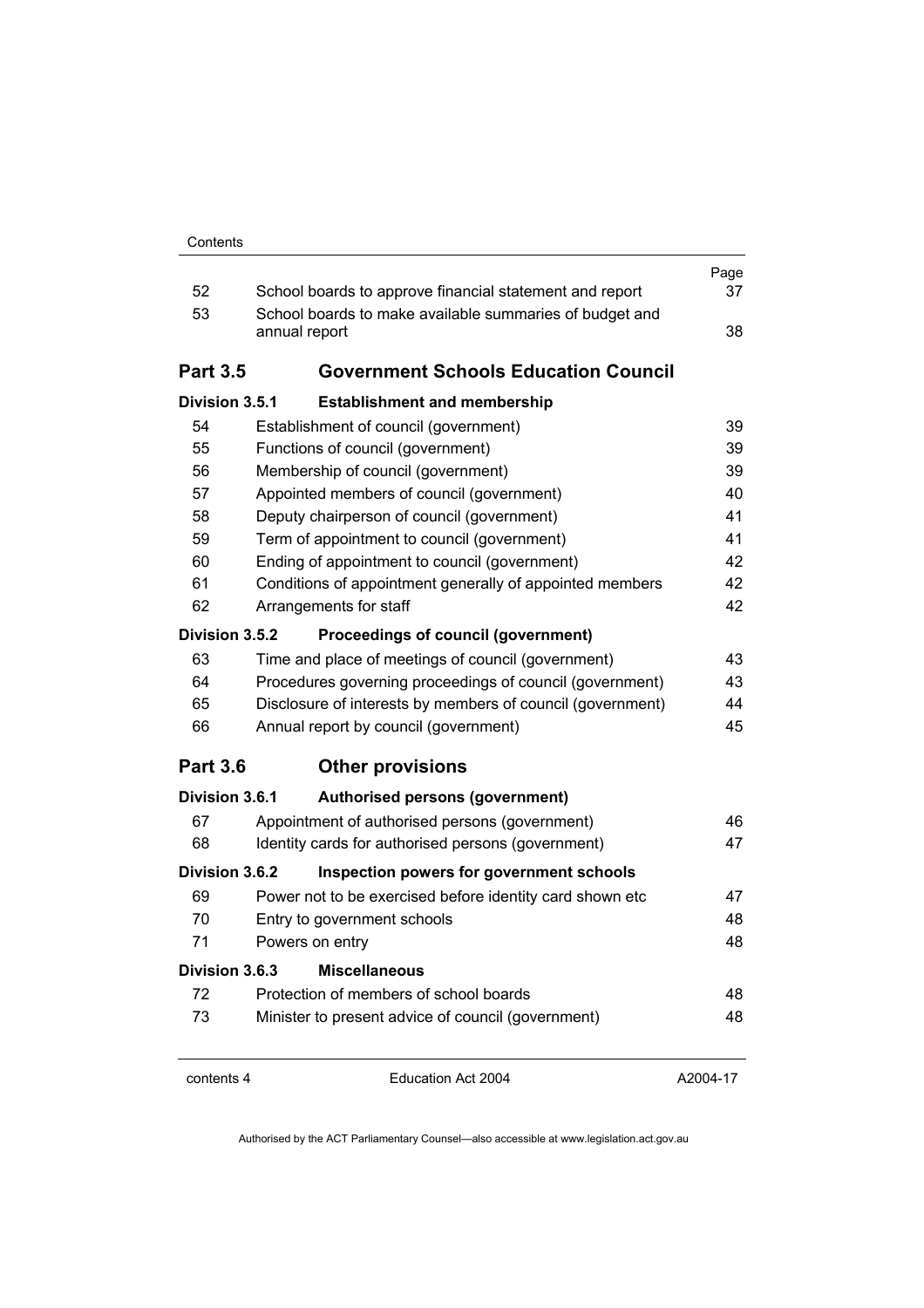|                  |                                                                                                         | Page |
|------------------|---------------------------------------------------------------------------------------------------------|------|
| <b>Chapter 4</b> | <b>Non-government schools</b>                                                                           |      |
| <b>Part 4.1</b>  | General                                                                                                 |      |
| 74               | Meaning of school in ch 4                                                                               | 49   |
| 75               | Principles on which ch 4 based                                                                          | 49   |
| 76               | Minister to seek advice                                                                                 | 50   |
| 77               | Registrar                                                                                               | 50   |
| 78               | Functions of registrar                                                                                  | 50   |
| 79               | Register of non-government schools                                                                      | 50   |
| 80               | Availability of information about operation of non-government<br>schools and their educational programs | 51   |
| 81               | Approved educational courses for children at non-government<br>schools                                  | 51   |
| <b>Part 4.2</b>  | Registration-non-government schools                                                                     |      |
| 82               | Schools to be registered                                                                                | 52   |
| 83               | Applications for in-principle approval for proposed registration                                        | 52   |
| 84               | Deciding in-principle applications                                                                      | 53   |
| 85               | Application for provisional registration                                                                | 55   |
| 86               | Provisional registration                                                                                | 56   |
| 87               | Application for registration                                                                            | 57   |
| 88               | Registration                                                                                            | 58   |
| 89               | Application for registration at additional educational levels                                           | 59   |
| 90               | Registration at additional educational levels                                                           | 60   |
| 91               | Conditions of provisional registration or registration                                                  | 62   |
| 92               | Certificate of provisional registration or registration                                                 | 63   |
| 93               | Period of provisional registration and registration                                                     | 63   |
| 94               | Investigation of complaints—non-government schools                                                      | 64   |
| 95               | Cancellation of provisional registration or registration                                                | 64   |
| 96               | Application for renewal of registration                                                                 | 65   |
| 97               | Renewal of registration                                                                                 | 66   |
| 98               | Inspection of panel reports for school registration etc                                                 | 67   |

A2004-17

Education Act 2004

contents 5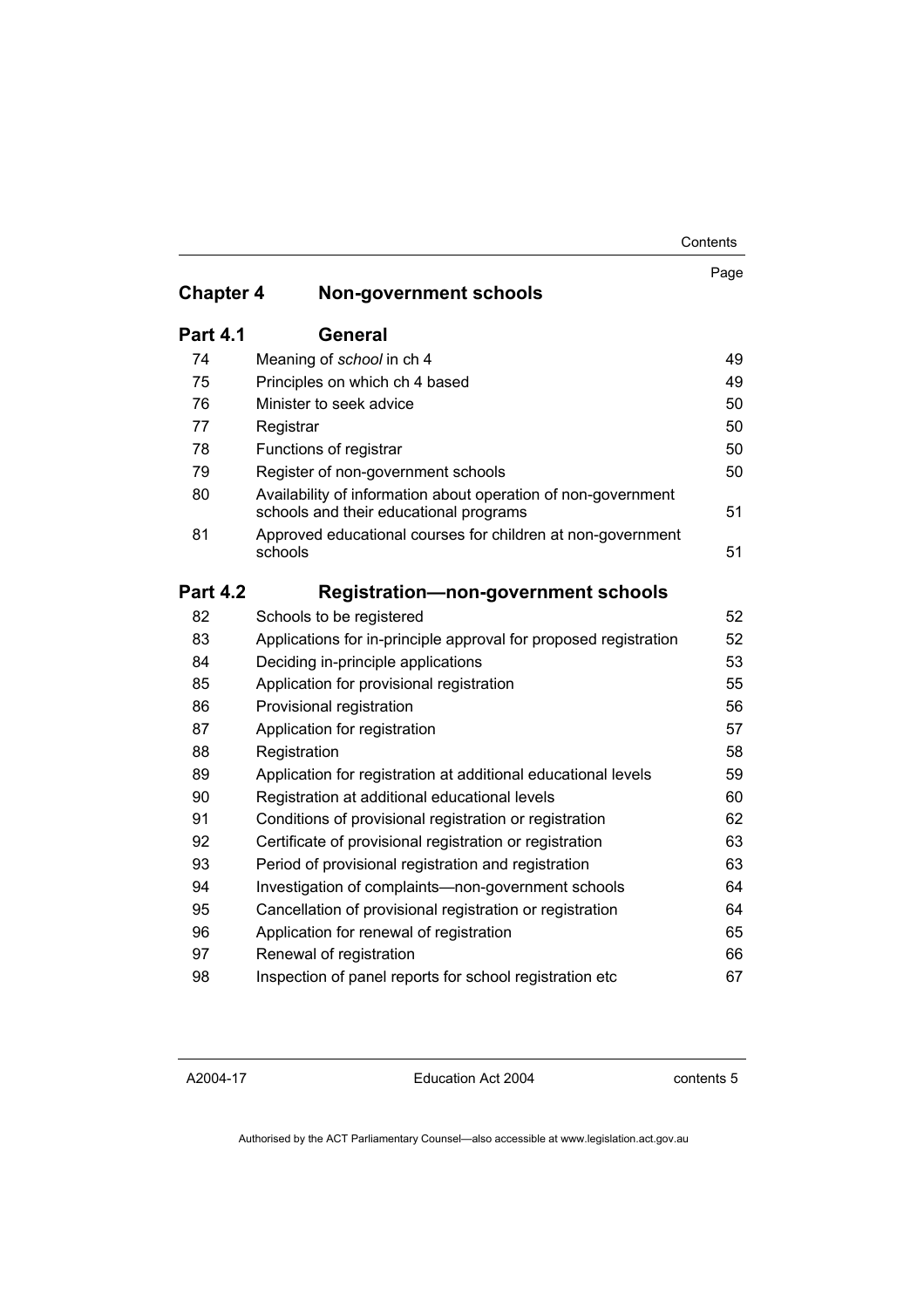|                                                                                    | Page |
|------------------------------------------------------------------------------------|------|
| Attendance at non-government schools                                               |      |
| Keeping of register of enrolments and attendances for non-<br>government schools   | 68   |
| Keeping records of enrolment and attendances for non-<br>government schools        | 68   |
| Inspection of register of enrolment and attendances for non-<br>government schools | 69   |
| Procedures to encourage attendance at non-government<br>schools                    | 70   |
| Reporting to parents-non-government schools                                        | 70   |
| Suspension or exclusion of children—Catholic systemic schools                      | 71   |
| Suspension or exclusion of children-other non-government<br>schools                | 74   |
| <b>Non-government Schools Education</b><br><b>Council</b>                          |      |
| Division 4.4.1<br><b>Establishment and membership</b>                              |      |
| Establishment of council (non-government)                                          | 77   |
| Functions of council (non-government)                                              | 77   |
| Membership of council (non-government)                                             | 77   |
| Members of council (non-government)                                                | 78   |
| Deputy chairperson of council (non-government)                                     | 78   |
| Term of appointment to council (non-government)                                    | 79   |
| Ending of appointment to council (non-government)                                  | 79   |
| Conditions of appointment generally of council (non-<br>government) members        | 79   |
| Arrangements for staff                                                             | 80   |
| Division 4.4.2<br>Proceedings of council (non-government)                          |      |
| Time and place of meetings of council (non-government)                             | 80   |
| Proceedings of council (non-government)                                            | 80   |
| Disclosure of interests by members of council (non-government)                     | 80   |
| Annual report by council (non-government)                                          | 81   |
|                                                                                    |      |

contents 6 Education Act 2004

A2004-17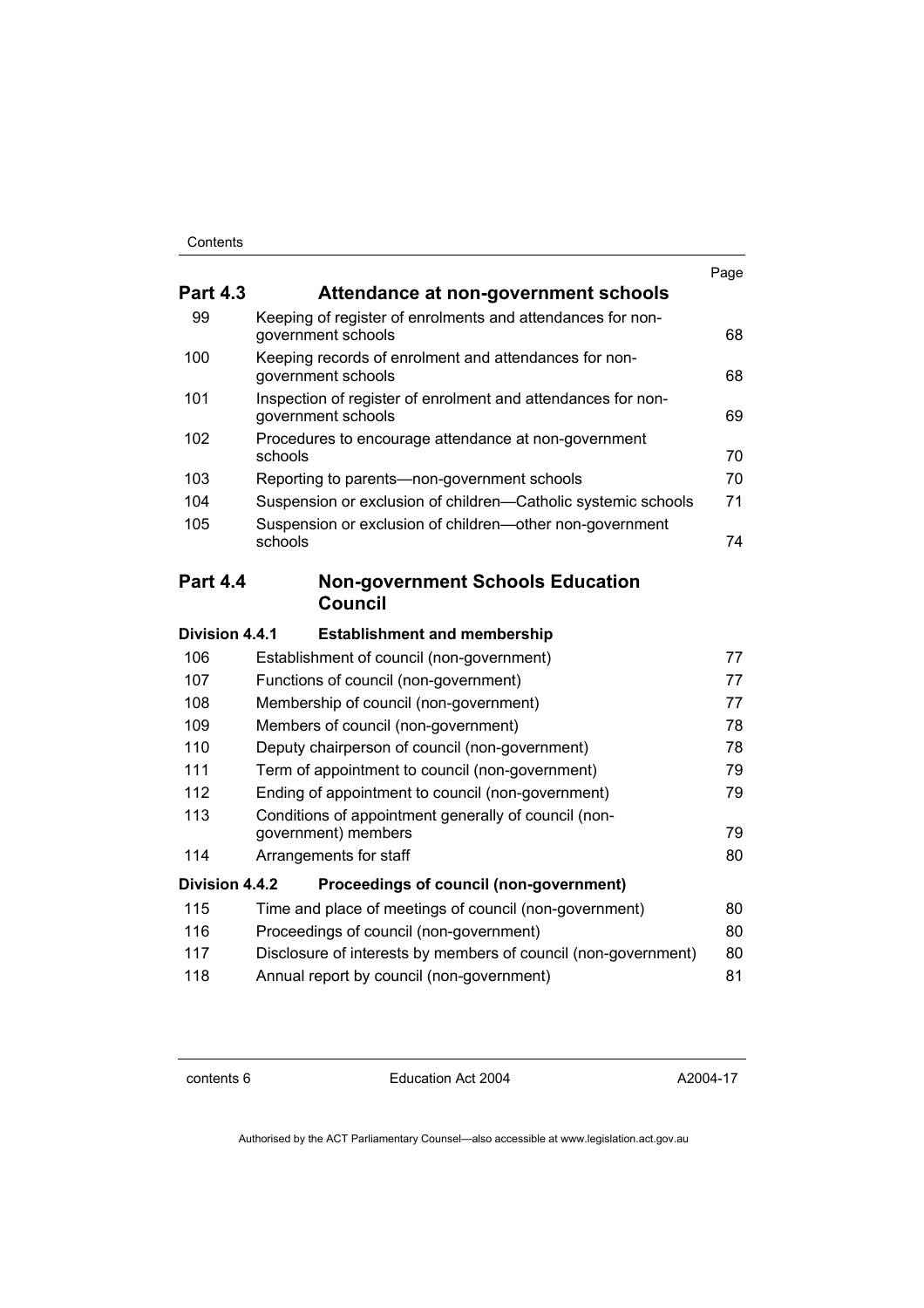|                  |                                                          | Contents |
|------------------|----------------------------------------------------------|----------|
| <b>Part 4.5</b>  |                                                          | Page     |
|                  | <b>Other provisions</b>                                  |          |
| Division 4.5.1   | Authorised persons (non-government)                      |          |
| 119              | Appointment of authorised persons (non-government)       | 82       |
| 120              | Identity cards for authorised persons (non-government)   | 83       |
| Division 4.5.2   | Inspection powers for non-government schools             |          |
| 121              | Power not to be exercised before identity card shown etc | 83       |
| 122              | Entry to non-government schools for inspections          | 84       |
| 123              | Entry to non-government schools with consent             | 84       |
| 124              | Consent to entry                                         | 84       |
| 125              | Powers on entry                                          | 85       |
| Division 4.5.3   | <b>Miscellaneous</b>                                     |          |
| 126              | Inspection of register of non-government schools         | 85       |
| 127              | Minister to present advice of council (non-government)   | 86       |
| <b>Chapter 5</b> | <b>Home education</b>                                    |          |
| <b>Part 5.1</b>  | <b>General</b>                                           |          |
| 128              | Principles on which ch 5 based                           | 87       |
| <b>Part 5.2</b>  | <b>Registration-home education</b>                       |          |
| 129              | Meaning of home education                                | 88       |
| 130              | Provisional registration for home education              | 88       |
| 131              | Registration for home education                          | 88       |
| 132              | Conditions of registration for home education            | 89       |
| 133              | Registration of child                                    | 89       |
| 134              | Period of registration                                   | 90       |
| 135              | Cancellation of registration for home education          | 90       |
| 136              | Certificate of registration for home education           | 91       |
| 137              | Renewal of registration for home education               | 91       |
| 138              | Home education reports                                   | 92       |
| 139              | Home education register                                  | 92       |

A2004-17

Education Act 2004

contents 7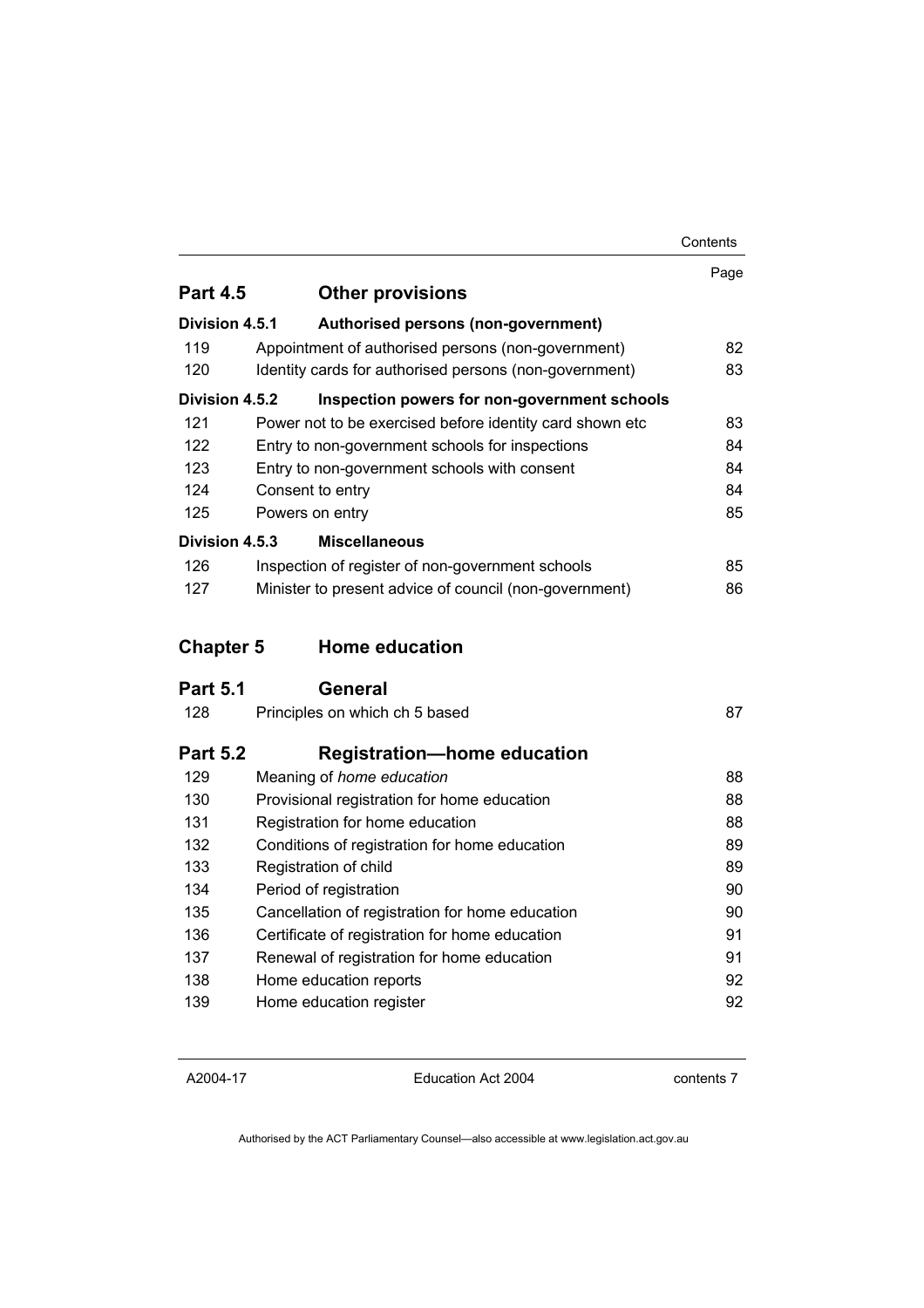|                  |                                                                                                        | Page |
|------------------|--------------------------------------------------------------------------------------------------------|------|
| <b>Chapter 6</b> | <b>Miscellaneous</b>                                                                                   |      |
| <b>Part 6.1</b>  | <b>Review of decisions</b>                                                                             |      |
| 140              | Meaning of reviewable decisions for pt 6.1                                                             | 93   |
| 141              | Notice of decisions to be given to affected people                                                     | 93   |
| 142              | Who may apply for internal review of decisions                                                         | 94   |
| 143              | Applications for internal review                                                                       | 94   |
| 144              | Internal review                                                                                        | 94   |
| 145              | Review by administrative appeals tribunal of certain decisions                                         | 95   |
| <b>Part 6.2</b>  | <b>Other provisions</b>                                                                                |      |
| 146              | Preschools                                                                                             | 96   |
| 147              | Offences on school premises                                                                            | 96   |
| 148              | Obligations on parents                                                                                 | 97   |
| 149              | Notification of parents                                                                                | 97   |
| 150              | Minister may grant scholarships etc                                                                    | 97   |
| 151              | Gifts and donations                                                                                    | 98   |
| 152              | Education trust fund                                                                                   | 98   |
| 153              | Notices of intention under former education Act to conduct<br>schools at additional educational levels | 99   |
| 154              | Approved forms                                                                                         | 100  |
| 155              | Regulation-making power                                                                                | 100  |

### **Chapter 7 Transitional provisions**

| <b>Part 7.1</b> | Assets and liabilities of former authority                               |     |
|-----------------|--------------------------------------------------------------------------|-----|
| 156             | Meaning of former authority                                              | 101 |
| 157             | Vesting of assets and liabilities of former authority in Territory       | 101 |
| 158             | Evidentiary certificate for vested assets and liabilities                | 101 |
| 159             | Registration of changes in title to certain assets                       | 102 |
| 160             | Proceedings and evidence in relation to vested assets and<br>liabilities | 103 |

contents 8 Education Act 2004

A2004-17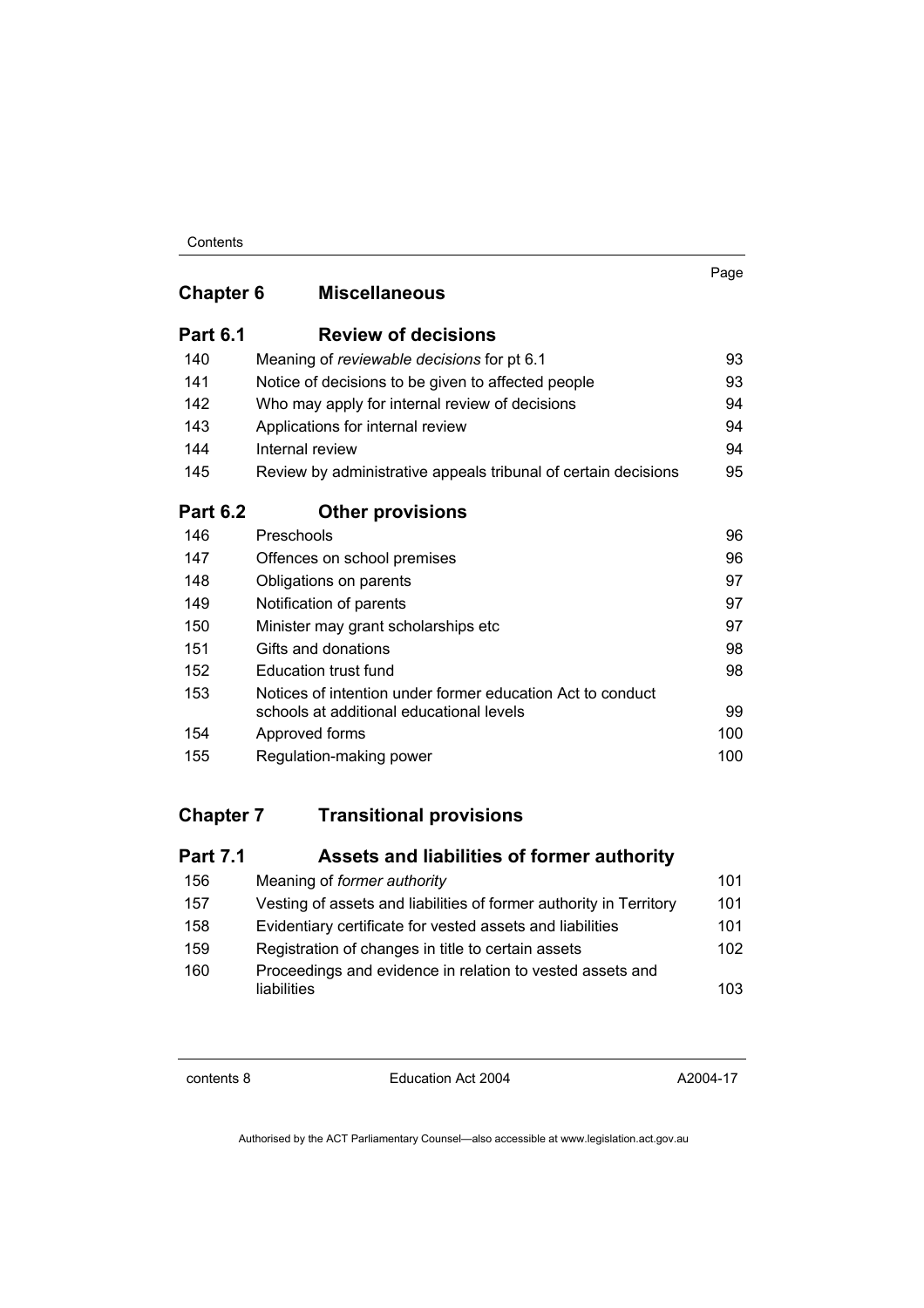|                   |                |                                                          | Contents |
|-------------------|----------------|----------------------------------------------------------|----------|
|                   |                |                                                          | Page     |
| <b>Part 7.2</b>   |                | <b>General savings</b>                                   |          |
| Division 7.2.1    |                | Interpretation                                           |          |
| 161               |                | Definitions for pt 7.3                                   | 104      |
| Division 7.2.2    |                | <b>Former authority Act</b>                              |          |
| 162               |                | Existing schools etc                                     | 104      |
| 163               |                | Name of schools, institutions and services               | 105      |
| 164               | School boards  |                                                          | 105      |
| 165               |                | Parents and citizens associations                        | 105      |
| 166               |                | Members of school boards                                 | 105      |
| Division 7.2.3    |                | <b>Former education Act</b>                              |          |
| 167               |                | <b>Exemption certificates</b>                            | 106      |
| 168               |                | Existing registered and provisionally registered schools | 106      |
| 169               | Registers      |                                                          | 107      |
| <b>Part 7.3</b>   |                | <b>Miscellaneous</b>                                     |          |
| 170               |                | Modification of ch 7's operation                         | 108      |
| 171               | Expiry of ch 7 |                                                          | 108      |
| 172               |                | Declared law for Legislation Act, s 88                   | 108      |
| <b>Chapter 8</b>  |                | Repeals and consequential amendments                     |          |
| 173               | Acts repealed  |                                                          | 109      |
| 174               |                | Regulations repealed                                     | 109      |
| 175               |                | Legislation amended-sch 2                                | 109      |
|                   |                |                                                          |          |
| <b>Schedule 1</b> |                | <b>Reviewable decisions</b>                              | 110      |
| <b>Part 1.1</b>   |                | <b>Minister's decisions</b>                              | 110      |
| <b>Part 1.2</b>   |                | <b>Chief executive's decisions</b>                       | 112      |

Education Act 2004

contents 9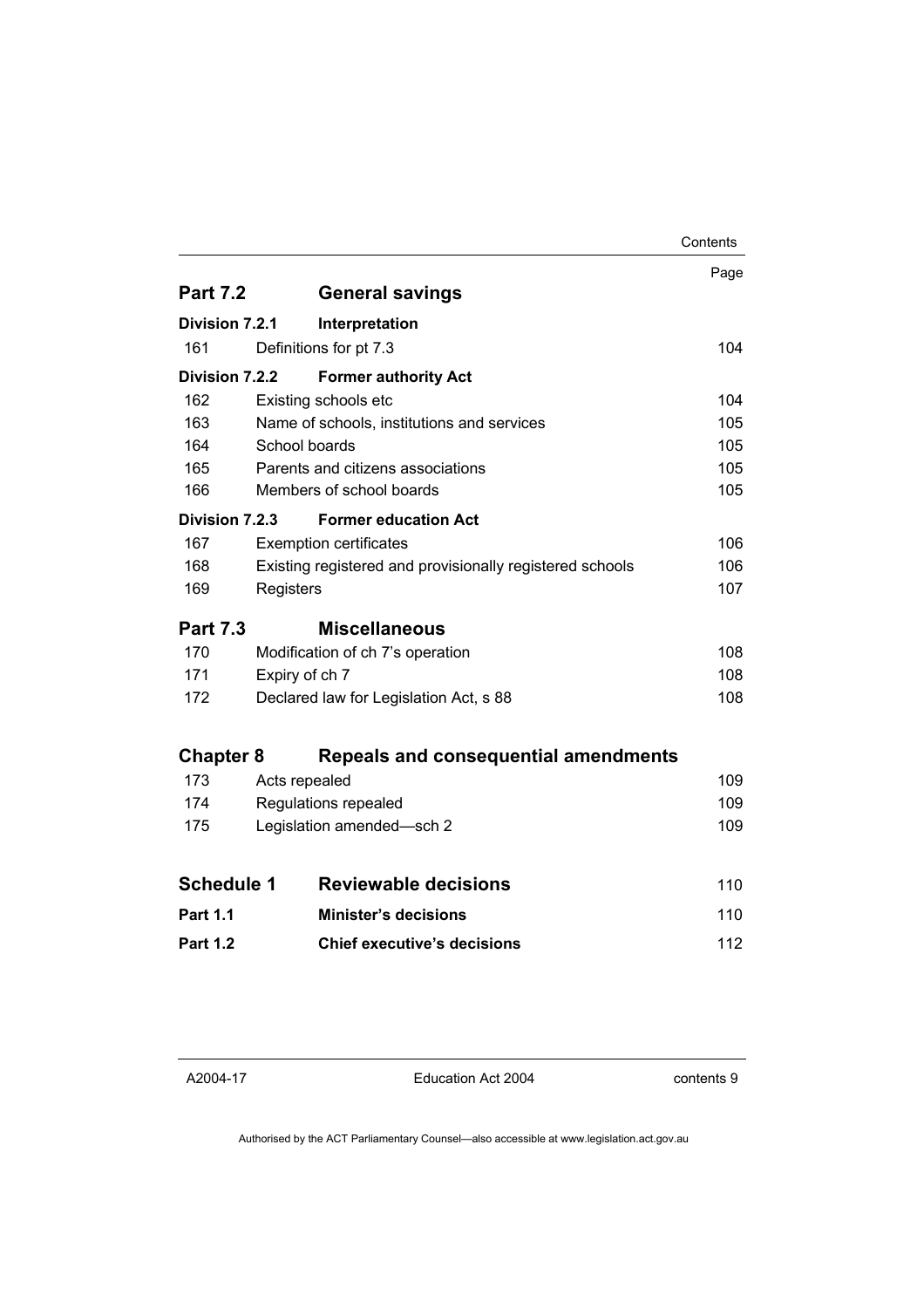#### Contents

| <b>Schedule 2</b> | <b>Consequential amendments</b>                           | Page<br>113 |
|-------------------|-----------------------------------------------------------|-------------|
| <b>Part 2.1</b>   | <b>Board of Senior Secondary Studies Act 1997</b>         | 113         |
| <b>Part 2.2</b>   | <b>Children and Young People Act 1999</b>                 | 115         |
| <b>Part 2.3</b>   | <b>Crimes Act 1900</b>                                    | 116         |
| <b>Part 2.4</b>   | <b>Intoxicated Persons (Care and Protection) Act 1994</b> | 116         |
| <b>Part 2.5</b>   | <b>Legislation Act 2001</b>                               | 117         |
| <b>Part 2.6</b>   | <b>Ombudsman Regulations 1989</b>                         | 117         |
| <b>Part 2.7</b>   | <b>Workers Compensation Act 1951</b>                      | 117         |

### **Dictionary** 118

contents 10 Education Act 2004

A2004-17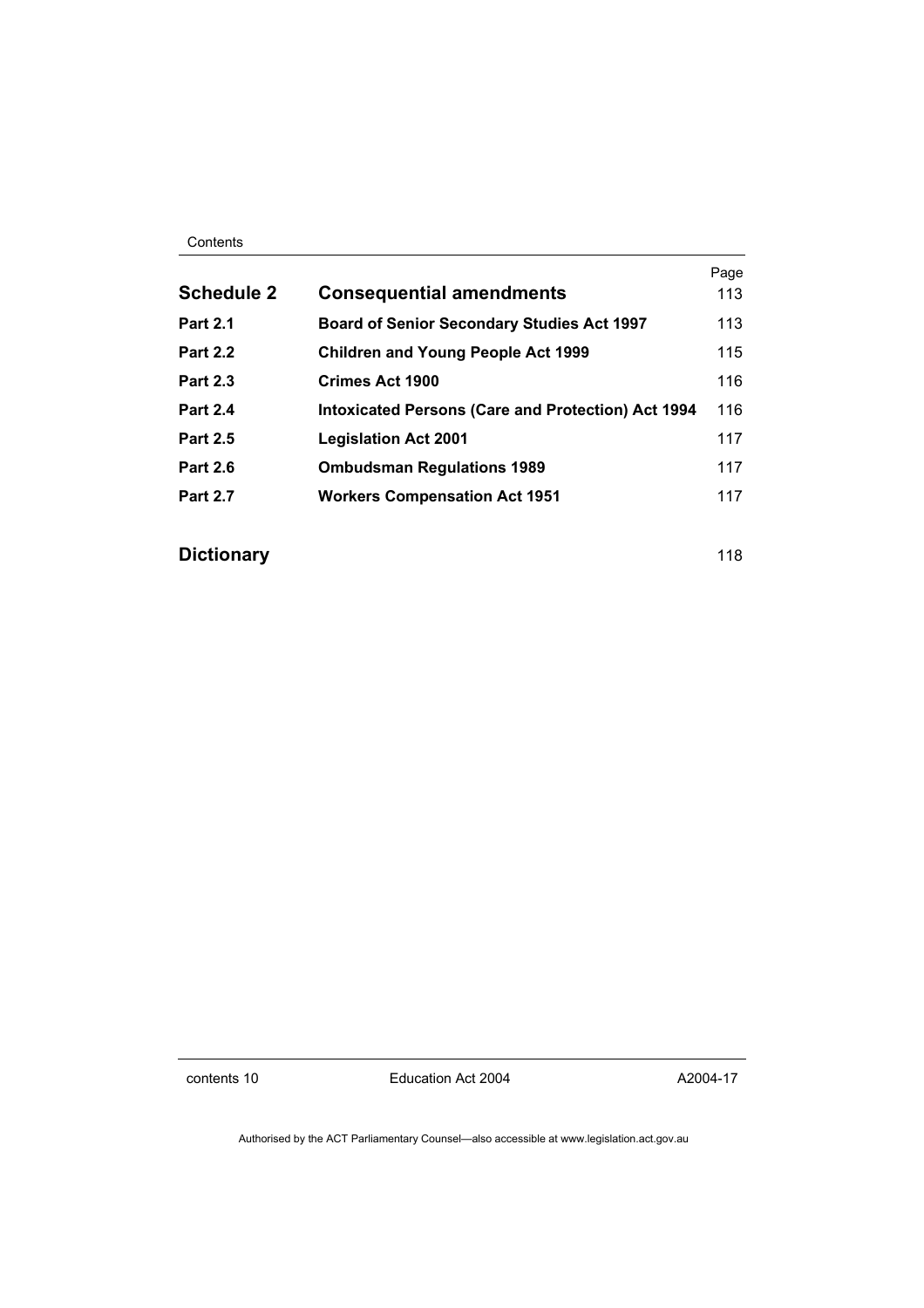

Australian Capital Territory

# **Education Act 2004**

**A2004-17** 

An Act about the education of children in the ACT, and for other purposes

The Legislative Assembly for the Australian Capital Territory enacts as follows:

2002 056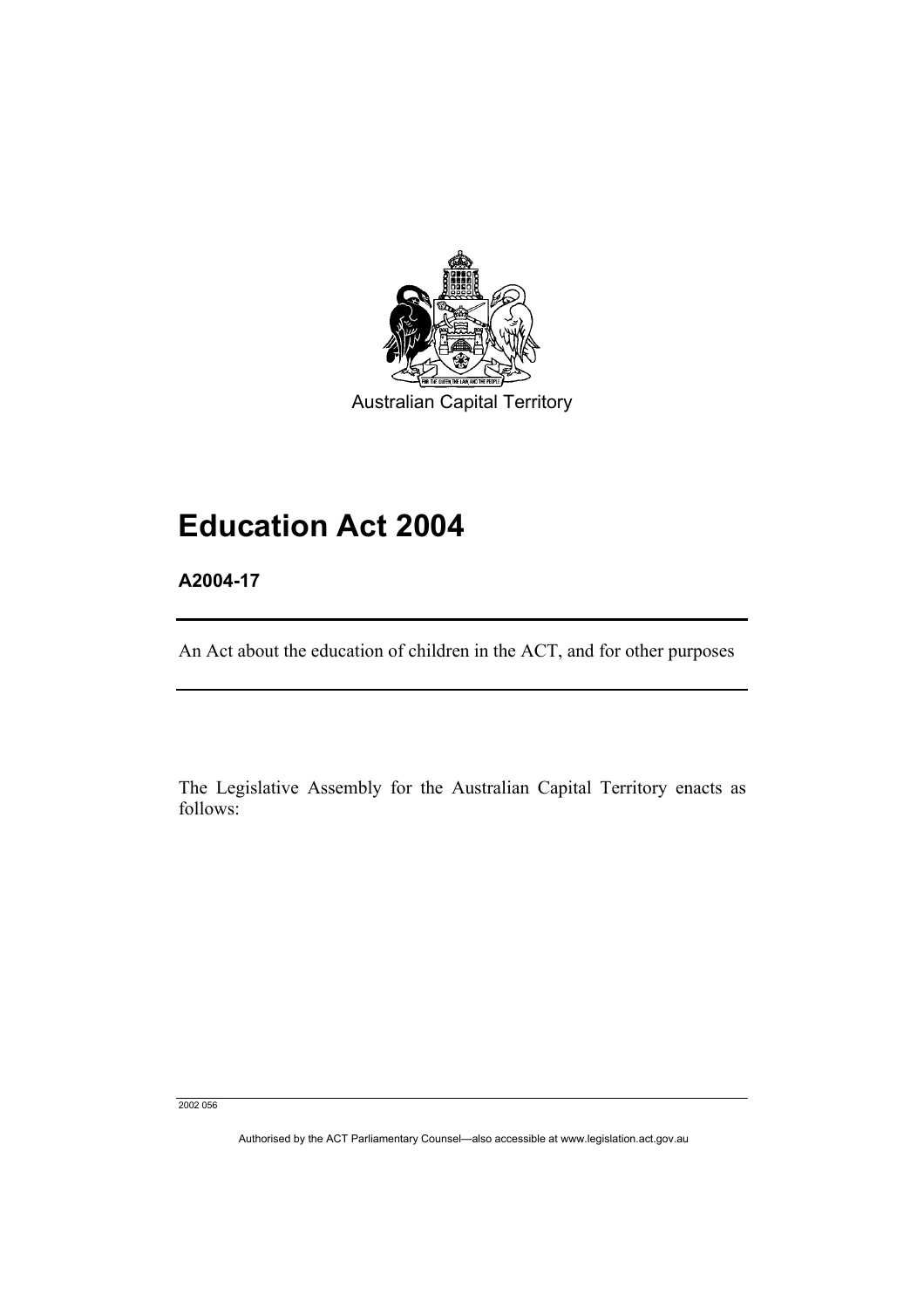**Chapter 1** General<br> **Part 1.1** Preliming **Preliminary** 

Section 1

# **Chapter 1 General**

## **Part 1.1** Preliminary

### **1 Name of Act**

This Act is the *Education Act 2004*.

### **2 Commencement**

This Act commences on 1 January 2005.

*Note* The naming and commencement provisions automatically commence on the notification day (see Legislation Act, s 75 (1)).

### **3 Dictionary**

The dictionary at the end of this Act is part of this Act.

*Note 1* The dictionary at the end of this Act defines certain terms used in this Act, and includes references (*signpost definitions*) to other terms defined elsewhere in this Act.

> For example, the signpost definition '*carer*—see section 6.' means that the term 'carer' is defined in that section.

*Note 2* A definition in the dictionary (including a signpost definition) applies to the entire Act unless the definition, or another provision of the Act, provides otherwise or the contrary intention otherwise appears (see Legislation Act,  $s$  155 and  $s$  156 (1)).

#### **4 Notes**

A note included in this Act is explanatory and is not part of this Act.

*Note* See Legislation Act, s 127 (1), (4) and (5) for the legal status of notes.

page 2 Education Act 2004

A2004-17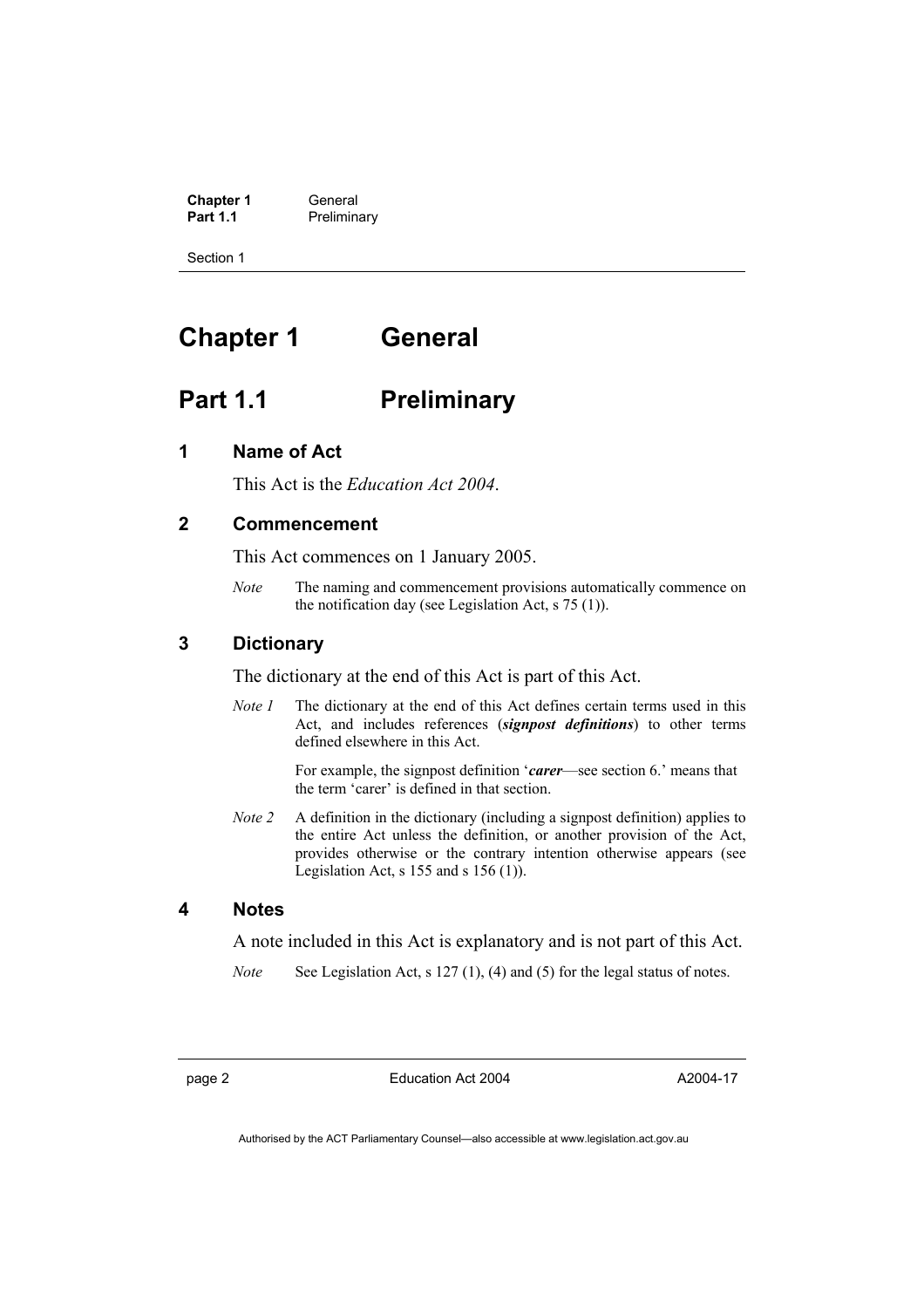### **5 Offences against Act—application of Criminal Code etc**

Other legislation applies in relation to offences against this Act.

*Note 1 Criminal Code*

The Criminal Code, ch 2 applies to all offences against this Act (see Code, pt 2.1).

The chapter sets out the general principles of criminal responsibility (including burdens of proof and general defences), and defines terms used for offences to which the Code applies (eg *conduct*, *intention*, *recklessness* and *strict liability*).

*Note 2 Penalty units* 

The Legislation Act, s 133 deals with the meaning of offence penalties that are expressed in penalty units.

#### **6 Meaning of** *parent* **and** *carer*

- (1) In this Act, a *parent* includes a carer.
- (2) In this Act, a *parent* is a person having parental responsibility for the child under the *Children and Young People Act 1999*.
- (3) In this Act, a *carer* is a person who is a carer under the *Children and Young People Act 1999*, section 5.

A2004-17

Education Act 2004

page 3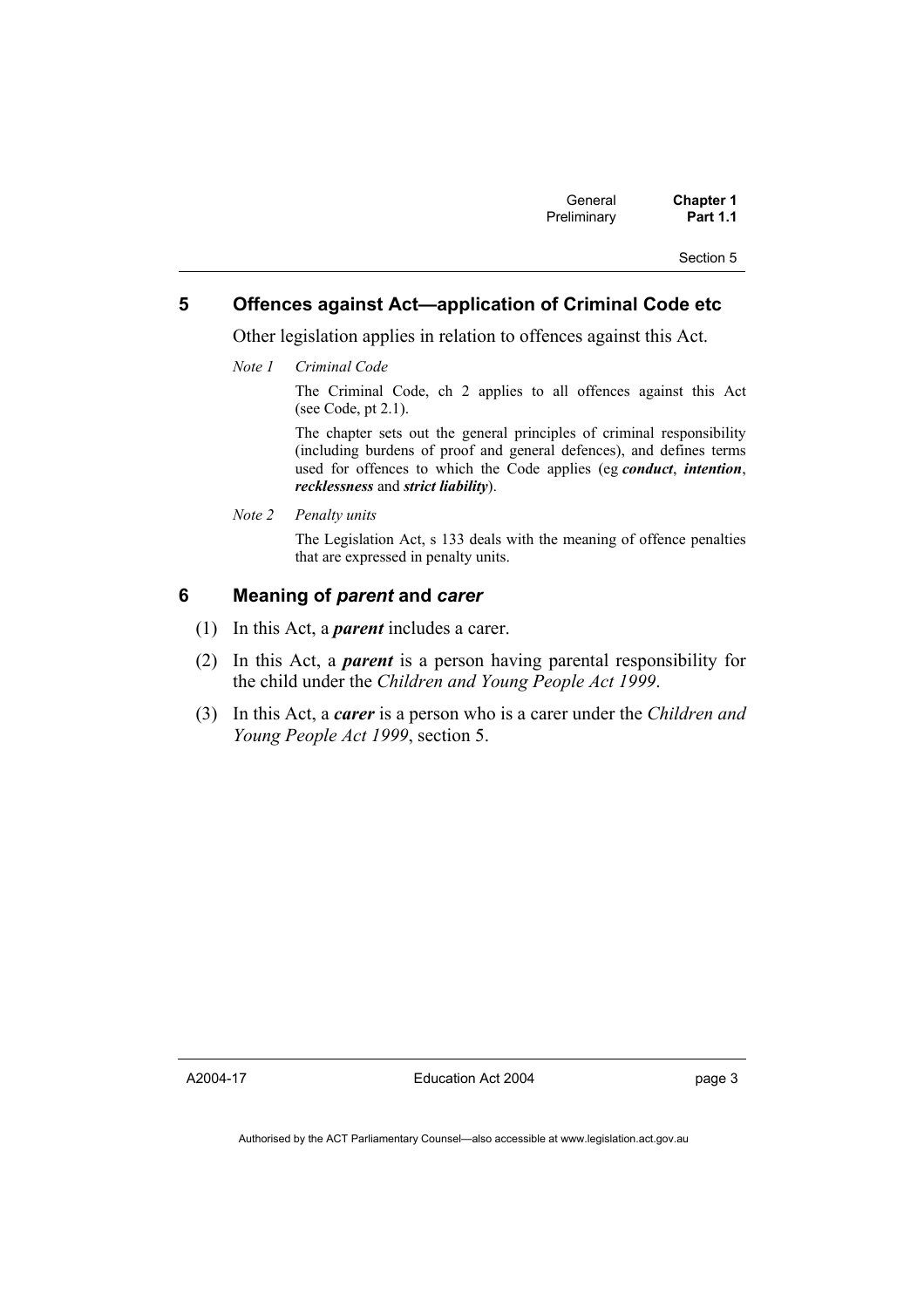# **Part 1.2 General principles and objects**

### **7 General principles of Act**

- (1) Everyone involved in the administration of this Act, or in the education of children of school age in the ACT, is to apply the principle that every child has a right to receive a high-quality education.
- (2) Without limiting subsection (1), a high-quality education is based on the following principles:
	- (a) school education and home education provide a foundation for a democratic society;
	- (b) school education and home education should—
		- (i) aim to develop every child's potential and maximise educational achievements; and
		- (ii) promote children's enthusiasm for lifelong learning and optimism for the future; and
		- (iii) encourage parents to take part in the education of their children, and recognise their right to choose a suitable educational environment; and
		- (iv) promote respect for and tolerance of others; and
		- (v) recognise the social, religious, physical, intellectual and emotional needs of all students; and
		- (vi) aim over time to improve the learning outcomes of students so that the outcomes are free from disadvantage because of economic, social, cultural or other causes; and
		- (vii) encourage all children to complete their senior secondary education; and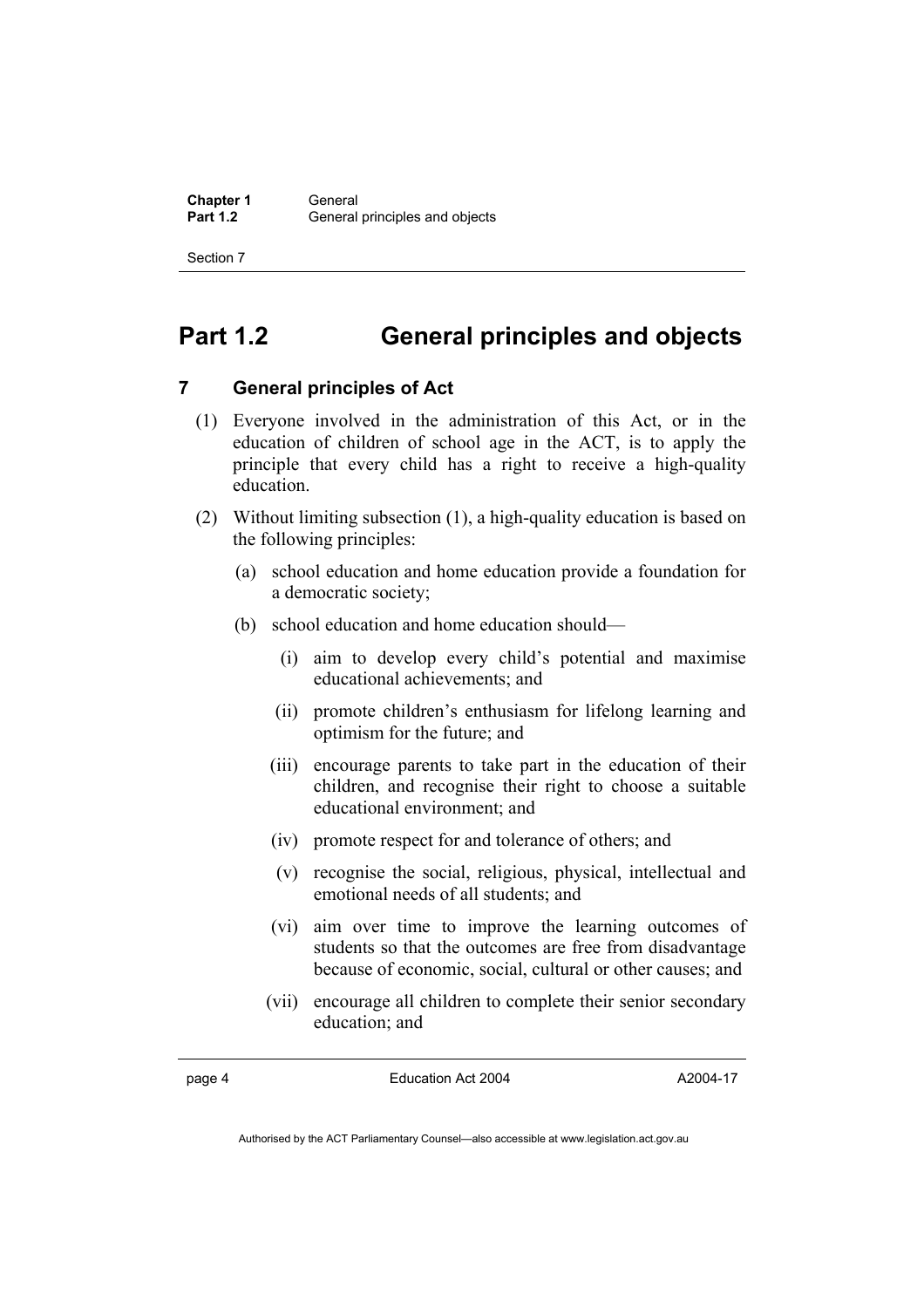- (viii) provide access to a broad education; and
	- (ix) recognise the needs of Indigenous students;
- (c) innovation, diversity and opportunity within and among schools should be encouraged;
- (d) effective quality assurance mechanisms should be applied to school education;
- (e) government funding should be directed to children through their schools or school system;
- (f) the partnership between the home, community and educational providers should be recognised;
- (g) school communities should be given information about the operation of their schools.
- (3) Everyone involved in the administration of this Act, or in the education of children of school age in the ACT, is to apply the principle that school education—
	- (a) recognises the individual needs of children with disabilities; and
	- (b) should make appropriate provision for those needs, unless it would impose unjustifiable hardship on the provider of the school education.
- (4) Corporal punishment is not allowed in ACT schools.

#### **8 Main objects of Act**

The main objects of this Act are—

 (a) to state the responsibilities of parents and the government in relation to school education and the principles and values on which government and non-government school education and home education are based; and

A2004-17

Education Act 2004

page 5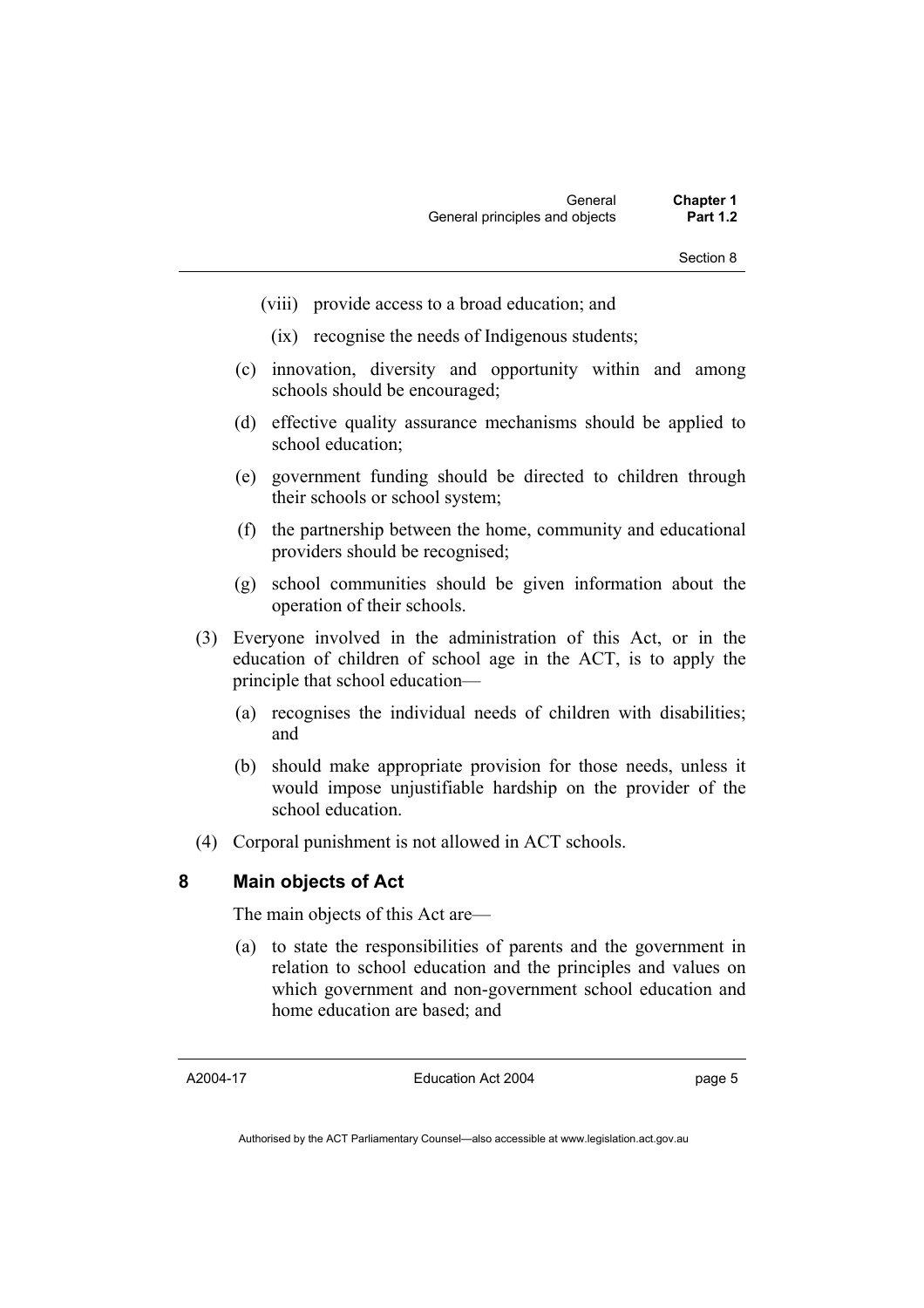| <b>Chapter 1</b> | General                        |
|------------------|--------------------------------|
| <b>Part 1.2</b>  | General principles and objects |

- (b) to promote compulsory school education and state the circumstances in which school attendance is not required, including providing for suspension and exclusion from school; and
- (c) to provide for the operation and governance of government schools; and
- (d) to provide for the registration of non-government schools and home education.

page 6 **Education Act 2004** 

A2004-17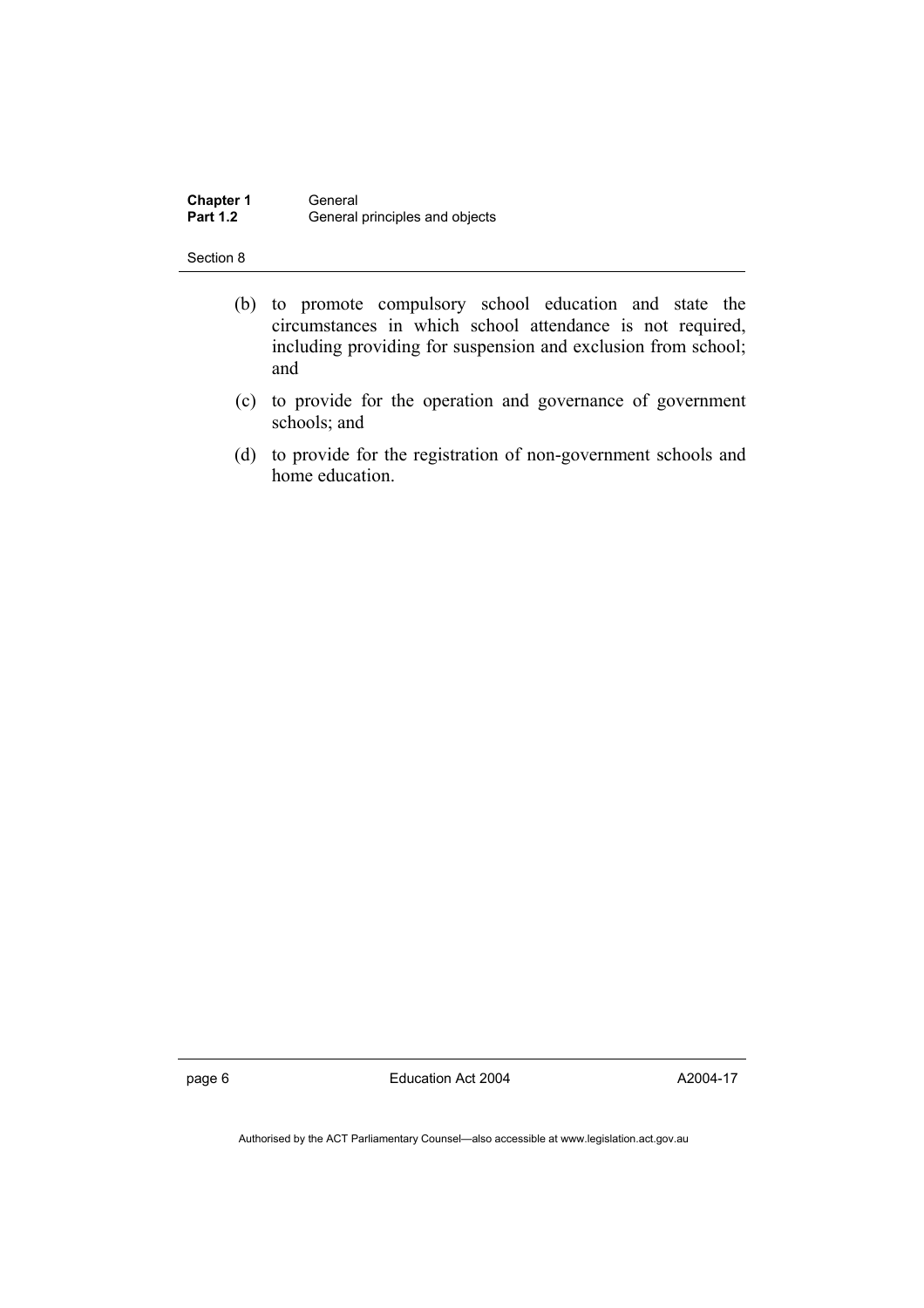# **Chapter 2 School enrolment and attendance**

#### **9 Meaning of** *compulsory school age*

For this Act, a child is of *compulsory school age* if the child is at least 6 years old and under 15 years old.

#### **10 Compulsory enrolment**

- (1) This section applies to the parents of a child if the child is of compulsory school age and lives in the ACT.
- (2) Not later than 14 school term days after the day the child turns 6 years old, or begins to live in the ACT, the parents must enrol the child at a school or apply to register the child for home education.

Maximum penalty: 5 penalty units.

- (3) Subsection (2) does not apply if—
	- (a) the child lives in the ACT but is enrolled in a school under State law; or
	- (b) an exemption certificate is in force for the child; or
	- (c) the parents have a reasonable excuse for not complying with the subsection.
- (4) An offence against this section is a strict liability offence.

#### **11 Compulsory attendance**

- (1) This section applies to the parents of a child if the child lives in the ACT, is of compulsory school age and is enrolled at a school.
- (2) The parents must ensure that the child attends—

A2004-17

Education Act 2004

page 7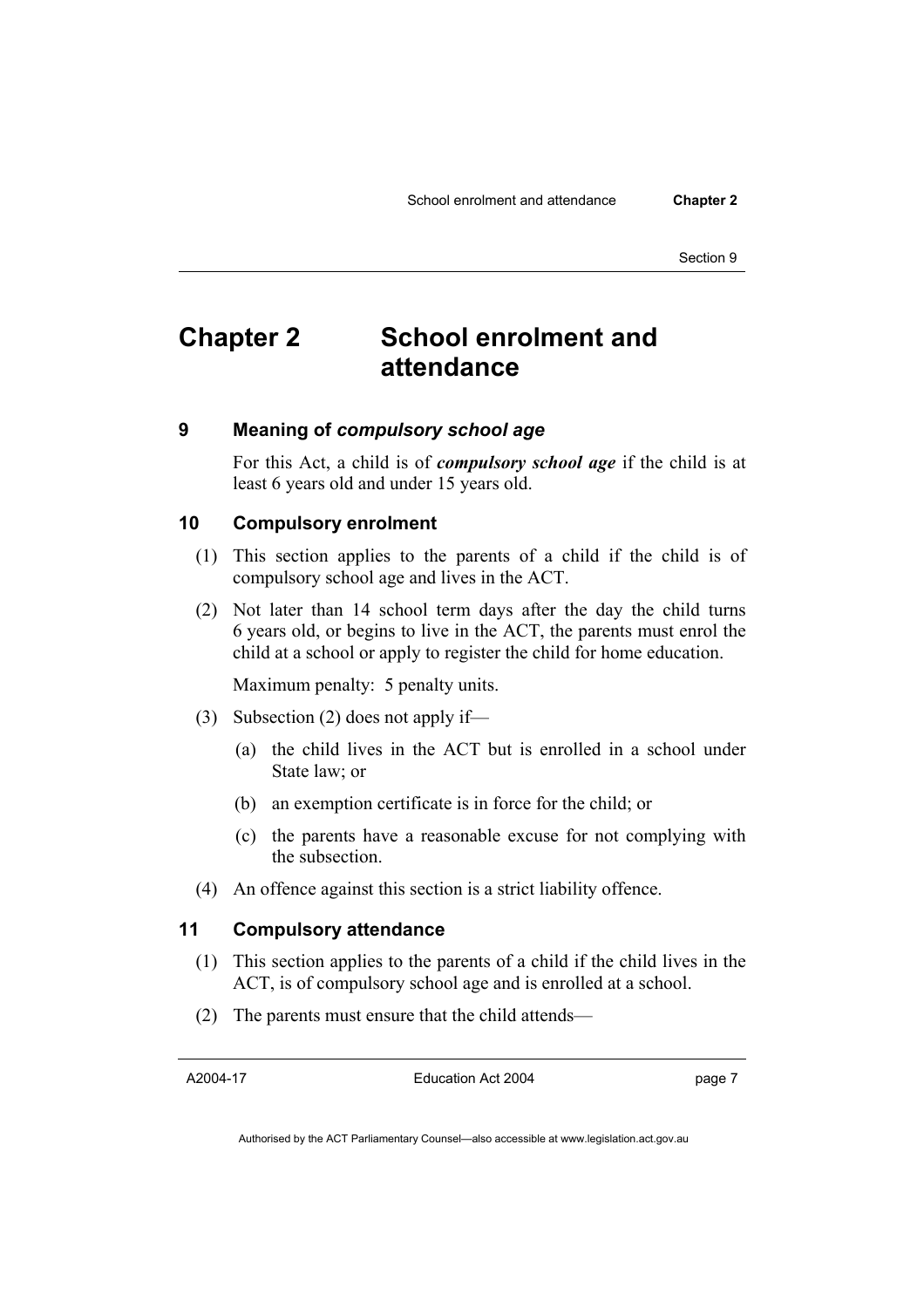#### **Chapter 2** School enrolment and attendance

#### Section 12

- (a) the school on every day, and during the times on every day, when the school is open for attendance; and
- (b) every activity of the school (including attendances at an approved educational course) that the school requires the child to attend.
- (3) The parents must not contravene subsection (2).

Maximum penalty: 5 penalty units.

- (4) Subsection (3) does not apply if the parents have a reasonable excuse for the contravention.
- (5) An offence against this section is a strict liability offence.

#### **12 Information about school-age children**

- (1) This section applies if the chief executive believes on reasonable grounds that—
	- (a) a child of compulsory school age lives in the ACT; and
	- (b) the child is not enrolled at a school or registered for home education.
- (2) The chief executive may give written notice to a parent of the child requiring the parent to give the chief executive the details about the child stated in the notice within 7 days after the day the parent receives the notice.
- (3) If the chief executive gives a notice under this section to the parent, the parent must comply with the notice.

Maximum penalty: 50 penalty units.

(4) An offence against this section is a strict liability offence.

page 8 Education Act 2004

A2004-17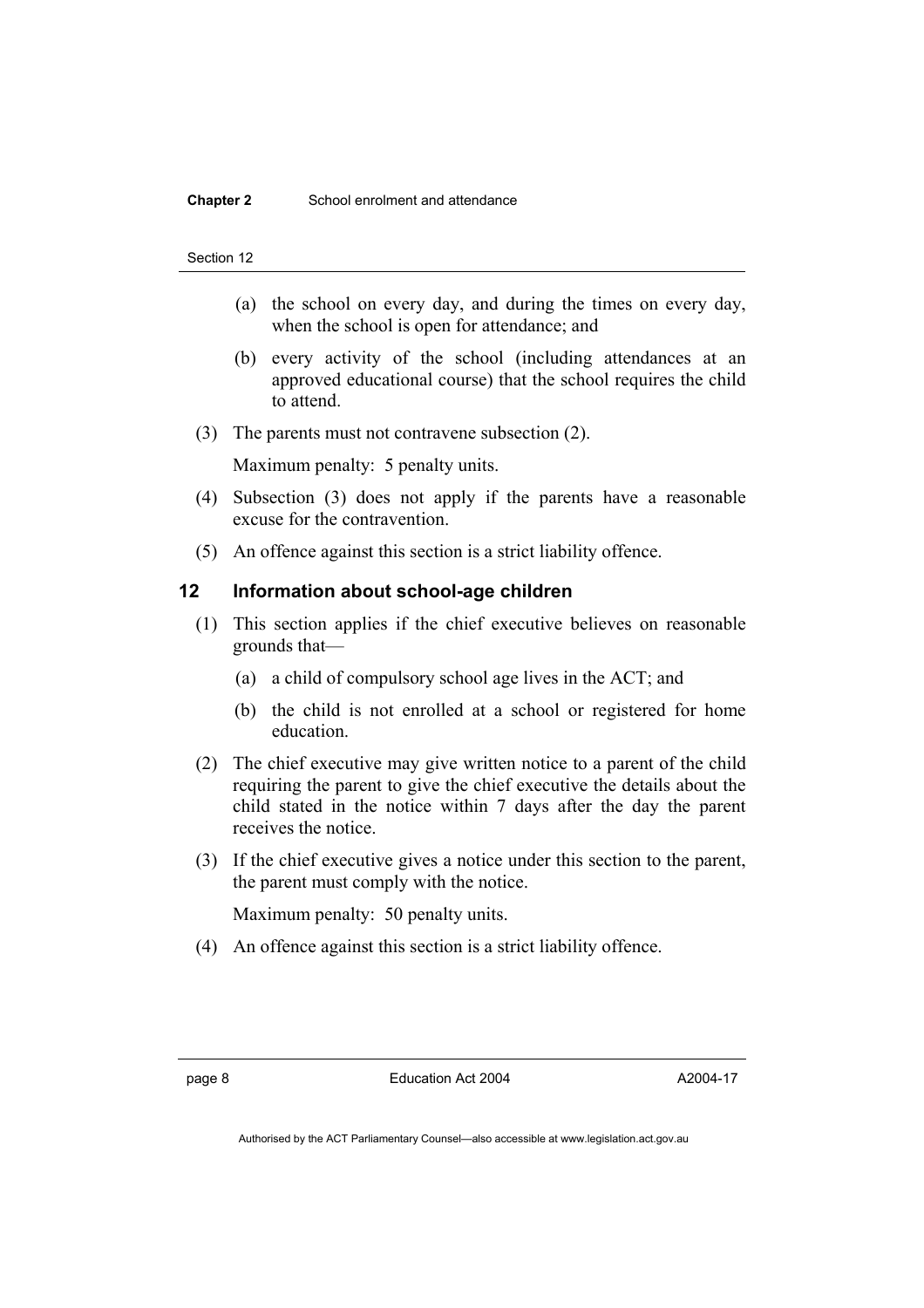### **13 Employment of children under school-leaving age**

- (1) A person must not employ a child under school-leaving age, on a day and at a time, when the child—
	- (a) is required under this Act to attend a school, school activity or approved educational course; or
	- (b) if the child does not live in the ACT or is enrolled at a school under State law—would be required under this Act to attend a school, school activity or approved educational course if the child were living in the ACT or were not enrolled at a school under State law.

Maximum penalty: 50 penalty units.

(2) An offence against this section is a strict liability offence.

#### **14 Exemption certificates**

The chief executive may, on application by the parents of a child, issue a certificate exempting the child from school, if satisfied that—

- (a) it is necessary or desirable, having regard to any educational, vocational training or employment opportunity offered to the child before the child is of school-leaving age, to exempt the child from school; or
- (b) it is otherwise in the child's best interests, having regard to the care, health, development or education of the child, to exempt the child from school.

#### **15 Duration of exemption certificates**

An exemption certificate may be issued for a child until—

- (a) the child reaches school-leaving age; or
- (b) the ground on which the certificate was issued ceases to apply.

A2004-17

Education Act 2004

page 9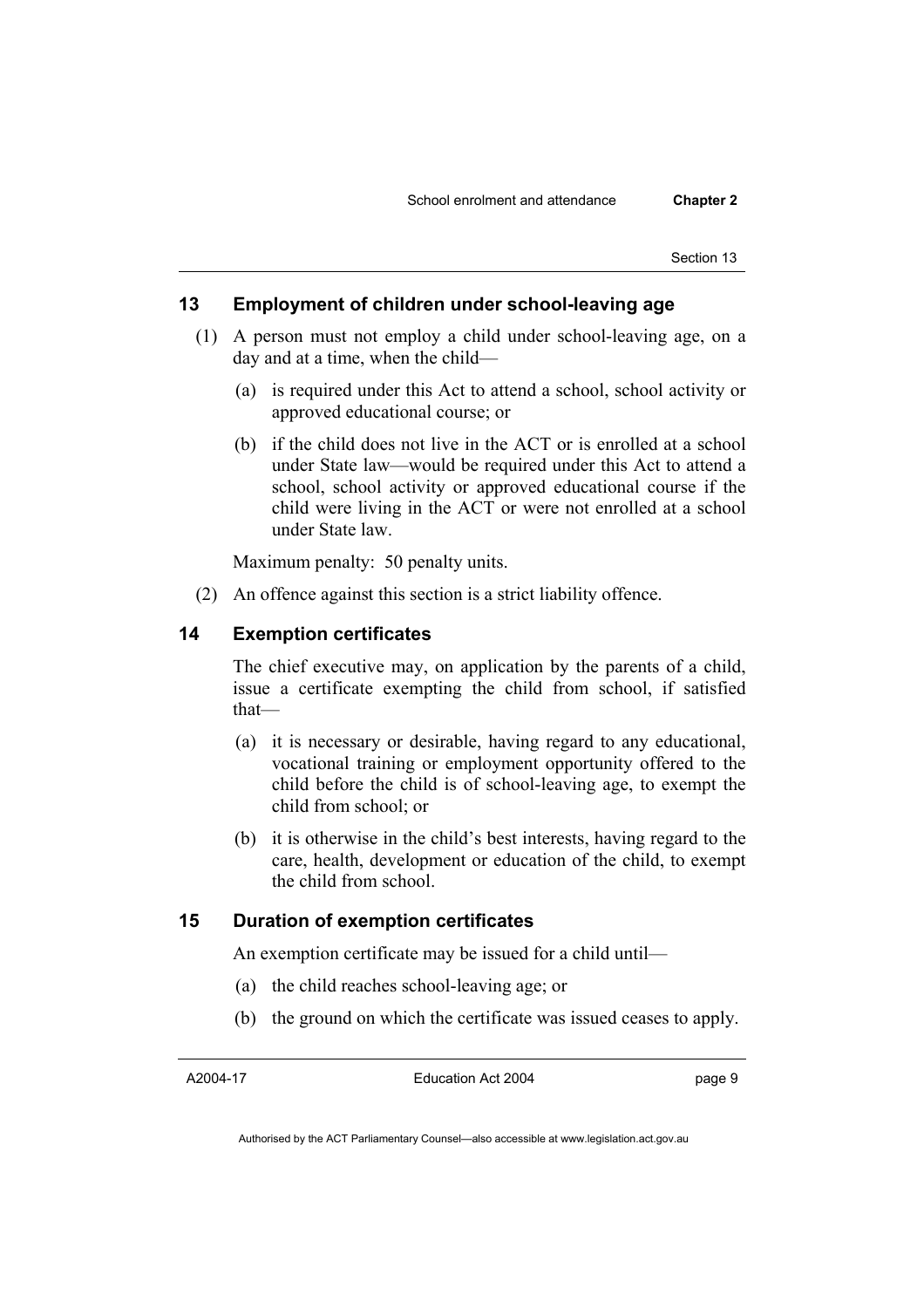#### **Chapter 2** School enrolment and attendance

Section 16

### **16 Revocation of exemption certificates**

The chief executive may revoke an exemption certificate issued for a child if—

- (a) the certificate was issued in error; or
- (b) the ground on which the certificate was issued ceases to apply.

#### **17 Student transfer register**

The chief executive must establish procedures for recording the transfer of students between schools in the ACT.

page 10 Education Act 2004

A2004-17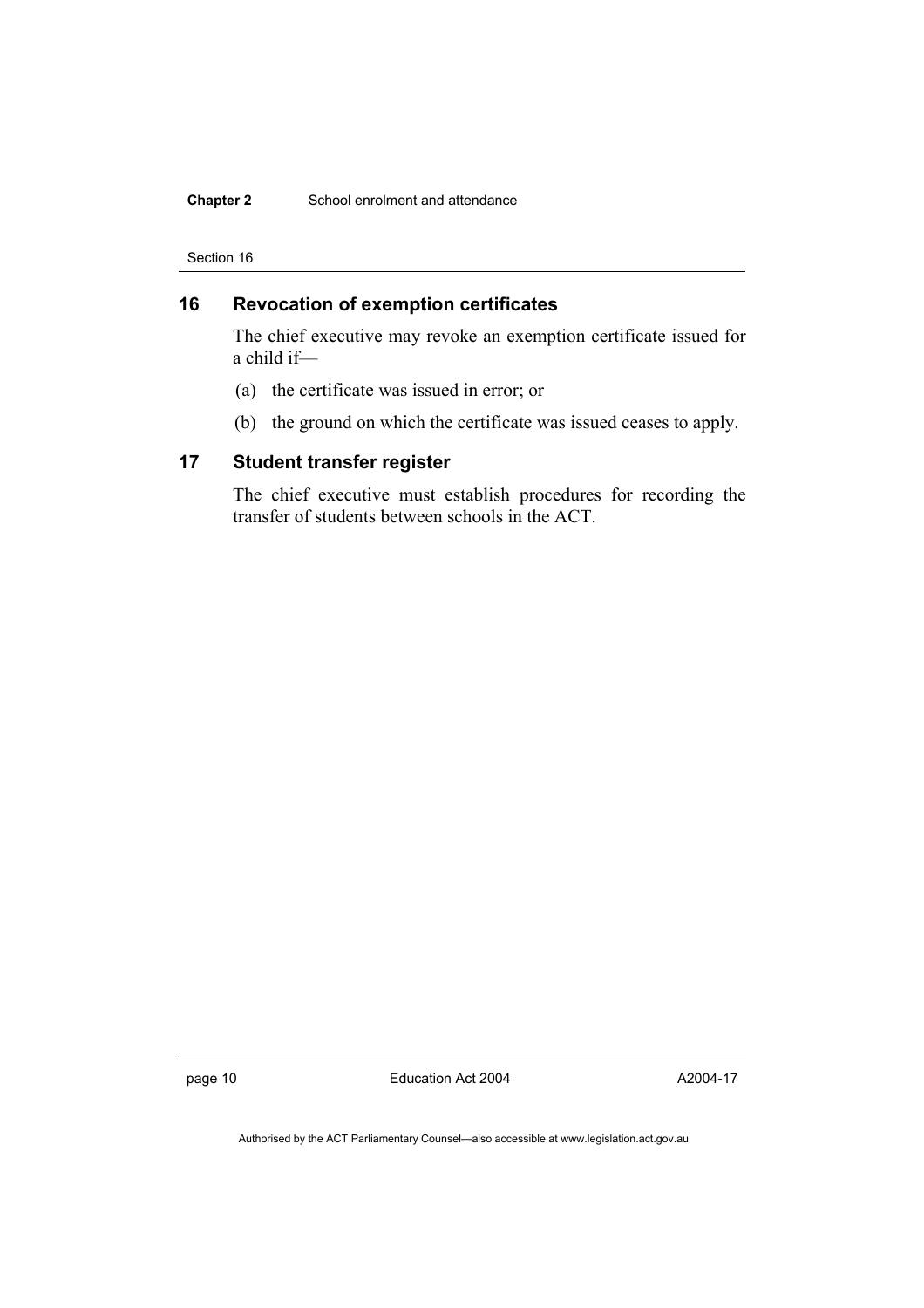# **Chapter 3 Government schools**

### **Part 3.1 General**

### **18 Principles on which ch 3 based**

The following are the principles on which this chapter is based:

- (a) the ACT government school system is based on the principles of equity, universality and nondiscrimination;
- (b) government schools are free and open to everyone;
- (c) government schools offer a broad and balanced secular education to all children from preschool to year 12 by providing access to a broad curriculum;
- (d) the government school system is committed to—
	- (i) providing reasonable access to public education for all children in the ACT;
	- (ii) maximising student educational achievements and opportunities; and
	- (iii) developing emotional, physical and intellectual wellbeing of all students; and
	- (iv) responsiveness to community needs; and
	- (v) innovation, diversity and choice; and
	- (vi) preparing students to be independent and effective local and global citizens; and
	- (vii) teacher, student and parent participation in all aspects of school education; and

A2004-17

Education Act 2004

page 11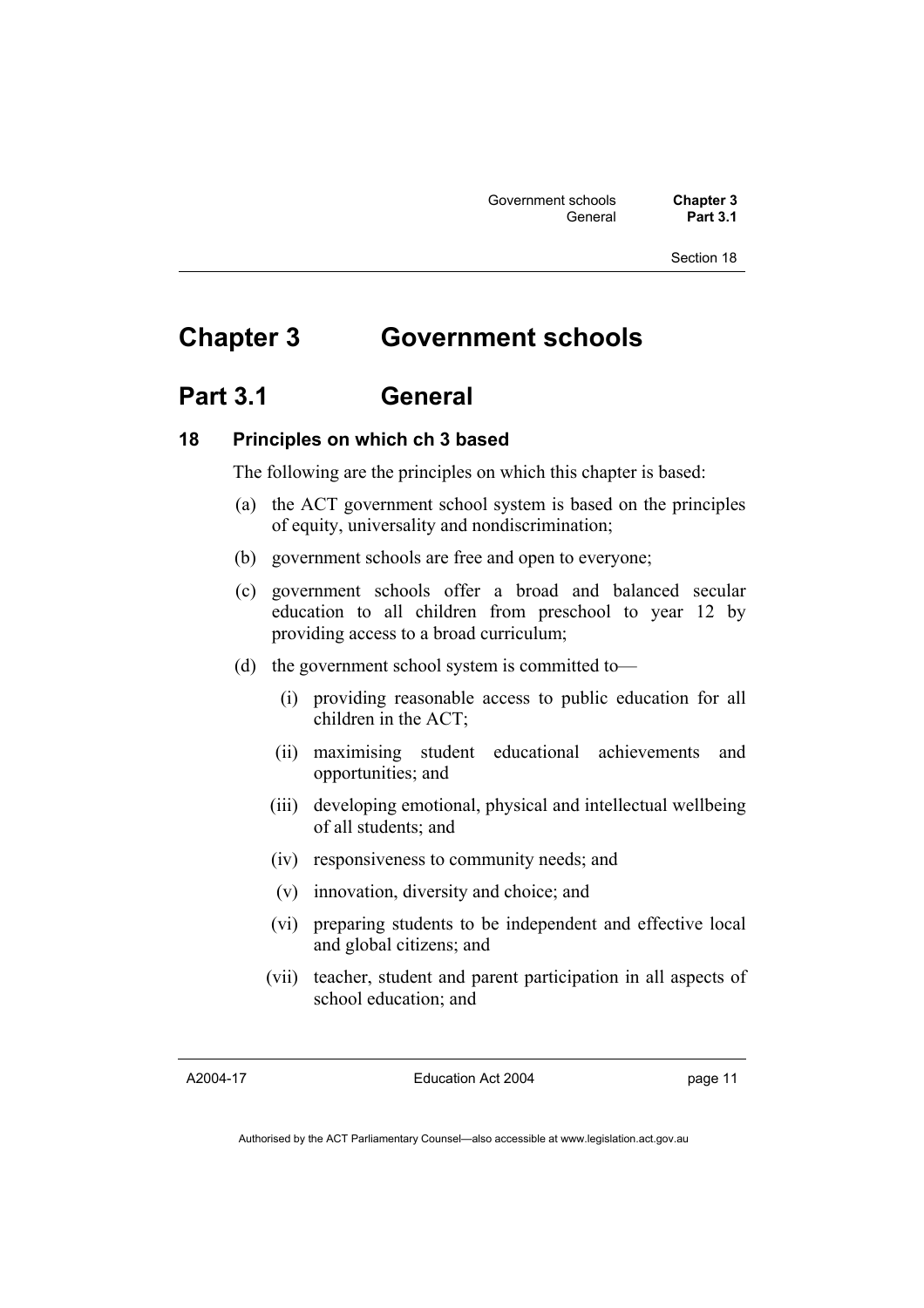| Chapter 3       | Government schools |
|-----------------|--------------------|
| <b>Part 3.1</b> | General            |

- (viii) combining central policies and guidelines with school level policies and decision-making; and
	- (ix) making information available about, and being accountable for, the operation of government schools;
- (e) government school funding is provided to schools in recognition of the principles mentioned in paragraphs (a) to (d) and the diversity of children's needs.

#### **19 Minister to seek advice**

- (1) Before deciding the budget priorities and strategic directions for government schools each year, the Minister must ask for, and consider the advice of, the Government Schools Education Council.
- (2) This section does not limit the matters that the Minister may take into account in deciding the budget priorities and strategic directions for government schools.

page 12 Education Act 2004

A2004-17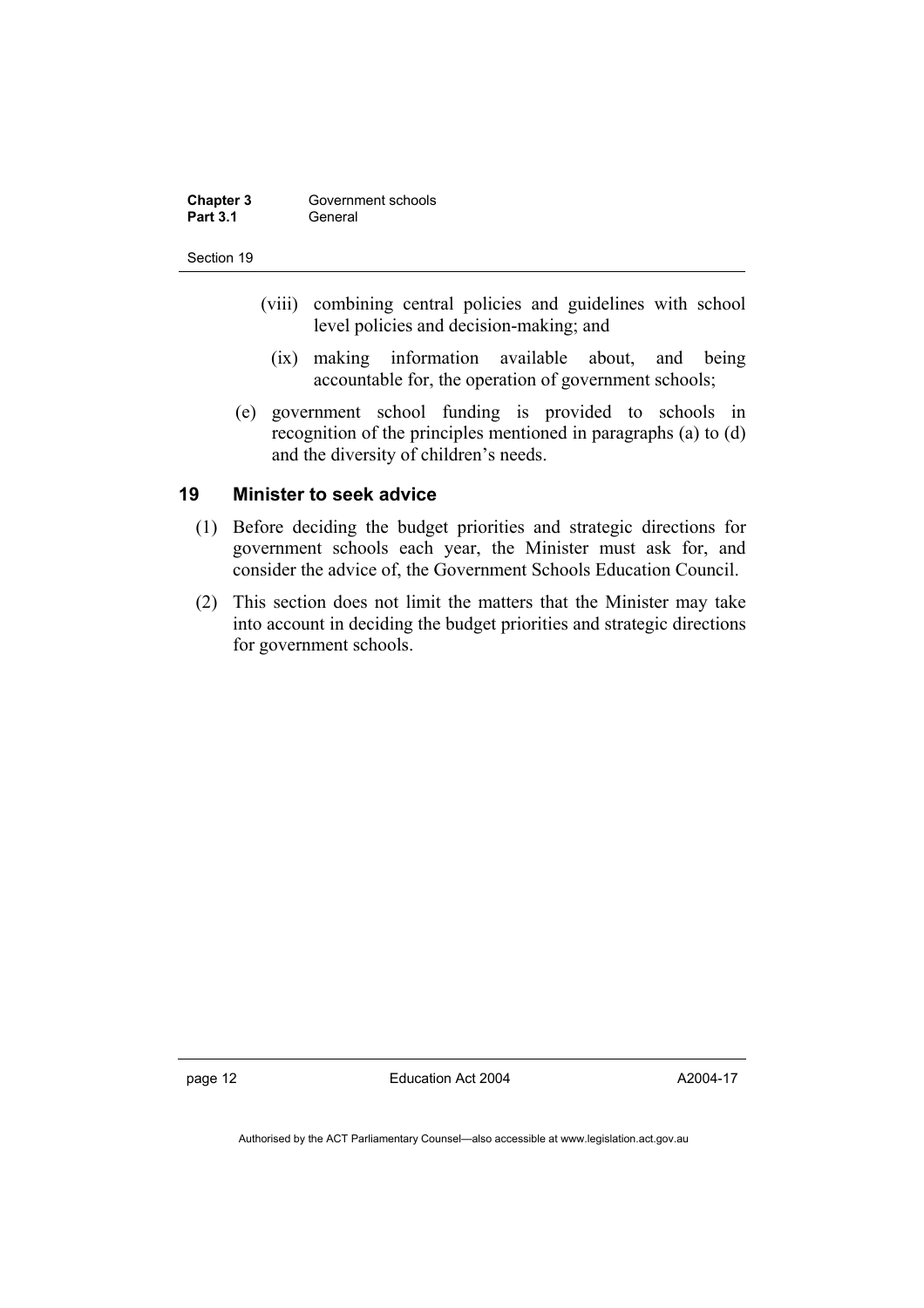# **Part 3.2 Establishment and operation of government schools**

### **20 Establishing government schools etc**

- (1) The Minister may establish government schools and preschools (*government schools*).
- (2) The Minister may decide the kinds of government schools to be established and the educational level or levels for the schools.
- (3) The Minister may establish school-related educational institutions and services (*school-related institutions*).

#### **Example of school-related institution**

Hindmarsh Education Centre

- *Note* An example is part of the Act, is not exhaustive and may extend, but does not limit, the meaning of the provision in which it appears (see Legislation Act, s 126 and s 132).
- (4) The Minister may name, and change the name of, a government school or school-related institution.
- (5) Before closing or amalgamating a government school, the Minister must—
	- (a) have regard to the educational, financial and social impact on students at the school, the students' families and the general school community; and
	- (b) ensure that school communities affected by the closure or amalgamation have been adequately consulted during a period of at least six months.

A2004-17

Education Act 2004

page 13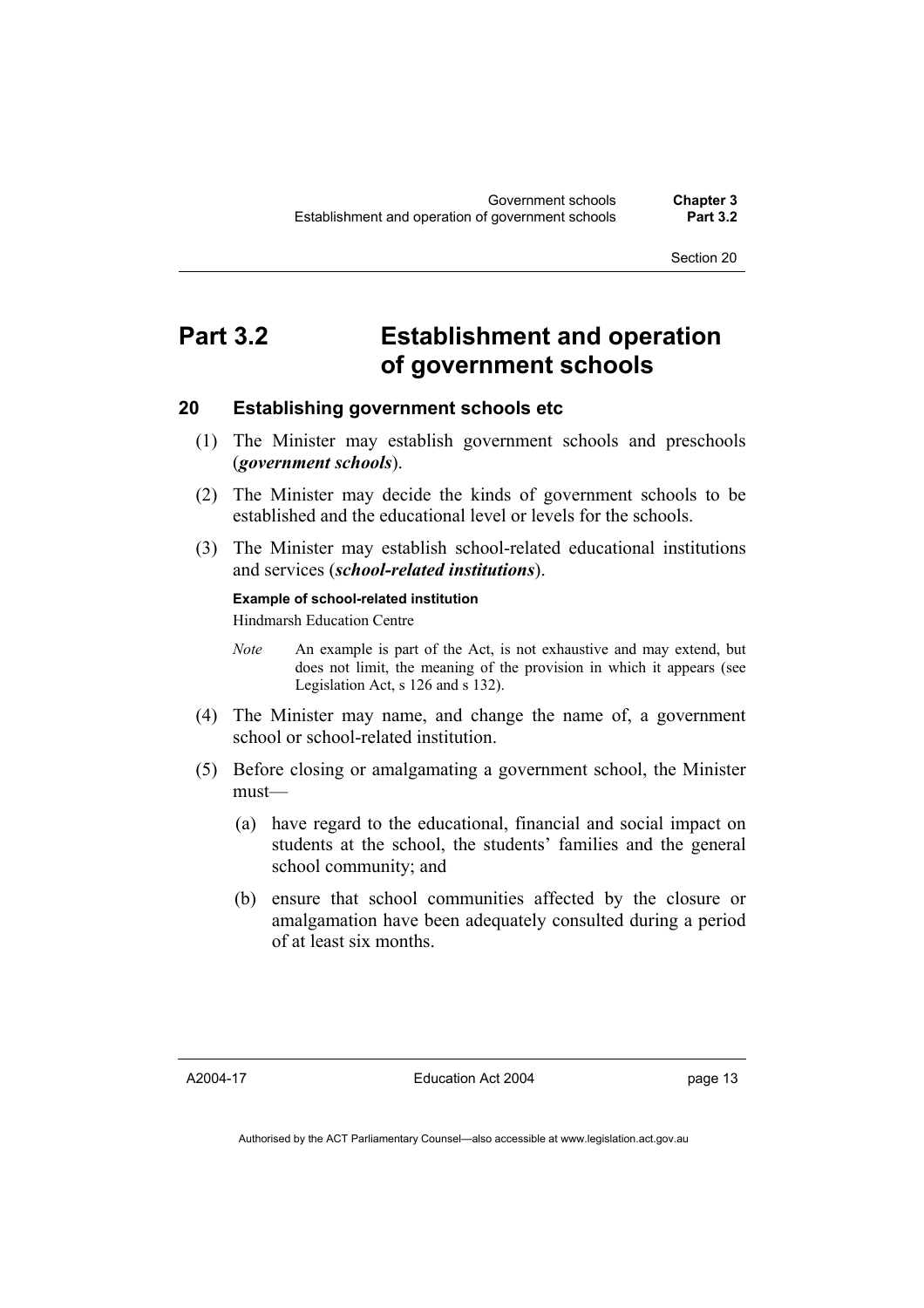### **21 Operation of government schools**

- (1) The chief executive is responsible to the Minister for the operation of government schools.
- (2) Government schools are to be publicly owned and operated by the Territory itself.
- (3) The chief executive must establish procedures that give priority to the enrolment of children in the government school in their neighbourhood.
- (4) The principal of a government school is responsible for—
	- (a) educational leadership and management of the school; and
	- (b) educational outcomes for students at the school; and
	- (c) providing support to the school board in the carrying out of its functions; and
	- (d) contributing to the development and implementation of educational policies and strategies.
- (5) The principal of a government school must make available to parents of students at the school, and to the staff and students of the school, information about the school's educational programs and policies, and the school's operation.

### **22 Investigation of complaints—government schools**

- (1) The chief executive must develop and implement a complaints policy for government schools.
- (2) The chief executive must, as soon as practicable, investigate any complaint about the administration, management and operation of government schools that, in the chief executive's opinion, is not a frivolous or vexatious complaint.
- (3) The chief executive must, in an annual report under the *Annual Reports (Government Agencies) Act 1995* for a financial year,

page 14 Education Act 2004

A2004-17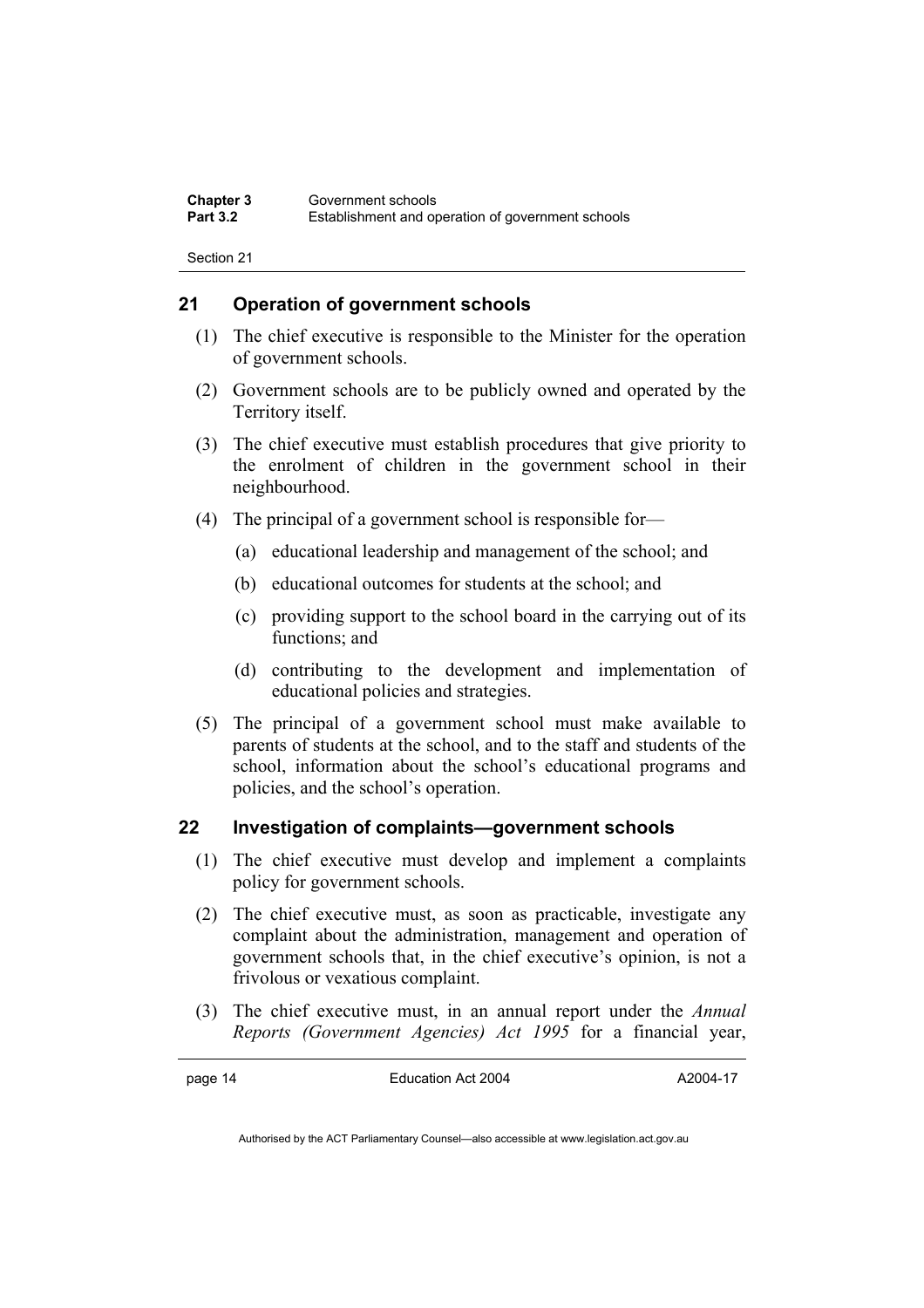include details about the number of complaints investigated by the chief executive under this section in that financial year.

#### **23 Review of government school system**

The chief executive must regularly review, and report to the Minister on, the government school system as a whole.

### **24 Review of operation of government schools**

- (1) The chief executive must ensure that—
	- (a) the effectiveness of each government school is reviewed at least once every 5 years; and
	- (b) a report of the review is prepared.
- (2) The chief executive must ensure that a review seeks the input of the local community served by the school.
- (3) A review must take into account the views of—
	- (a) the parents of students at the school; and
	- (b) the teachers at the school; and
	- (c) the students at the school.
- (4) The chief executive must make the report of a review of a school available to—
	- (a) the parents of students at the school; and
	- (b) the staff of the school; and
	- (c) the students at the school.

#### **25 Reporting to parents—government schools**

 (1) The principal of a government school must set up procedures for giving reports to the parents of a child enrolled at the school about the child's academic progress and social development at the school.

A2004-17

Education Act 2004

page 15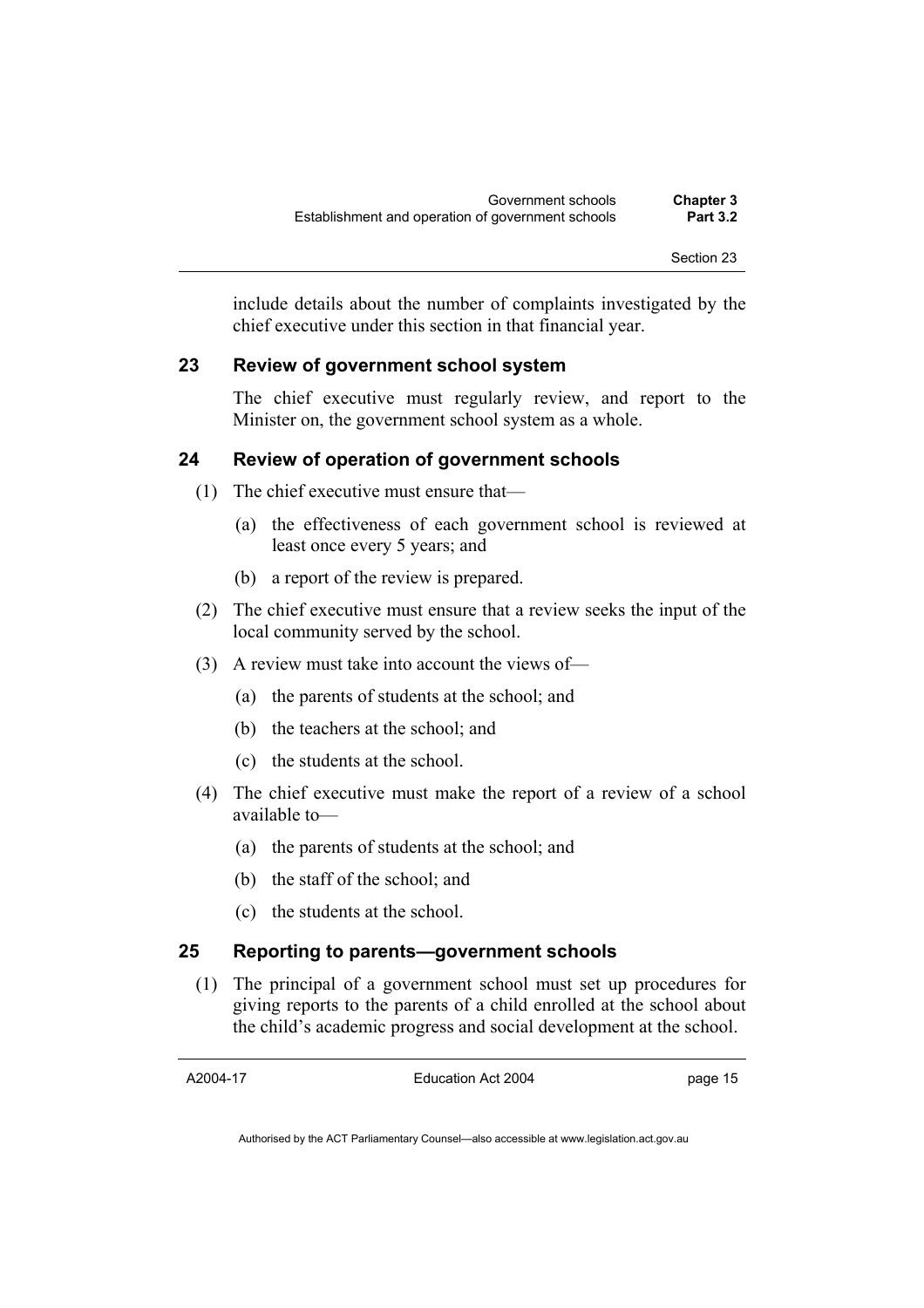| <b>Chapter 3</b> | Government schools                                |
|------------------|---------------------------------------------------|
| <b>Part 3.2</b>  | Establishment and operation of government schools |

(2) A report must be given to the child's parents at least twice a year.

#### **26 Education to be free**

- (1) Education in government schools is to be free and no fees are chargeable for it.
- (2) Subsection (1) does not apply—
	- (a) in relation to course money paid to a registered provider; or
	- (b) to people who hold a temporary visa under the *Migration Act 1958* (Cwlth), section 30 (2).
- (3) In subsection (2):

*course money*—see the *Education Services for Overseas Students Act 2000* (Cwlth), section 7.

*registered provider*—see the *Education Services for Overseas Students Act 2000* (Cwlth), section 5.

#### **27 Voluntary financial contributions**

- (1) The school board of a government school may ask the parents of a child enrolled at the school, or anyone else, to make a financial contribution to the school.
- (2) The following principles apply in relation to financial contributions:
	- (a) each contribution is to be voluntary;
	- (b) a child at the school is not to be refused benefits or services because the child's parents do not make a contribution;
	- (c) a child is not to be approached or harassed for contributions;
	- (d) any record of contributions is confidential.
- (3) If the school board asks the parents of a child enrolled at the school to make a financial contribution, the school board must tell the

page 16 Education Act 2004

A2004-17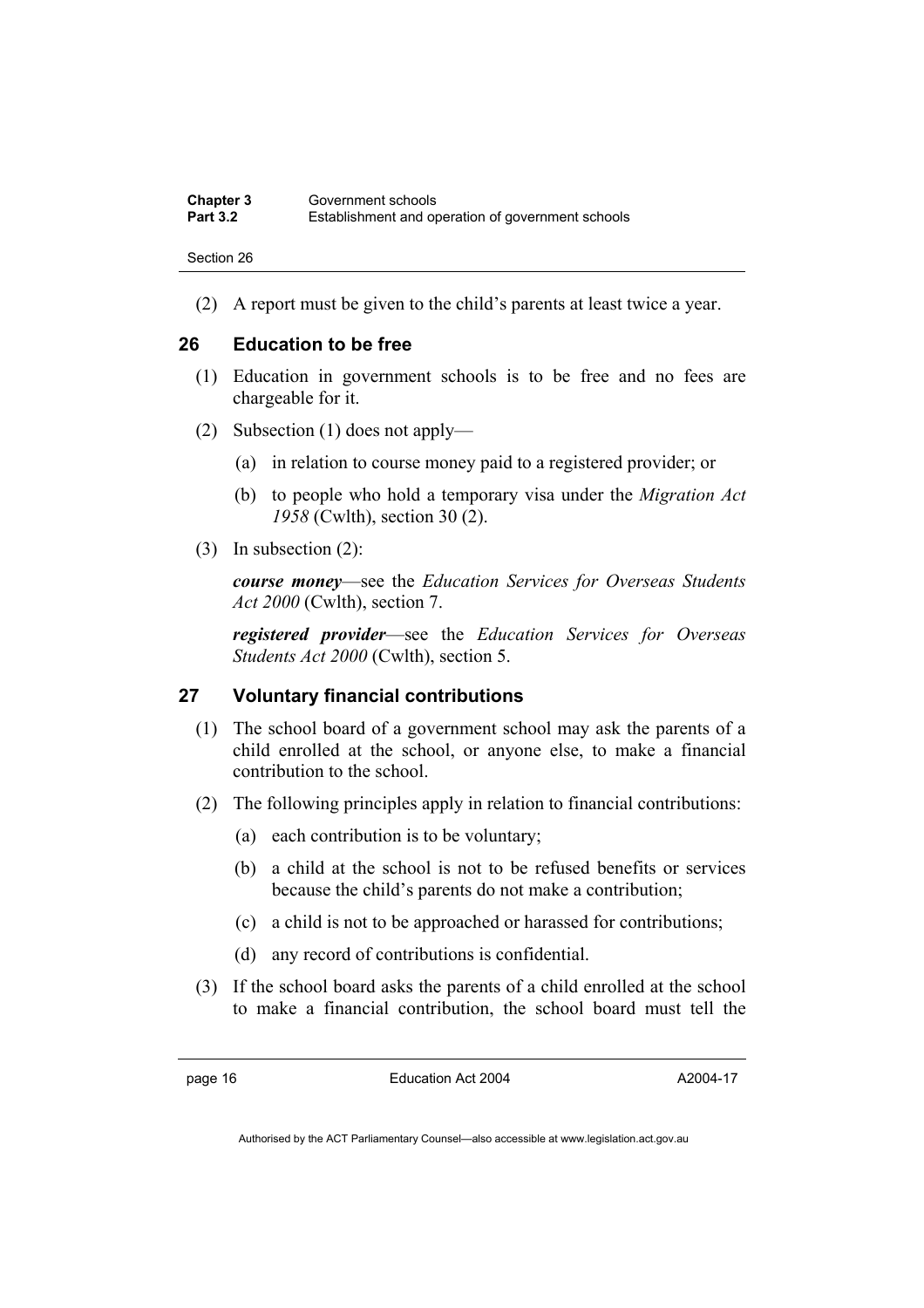parents about the principles that apply in relation to financial contributions.

#### **28 Secular education**

- (1) Education in government schools is to be non-sectarian, secular education.
- (2) Secular education in government schools may include the study of different religions as distinct from education in a particular religion.

#### **29 Religious education**

- (1) If parents of children at a government school ask the principal for their children to receive religious education in a particular religion, the principal must ensure that reasonable time is allowed for their children's religious education in that religion.
- (2) The principal must ensure that the educational program continues for children at the school not attending religious education.
- (3) Religious education must be authorised by the religious body to which the person providing the instruction belongs.
- (4) Children attending a religious education class at a government school must be separated from other children at the school while the class is held.
- (5) In this section:

*religious education* means education in a particular religion as distinct from the study of different religions.

#### **30 Curriculum**

 (1) The chief executive must decide the curriculum requirements for children attending government schools (other than in years 11 and 12).

Education Act 2004

page 17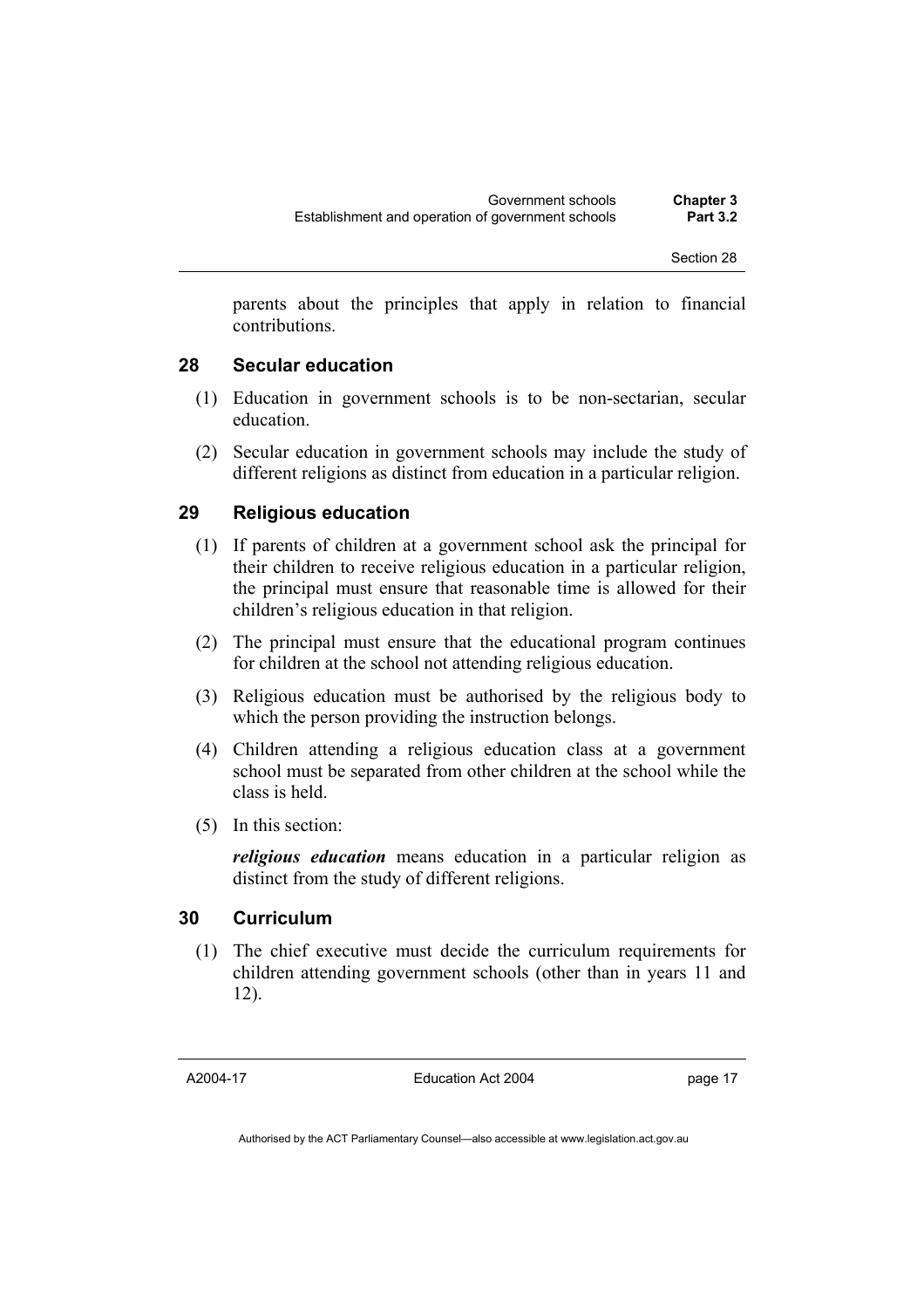| Chapter 3       | Government schools                                |
|-----------------|---------------------------------------------------|
| <b>Part 3.2</b> | Establishment and operation of government schools |

 (2) For subsection (1), the requirements include the framework of the curriculum and the principles on which the curriculum is based.

### **31 Approved educational courses for children at government schools**

- (1) The chief executive may approve educational courses for a child enrolled at a government school that may be provided to the child at a place other than the school.
- (2) An approval may be subject to conditions.
- (3) However, the chief executive may approve an educational course only if satisfied that—
	- (a) the standard of the course is appropriate; and
	- (b) there are adequate facilities for conducting the course; and
	- (c) the premises where the course is to be conducted comply with any relevant Territory laws about health and safety standards.

page 18 **Education Act 2004** 

A2004-17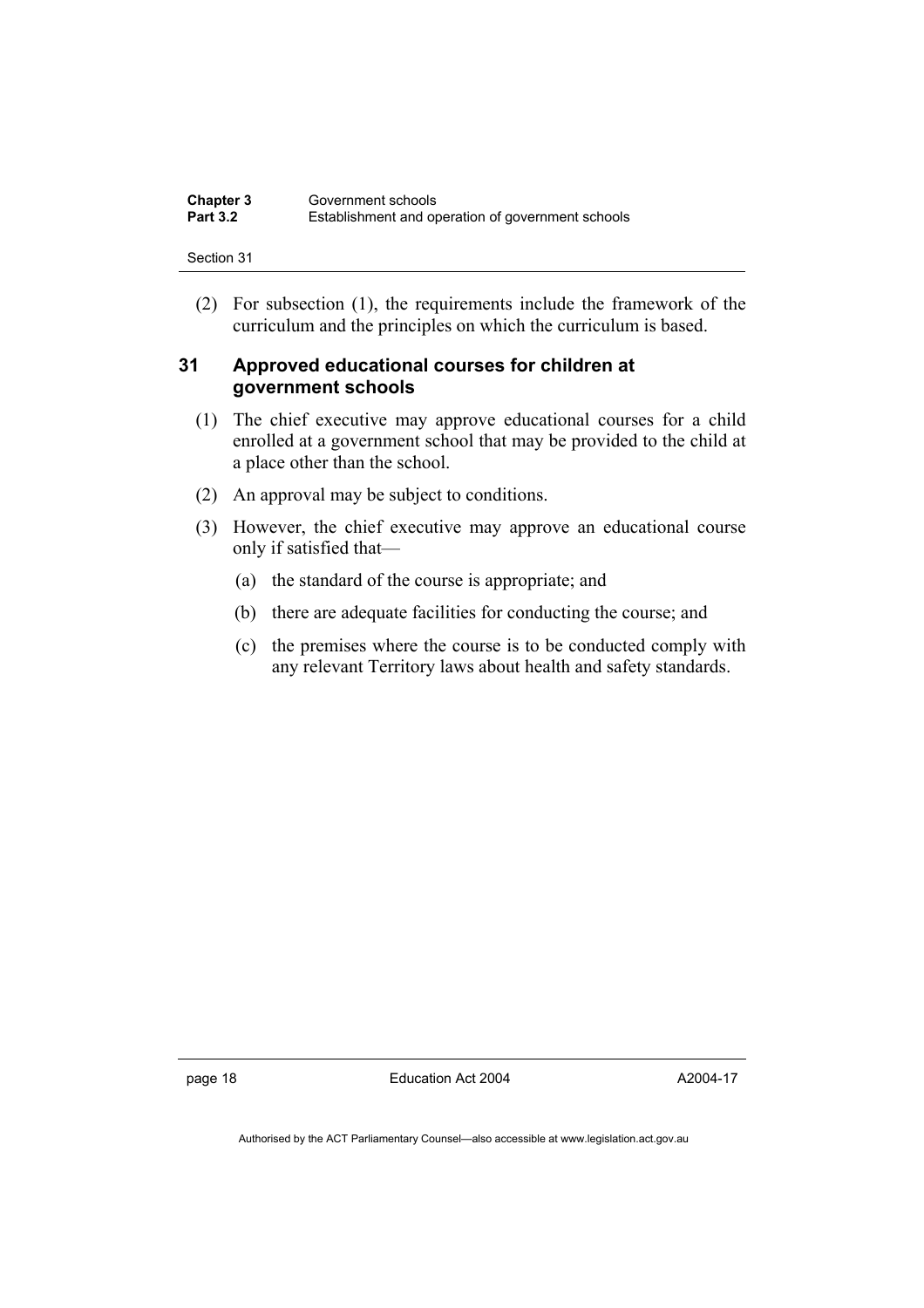# **Part 3.3 Attendance at government schools**

### **32 Keeping of register of enrolments and attendances for government schools**

 (1) The principal of a government school, or the person giving an approved educational course (government), commits an offence if the principal or person fails to keep a register of enrolments and attendances.

Maximum penalty: 10 penalty units.

(2) An offence against this section is a strict liability offence.

### **33 Keeping records of enrolment and attendances for government schools**

- (1) The principal of a government school, or the person giving an approved educational course (government), must ensure that the following information is entered in the register of enrolments and attendances:
	- (a) the full name of each child enrolled at the school or course;
	- (b) a record of the attendance or nonattendance of the child at the school or course on every day when the school or course is open for attendance.

Maximum penalty: 10 penalty units.

- (2) The principal of a government school, or the person giving an approved educational course (government), commits an offence if—
	- (a) the principal or person makes an entry in the register of enrolments and attendances; and

A2004-17

Education Act 2004

page 19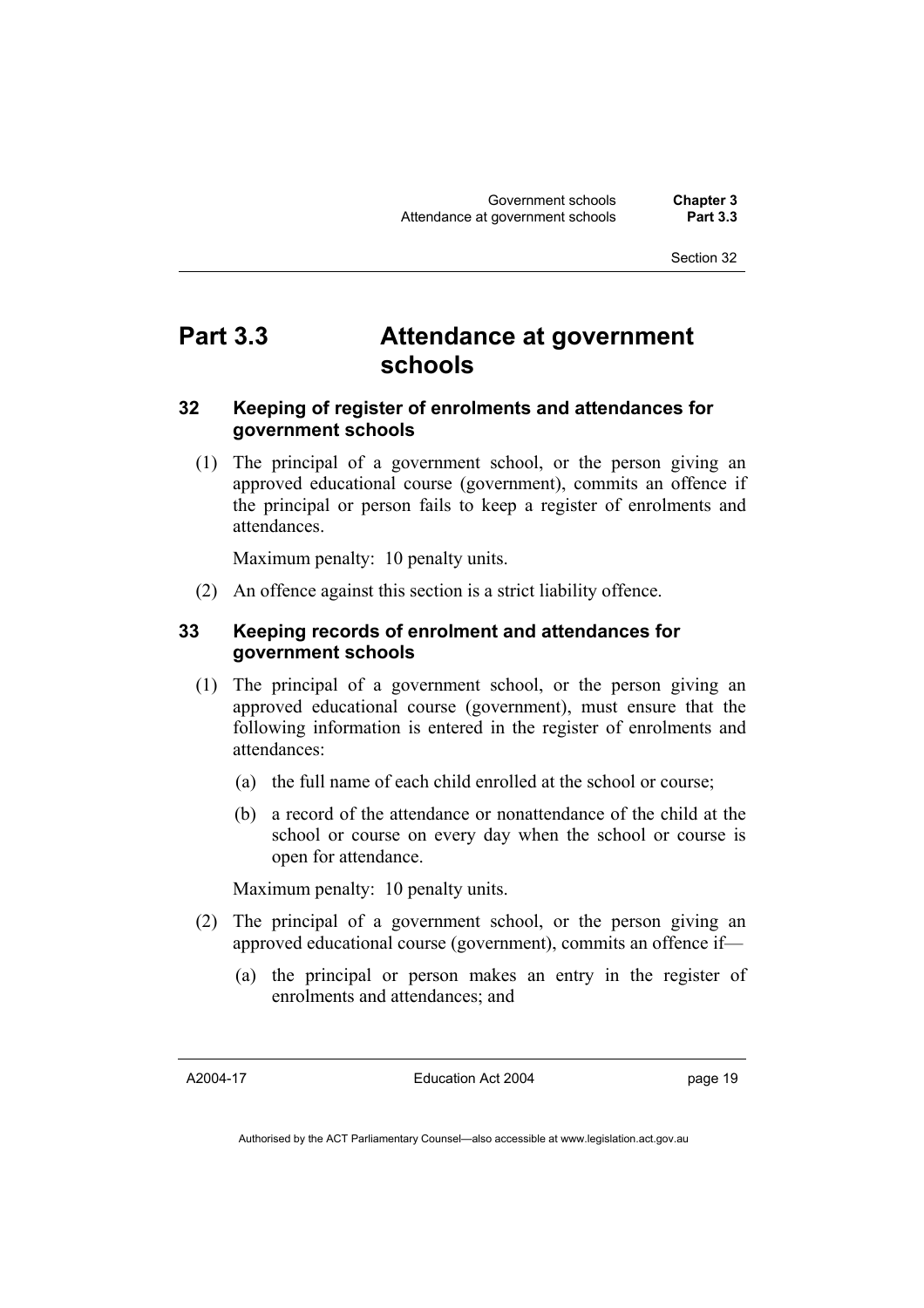(b) the principal or person is reckless about whether the entry is correct.

Maximum penalty: 10 penalty units.

(3) An offence against subsection (1) is a strict liability offence.

#### **34 Inspection of register of enrolment and attendances for government schools**

- (1) The principal of a government school, or the person giving an approved educational course (government), commits an offence if—
	- (a) an authorised person (government) asks the principal or person to make the register of enrolments and attendances available to the authorised person; and
	- (b) the principal or person fails to make the register available as asked.

Maximum penalty: 10 penalty units.

- (2) The principal of a government school, or the person giving an approved educational course (government), commits an offence if—
	- (a) the chief executive or an authorised person (government) asks the principal or the person to give the chief executive or authorised person stated information about enrolments or attendances of children at the school or course during a stated period or at a stated time; and
	- (b) the principal or person fails to give the information in accordance with the request.

Maximum penalty: 50 penalty units

- (3) An authorised person (government) may make copies of the register of enrolments and attendances or any part of the register.
- (4) The principal of a government school, or the person giving an approved educational course (government), must take reasonable

page 20 Education Act 2004

A2004-17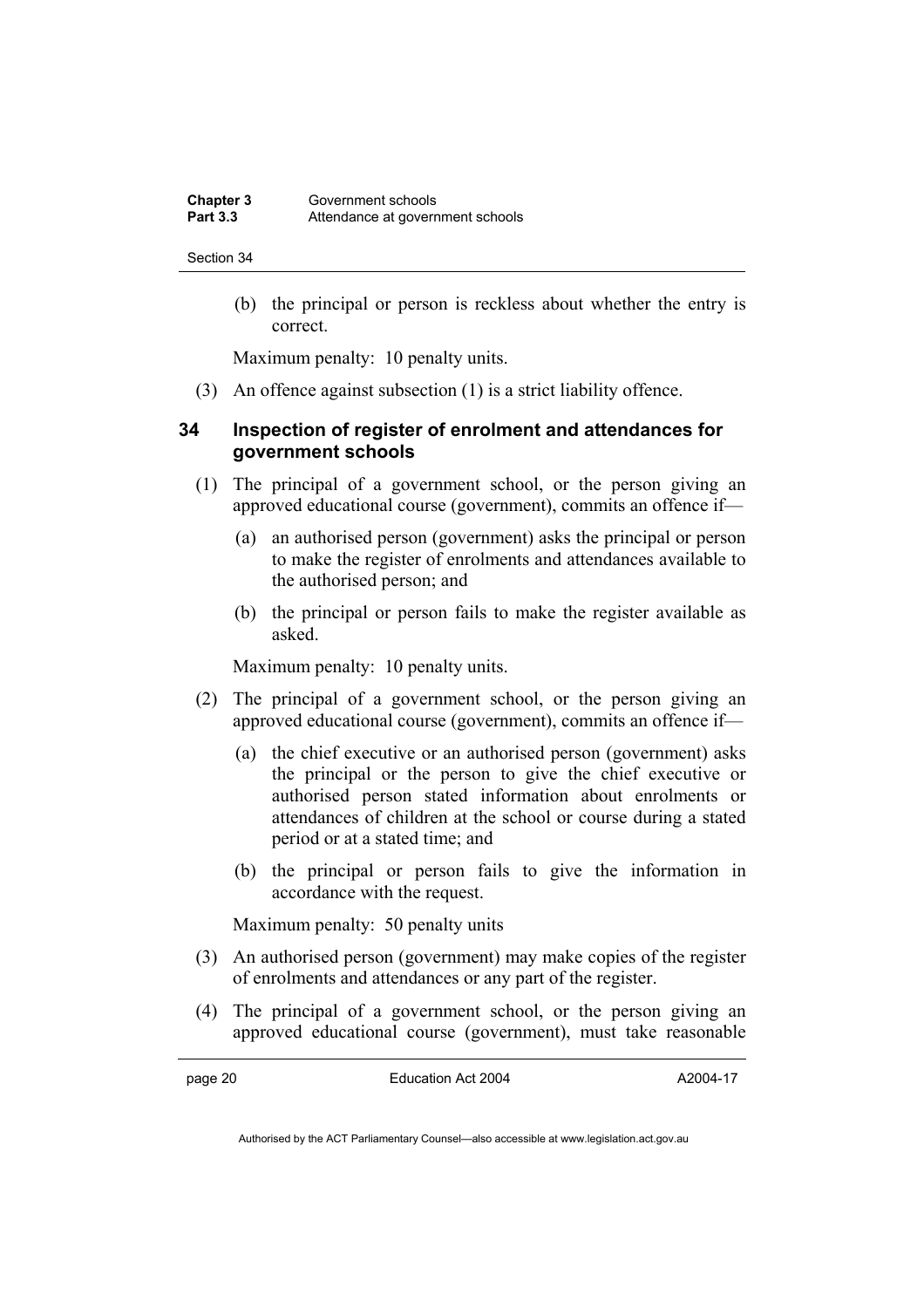steps to assist an authorised person (government) in exercising functions under this section.

(5) An offence against this section is a strict liability offence.

#### **35 Procedures to encourage school attendance at government schools**

- (1) The principal of a government school must set up procedures—
	- (a) to encourage children to attend school regularly; and
	- (b) to help parents to encourage their children to attend school regularly.
- (2) The principal must refer parents and children to support services that encourage children to attend school regularly when the procedures mentioned in subsection (1) are not successful.
- (3) If a child enrolled at a government school has not been attending school regularly, the principal of the school may, by written notice, require the child's parents and the child to meet with an authorised person at a stated place and time.

#### **36 Suspension, exclusion or transfer of child by chief executive**

- (1) This section applies if—
	- (a) a child attending a government school—
		- (i) is persistently and wilfully noncompliant; or
		- (ii) threatens to be violent or is violent to another child attending the school, a member of the staff of the school or anyone else involved in the school's operation; or
		- (iii) acts in a way that otherwise threatens the good order of the school or the safety or wellbeing of another child

A2004-17

Education Act 2004

page 21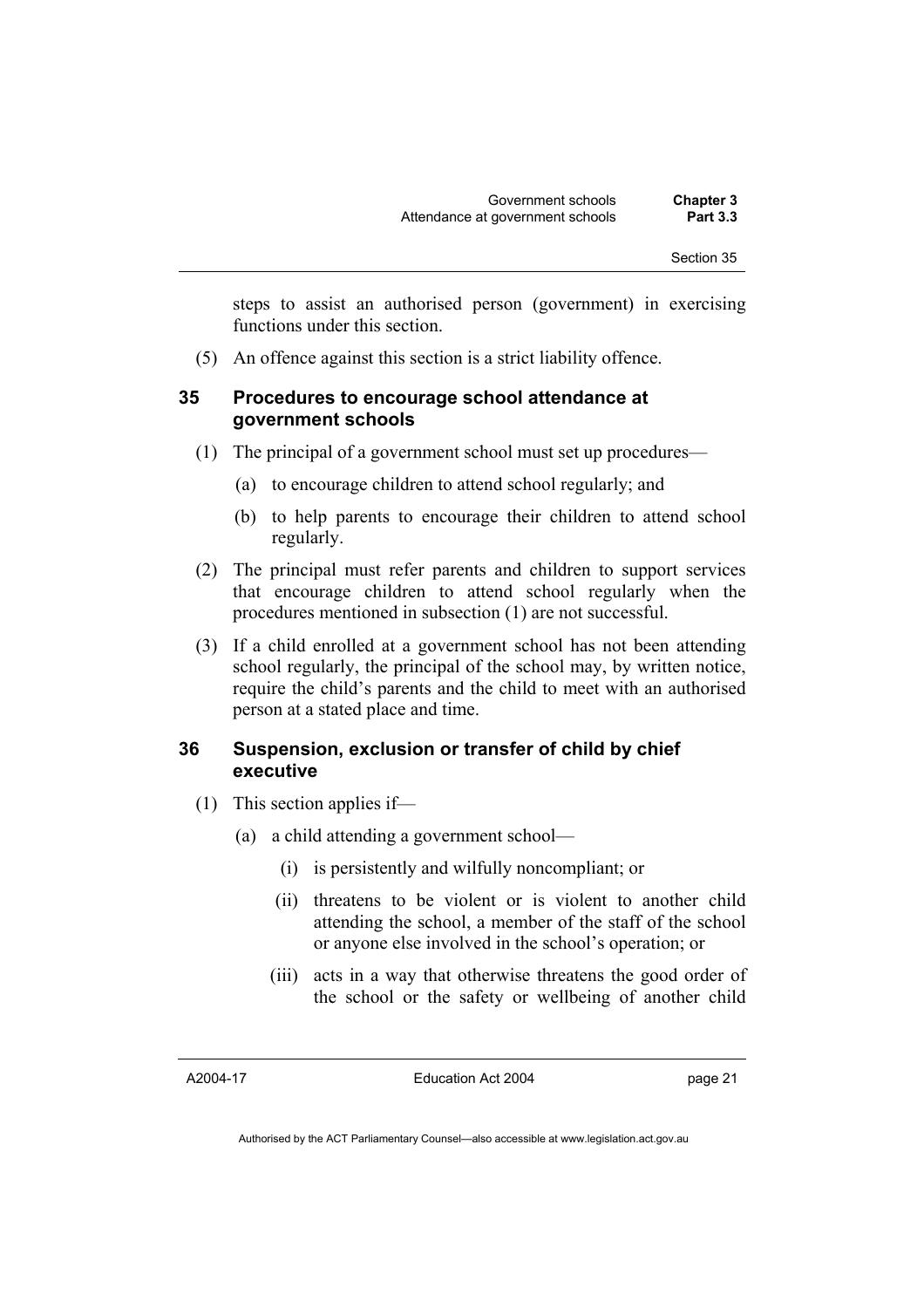attending the school, a member of staff of the school or anyone else involved in the school's operation ; or

- (iv) displays behaviour that is disruptive to the child's learning or that of other children; and
- (b) the principal of the school is satisfied that action should be taken under this section.
- (2) The principal may recommend to the chief executive that the chief executive—
	- (a) suspend the child from the school for a stated period of not longer than 20 days; or
	- (b) transfer the child to another government school; or
	- (c) exclude the child from all government schools.
- (3) After considering the principal's recommendation, the chief executive may—
	- (a) give effect to the recommendation; or
	- (b) take any other action mentioned in subsection (2) that the chief executive considers appropriate; or
	- (c) suspend the child for not longer than 20 days.
- (4) The chief executive may exclude the child only if—
	- (a) the child's parents have been given an opportunity to be consulted, and told in writing, about the proposed exclusion of the child and the reasons for it; and
	- (b) the child has been given a reasonable opportunity to attend counselling, undertake relevant educational programs or receive other appropriate assistance; and
	- (c) as far as the child's maturity and capacity for understanding allow, the participation of the child has been sought, and any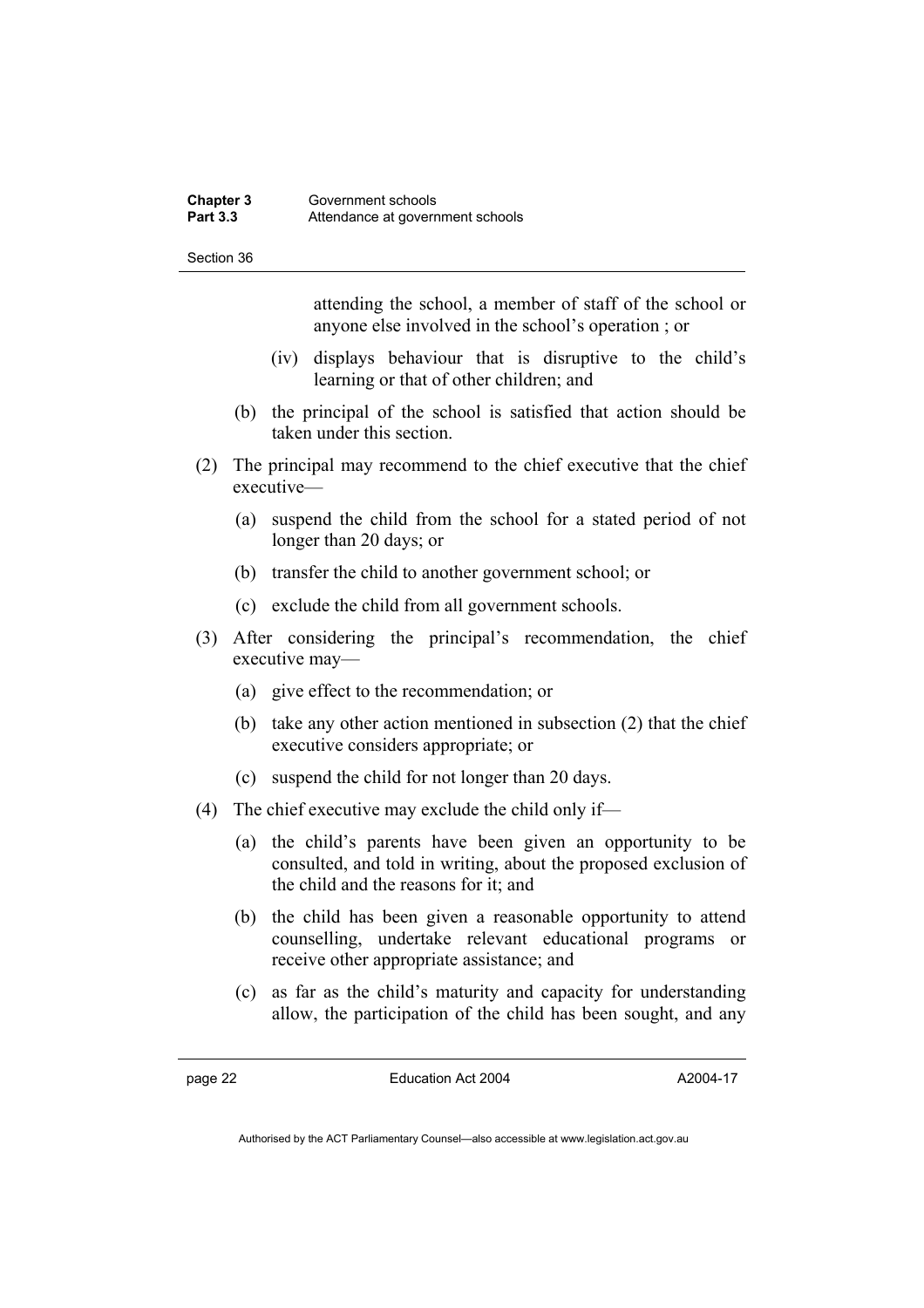views of the child considered, in deciding whether to exclude the child; and

- (d) the child has been given sufficient information about the decision-making process, in a language and way that the child can understand, to allow the child to take part in the process; and
- (e) the child has been offered alternatives for continuing the child's education during the exclusion.
- (5) The chief executive may suspend or transfer the child only if—
	- (a) the child's parents have been given an opportunity to be consulted, and told in writing, about the proposed suspension or transfer of the child and the reasons for it; and
	- (b) as far as the child's maturity and capacity for understanding allow, the participation of the child has been sought, and any views of the child considered, in deciding whether to suspend or transfer the child; and
	- (c) the child has been given sufficient information about the decision-making process, in a language and way that the child can understand, to allow the child to take part in the process; and
	- (d) the child has been given a reasonable opportunity to continue the child's education during the suspension.
- (6) Despite subsection (5), the chief executive may immediately suspend the child for not longer than 5 days if, in the chief executive's opinion, the circumstances are of such urgency or seriousness to require the child's immediate suspension.
- (7) However, before suspending the child under subsection (6), the chief executive must comply with the requirements of subsection  $(5)$  (a) to (d) to the extent that it is practicable and appropriate to do so.

A2004-17

Education Act 2004

page 23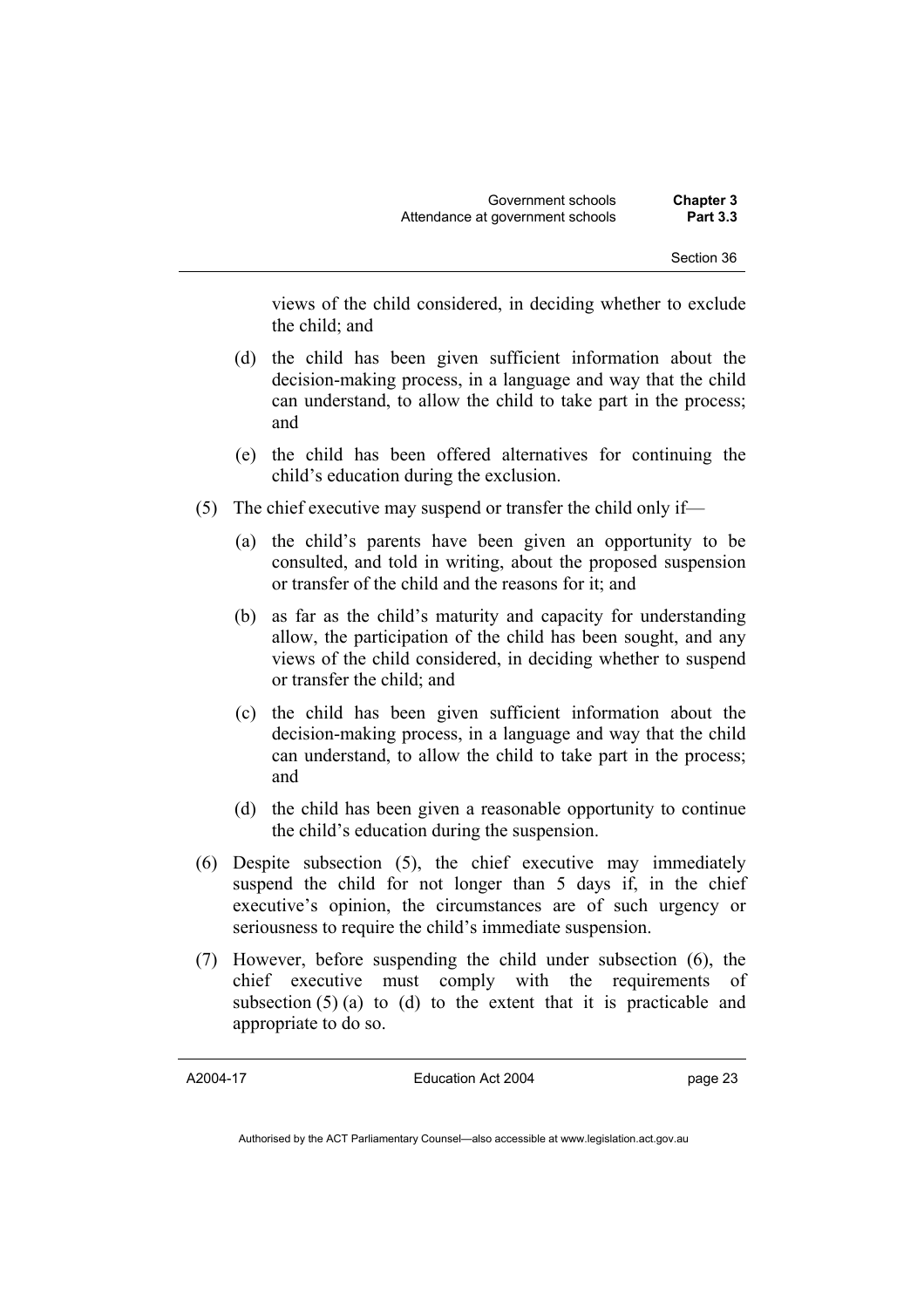| Chapter 3       | Government schools               |
|-----------------|----------------------------------|
| <b>Part 3.3</b> | Attendance at government schools |

- (8) To remove any doubt, the chief executive may suspend the child under subsection (6) while deciding what other action (if any) should be taken in relation to the child under this section.
- (9) If the child is suspended for 7 or more school days in a school term (whether or not consecutive school days), the chief executive must ensure that the child is given a reasonable opportunity to attend appropriate counselling.
- (10) The chief executive may delegate the chief executive's power to suspend a child from a government school for not longer than 5 days to the principal of the school.
	- *Note* For the making of delegations and the exercise of delegated functions, see Legislation Act, pt 19.4.

page 24 Education Act 2004

A2004-17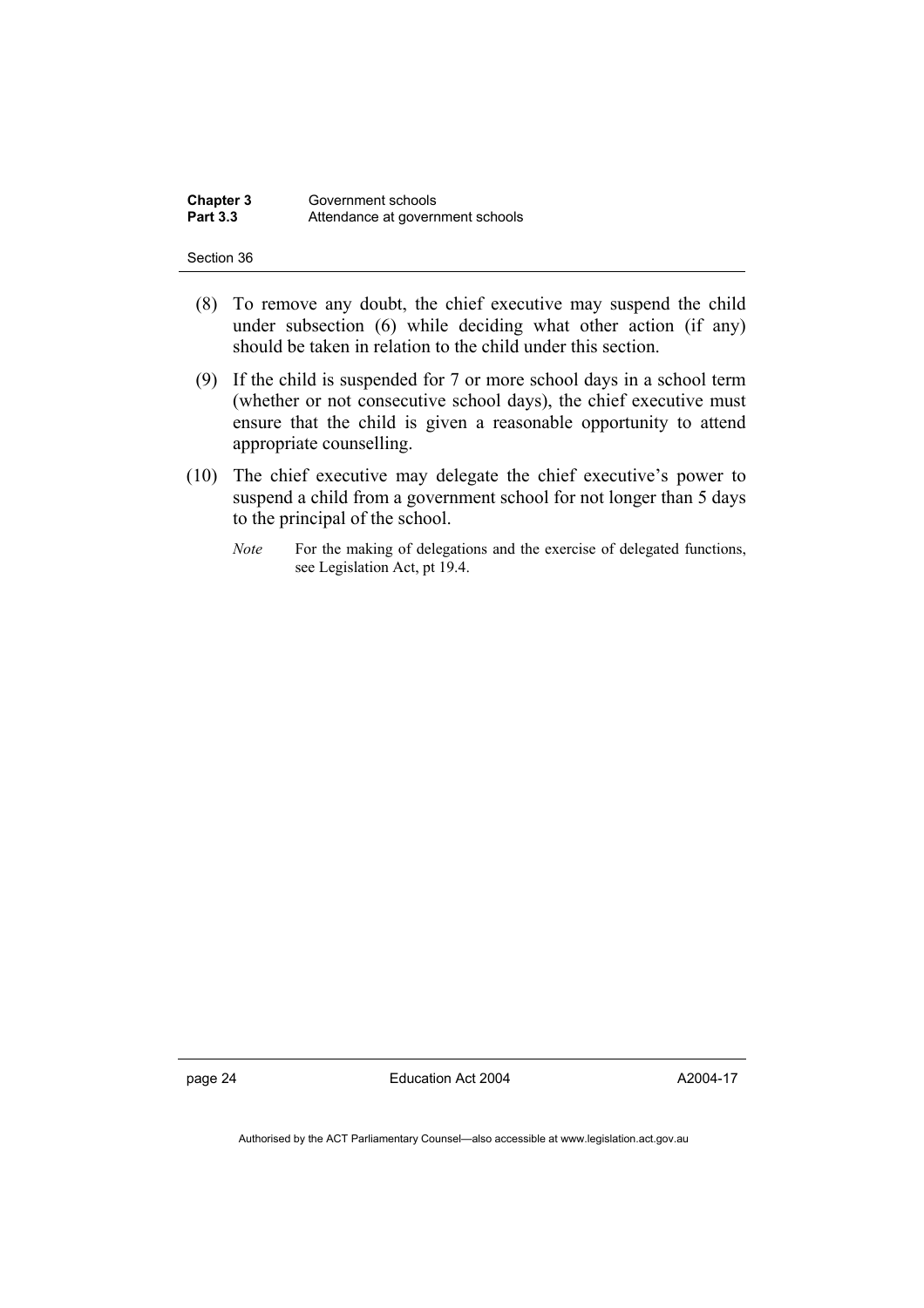# **Part 3.4 School boards of government schools**

### **Division 3.4.1 Interpretation**

#### **37 Definitions for pt 3.4**

In this part:

*half-year* means a period of 6 months ending on 30 June or 31 December.

*money*, of a school, means money allocated to the school by the chief executive or otherwise received by the school.

#### **Examples of money otherwise received**

voluntary financial contributions, other donations and sponsorships

*Note* An example is part of the Act, is not exhaustive and may extend, but does not limit, the meaning of the provision in which it appears (see Legislation Act, s 126 and s 132).

#### *parents and citizens association*, of a school, means

- (a) the entity declared under section 40 (Declaration of parents and citizens associations in certain circumstances) to be the parents and citizens association of the school; or
- (b) if there is no declaration under that section for the school—the parents and citizens association incorporated under the *Associations Incorporation Act 1991* or the *Associations Incorporation Act 1953* (repealed) in relation to the school.

*prescribed period*, for a term of office of a member of a school board (other than the principal), means the period—

(a) beginning on whichever of the following is later:

A2004-17

Education Act 2004

page 25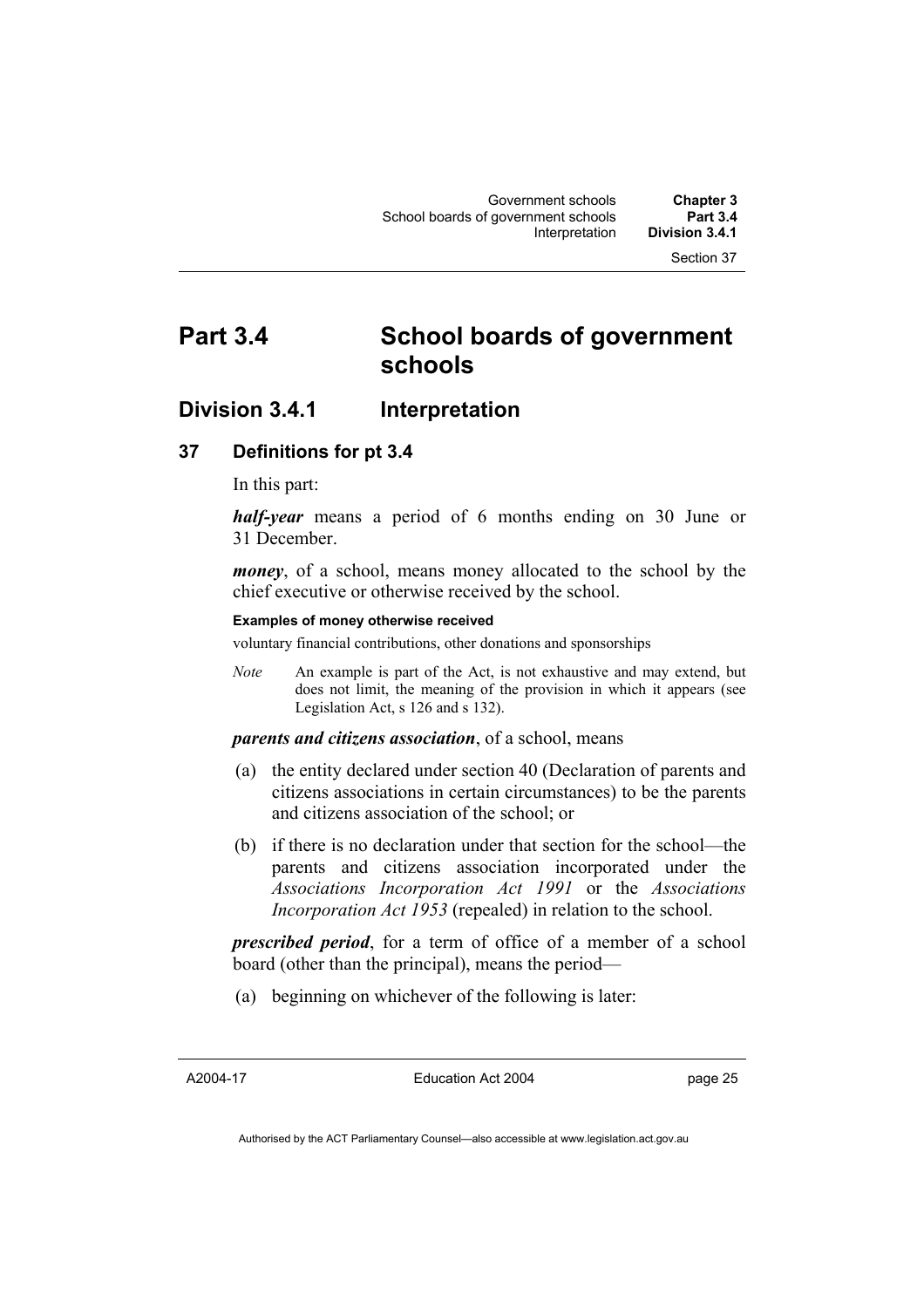| <b>Chapter 3</b> | Government schools                  |
|------------------|-------------------------------------|
| <b>Part 3.4</b>  | School boards of government schools |
| Division 3.4.2   | Establishment and membership        |
| Section 38       |                                     |

- (i) 1 March in the year of the member's election or appointment;
- (ii) the date of the member's election or appointment; and
- (b) ending at the end of the February at least 12 months, and not more than 24 months, after the beginning of the period.

*school* means a government school, but does not include a preschool.

*small school* means a school (other than a school-related institution) where fewer than 4 teachers are employed.

*student* means a student who attends classes at a school for at least 12 hours per week.

### **Division 3.4.2 Establishment and membership**

### **38 Establishment of school boards**

A school board is established for each government school.

*Note* Section 146 (Preschools) deals with opportunities for parents of children at preschools to participate in the conduct of the preschool.

#### **39 Functions of school boards etc**

- (1) The functions of the school board of a government school are—
	- (a) to establish strategic direction and priorities for the school; and
	- (b) to monitor and review school performance and to report on it to the chief executive, parents of students at the school and staff; and
	- (c) to develop, maintain and review curriculum for the school; and
	- (d) to develop and review education policies at the school; and
	- (e) to establish budgetary policies for the school and approve the school budget; and

page 26 **Education Act 2004** 

A2004-17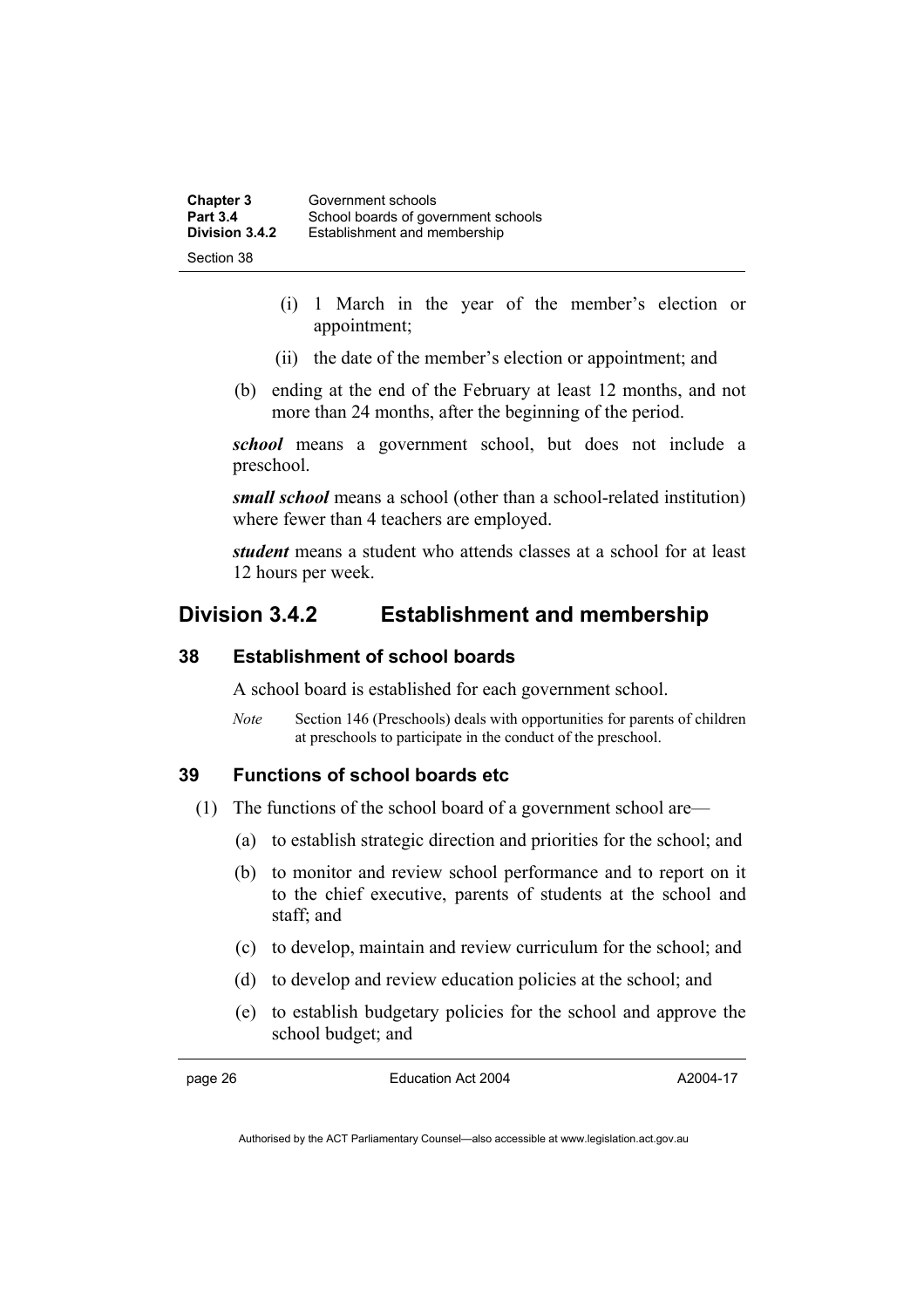| <b>Chapter 3</b>             | Government schools                  |
|------------------------------|-------------------------------------|
| <b>Part 3.4</b>              | School boards of government schools |
| Division 3.4.2<br>Section 40 | Establishment and membership        |

- (f) to establish policies for the efficient and effective use of school assets and the management of financial risk; and
- (g) to develop relationships between the school and the community and between the school and community organisations; and
- (h) to make recommendations to the chief executive on issues affecting the school; and
- (i) to encourage parent participation in their children's learning; and
- (j) to exercise any other function given to the board under this Act or any other Territory law.
- (2) The chief executive may give written directions to the school board about the exercise of its functions, either generally or in relation to a particular issue.
- (3) The chief executive must, in an annual report under the *Annual Reports (Government Agencies) Act 1995* for a financial year, include particulars of any direction given by the chief executive under this section in that financial year to a particular school board and not to school boards generally.
- (4) The school board must give effect to the chief executive's directions.
- (5) The chief executive is not required—
	- (a) to accept, or act in accordance with, a recommendation of the school board; or
	- (b) to carry out a policy decided by the school board.

## **40 Declaration of parents and citizens associations in certain circumstances**

 (1) If there is a dispute about the entity that should be the parents and citizens association of a government school, the chief executive

A2004-17

Education Act 2004

page 27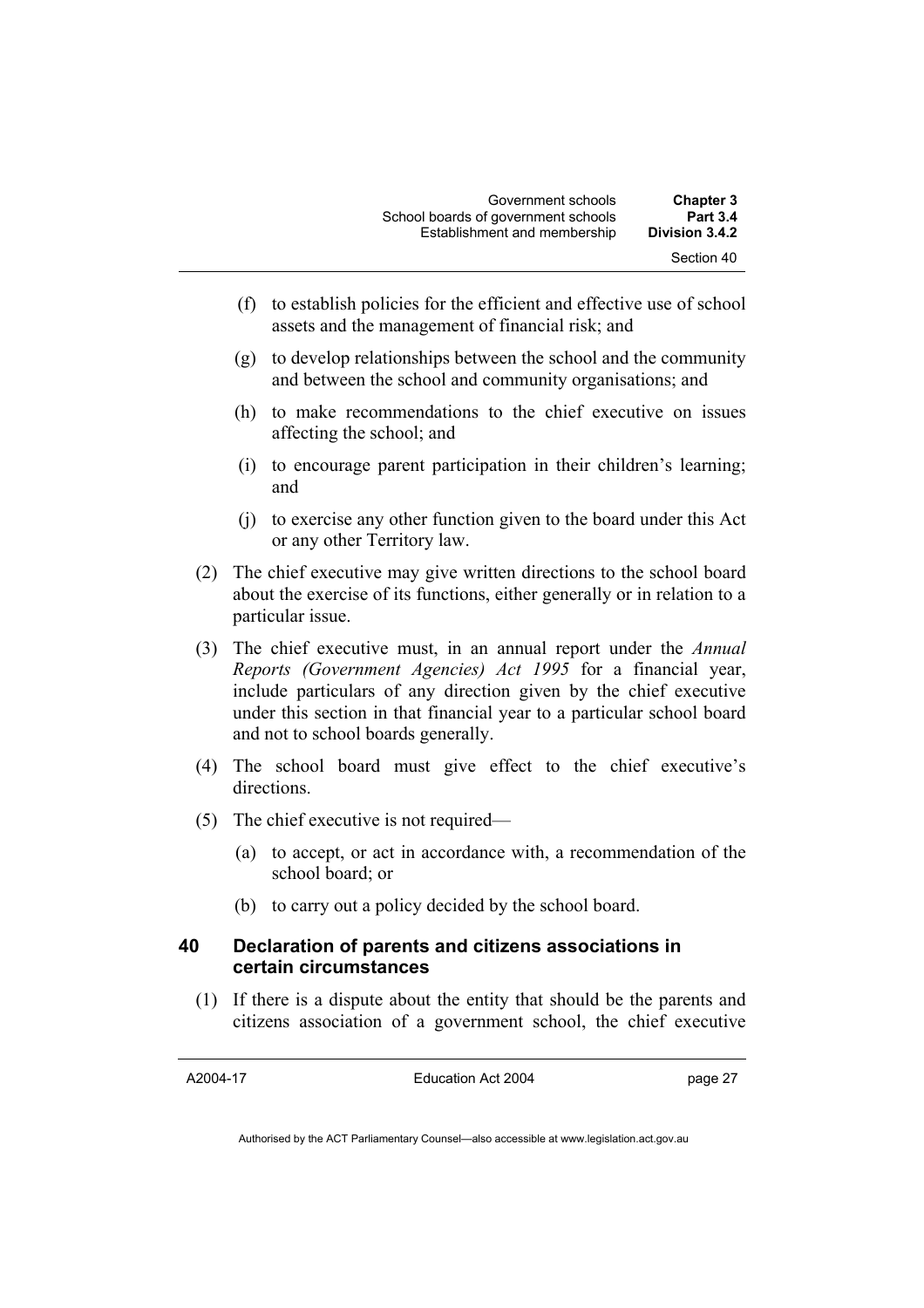| <b>Chapter 3</b> | Government schools                  |
|------------------|-------------------------------------|
| <b>Part 3.4</b>  | School boards of government schools |
| Division 3.4.2   | Establishment and membership        |
| Section 41       |                                     |

must call a meeting of parents of students at the school and interested members of the community to discuss the entity to be the representative of the parents and community.

- (2) If, in the chief executive's opinion, it is appropriate in the circumstances to do so, the chief executive may call a meeting of parents of students at a government school and interested members of the community to discuss the entity to be the representative of the parents and community.
- (3) The chief executive may, after considering the outcome of a meeting under subsection (2) or (3) in relation to a government school, recommend to the Minister the entity to be the representative of the parents and community.
- (4) After receiving a recommendation under subsection (3), the Minister may, in writing, declare an entity to be the parents and citizens association of a government school.
- (5) A declaration under subsection (1) is a notifiable instrument.

*Note* A notifiable instrument must be notified under the Legislation Act.

#### **41 Constitution of school boards generally**

- (1) This section applies to a school board of a government school other than—
	- (a) a small school or a school-related institution; or
	- (b) a school to which section 43 (Constitution of school boards of school-related institutions and other schools in special circumstances) applies.
- (2) The school board of a government school consists of—
	- (a) the principal of the school; and
	- (b) 1 member (the *appointed member*) appointed by the chief executive as the appointed member; and

page 28 Education Act 2004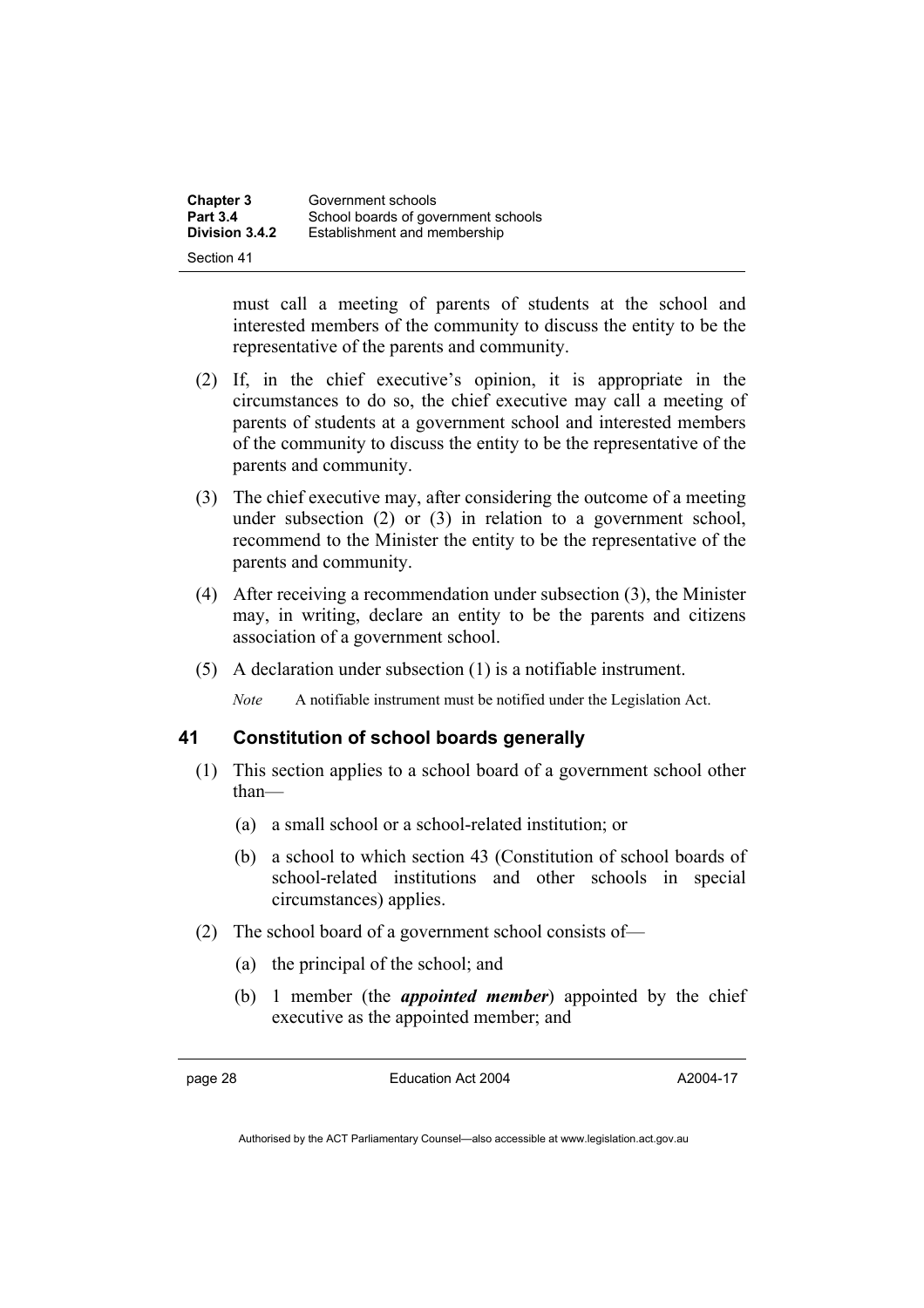| <b>Chapter 3</b>             | Government schools                  |
|------------------------------|-------------------------------------|
| <b>Part 3.4</b>              | School boards of government schools |
| Division 3.4.2<br>Section 42 | Establishment and membership        |

- (c) 2 members (the *staff members*) elected by staff of the school and appointed by the chief executive; and
- (d) 3 members (the *parents and citizens members*) elected by the parents and citizens association of the school and appointed by the chief executive; and
- (e) the members (the *board appointed members*) (if any) appointed by the board under subsection (6); and
- (f) for a school prescribed under the regulations—2 members (the *student members*) elected by the students at the school and appointed by the chief executive.
- (3) A person is eligible to be elected or appointed as a staff member only if the person is employed as a member of the staff of the school.
- (4) A person is eligible to be elected or appointed a student member only if the person is a student at the school.
- (5) The appointed member, staff members, parent and citizens members and student members are appointed for the prescribed period.
- (6) The school board may appoint 1 or more people to be members of the board for a term (not longer than 12 months) decided by the school board.
- (7) The school board must not make an appointment under subsection (6) if there would be more than 2 board appointed members at the same time.

#### **42 Constitution of school boards of small schools**

- (1) This section applies to a school board of a small school other than a school to which section 43 (Constitution of school boards of schoolrelated institutions and other schools in special circumstances) applies.
- (2) The school board of a small school consists of—

A2004-17

Education Act 2004

page 29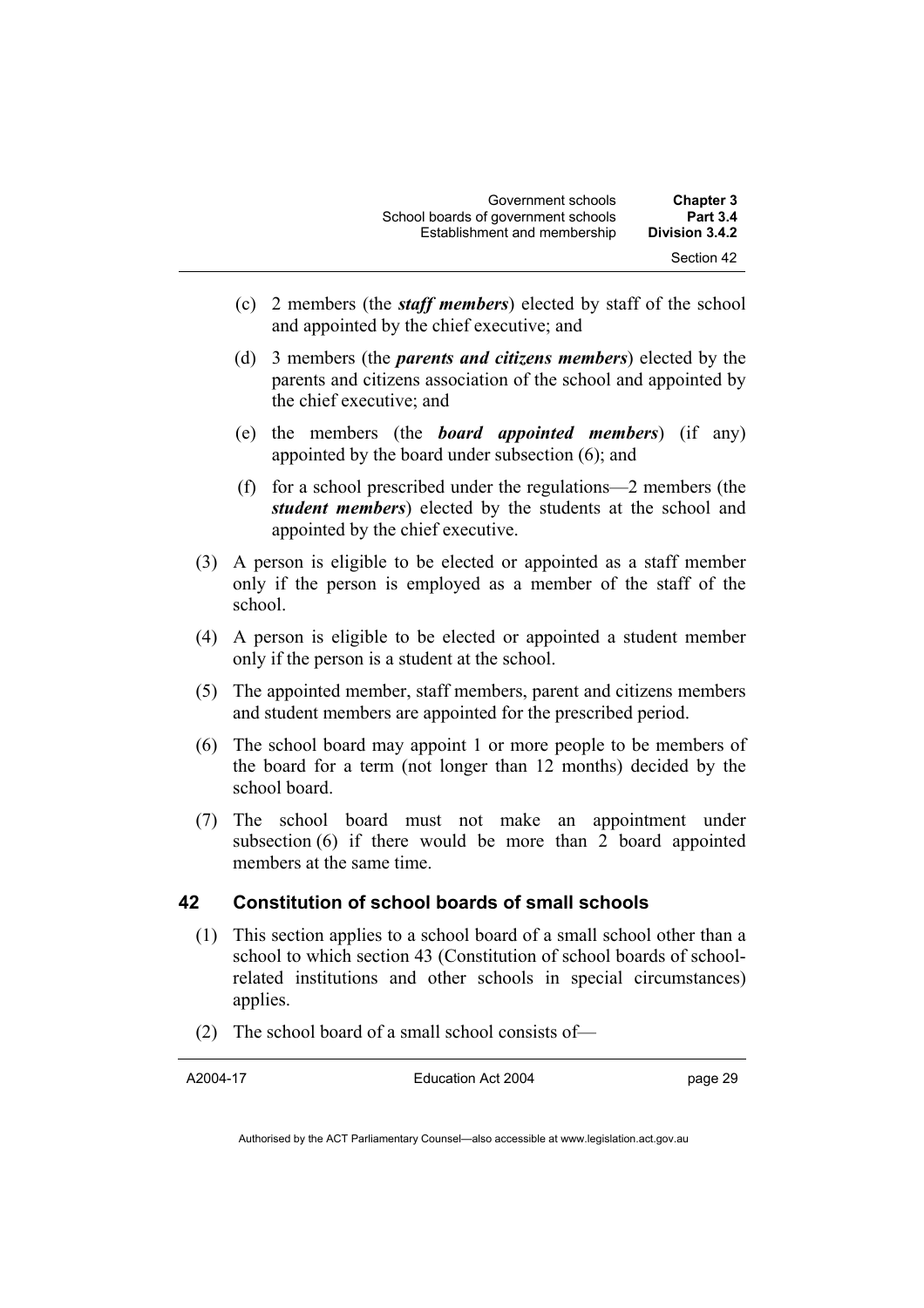| Chapter 3       | Government schools                  |
|-----------------|-------------------------------------|
| <b>Part 3.4</b> | School boards of government schools |
| Division 3.4.2  | Establishment and membership        |
| Section 43      |                                     |

- (a) the principal of the school; and
- (b) 1 member (the *appointed member*) appointed by the chief executive as the appointed member; and
- (c) 1 member (the *staff member*) appointed by the chief executive as the staff member; and
- (d) 2 members (the *parents and citizens members*) elected by the parents and citizens association of the school and appointed by the chief executive; and
- (e) the members (the *board appointed member*) (if any) appointed by the board under subsection (6).
- (3) A person is eligible to be appointed as the staff member only if the person is employed as a member of the staff of the school.
- (4) The staff member is to be appointed in a way prescribed under the regulations.
- (5) The appointed member, staff member and parent and citizen members are appointed for the prescribed period.
- (6) The school board may appoint 1 or more people to be members of the board for a term (not longer than 12 months) decided by the school board.
- (7) The school board must not make an appointment under subsection (6) if there would be more than 2 board appointed members at the same time.

## **43 Constitution of school boards of school-related institutions and other schools in special circumstances**

- (1) This section applies to a school that is—
	- (a) a school-related institution; or
	- (b) declared, in writing, by the chief executive to be a school to which special circumstances apply.

page 30 Education Act 2004

A2004-17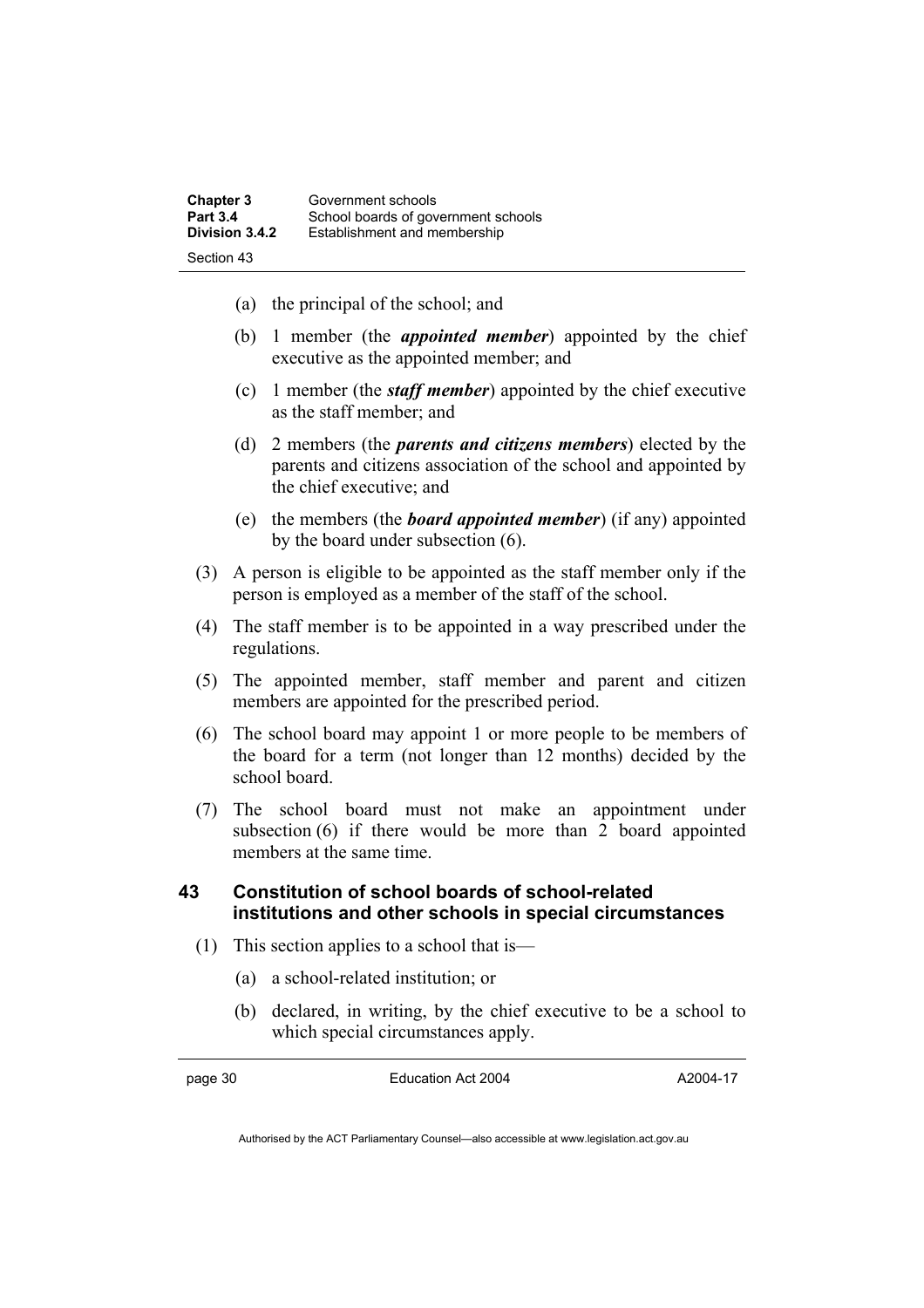(2) If the school is a school-related institution, the chief executive must, if practical, determine the constitution of the school board of the school.

#### **Example**

It may not be practical to establish a school board for a school-related institution with fewer than 3 staff.

- *Note* An example is part of the Act, is not exhaustive and may extend, but does not limit, the meaning of the provision in which it appears (see Legislation Act, s 126 and s 132).
- (3) Subsection (2) does not prevent the chief executive from determining the constitution of a single school board for 2 or more institutions.
- (4) If the chief executive makes a determination under subsection (2) for the school, the chief executive may also determine—
	- (a) the members who are required to be present at a meeting of the board; and
	- (b) the members who may not vote at a meeting of the board.
- (5) If the school is a school to which special circumstances apply, the chief executive may determine the following:
	- (a) the constitution of the school board of the school;
	- (b) the members who are required to be present at a meeting of the board;
	- (c) the members who may not vote at a meeting of the board.
- (6) The chief executive may make a determination under subsection (2), (4) or (5) only with the Minister's written approval.
- (7) Before making the determination the chief executive must, if practical, consult with the parents of students at the school, at a general meeting of the parents, about the constitution of the board.

A2004-17

Education Act 2004

page 31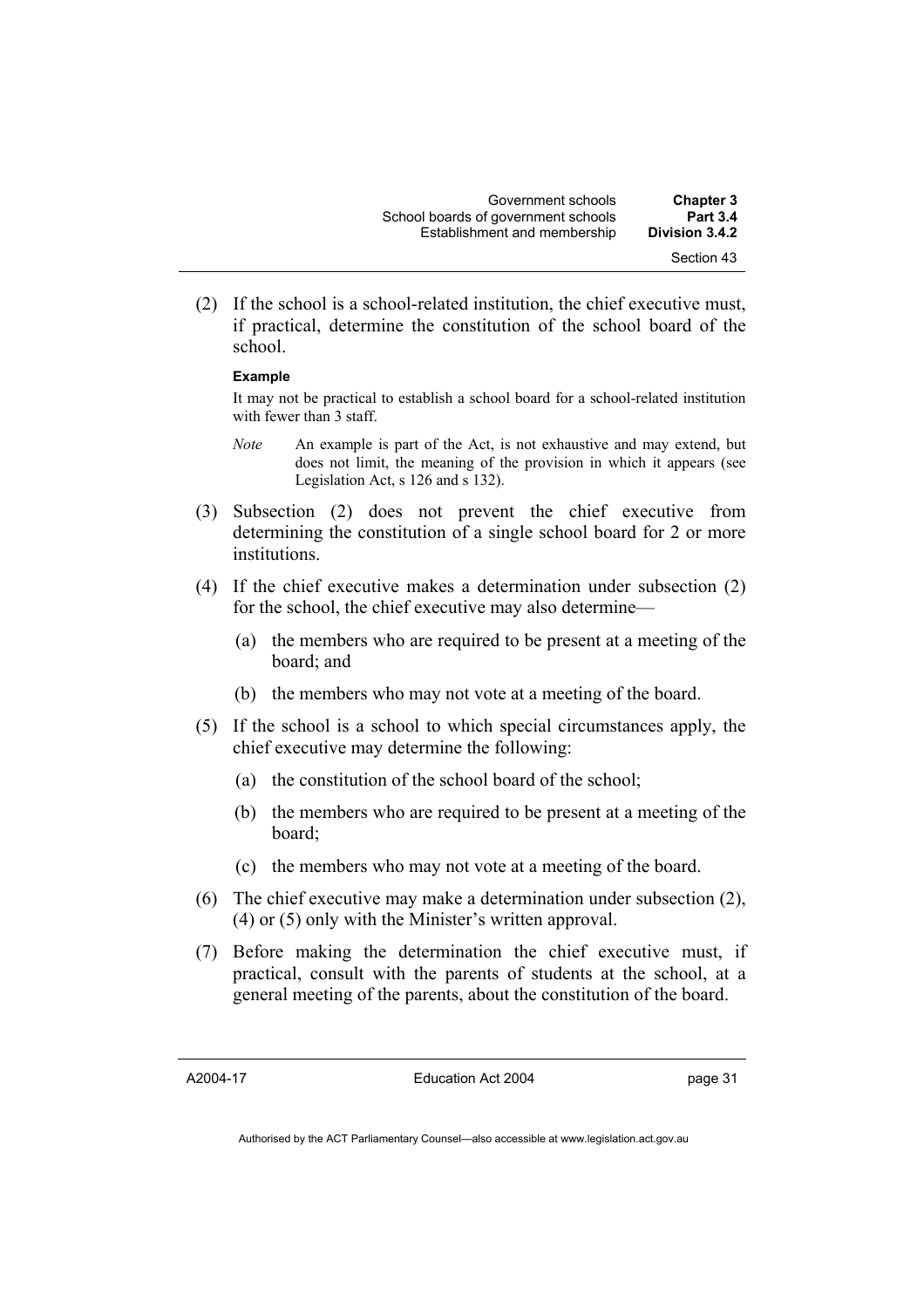| <b>Chapter 3</b> | Government schools                  |
|------------------|-------------------------------------|
| <b>Part 3.4</b>  | School boards of government schools |
| Division 3.4.2   | Establishment and membership        |
| Section 44       |                                     |

- (8) In deciding whether or not to give the approval, the Minister must have regard to—
	- (a) the need for the principal of the school to be a member of the board; and
	- (b) the need for the chief executive to be represented on the board; and
	- (c) whether staff of the school and students at the school have been consulted about the constitution of the board; and
	- (d) any comments made by the staff and students at the school about the constitution of the board; and
	- (e) the administrative needs, educational or related objectives, and any special characteristics of the school.
- (9) The chief executive may appoint a person in accordance with the determination to be a member of the board of the school.
	- *Note 1* For the making of appointments (including acting appointments), see Legislation Act, pt 19.3.
	- *Note 2* In particular, an appointment may be made by naming a person or nominating the occupant of a position (see s 207).
- (10) A member of the board is appointed for the term stated in the instrument making or evidencing the appointment.
- (11) A determination under subsection (2), (4) or (5) must be in writing and is a disallowable instrument.
	- *Note* A disallowable instrument must be notified, and presented to the Legislative Assembly, under the Legislation Act.

#### **44 Ending of appointment of members of school board**

 (1) The chief executive must end the appointment of a member of the school board of a government school if the member ceases to be eligible to be appointed or elected to the position.

page 32 Education Act 2004

A2004-17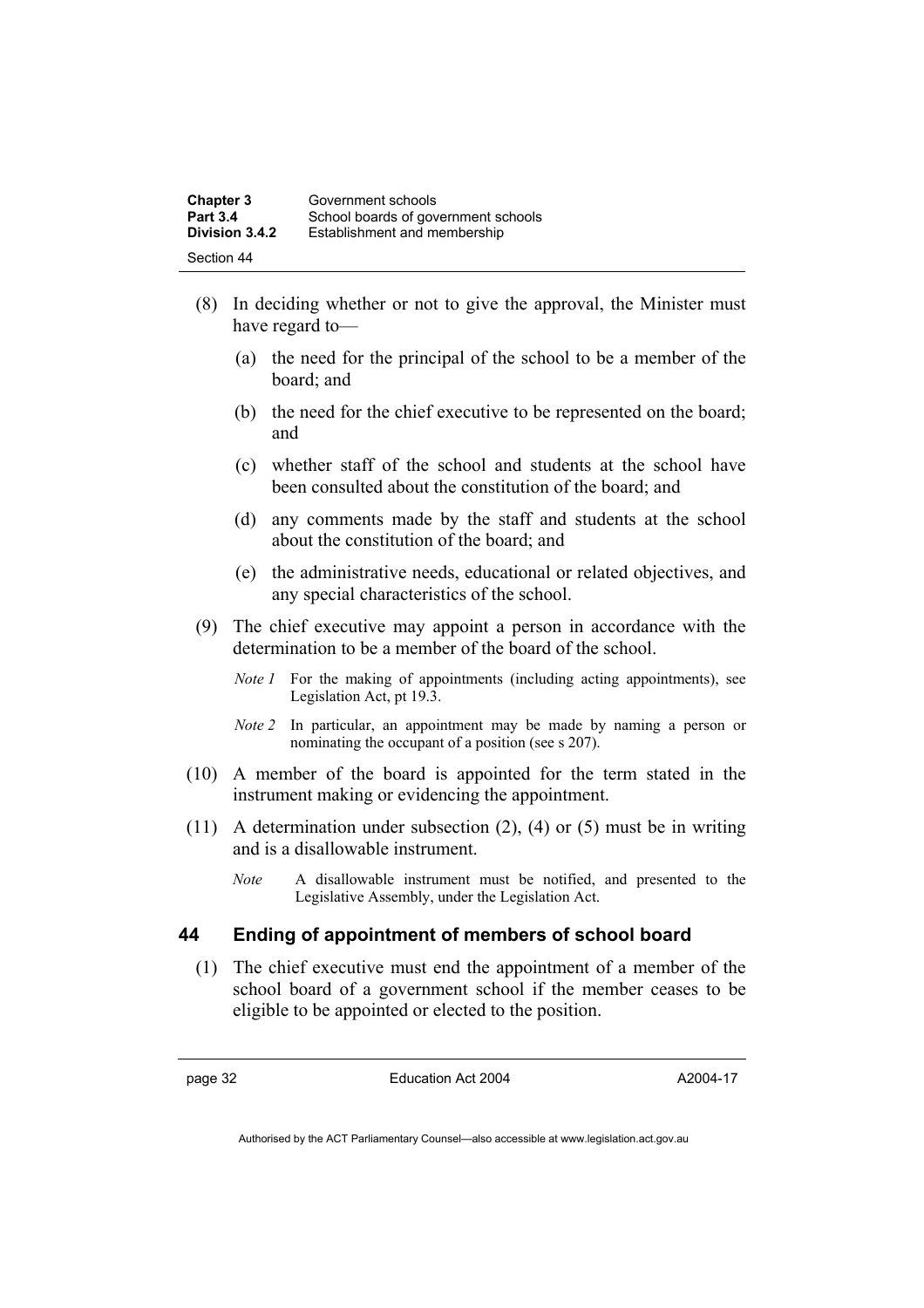- (2) The chief executive must end the appointment of a member of the school board of a government school, other than the principal of the school, if—
	- (a) the member is absent from 3 consecutive meetings of the board without reasonable excuse or leave given by the board; or
	- (b) contravenes section 49 (Disclosure of interests by members of school boards) without reasonable excuse.
- (3) The chief executive may end the appointment of a member of the school board of a government school, other than the principal at the school, for misbehaviour or physical or mental incapacity.
	- *Note* A person's appointment also ends if the person resigns (see Legislation Act, s 210).

## **45 Chairperson and deputy chairperson of school boards**

- (1) The members of the school board of a government school must, whenever necessary, elect—
	- (a) a member to be chairperson; and
	- (b) another member to be deputy chairperson.
- (2) The school board must tell the chief executive of the election of a member as chairperson or deputy chairperson.
- (3) The members of the school board must not appoint the principal of the school or a member of staff of the school to be chairperson of the board.

## **46 School boards to take part in selection of school principals**

The members of the school board of a government school must, whenever necessary, nominate a member of the board as a member of any selection panel established by the chief executive to make

A2004-17

Education Act 2004

page 33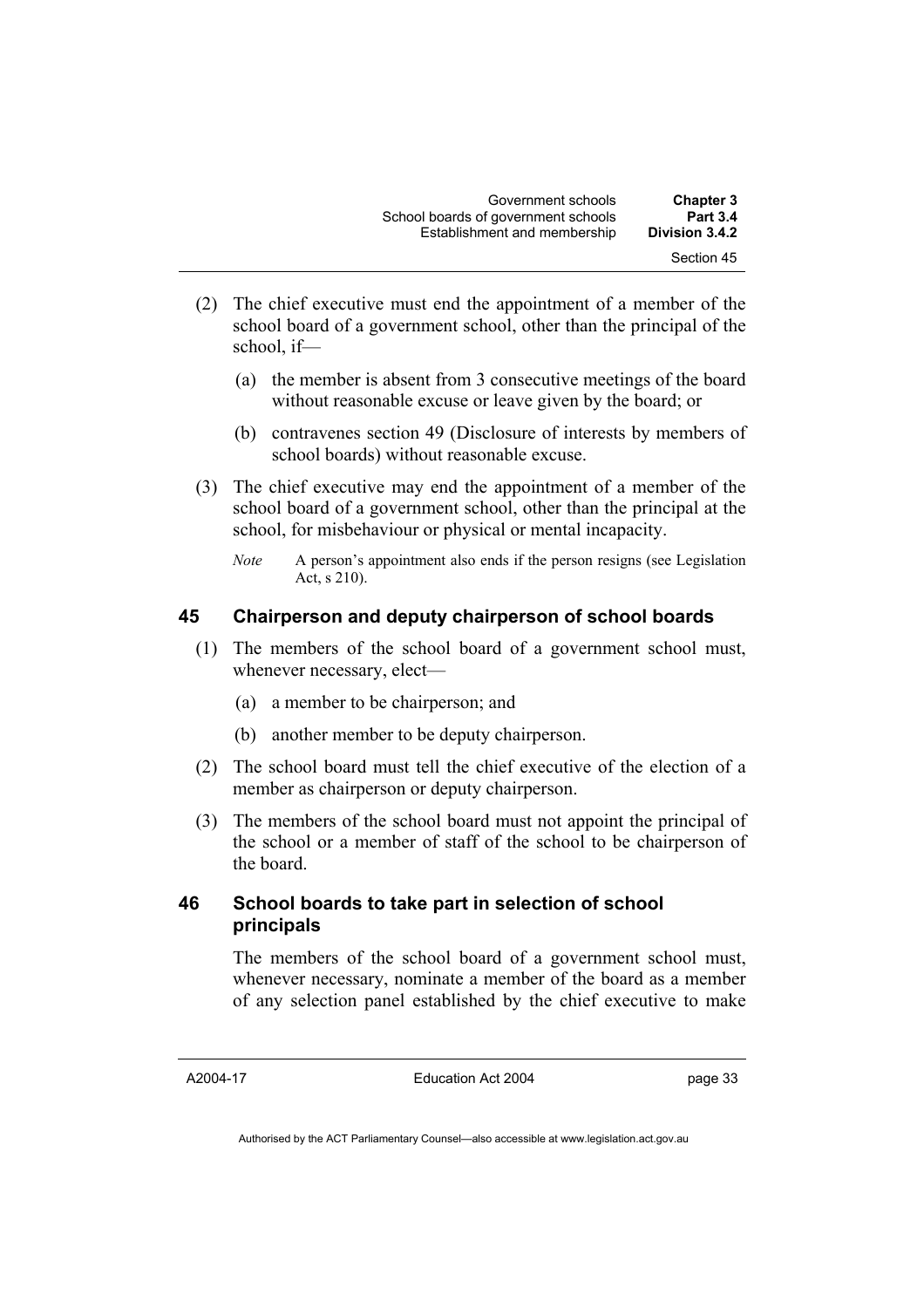| <b>Chapter 3</b> | Government schools                  |
|------------------|-------------------------------------|
| <b>Part 3.4</b>  | School boards of government schools |
| Division 3.4.3   | Proceedings of school boards        |
| Section 47       |                                     |

recommendations to the chief executive about the appointment of the principal for the school.

## **Division 3.4.3 Proceedings of school boards**

## **47 Time and place of meetings of school boards**

- (1) The school board of a government school meets at the times and places it decides.
- (2) However, the school board must meet at least 4 times a year.
- (3) The chairperson—
	- (a) may at any time call a meeting of the school board; and
	- (b) must call a meeting if asked by the Minister, the chief executive or 3 members of the board.
- (4) If the chairperson is not available to call a meeting for any reason, the deputy chairperson or the principal of the school may call a meeting of the school board.

## **48 Procedures governing proceedings of school boards**

- (1) The chairperson of the school board of a government school presides at all meetings of the board at which the chairperson is present.
- (2) If the chairperson is absent, the deputy chairperson presides.
- (3) If the chairperson and deputy chairperson are both absent, the member chosen by the members present presides.
- (4) Business may be carried out at a meeting of the school board only if 3 or more members are present and—
	- (a) for the school board of a school other than a school to which section 43 (Constitution of school boards of school-related institutions and other schools in special circumstances)

page 34 Education Act 2004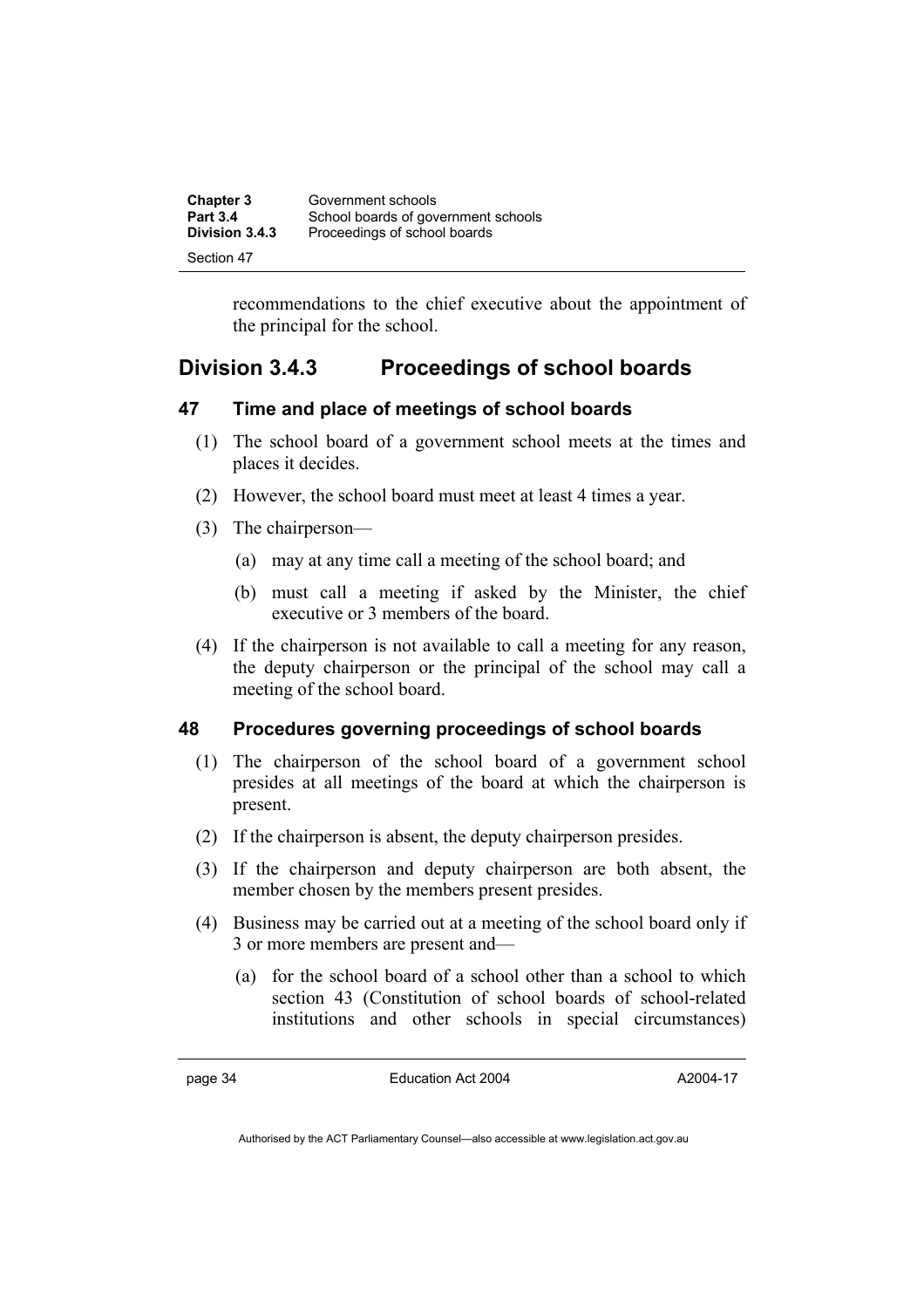applies—at least 1 of the members present is a staff member and at least 1 of the members present is a parents and citizens association member; or

- (b) for the school board of a school to which section 43 applies the members (if any) who are required, under the determination under section 43 (4) or (5) applying to the school, to be present at a meeting of the school board are present.
- (5) At a meeting of the school board each member (other than a nonvoting member) has a vote on each question to be decided.
- (6) A question is to be decided by a majority of the votes of the members present and voting but, if the votes are equal, the member presiding has a casting vote.
- (7) The school board may hold meetings, or allow members to take part in meetings, by telephone, closed-circuit television or another form of communication.
- (8) A member who takes part in a meeting under subsection (7) is taken to be present at the meeting.
- (9) A resolution of the school board is a valid resolution, even though it is not passed at a meeting of the board, if—
	- (a) all members (other than the non-voting members) agree, in writing, to the proposed resolution; and
	- (b) notice of the resolution is given under procedures decided by the school board.
- (10) The school board must keep minutes of its meetings.
- (11) The school board may conduct its proceedings (including its meetings) as it otherwise considers appropriate.
- (12) In this section:

*non-voting member* means—

A2004-17

Education Act 2004

page 35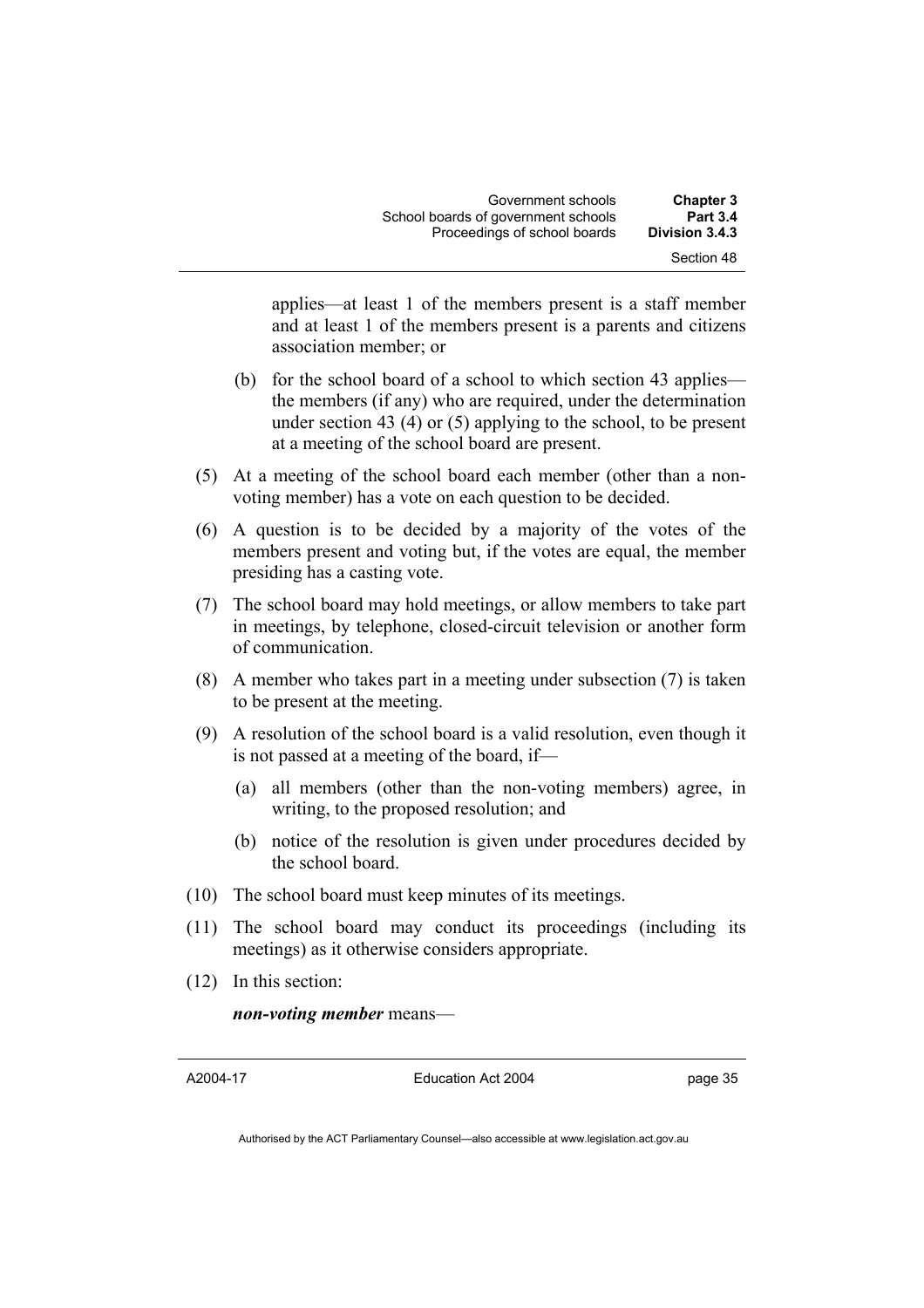| <b>Chapter 3</b> | Government schools                  |
|------------------|-------------------------------------|
| <b>Part 3.4</b>  | School boards of government schools |
| Division 3.4.3   | Proceedings of school boards        |
| Section 49       |                                     |

- (a) for the school board of a school other than a school to which section 43 applies—a board appointed member; or
- (b) for the school board of a school to which section 43 applies—a member who, under the determination under section 43 (4) or (5) applying to the school, may not vote at a meeting of the school board.

## **49 Disclosure of interests by members of school boards**

- (1) This section applies to a member of a school board if—
	- (a) the member has a direct or indirect financial interest in an issue being considered, or about to be considered, by the board; and
	- (b) the interest could conflict with the proper exercise of the member's functions in relation to the board's consideration of the issue.
- (2) As soon as practicable after the relevant facts come to the member's knowledge, the member must disclose the nature of the interest to a meeting of the school board.
- (3) The disclosure must be recorded in the school board's minutes and, unless the board otherwise decides, the member (the *first member*) must not—
	- (a) be present when the board considers the issue; or
	- (b) take part in a decision of the board on the issue.
- (4) Any other member who also has a direct or indirect financial interest in the issue must not—
	- (a) be present when the school board is considering its decision under subsection (3) in relation to the first member; or
	- (b) take part in making the decision.
- (5) Within 14 days after the end of each financial year, the chairperson of the school board must give the chief executive a statement of any

page 36 Education Act 2004

A2004-17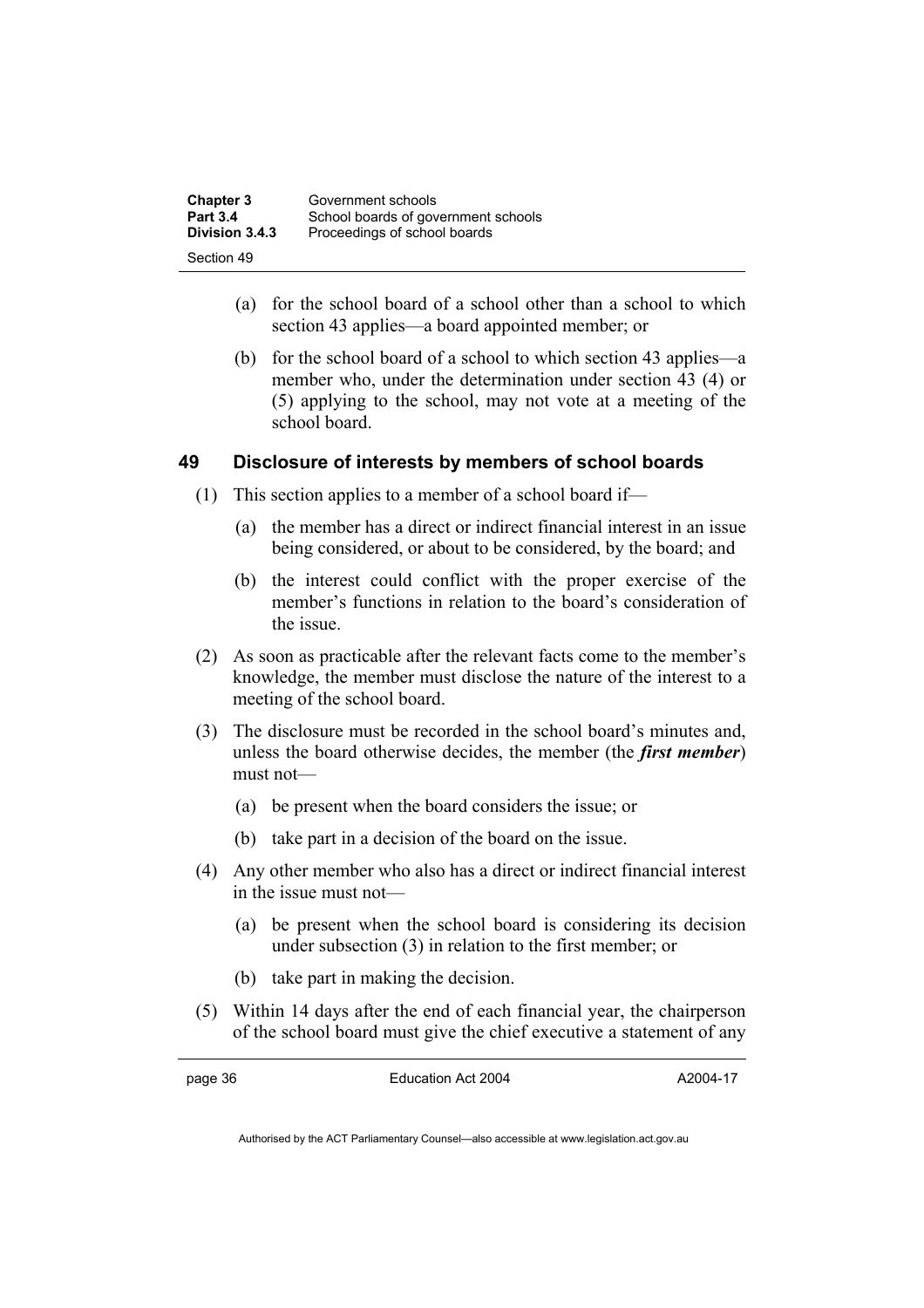| Government schools                  | <b>Chapter 3</b> |
|-------------------------------------|------------------|
| School boards of government schools | <b>Part 3.4</b>  |
| <b>Financial matters</b>            | Division 3.4.4   |
|                                     | Section 50       |

disclosure of interest made under this section in relation to the school board during the financial year.

## **Division 3.4.4 Financial matters**

#### **50 School boards to approve budgets**

- (1) The school board of a government school must approve a budget for each year.
- (2) The school board must approve the budget before the date decided by the chief executive.
- (3) The budget may only be approved by the school board if it is in the form, and based on the accounting or other policies or practices, (if any) required by the chief executive.
- (4) The chief executive may ask the school board to approve a budget for a part of a year.
- (5) The school board must comply with the request.
- (6) If the school board approves the budget, money of the school may be spent in accordance with the budget.

#### **51 Application of money of school**

The school board of a government school may approve the spending of money of the school only in payment or discharge of the costs of, or liabilities incurred by, the school.

## **52 School boards to approve financial statement and report**

 (1) As soon as practicable after the end of each half-year (but not later than the date decided by the chief executive), the school board of a government school must approve a financial statement for the halfyear, in a form approved by the chief executive or as the chief executive directs.

A2004-17

Education Act 2004

page 37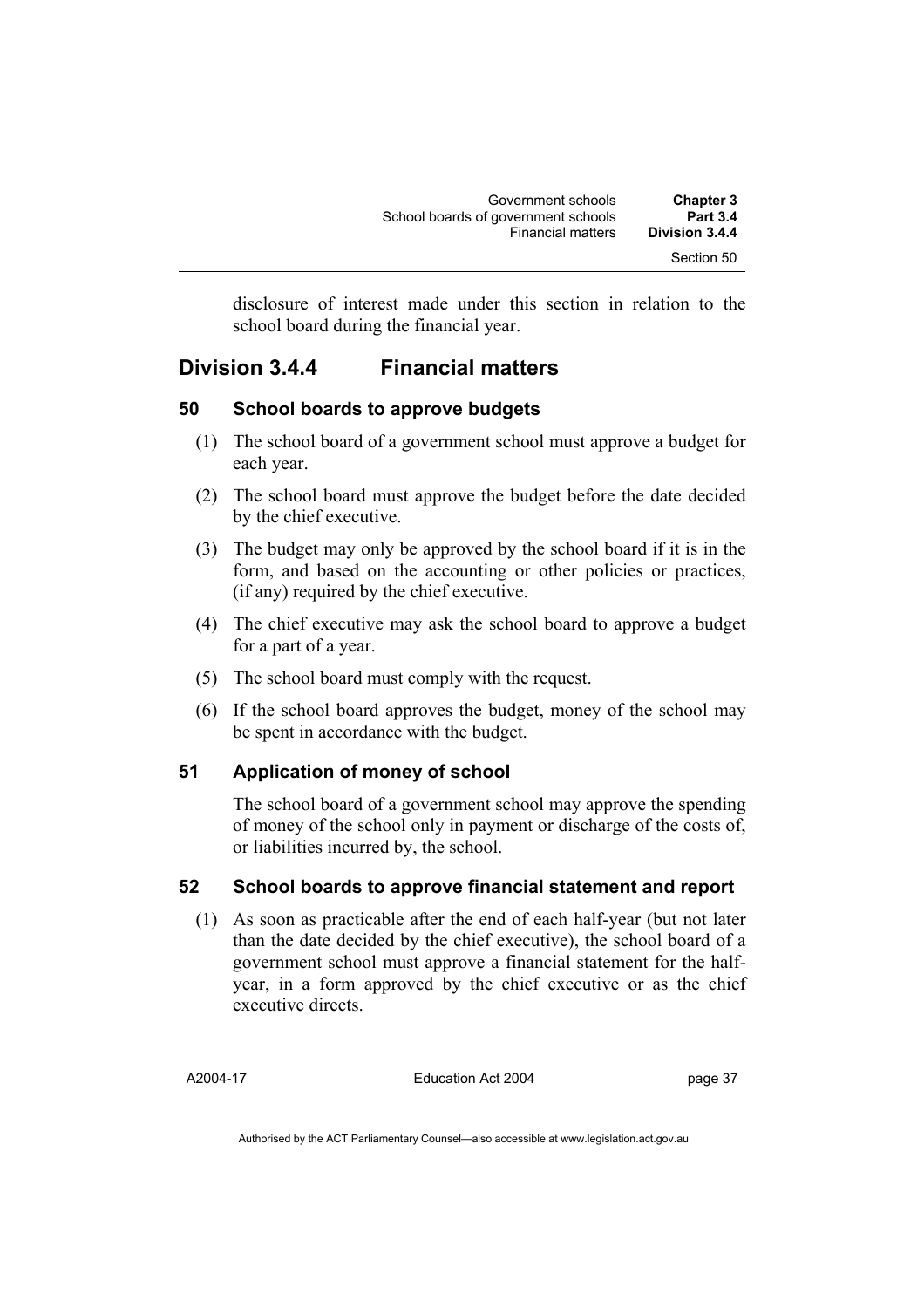| <b>Chapter 3</b> | Government schools                  |
|------------------|-------------------------------------|
| <b>Part 3.4</b>  | School boards of government schools |
| Division 3.4.4   | <b>Financial matters</b>            |
| Section 53       |                                     |

- (2) As soon as practicable after the end of each year (but not later than the date decided by the chief executive), the school board of a government school must approve an annual report on the board's operations during the year.
- (3) The annual report must include—
	- (a) the financial statements approved under subsection (1) for each half-year; and
	- (b) a statement of how voluntary contributions made to the school have been or will be spent; and
	- (c) if a school board is holding funds in reserve—a statement setting out the purposes for which the funds are being held and the amount being held for each of those purposes.
	- *Note* If a form is approved under s 154 for a statement under par (c), the form must be used.
- (4) The school board must give a copy of each report approved under this section to the chief executive.
- (5) The chief executive may issue guidelines about what is, or is not, holding funds in reserve.

### **53 School boards to make available summaries of budget and annual report**

- (1) Not later than 14 days after approving the budget for a year, the school board of a government school must make a summary of the budget available to parents of students at the school and to the staff and students of the school.
- (2) Not later than 14 days after approving the annual report for a year, the school board of a government school must make a summary of the report available to parents of students at the school and to the staff and students of the school.

page 38 Education Act 2004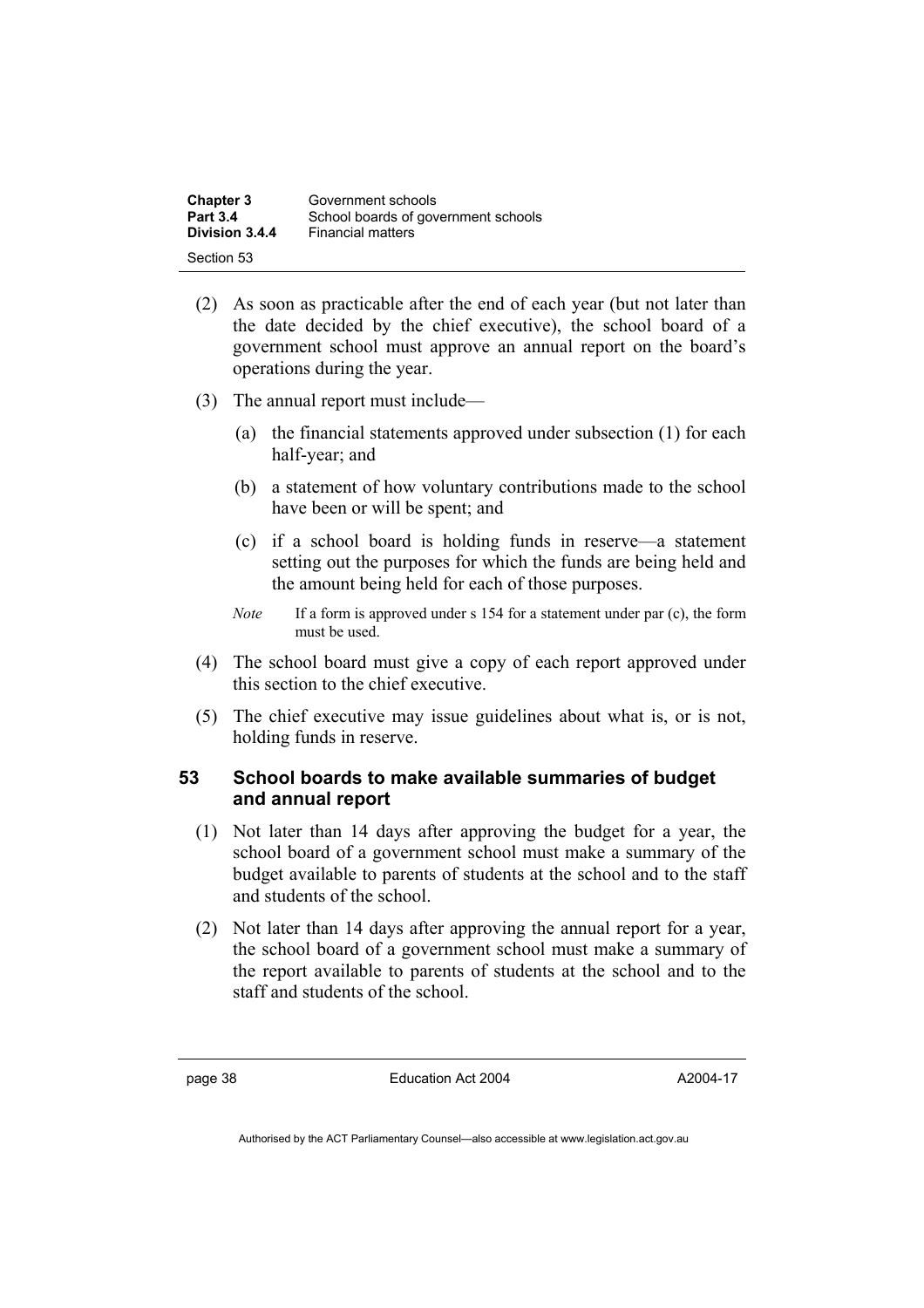## **Part 3.5 Government Schools Education Council**

## **Division 3.5.1 Establishment and membership**

### **54 Establishment of council (government)**

The Government Schools Education Council (in this part called the *council*) is established.

#### **55 Functions of council (government)**

The functions of the council are—

- (a) to advise the Minister on any aspect of the ACT government school system; and
- (b) when asked by the Minister under this paragraph, to inquire into and give advice to the Minister on any aspect of the ACT government school system; and
- (c) to meet with the Non-Government Schools Education Council to discuss matters of mutual interest; and
- (d) to exercise any other function given to the council under this Act or any other Territory law.
- *Note* The Minister must present a copy of any advice to the Legislative Assembly (see s 73).

#### **56 Membership of council (government)**

The council consists of the following members:

- (a) the chief executive;
- (b) the members (*appointed members*) appointed under section 57.

A2004-17

Education Act 2004

page 39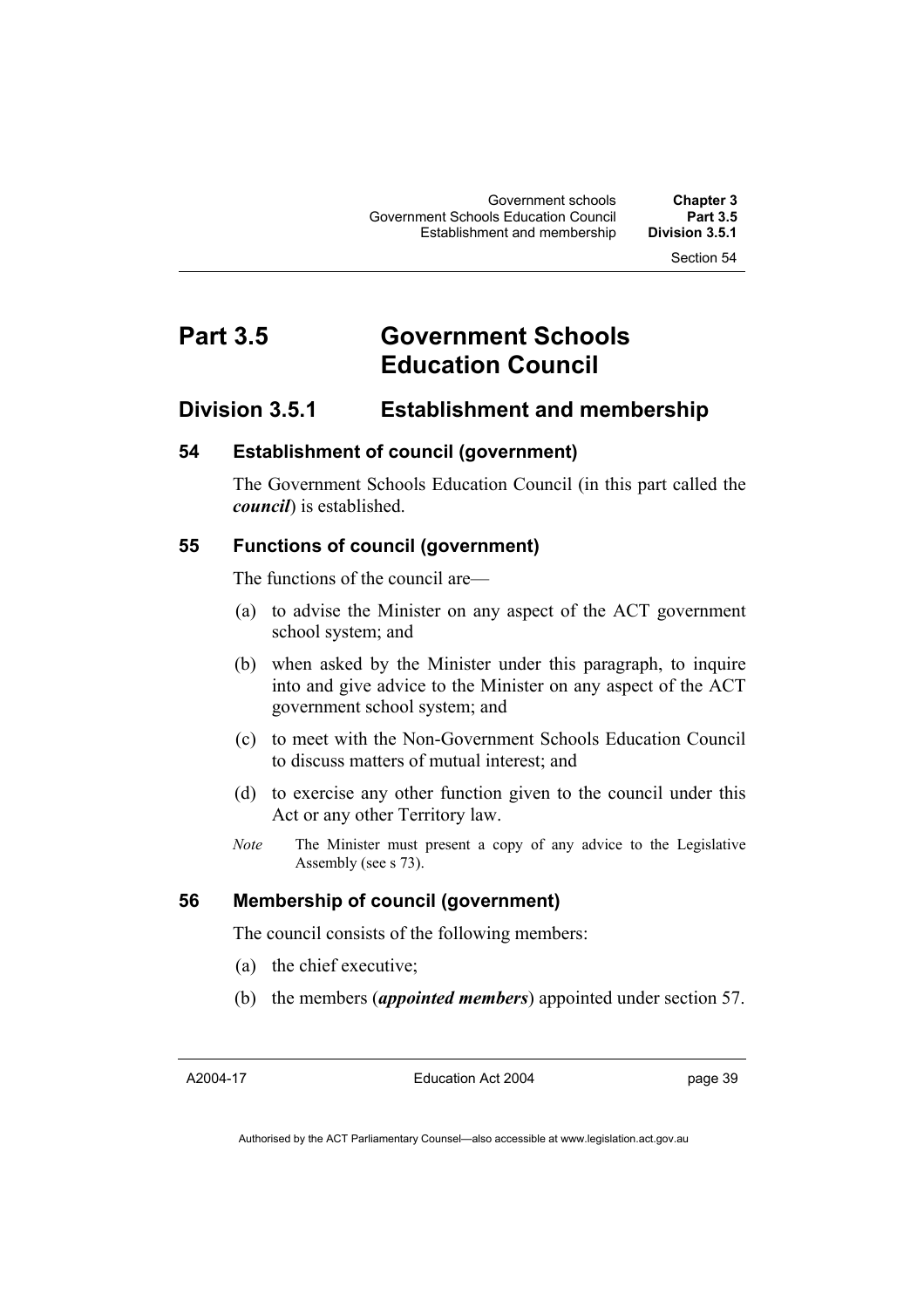| Chapter 3       | Government schools                   |
|-----------------|--------------------------------------|
| <b>Part 3.5</b> | Government Schools Education Council |
| Division 3.5.1  | Establishment and membership         |
| Section 57      |                                      |

## **57 Appointed members of council (government)**

The Minister must appoint the following members of the council:

- (a) a chairperson;
- (b) 6 people who, in the Minister's opinion, have experience in 1 or more of the areas of business and commerce, public policy, early childhood care, education, the special needs of young people and teacher education (the *community members*);
- (c) 10 people who, in the Minister's opinion, represent the views of government school education (the *education members*).
- (2) For subsection  $(1)$  (c), the Minister must appoint—
	- (a) 2 education members chosen from nominations of the peak organisation representing principals; and
	- (b) 2 education members chosen from nominations of the government teacher union; and
	- (c) 2 education members chosen from nominations of the peak organisation representing parent associations of government schools; and
	- (d) 2 education members chosen from nominations of the peak organisation representing students; and
	- (e) 1 education member chosen from nominations of the peak organisation representing school boards; and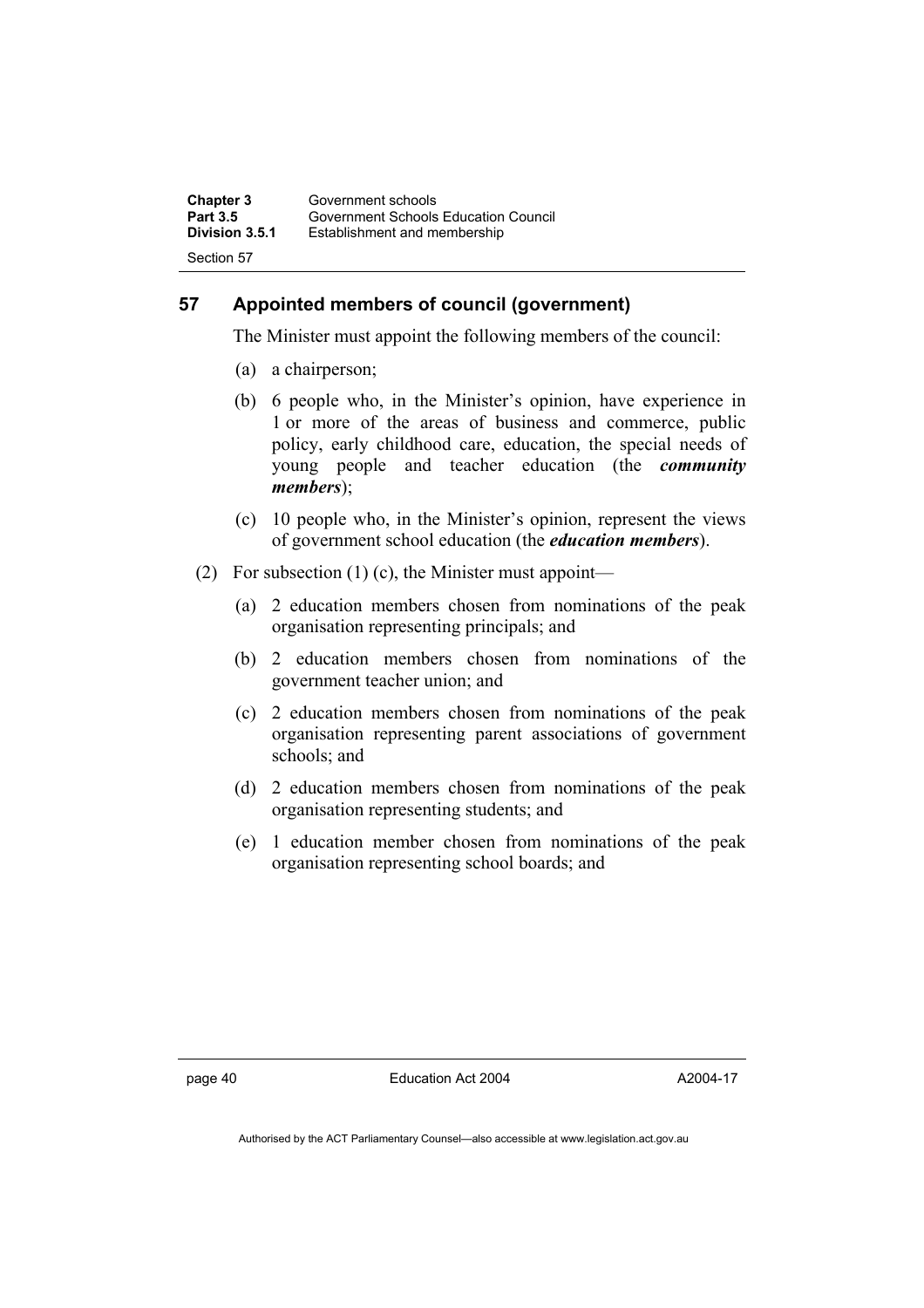- (f) 1 education member chosen from nominations of the peak organisation representing preschool parents.
- *Note 1* For the making of appointments (including acting appointments), see Legislation Act, pt 19.3.
- *Note 2* In particular, an appointment may be made by naming a person or nominating the occupant of a position (see s 207).
- *Note 3* Certain Ministerial appointments require consultation with a Legislative Assembly committee and are disallowable (see Legislation Act, div 19.3.3).

## **58 Deputy chairperson of council (government)**

- (1) The appointed members must, whenever necessary, elect another appointed member to be deputy chairperson.
- (2) The council must tell the Minister of the election of an appointed member as deputy chairperson.

#### **59 Term of appointment to council (government)**

- (1) An appointed member is to be appointed for a term not longer than 3 years.
- (2) The instrument appointing, or evidencing the appointment of, an appointed member must state whether the person is appointed as chairperson or a community or education member.
	- *Note* A person may be reappointed to a position if the person is eligible to be appointed to the position (see Legislation Act, s 208 and dict, pt 1, def *appoint*).

A2004-17

Education Act 2004

page 41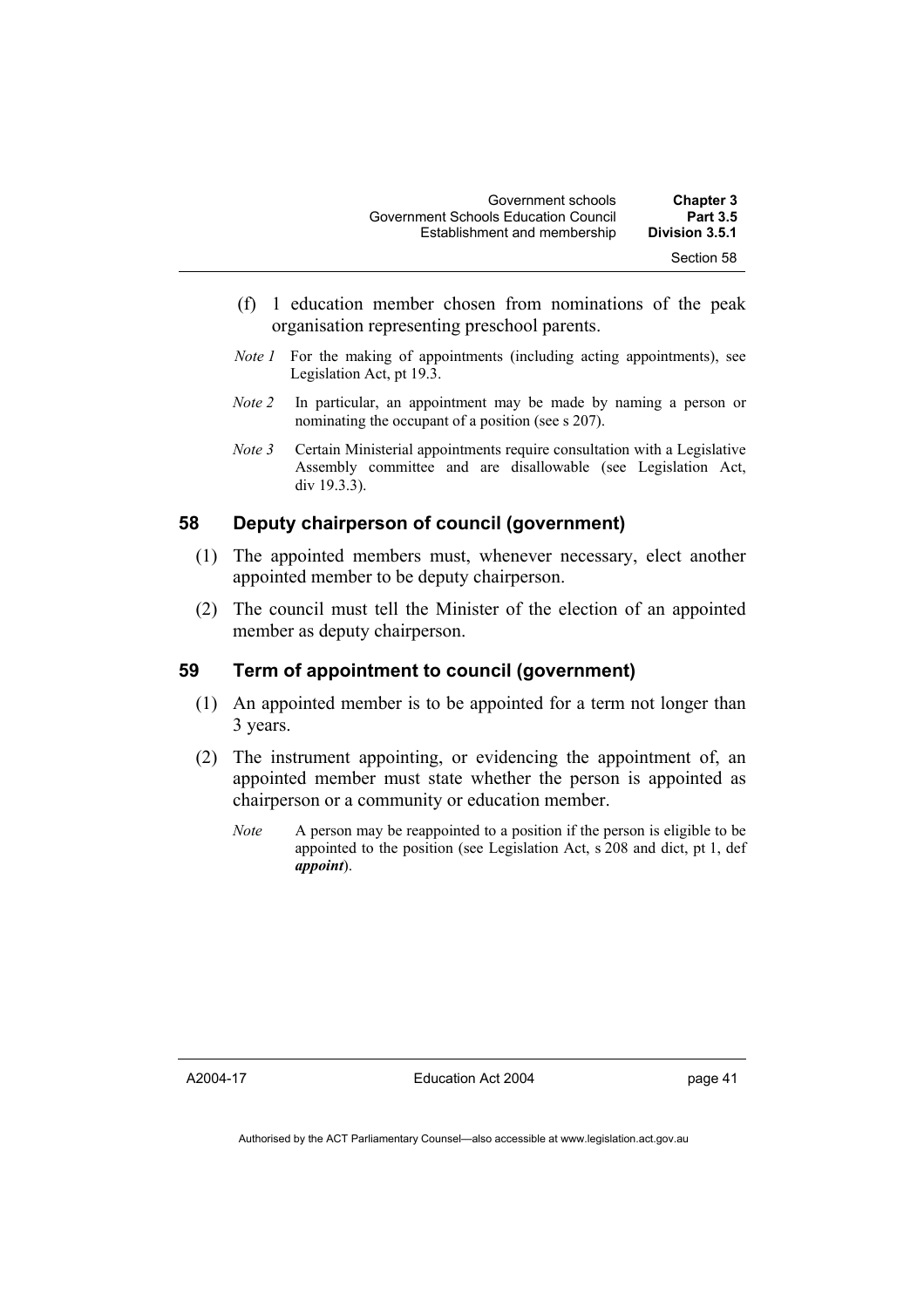| Chapter 3       | Government schools                   |
|-----------------|--------------------------------------|
| <b>Part 3.5</b> | Government Schools Education Council |
| Division 3.5.1  | Establishment and membership         |
| Section 60      |                                      |

## **60 Ending of appointment to council (government)**

- (1) The Minister may end the appointment of an appointed member—
	- (a) for misbehaviour; or
	- (b) for contravening section 65 (Disclosure of interests by members of council (government)).
	- *Note* A person's appointment also ends if the person resigns (see Legislation Act, s 210).
- (2) The Minister may also end the appointment of an education member if satisfied that the person no longer represents the views of the organisation from which the person was chosen.

## **61 Conditions of appointment generally of appointed members**

An appointed member holds the position on the conditions not provided by this Act or another Territory law that are decided by the Minister.

## **62 Arrangements for staff**

- (1) The council may arrange with the chief executive to use public servants in the administrative unit under the chief executive's control.
- (2) The *Public Sector Management Act 1994* applies to the management by the council of public servants the subject of an arrangement under subsection (1).

page 42 Education Act 2004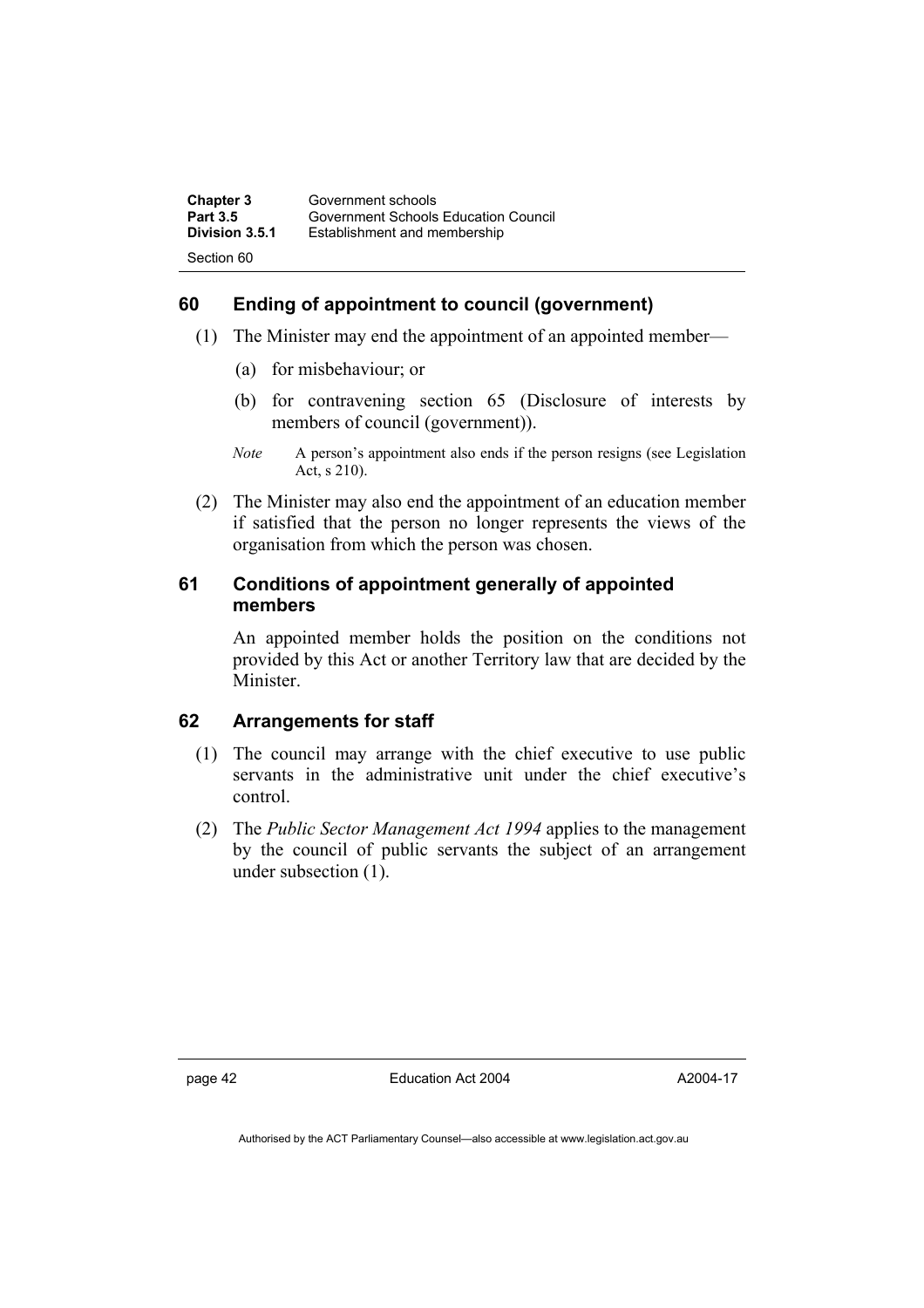## **Division 3.5.2 Proceedings of council (government)**

## **63 Time and place of meetings of council (government)**

- (1) The council meets at the times and places it decides.
- (2) However, the council must meet at least twice a year.
- (3) The chairperson—
	- (a) may at any time call a meeting of the council; and
	- (b) must call a meeting if asked by the Minister, the chief executive or at least 9 members.
- (4) If the chairperson is not available to call a meeting for any reason, the deputy chairperson may call a meeting of the council.

## **64 Procedures governing proceedings of council (government)**

- (1) The chairperson of the council presides at all meetings of the council at which the chairperson is present.
- (2) If the chairperson is absent, the deputy chairperson presides.
- (3) If the chairperson and deputy chairperson are both absent, the member chosen by the members present presides.
- (4) Business may be carried out at a meeting of the council only if 9 members are present.
- (5) At a meeting of the council each appointed member has a vote on each question to be decided.
- (6) A question is to be decided by a majority of the votes of the members present and voting but, if the votes are equal, the member presiding has a casting vote.

A2004-17

Education Act 2004

page 43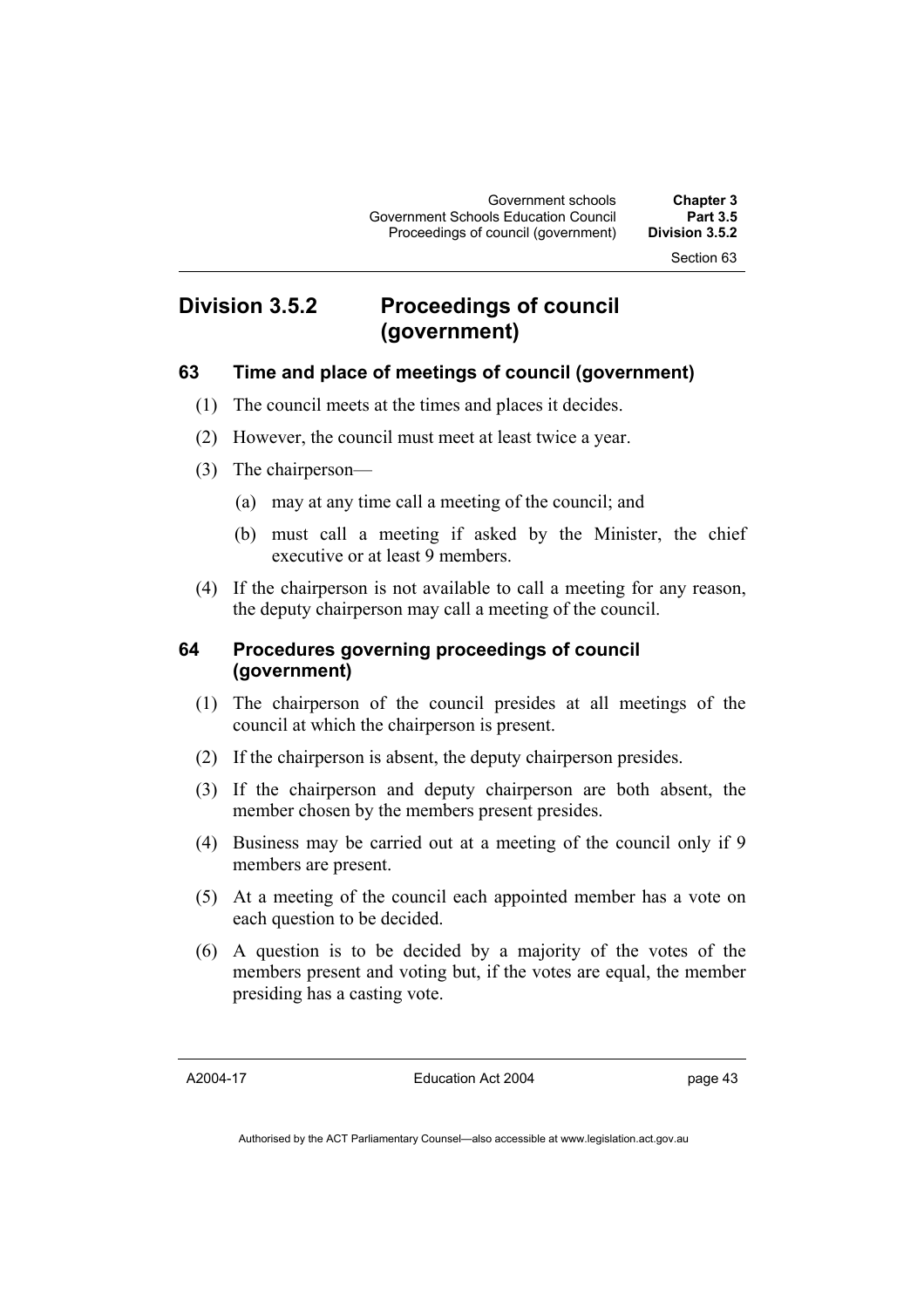| <b>Chapter 3</b> | Government schools                   |
|------------------|--------------------------------------|
| Part 3.5         | Government Schools Education Council |
| Division 3.5.2   | Proceedings of council (government)  |
| Section 65       |                                      |

- (7) The council may hold meetings, or allow members to take part in meetings, by telephone, closed-circuit television or another form of communication.
- (8) A member who takes part in a meeting under subsection (7) is taken to be present at the meeting.
- (9) A resolution of the council is a valid resolution, even though it was not passed at a meeting of the council, if—
	- (a) all appointed members agree, in writing, to the proposed resolution; and
	- (b) notice of the resolution is given under procedures decided by the council.
- (10) The council must keep minutes of its meetings.
- (11) The council may conduct its proceedings (including its meetings) as it otherwise considers appropriate.

## **65 Disclosure of interests by members of council (government)**

- (1) This section applies to a member of the council if—
	- (a) the member has a direct or indirect financial interest in an issue being considered, or about to be considered, by the council; and
	- (b) the interest could conflict with the proper exercise of the member's functions in relation to the council's consideration of the issue.
- (2) As soon as practicable after the relevant facts come to the member's knowledge, the member must disclose the nature of the interest to a meeting of the council.

page 44 Education Act 2004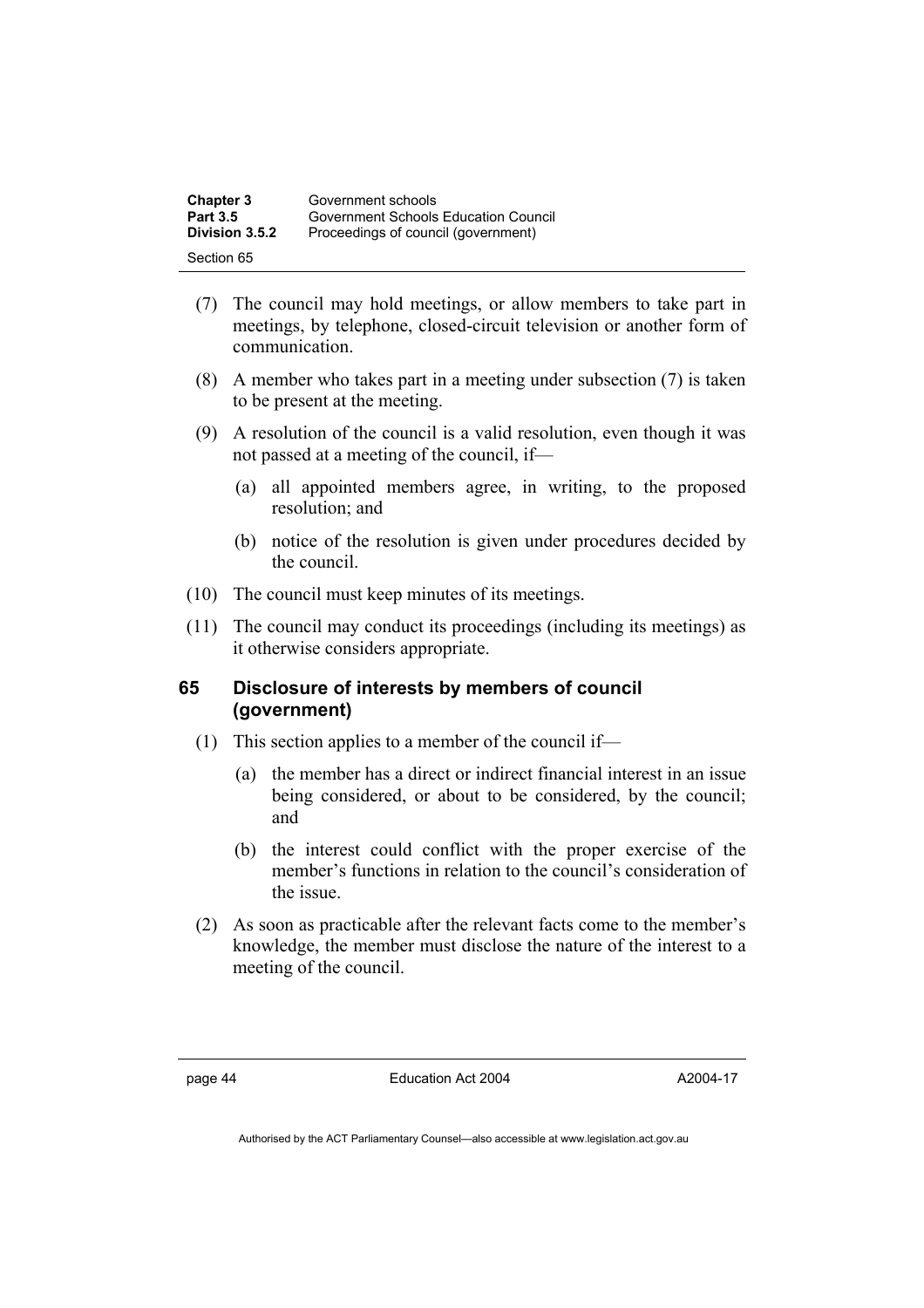- (3) The disclosure must be recorded in the council's minutes and, unless the council otherwise decides, the member (the *first member*) must not—
	- (a) be present when the council considers the issue; or
	- (b) take part in a decision of the council on the issue.
- (4) Any other member who also has a direct or indirect financial interest in the issue must not—
	- (a) be present when the council is considering its decision under subsection (3) in relation to the first member; or
	- (b) take part in making the decision.
- (5) Within 14 days after the end of each financial year, the chairperson of the council must give the Minister a statement of any disclosure of interest made under this section during the financial year.

#### **66 Annual report by council (government)**

- (1) As soon as practicable after the end of each financial year (but not later than the date decided by the Minister), the council must give the Minister a report about its operations for the financial year.
- (2) The Minister must present a copy of the report under this section to the Legislative Assembly within 6 sitting days after the day the Minister receives the report.

A2004-17

Education Act 2004

page 45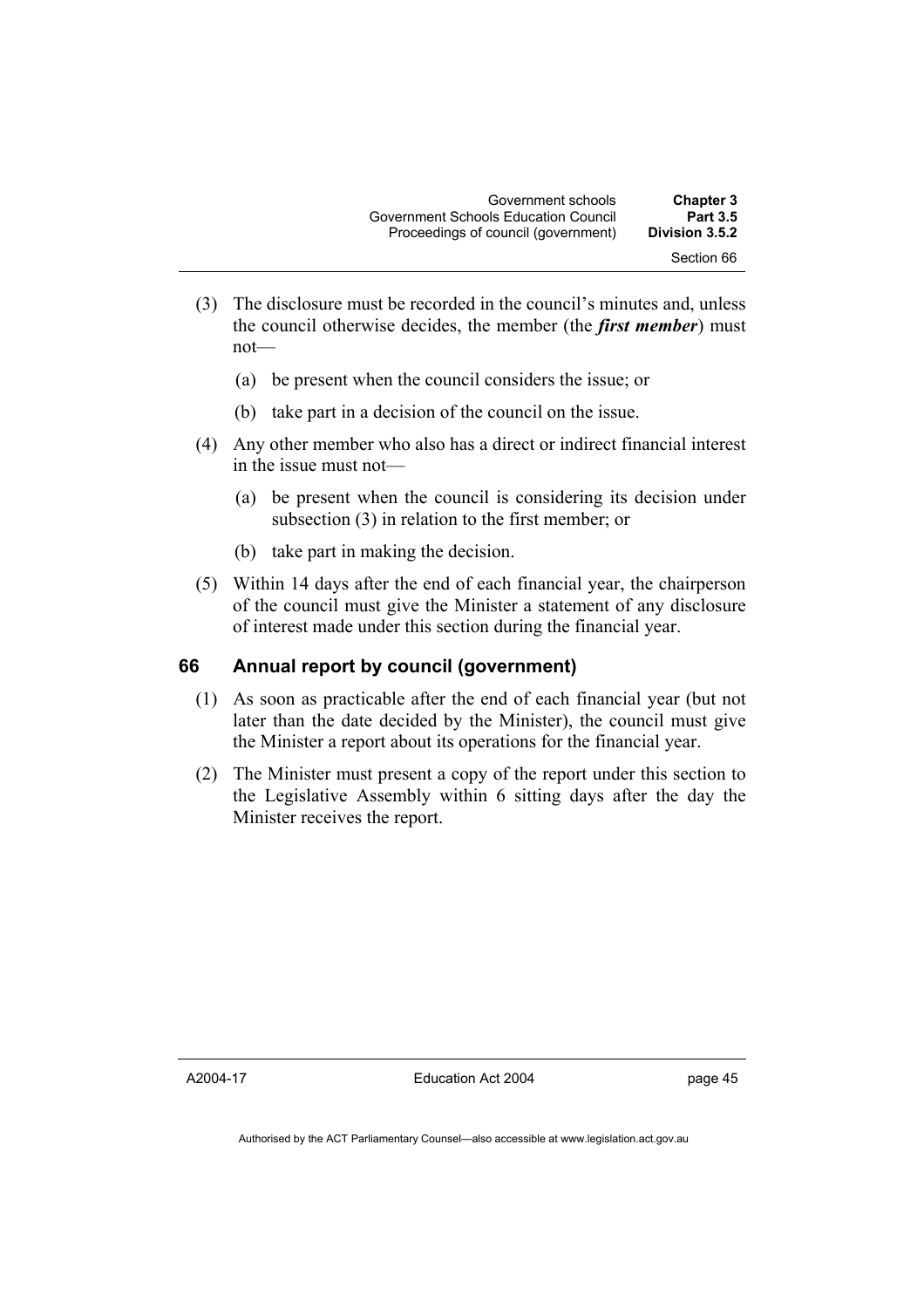**Chapter 3** Government schools<br>**Part 3.6** Other provisions **Part 3.6 Other provisions**<br>**Division 3.6.1** Authorised perso Authorised persons (government) Section 67

**Part 3.6 Other provisions** 

## **Division 3.6.1 Authorised persons (government)**

## **67 Appointment of authorised persons (government)**

- (1) The chief executive may appoint a person to be an authorised person (government) for this Act or a provision of this Act, other than chapter 4 (Non-government schools).
	- *Note* For the making of appointments (including acting appointments), see Legislation Act, pt 19.3.
- (2) The regulations may prescribe a person to be an authorised person (government) for this Act or a provision of this Act, other than chapter 4.
- (3) A person may be appointed as an authorised person (government) under subsection (1) only if—
	- (a) the person is an Australian citizen or a permanent resident of Australia; and
	- (b) the chief executive is satisfied that the person is a suitable person to be appointed, having regard in particular to—
		- (i) whether the person has any criminal convictions; and
		- (ii) the person's employment record; and
	- (c) the person has satisfactorily completed adequate training to exercise the powers of an authorised person (government) proposed to be given to the person.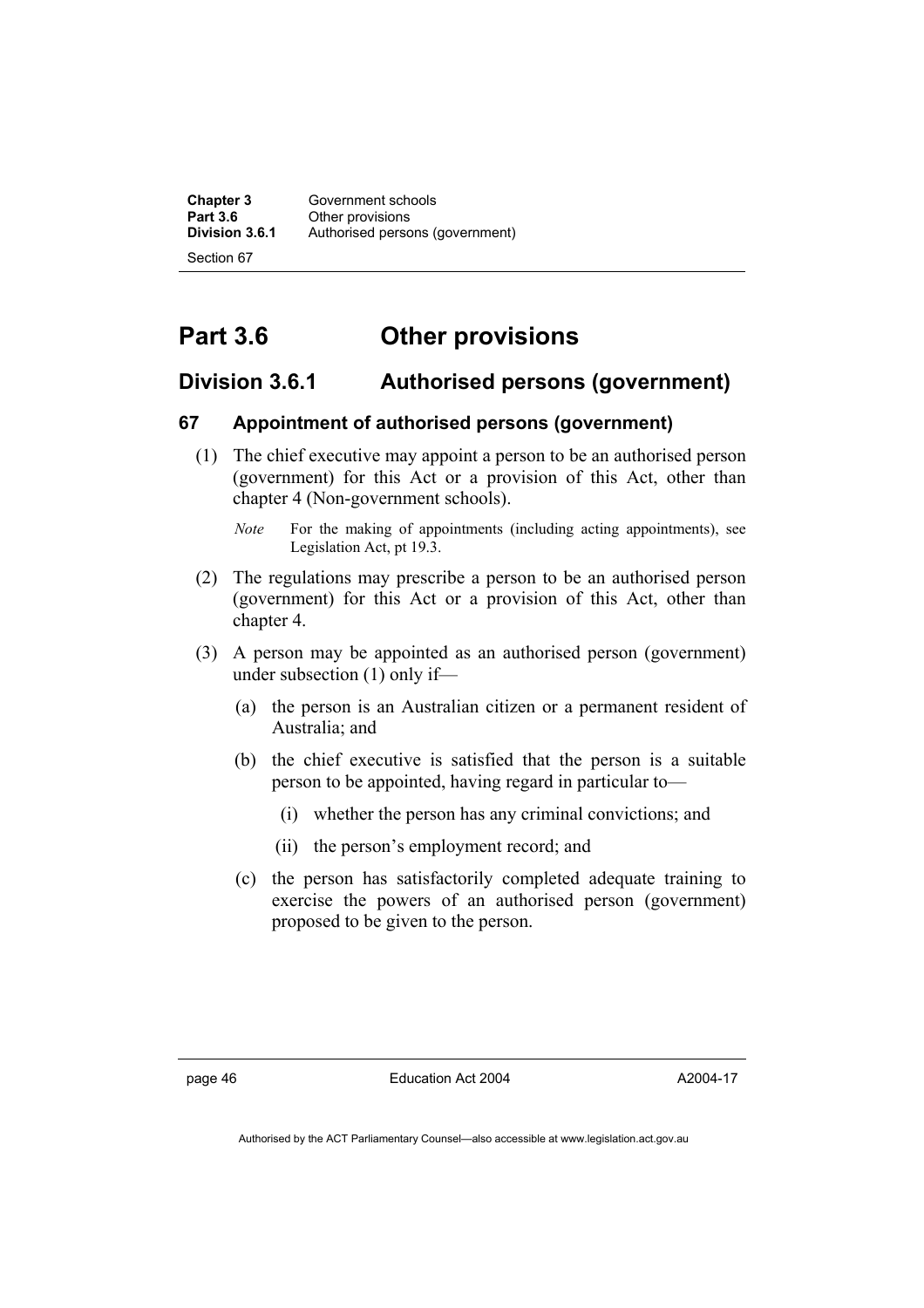#### **68 Identity cards for authorised persons (government)**

- (1) The chief executive must give an authorised person (government) an identity card that states the person is an authorised person (government) for this Act, or stated provisions of this Act, and shows—
	- (a) a recent photograph of the person; and
	- (b) the name of the person; and
	- (c) the date of issue of the card; and
	- (d) an expiry date for the card; and
	- (e) anything else prescribed under the regulations.
- (2) A person who ceases to be an authorised person (government) must return his or her identity card to the chief executive as soon as practicable, but within 21 days after the day the person ceases to be an authorised person.

Maximum penalty: 1 penalty unit.

(3) An offence against subsection (2) is a strict liability offence.

## **Division 3.6.2 Inspection powers for government schools**

#### **69 Power not to be exercised before identity card shown etc**

- (1) An authorised person (government) may exercise a power under this chapter in relation to a person only if the authorised person first shows the person his or her identity card.
- (2) An authorised person (government) may not remain in a government school entered under this division if, when asked by the principal, the authorised person does not show his or her identity card.

A2004-17

Education Act 2004

page 47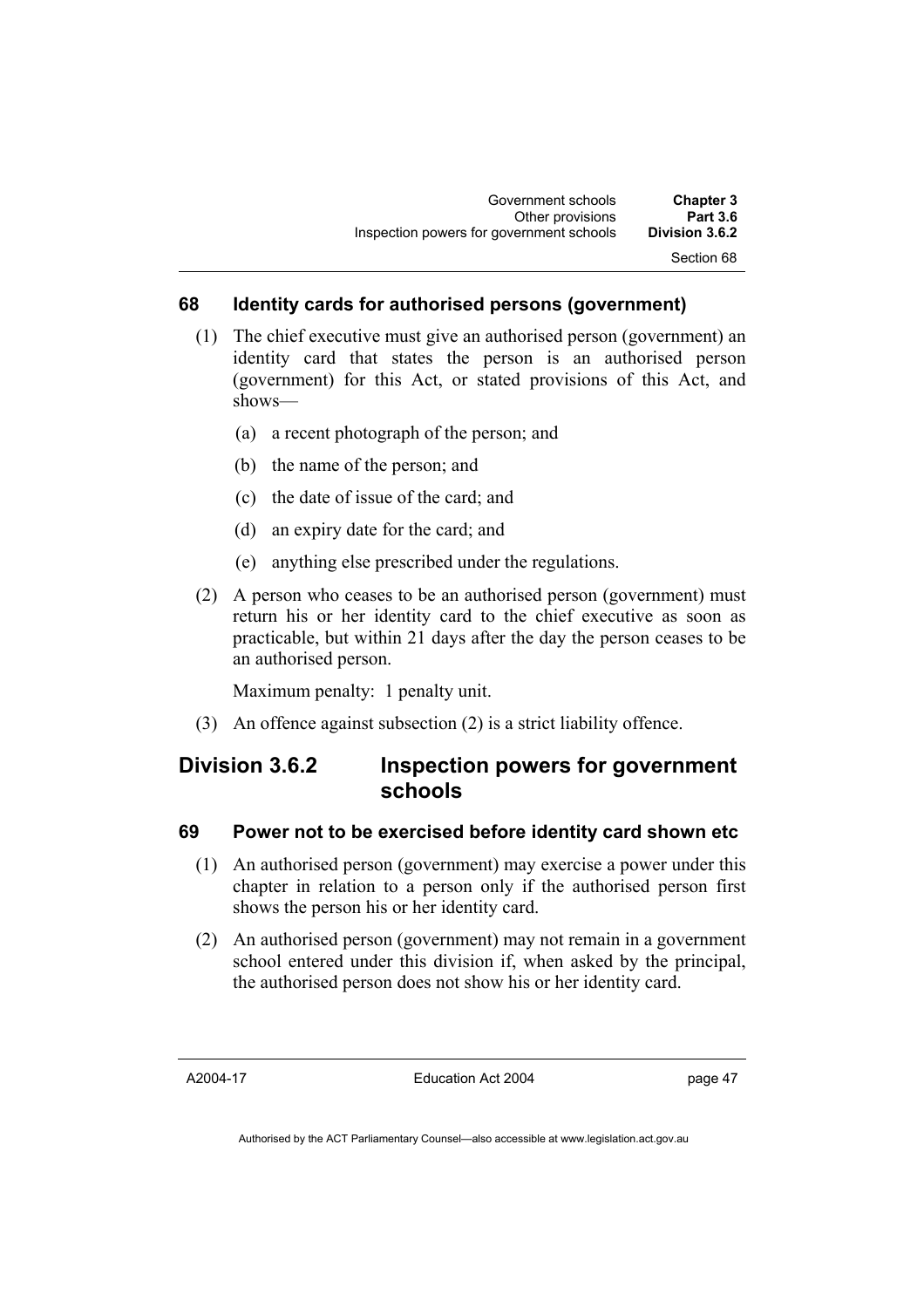| <b>Chapter 3</b><br><b>Part 3.6</b> | Government schools<br>Other provisions |  |
|-------------------------------------|----------------------------------------|--|
| Division 3.6.3                      | Miscellaneous                          |  |
| Section 70                          |                                        |  |

## **70 Entry to government schools**

An authorised person (government) may enter a government school at any time.

## **71 Powers on entry**

An authorised person (government) who enters a government school under section 70 may inspect the school or anything in it (including the register of enrolment and attendances).

## **Division 3.6.3 Miscellaneous**

## **72 Protection of members of school boards**

- (1) A person who is, or has been, a member of a school board of a government school is not civilly liable for an act or omission done honestly in the exercise of a function under this Act.
- (2) Any liability that would, apart from subsection (1), attach to a person attaches to the Territory.

## **73 Minister to present advice of council (government)**

The Minister must present a copy of advice given to the Minister under section 55 (a) or (b) (Functions of council (government)) to the Legislative Assembly within 6 sitting days after the day it is given to the Minister.

page 48 Education Act 2004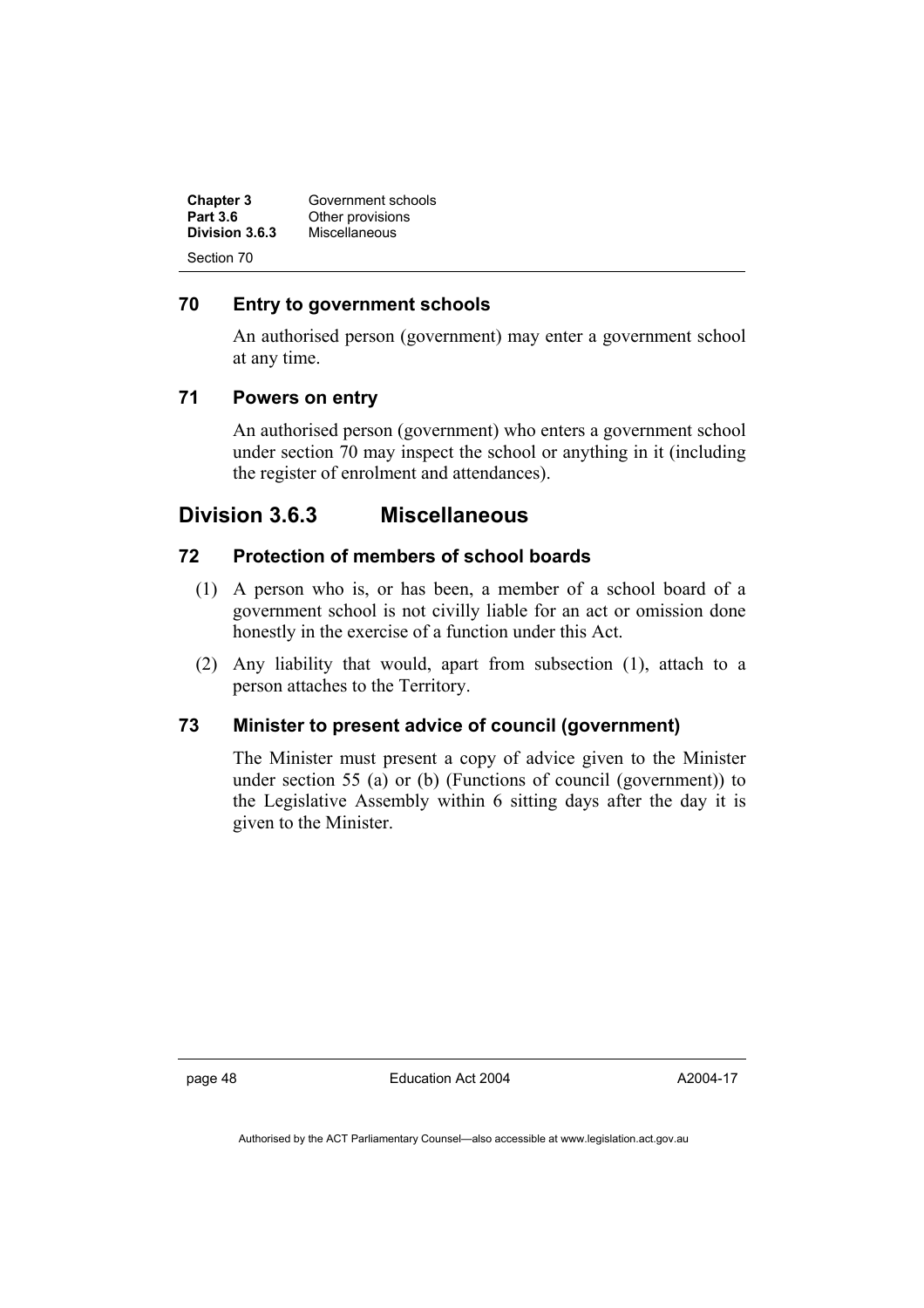# **Chapter 4 Non-government schools**

## **Part 4.1 General**

## **74 Meaning of** *school* **in ch 4**

In this chapter:

*school* does not include a government school.

## **75 Principles on which ch 4 based**

The following are the principles on which this chapter is based:

- (a) the non-government school sector consists of schools from a range of different educational and religious philosophies;
- (b) the variety of schools in the sector reflects the diversity of the community in the ACT and the preferences of parents for a particular style of education for their children;
- (c) the non-government schools sector is committed to—
	- (i) developing the spiritual, physical, emotional and intellectual welfare of its students; and
	- (ii) innovation, diversity and choice; and
	- (iii) maximising student outcomes; and
	- (iv) teacher, parent and student participation in all aspects of school education; and
	- (v) promoting the partnership between home and school; and
	- (vi) preparing students for their full participation in all aspects of a democratic society.

A2004-17

Education Act 2004

page 49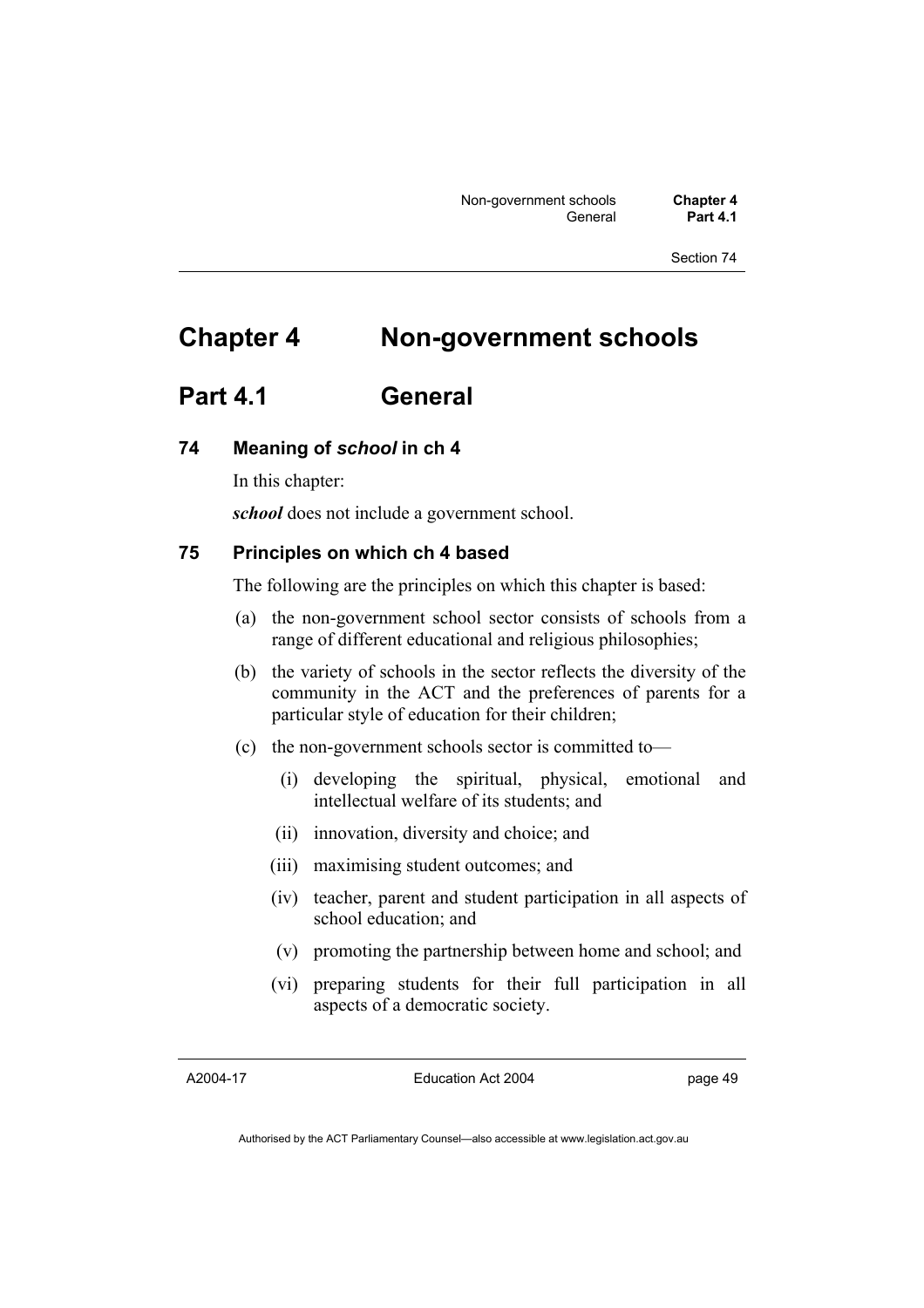**Chapter 4** Non-government schools **Part 4.1** General

Section 76

#### **76 Minister to seek advice**

- (1) Before deciding the budget priorities for non-government schools each year, the Minister must ask for, and consider the advice of, the Non-government Schools Education Council.
- (2) This section does not limit the matters that the Minister may take into account in deciding the budget priorities for non-government schools.

## **77 Registrar**

The Minister must appoint a Registrar of Non-Government Schools.

- *Note 1* For the making of appointments (including acting appointments), see Legislation Act, pt 19.3.
- *Note 2* In particular, an appointment may be made by naming a person or nominating the occupant of a position (see s 207).
- *Note 3* Certain Ministerial appointments require consultation with a Legislative Assembly committee and are disallowable (see Legislation Act, div 19.3.3).

#### **78 Functions of registrar**

The registrar has the following functions:

- (a) to register non-government schools;
- (b) to keep a register of non-government schools;
- (c) to exercise any other function given to the registrar under this Act or any other Territory law.

## **79 Register of non-government schools**

The registrar must keep a register of non-government schools.

page 50 Education Act 2004

A2004-17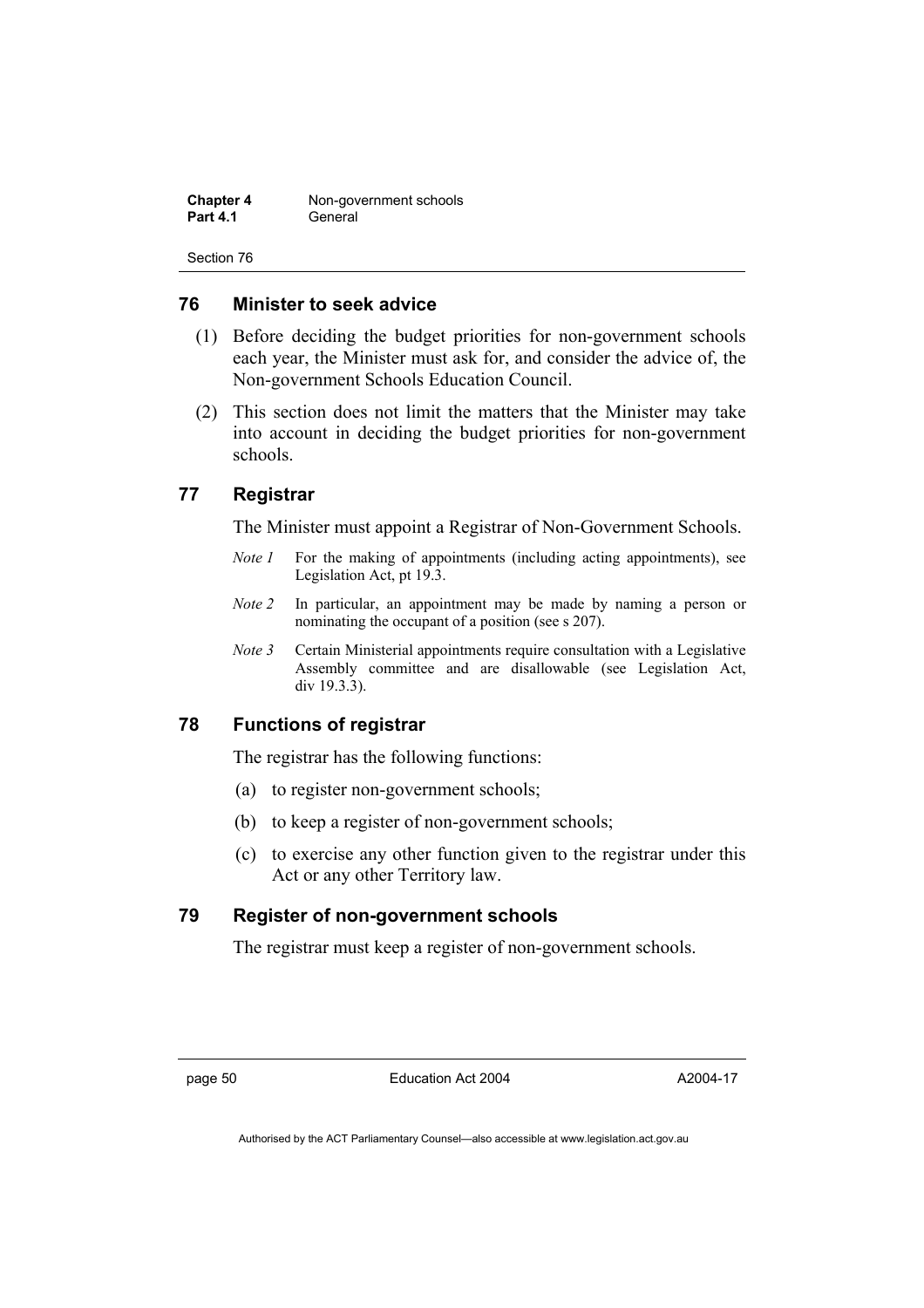| Non-government schools | <b>Chapter 4</b> |
|------------------------|------------------|
| General                | <b>Part 4.1</b>  |

### **80 Availability of information about operation of nongovernment schools and their educational programs**

- (1) The principal of a non-government school must make available to parents of students at the school and to the staff and students of the school information about the school's educational programs and policies, and the operation of the school.
- (2) The principal of a non-government school must also consult parents of students at the school about the operation of the school, including its educational programs and policies.

### **81 Approved educational courses for children at nongovernment schools**

- (1) The principal of a non-government school may approve educational courses that may be provided to a child enrolled at the school at a place other than the school.
- (2) An approval may be subject to conditions.
- (3) However, the principal may approve an educational course only if satisfied that—
	- (a) the standard of the course is appropriate; and
	- (b) there are adequate facilities for conducting the course; and
	- (c) the premises where the course is to be conducted comply with any relevant Territory laws about health and safety standards.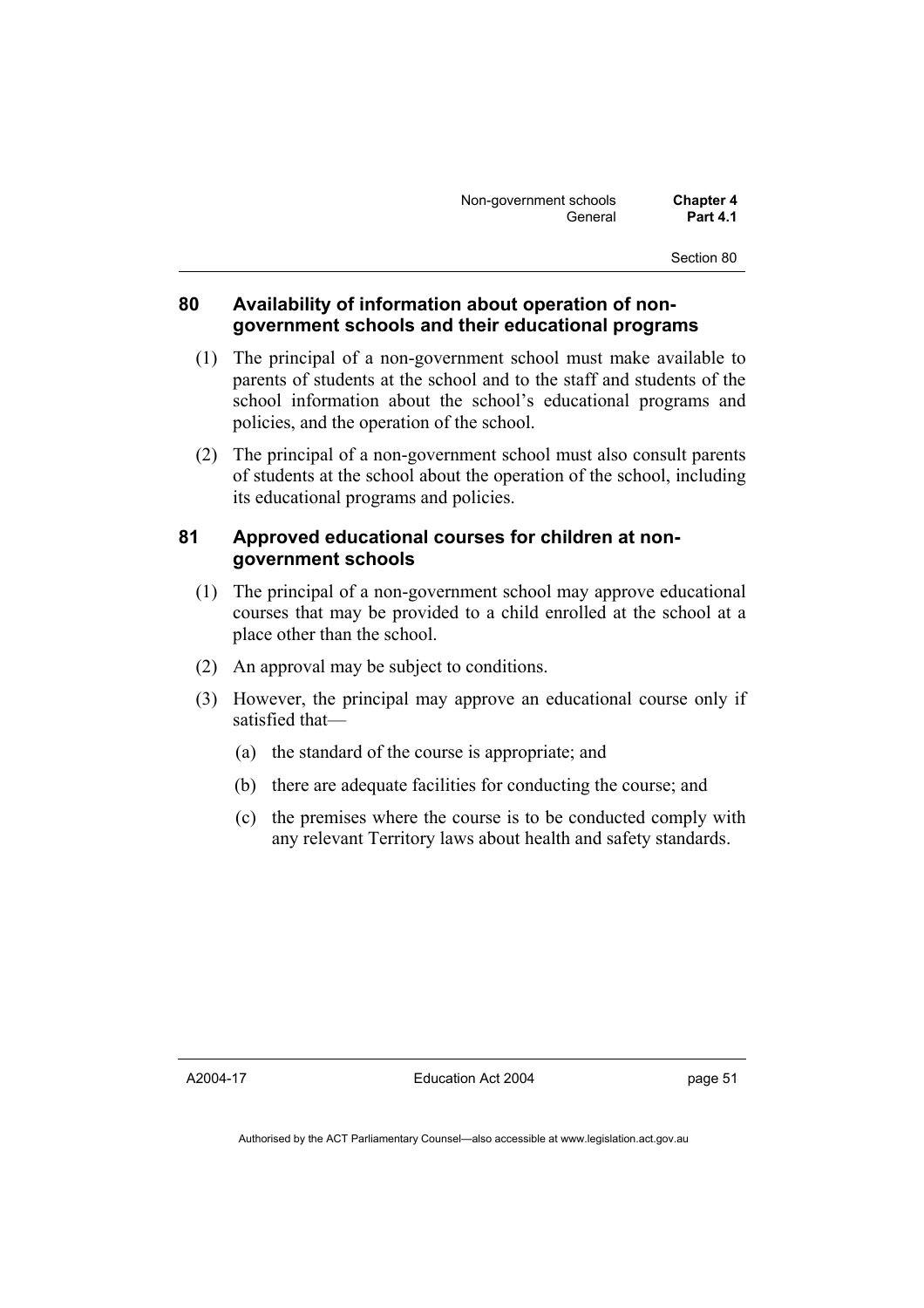# **Part 4.2 Registration—nongovernment schools**

## **82 Schools to be registered**

 (1) A person must not conduct a school unless it is registered or provisionally registered under this part.

Maximum penalty: 50 penalty units.

- (2) The principal of a school commits an offence if—
	- (a) the school is not registered or provisionally registered under this part; and
	- (b) the school begins educating a child at any educational level.

Maximum penalty: 20 penalty units.

- (3) The principal of a school commits an offence if—
	- (a) the school is not registered or provisionally registered under this part for education at a particular education level; and
	- (b) the school begins educating a child at that education level.

Maximum penalty: 10 penalty units.

(4) An offence against this section is a strict liability offence.

## **83 Applications for in-principle approval for proposed registration**

- (1) This section applies if a person intends to make application under—
	- (a) section 85 for provisional registration of a school; or
	- (b) section 89 for registration of a school at an additional educational level.

page 52 Education Act 2004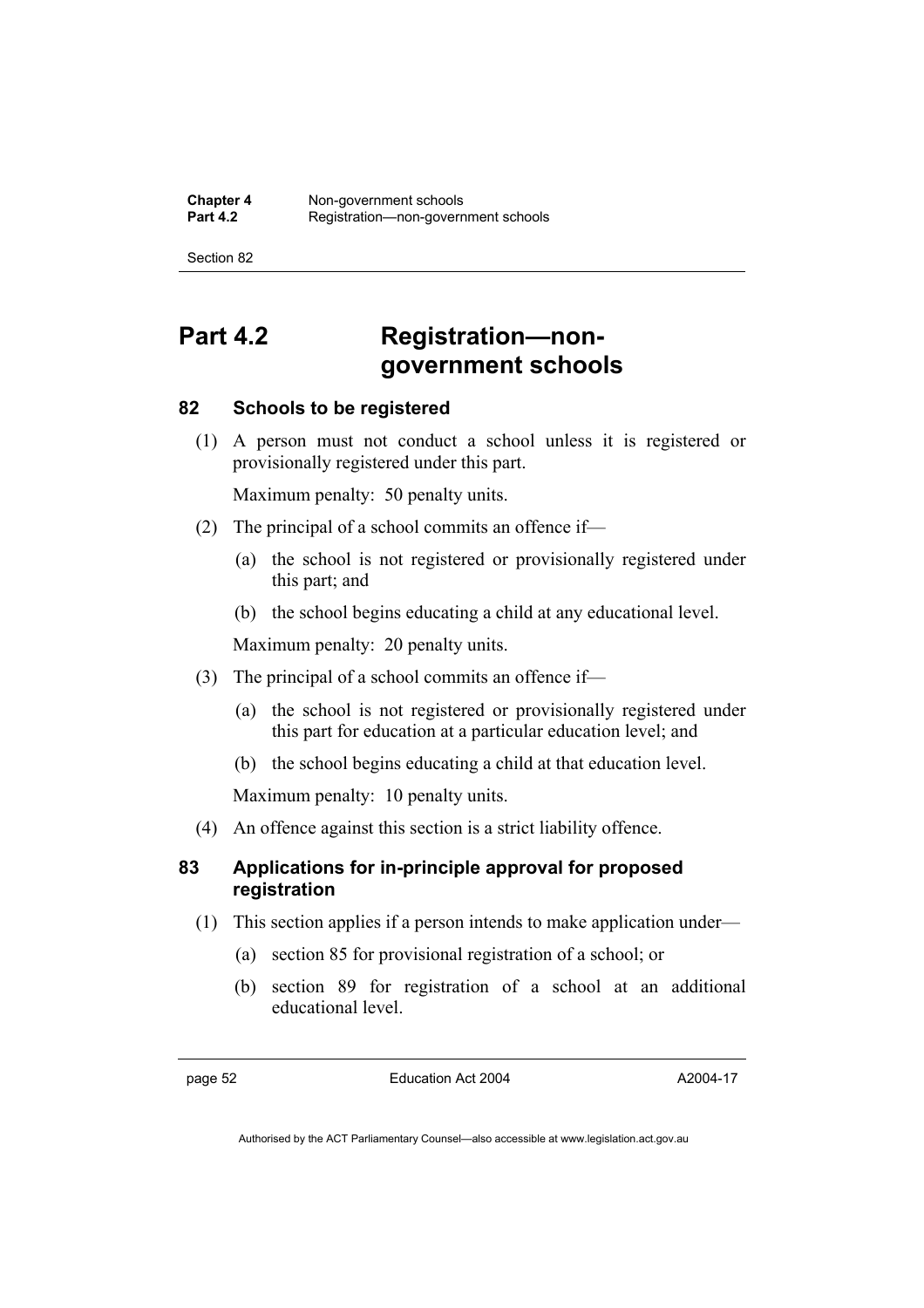- (2) The person must apply in writing to the Minister for approval (*inprinciple approval*) to apply for the proposed registration.
- (3) The application for in-principle approval must be made at least 2 years before the day the person proposes to apply to the Minister for provisional registration of the school or for registration of the school at the additional educational level.
- (4) The applicant must state the day (the *proposed opening day*), not later than 4 years after the day the application is made to the Minister, when the person proposes to begin operating the school or operating the school at the additional educational level.
- (5) The chief executive must publish notice of the making of the application in a daily newspaper printed and published in the ACT.
- (6) The notice must state that written comments on the proposed registration may be made to the Minister within a stated period of at least 60 days after the day the notice is published.
- (7) The chief executive must make a copy of the application available for inspection by members of the public at the chief executive's office during ordinary business hours.

## **84 Deciding in-principle applications**

- (1) In deciding whether to give in-principle approval for the provisional registration of a school, the Minister must have regard to—
	- (a) whether the proposed school would undermine the viability of existing schools; and
	- (b) whether there is, or is likely to be, demand in the community for the proposed school, including—
		- (i) any increase, or likely increase, in the number of schoolage children in the area where the school is to be located; and

A2004-17

Education Act 2004

page 53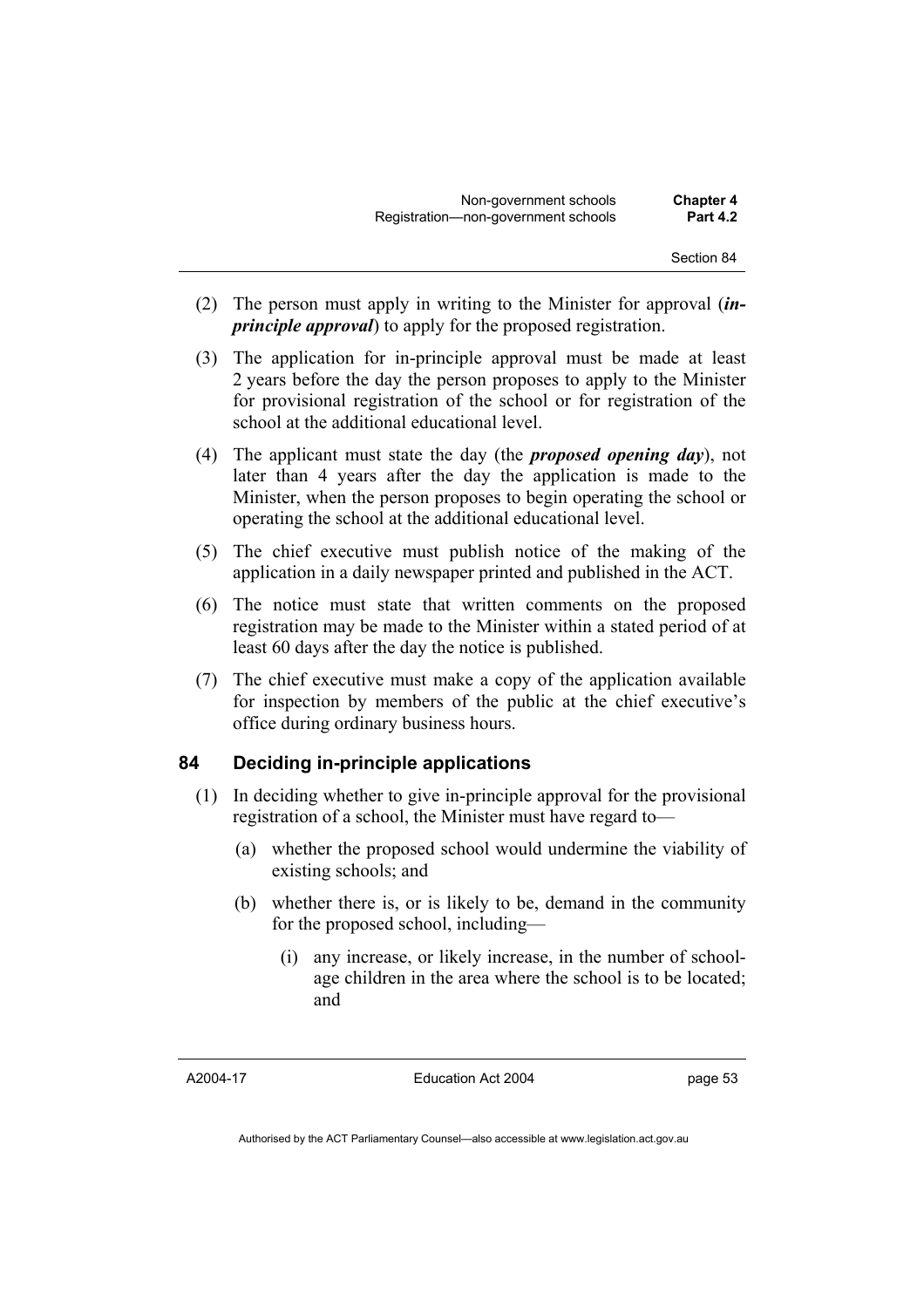- (ii) the level of registration of interest shown by the community for the proposed school.
- (2) In deciding whether to give in-principle approval for the registration of a school at an additional educational level, the Minister must have regard to—
	- (a) whether the provision of the additional educational level by the school would undermine the viability of other existing schools; and
	- (b) the demand for the additional educational level, including the level of registration of interest shown by the community for the proposed provision of the additional educational level by the school.
- (3) If the Minister is satisfied after considering the application, and after having regard to any comments made under section 83 (6) and the matters mentioned in subsection (1) or (2), that in-principle approval should be given for the proposed registration, the Minister must, by written notice, give the person in-principle approval for the proposed application.
- (4) If the Minister is not satisfied after considering the application, and after having regard to any comments made under section 83 (6) and the matters mentioned in subsection (1) or (2), that in-principle approval should be given for the proposed registration, the Minister must, by written notice, refuse to give the person in-principle approval for the proposed application.
- (5) A notice under subsection (3) or (4) must state the Minister's reasons for giving or refusing to give in-principle approval for the proposed registration.
- (6) The chief executive must make a copy of the Minister's reasons available for inspection by members of the public at the chief executive's office during ordinary business hours.

page 54 Education Act 2004

A2004-17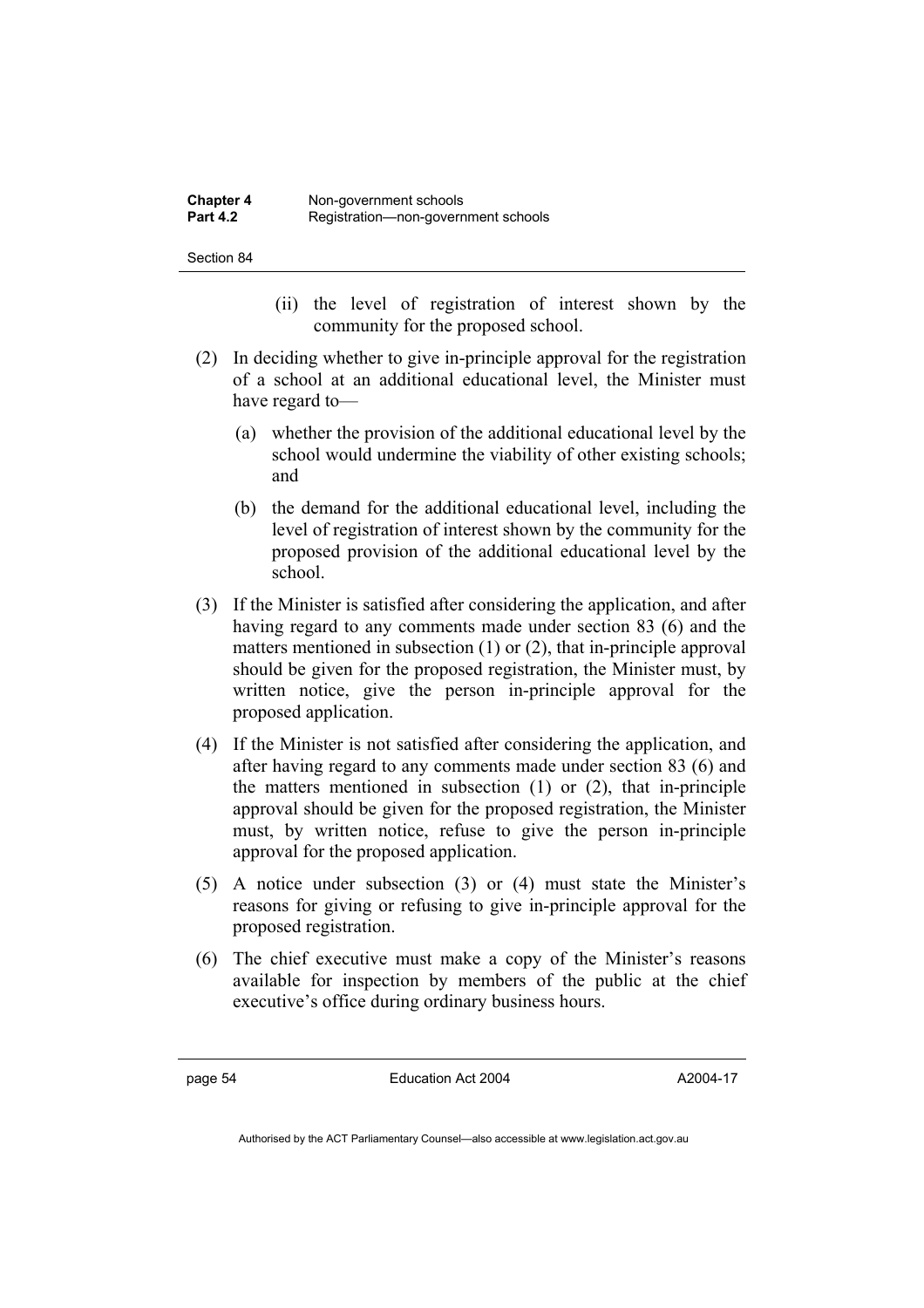- (7) An in-principle approval lapses on whichever of the following is later:
	- (a) 2 years after the day it is given;
	- (b) the proposed opening day.

### **85 Application for provisional registration**

- (1) This section applies if—
	- (a) a person has in-principle approval under section 84 to apply for provisional registration of a school; and
	- (b) the person has given the registrar written notice of the person's intention to apply at least the prescribed period before the first day of the school year or term when it is proposed to begin operating the school; and
	- (c) the in-principle approval has not lapsed.
- (2) The person may apply in writing to the Minister for provisional registration of the school.
- (3) The application must state where the school is to be located.
- (4) The chief executive must publish notice of the making of the application in a daily newspaper printed and published in the ACT.
- (5) The chief executive must make a copy of the application for provisional registration available for inspection by members of the public at the chief executive's office during ordinary business hours.
- (6) In this section:

*prescribed period* means—

- (a) 6 months; or
- (b) if the Minister approves a shorter period for the notice—that period.

A2004-17

Education Act 2004

page 55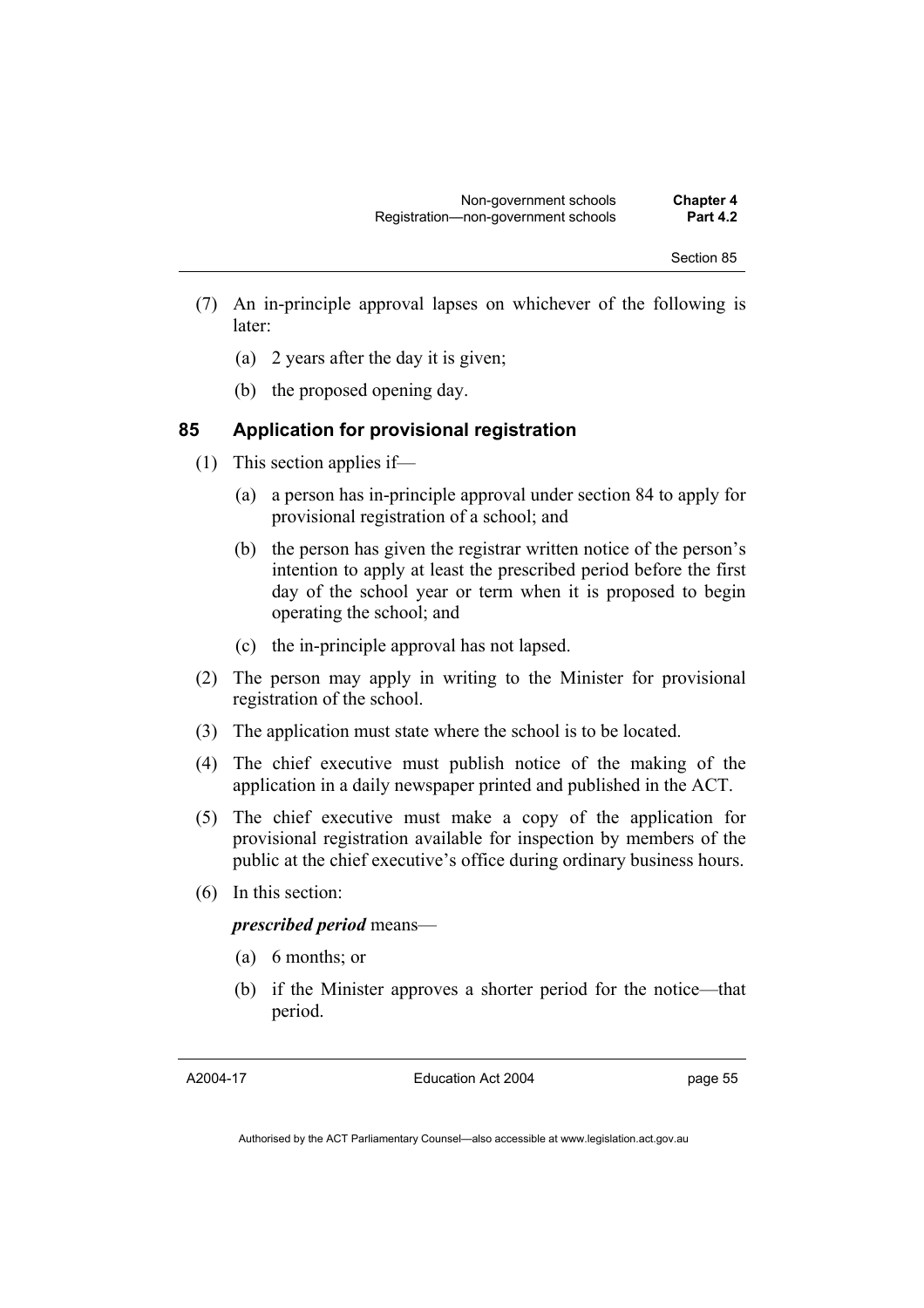#### **86 Provisional registration**

- (1) This section applies if an application is made under section 85 for provisional registration of a school.
- (2) Before deciding whether the school should be provisionally registered, the Minister must appoint a panel to report to the Minister on the application.
- (3) If the Minister is satisfied after considering the panel's report that the school meets the criteria mentioned in subsection (6), the Minister must direct the registrar to provisionally register the school.

*Note* Section 93 deals with the duration of provisional registration.

- (4) If the Minister directs the registrar to provisionally register the school, the registrar must provisionally register the school by—
	- (a) entering particulars of the school required under the regulations in the register of non-government schools; and
	- (b) giving the proprietor of the school a certificate of provisional registration for the school.
- (5) If the Minister is not satisfied after considering the panel's report that the school meets the criteria mentioned in subsection (6), the Minister must direct the registrar to refuse to provisionally register the school.
- (6) The criteria for provisional registration of a school are that—
	- (a) the proprietor of the school is a corporation; and
	- (b) the school will have appropriate policies, facilities and equipment for—
		- (i) the curriculum to be offered by the school; and
		- (ii) the safety and welfare of its students; and

page 56 Education Act 2004

A2004-17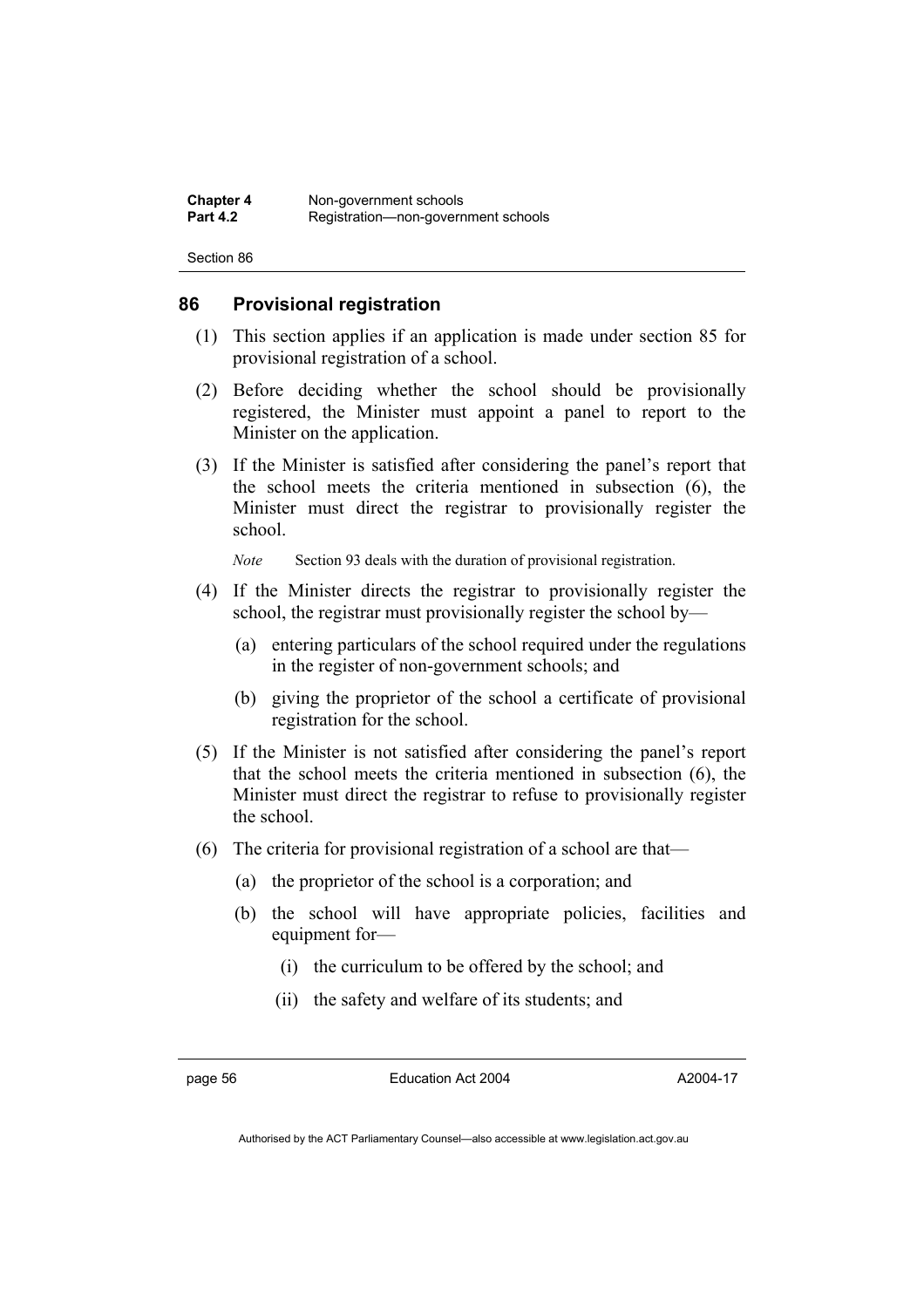- (c) the curriculum (including the framework of the curriculum and the principles on which the curriculum is based) will meet the curriculum requirements for students attending government schools; and
- (d) the nature and content of the education to be offered at the school will be appropriate for the educational levels for which provisional registration of the school is sought; and
- (e) the teaching staff will be qualified to teach at the educational levels at which they are to be employed to teach; and
- (f) the school will have satisfactory processes to monitor quality educational outcomes; and
- (g) the school will be financially viable.

## **87 Application for registration**

- (1) This section applies to a school that has been provisionally registered for at least 12 months.
- (2) The proprietor of the school may apply in writing to the Minister for registration of the school at the educational levels for which the school is provisionally registered.
- (3) The chief executive must publish notice of the making of the application in a daily newspaper printed and published in the ACT.
- (4) The chief executive must make a copy of the application for registration available for inspection by members of the public at the chief executive's office during ordinary business hours.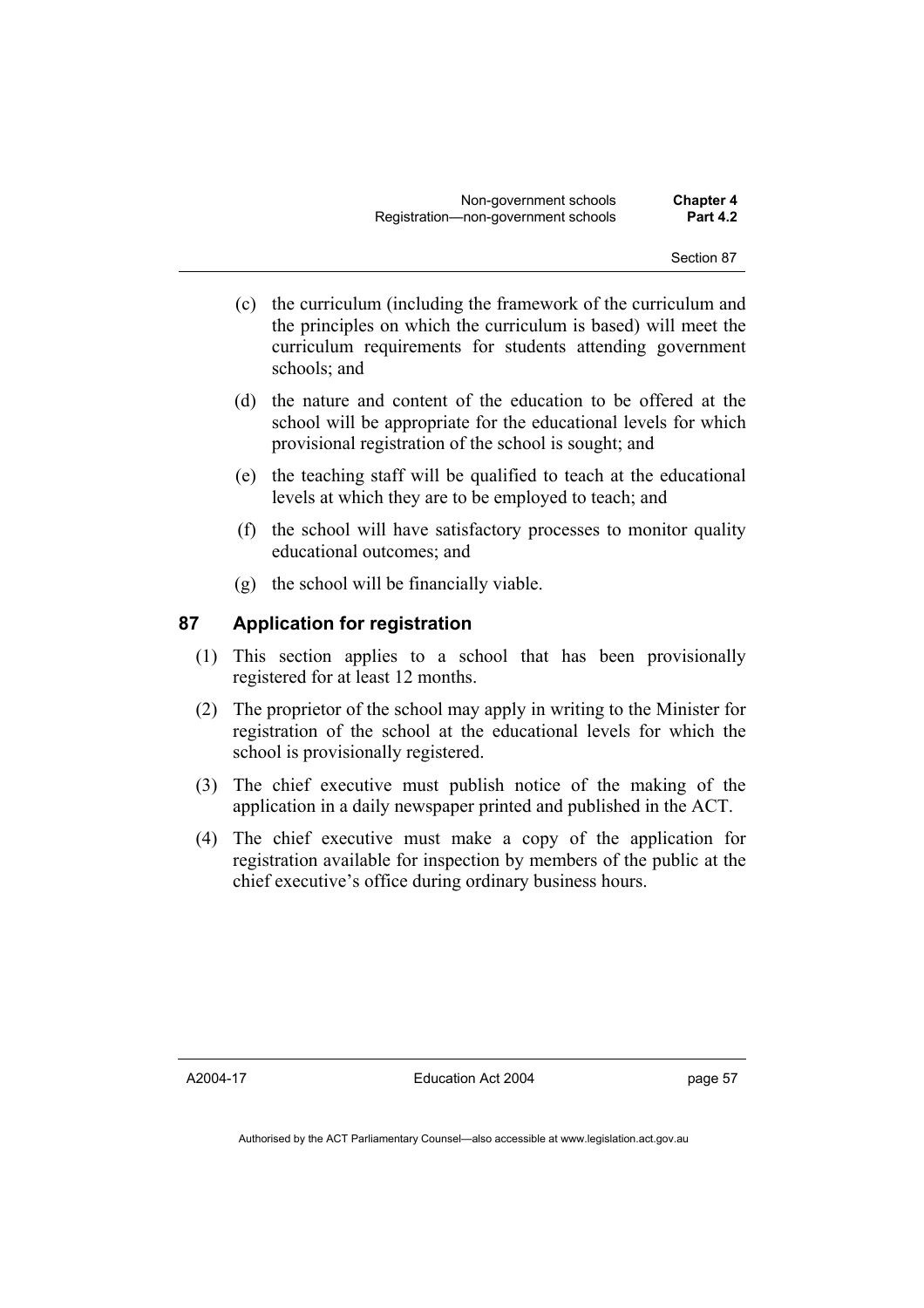### **88 Registration**

- (1) This section applies if an application is made under section 87 for registration of a school.
- (2) Before deciding whether the school should be registered, the Minister must appoint a panel to report to the Minister on the application.
- (3) If the Minister is satisfied after considering the panel's report that the school meets the criteria mentioned in subsection (6), the Minister must direct the registrar to register the school for a stated period of not longer than 5 years.
- (4) If the Minister directs the registrar to register the school, the registrar must register the school by—
	- (a) entering particulars of the school required under the regulations in the register of non-government schools; and
	- (b) giving the proprietor of the school a certificate of registration for the school.
- (5) If the Minister is not satisfied after considering the panel's report that the school meets the criteria mentioned in subsection (6), the Minister must direct the registrar to refuse to register the school.
- (6) The criteria for registration of a school are that—
	- (a) the proprietor of the school is a corporation; and
	- (b) the school has appropriate policies, facilities and equipment for—
		- (i) the curriculum offered by the school; and
		- (ii) the safety and welfare of its students; and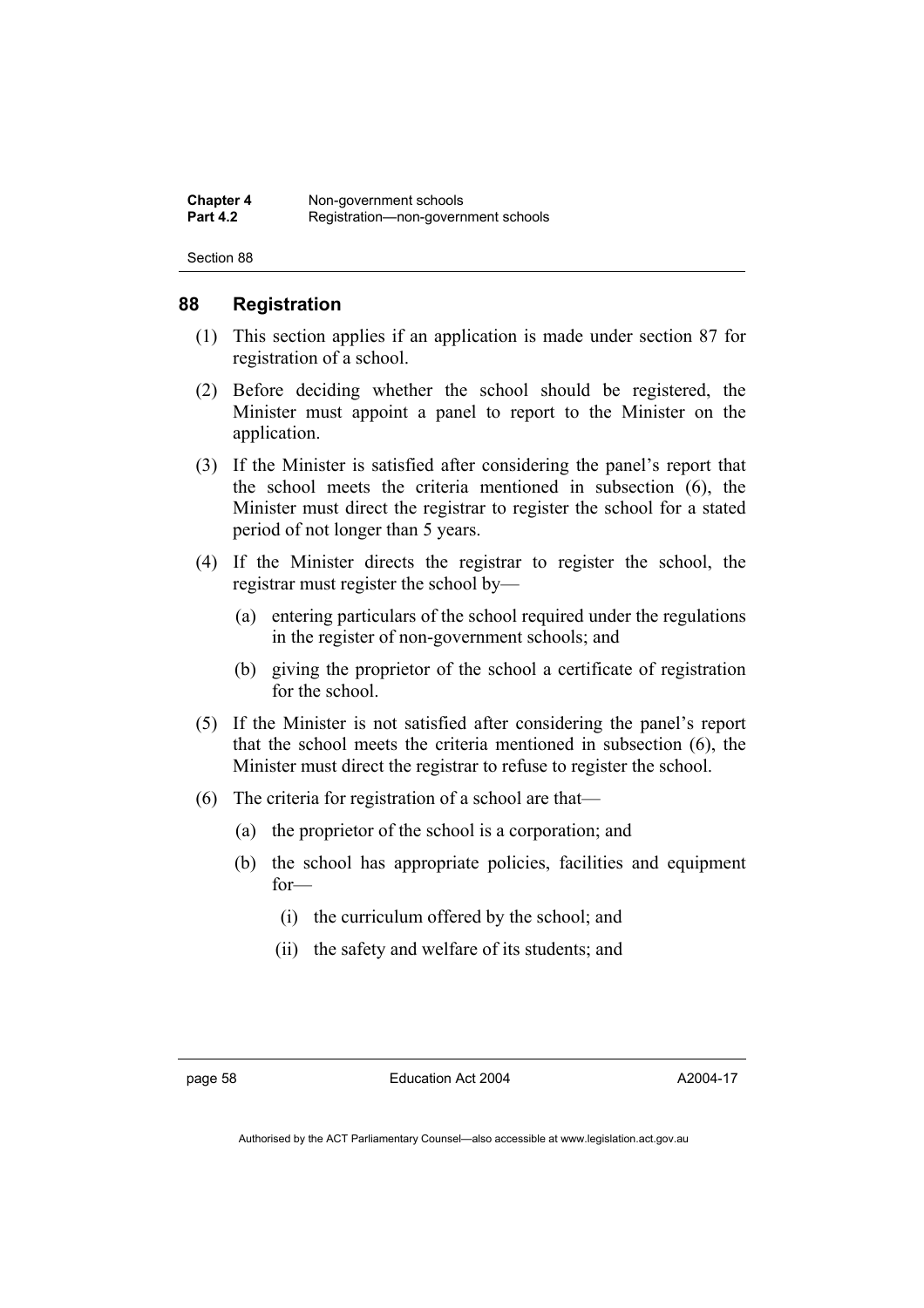- (c) the curriculum (including the framework of the curriculum and the principles on which the curriculum is based) meets the curriculum requirements for students attending government schools; and
- (d) the nature and content of the education offered at the school are appropriate for the educational levels for which the school is provisionally registered; and
- (e) the teaching staff are qualified to teach at the educational levels at which they are employed to teach; and
- (f) the school has satisfactory processes to monitor quality educational outcomes; and
- (g) the school is financially viable.

## **89 Application for registration at additional educational levels**

- (1) This section applies if—
	- (a) a proprietor of a registered non-government school has inprinciple approval under section 84 (Deciding in-principle applications) to apply to operate the school at a stated additional educational level; and
	- (b) the proprietor has given the registrar written notice of the proprietor's intention to apply at least the prescribed period before the first day of the school year or term when it is proposed to begin operating the school at the additional educational level; and
	- (c) the in-principle approval has not lapsed.
- (2) The proprietor of the school may apply in writing to the Minister for registration of the school at the additional educational level.
- (3) The chief executive must publish notice of the making of the application in a daily newspaper printed and published in the ACT.

A2004-17

Education Act 2004

page 59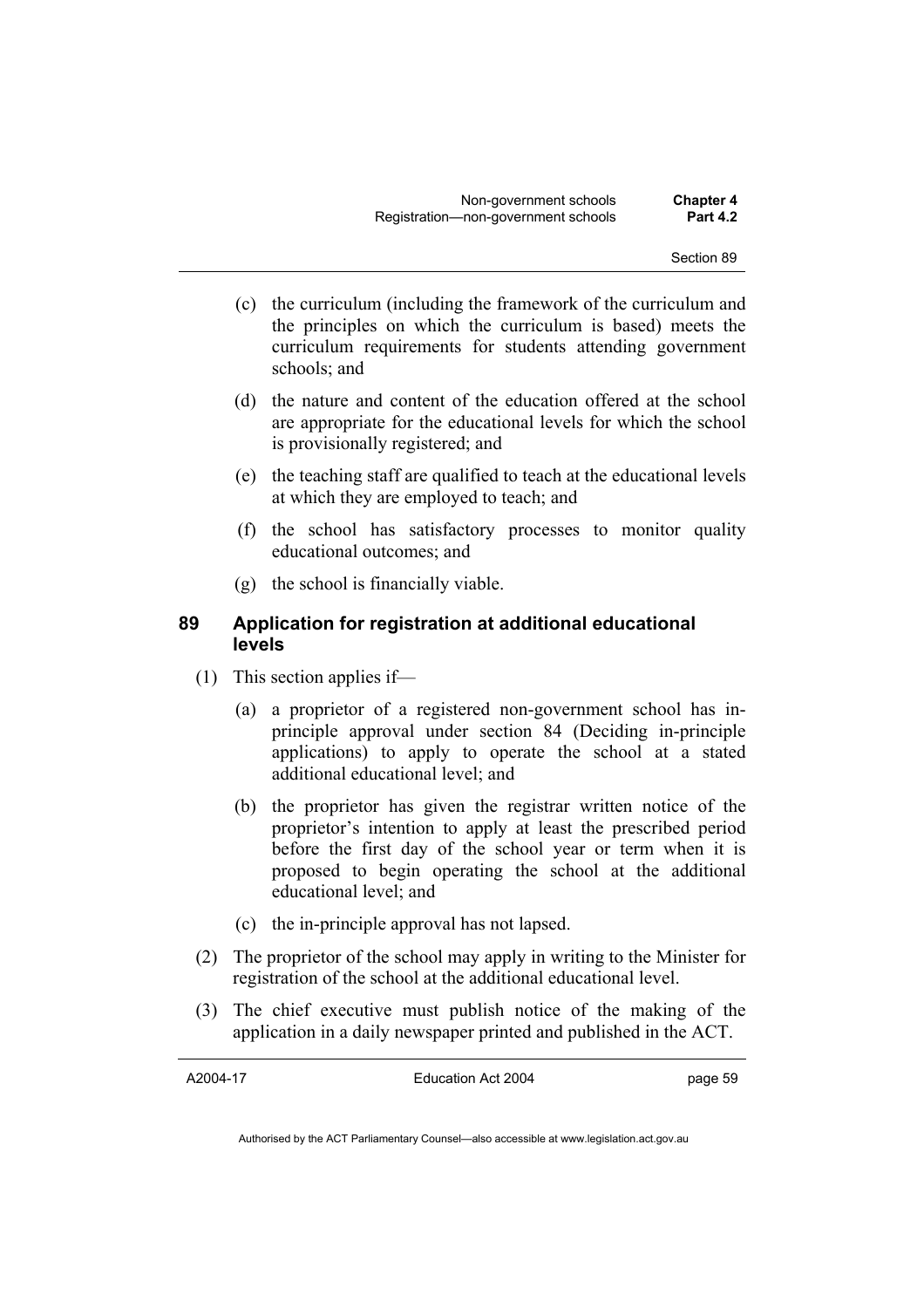| <b>Chapter 4</b> | Non-government schools              |
|------------------|-------------------------------------|
| <b>Part 4.2</b>  | Registration-non-government schools |

- (4) The notice must state that written comments on the proposed registration may be made to the Minister within a stated period of at least 60 days after the day the notice is published.
- (5) The chief executive must make a copy of the application available for inspection by members of the public at the chief executive's office during ordinary business hours.
- (6) In this section:

#### *prescribed period* means—

- (a) 6 months; or
- (b) if the Minister approves a shorter period for the application that period.

#### **90 Registration at additional educational levels**

- (1) This section applies if an application made under section 89 for registration of a school at an additional educational level.
- (2) Before deciding whether a school should be registered at the additional educational level, the Minister must appoint a panel to report to the Minister on the application.
- (3) If the Minister is satisfied after considering the panel's report that the school meets the criteria mentioned in subsection (7), the Minister must direct the registrar to register the school at the additional educational level.
- (4) If the Minister directs the registrar to register the school at the additional educational level, the registrar must register the school at the additional educational level by—
	- (a) entering the particulars of the school required under the regulations in the register of non-government schools; and

page 60 Education Act 2004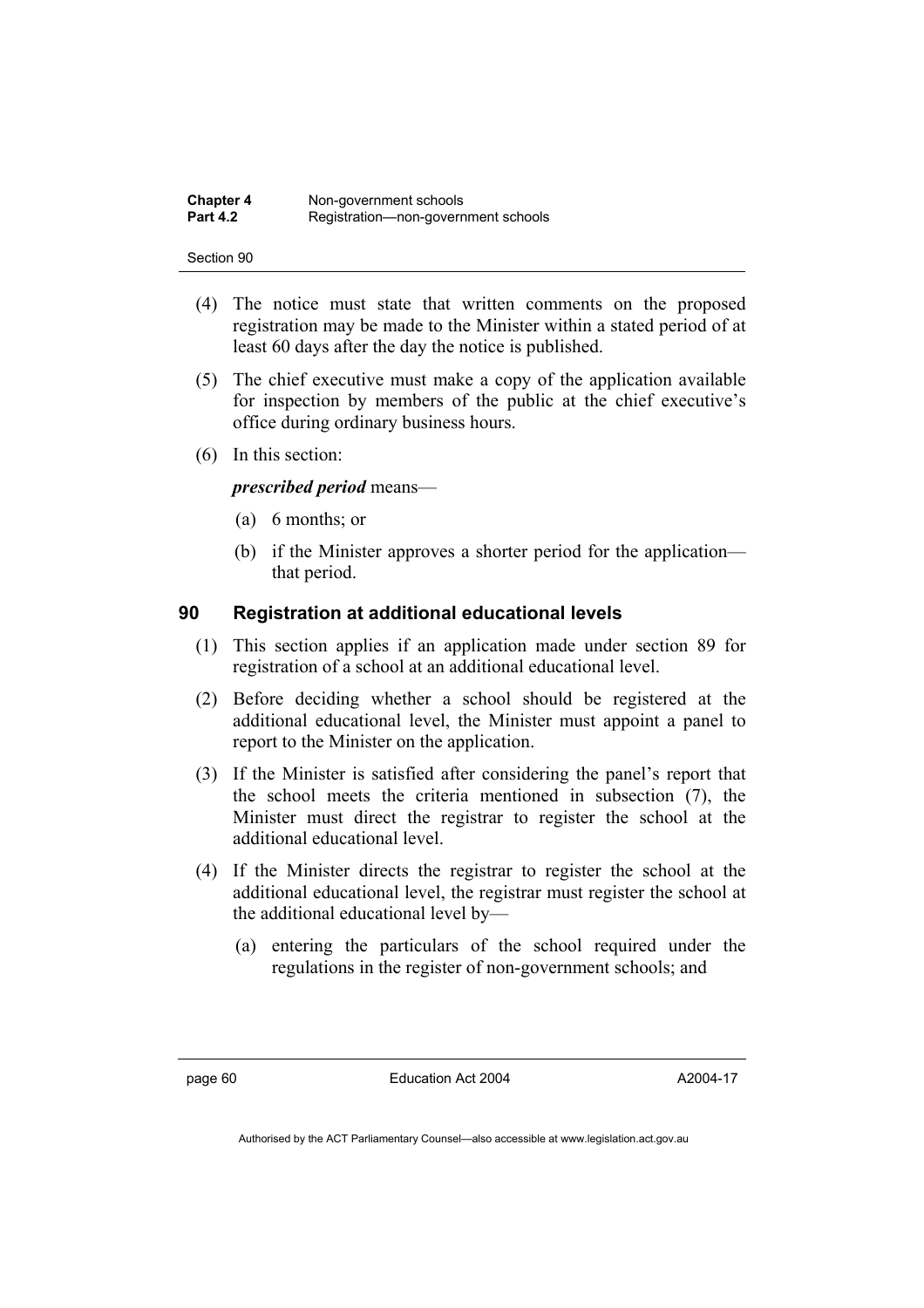- (b) giving the proprietor of the school a certificate of registration that includes the additional educational level (a *new certificate*).
- (5) If the registrar gives the proprietor a new certificate, the proprietor must return the school's existing certificate of registration to the registrar within 14 days after the day the proprietor receives the new certificate.
- (6) If the Minister is not satisfied after considering the panel's report that the school meets the criteria mentioned in subsection (7), the Minister must direct the registrar to refuse to register the school at the additional educational level.
- (7) The criteria for registration of a school at an additional educational level are that—
	- (a) the school will have appropriate policies, facilities and equipment for-
		- (i) the curriculum to be offered by the school at the additional educational level; and
		- (ii) the safety and welfare of its students at the additional educational level; and
	- (b) the curriculum (including the framework of the curriculum and the principles on which the curriculum is based) meets the curriculum requirements for students attending government schools; and
	- (c) the nature and content of the education to be offered at the school will be appropriate for the additional educational level; and
	- (d) the teaching staff will be qualified to teach at the additional educational level; and

A2004-17

Education Act 2004

page 61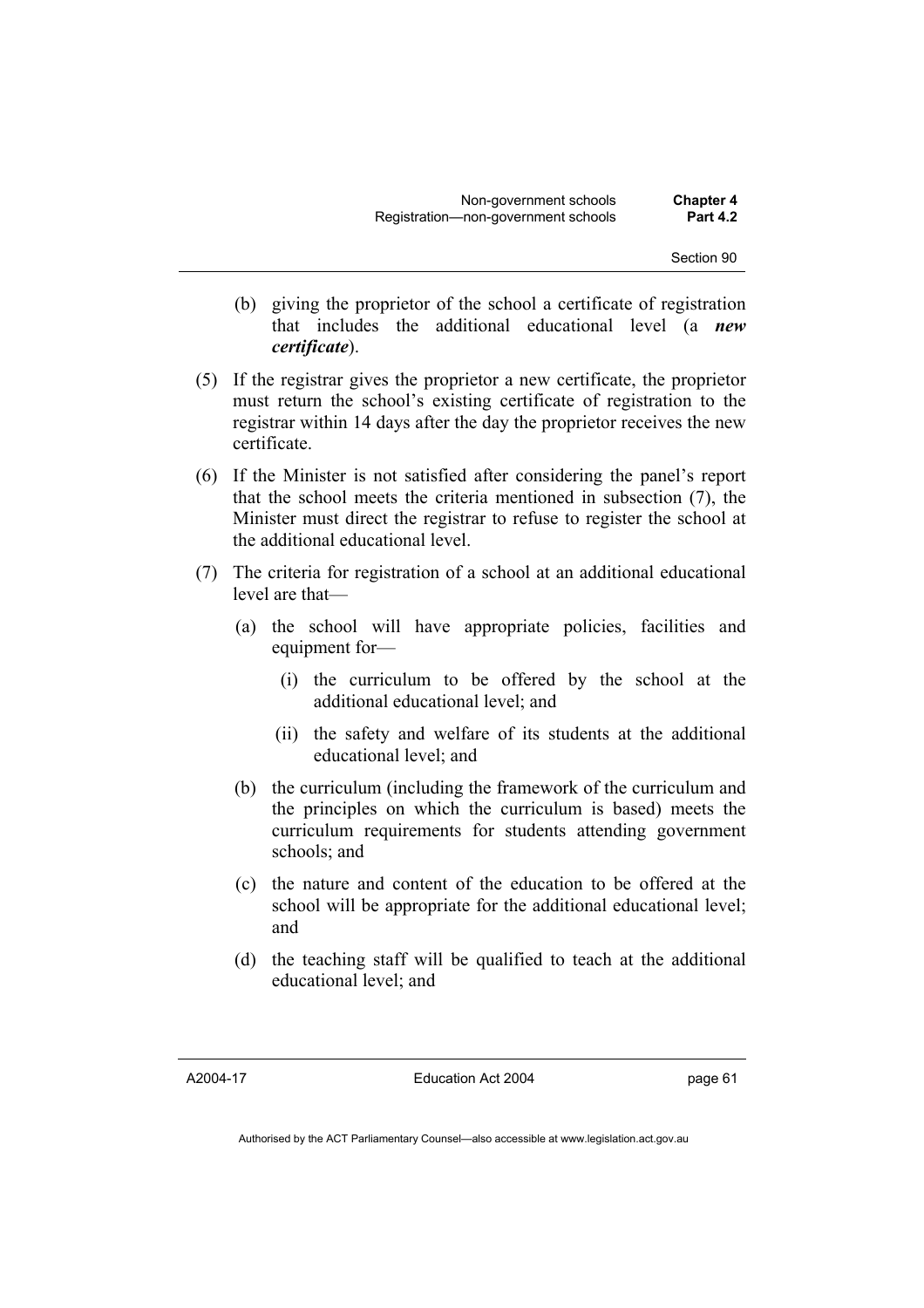| <b>Chapter 4</b> | Non-government schools              |
|------------------|-------------------------------------|
| <b>Part 4.2</b>  | Registration-non-government schools |

- (e) the school will have satisfactory processes to monitor quality educational outcomes at the additional educational level; and
- (f) the school will be financially viable.

## **91 Conditions of provisional registration or registration**

The conditions of provisional registration or registration of a school under this part are that—

- (a) the proprietor of the school remains a corporation; and
- (b) the school has appropriate policies, facilities and equipment for—
	- (i) the curriculum offered by the school; and
	- (ii) the safety and welfare of its students; and
- (c) the curriculum (including the framework of the curriculum and the principles on which the curriculum is based) meets the curriculum requirements for students attending government schools; and
- (d) the nature and content of the education offered at the school are appropriate for the educational levels for which the school is provisionally registered or registered; and
- (e) the teaching staff are qualified to teach at the educational levels at which they are employed to teach; and
- (f) the school has satisfactory processes to monitor quality educational outcomes; and
- (g) the school is financially viable.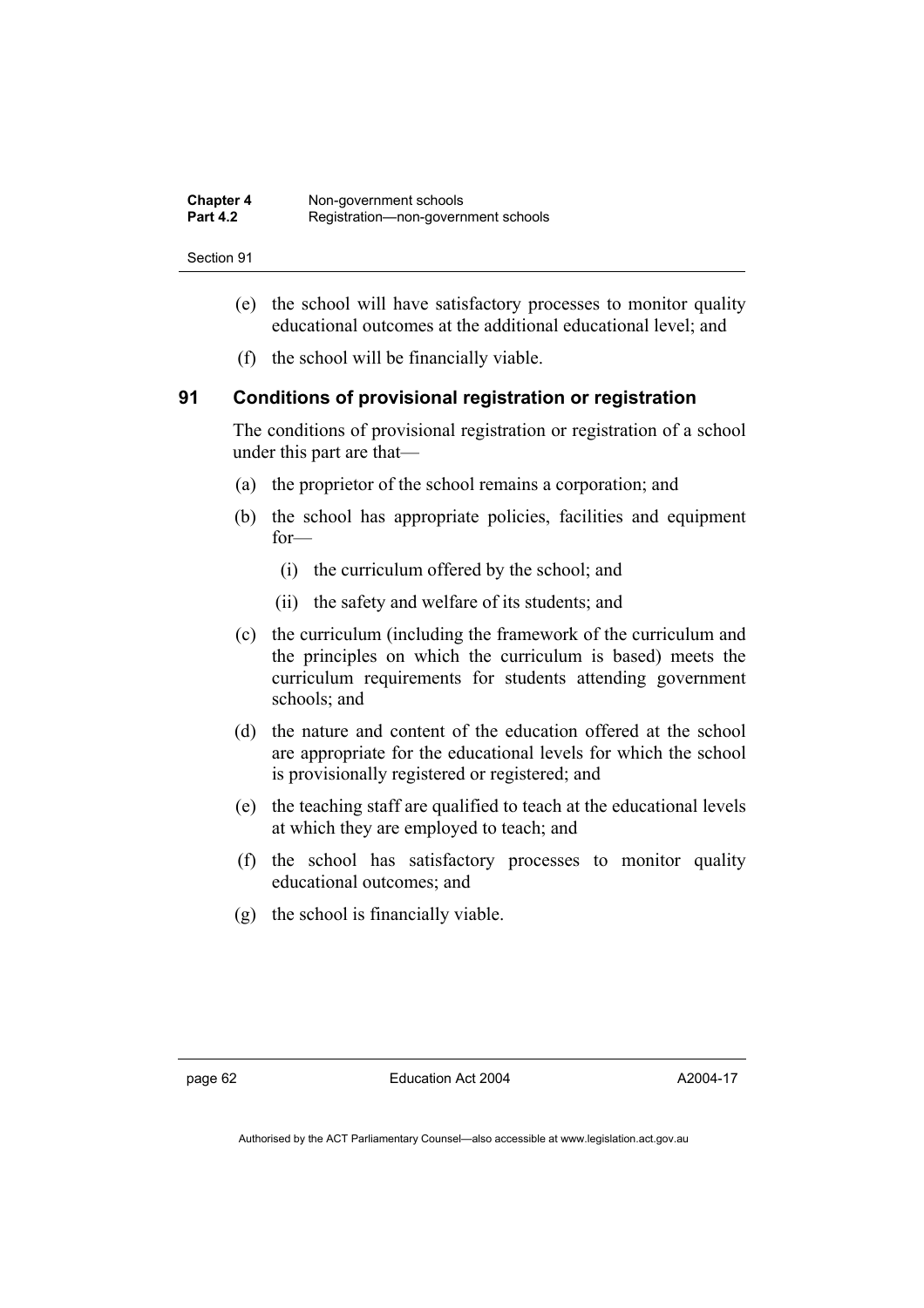### **92 Certificate of provisional registration or registration**

- (1) A certificate of provisional registration or registration of a nongovernment school must—
	- (a) state the proprietor of the school; and
	- (b) state the educational level or levels for which the school is provisionally registered or registered under this part; and
	- (c) state where the school is to be located; and
	- (d) state the term of provisional registration or registration; and
	- (e) include any other particulars required under the regulations.
- (2) The registrar may include any other particulars in the certificate that the registrar considers appropriate.
- (3) The proprietor of a registered non-government school must tell the registrar in writing about a change in any of the particulars of the certificate within 1 month after the day the change happens.

### **93 Period of provisional registration and registration**

- (1) Provisional registration of a school ends when the earliest of the following happens:
	- (a) 2 years after the school is provisionally registered;
	- (b) the school is registered under section 88.
- (2) Registration of a school is for a period not longer than 5 years stated in the school's certificate of registration.

A2004-17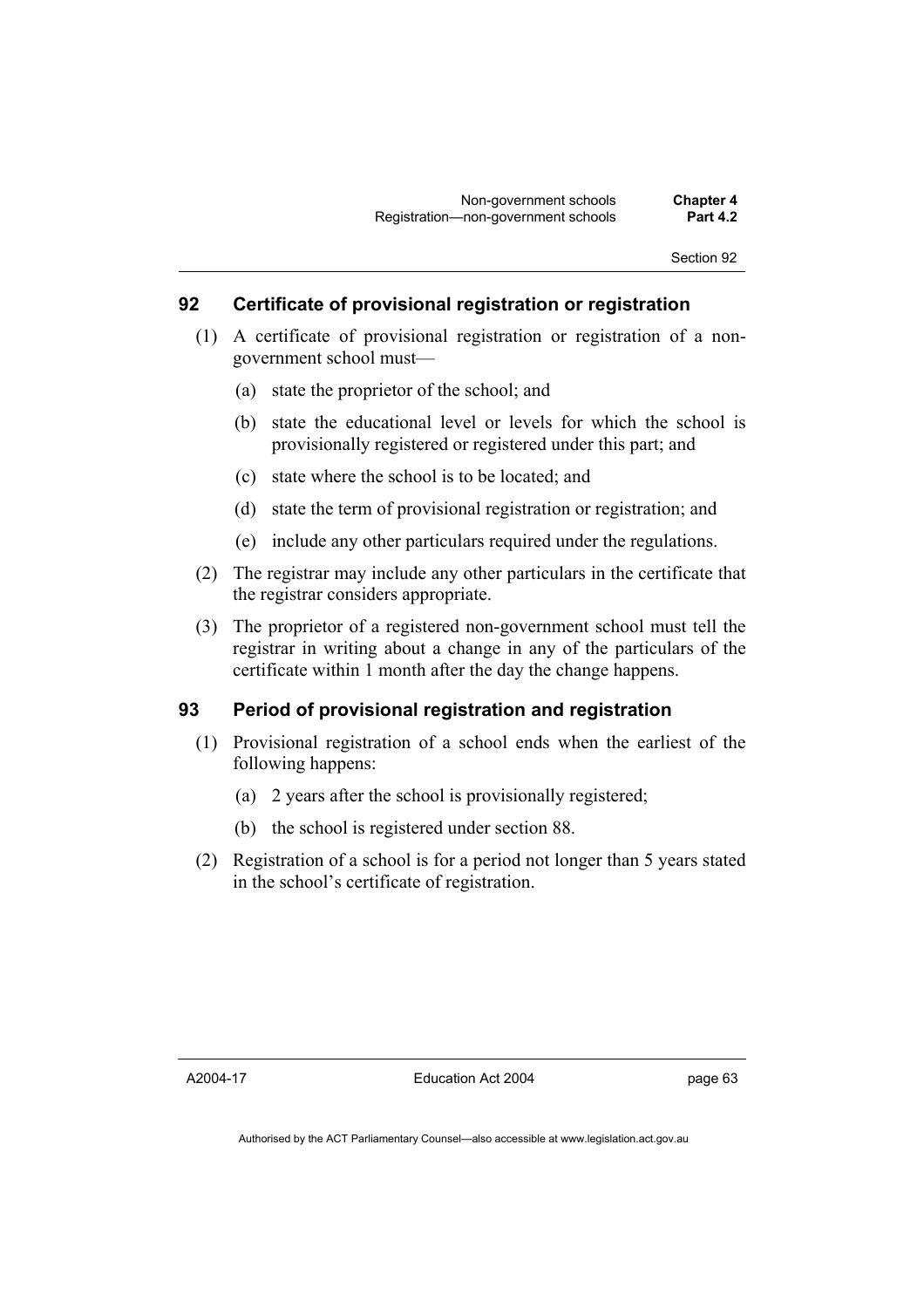### **94 Investigation of complaints—non-government schools**

- (1) The proprietor of a non-government school must develop and implement a complaints policy for the school.
- (2) The proprietor of a non-government school must, as soon as practicable, investigate any complaint about the administration, management and operation of the school that, in the proprietor's opinion, is not a frivolous or vexatious complaint.

### **95 Cancellation of provisional registration or registration**

- (1) The Minister may direct the registrar to cancel the provisional registration or registration of a school if satisfied on reasonable grounds—
	- (a) that a condition of the school's provisional registration or registration has been contravened; or
	- (b) that the school's proprietor or principal has otherwise contravened this Act.
	- *Note* Section 91 (Conditions of provisional registration or registration) sets out the conditions of registration.
- (2) Before directing the registrar to cancel the provisional registration or registration of a school, the Minister must give the proprietor of the school a written notice—
	- (a) stating the grounds on which the Minister proposes to direct the registrar to cancel the provisional registration or registration; and
	- (b) stating the facts that, in the Minister's opinion, establish the grounds; and
	- (c) telling the proprietor that the proprietor may, within 14 days beginning the day after the day the proprietor receives the notice, give a written response to the Minister about the matters in the notice.

page 64 Education Act 2004

A2004-17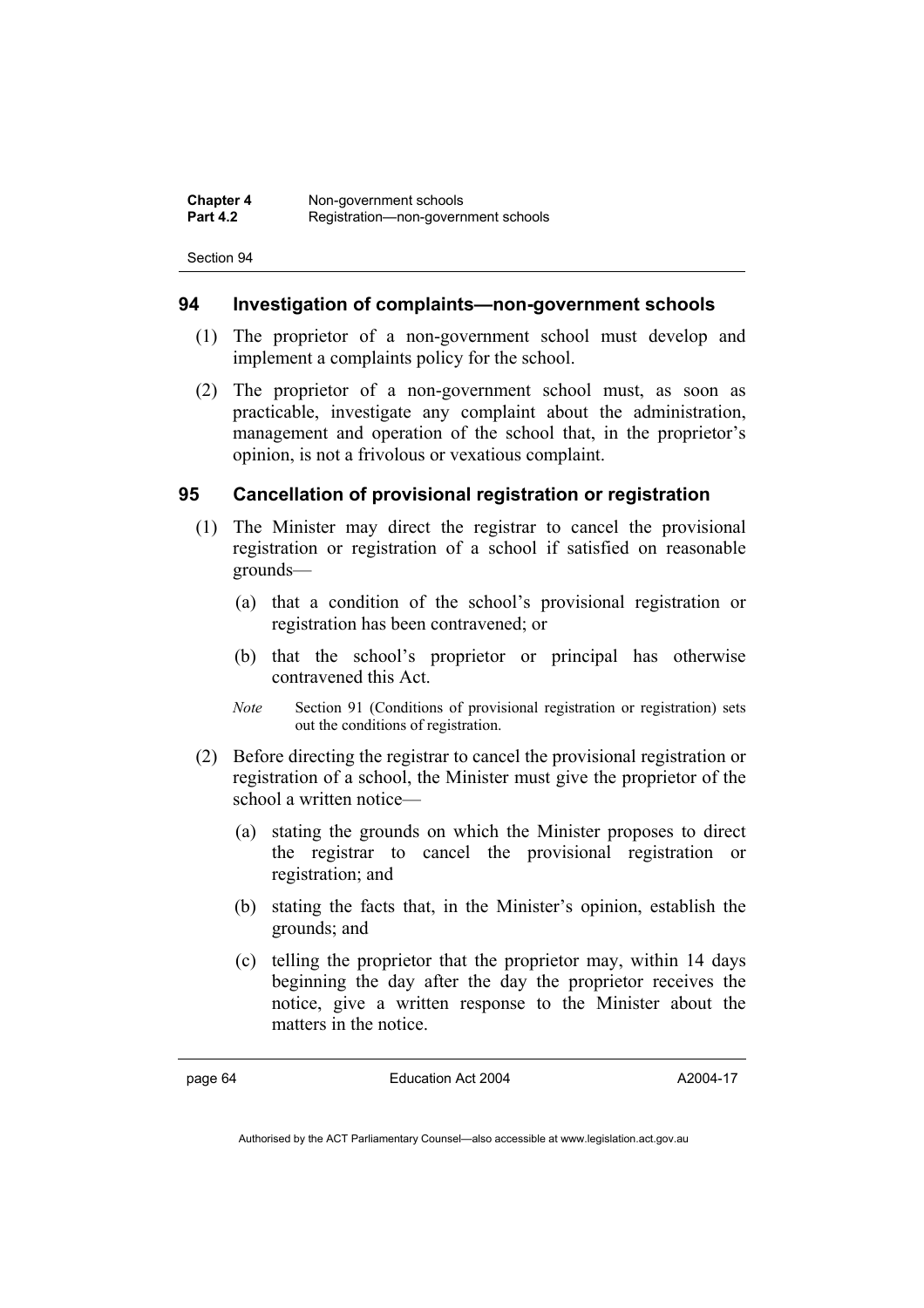- (3) In deciding whether to direct the registrar to cancel the provisional registration or registration, the Minister must consider any response given to the Minister in accordance with subsection (2) (c).
- (4) If the Minister is satisfied that the grounds for cancelling the provisional registration or registration have been established, the Minister may direct the registrar to cancel the school's provisional registration or registration.
- (5) If the Minister directs the registrar to cancel the school's provisional registration or registration, the registrar must cancel the provisional registration or registration by noting the cancellation in the particulars of the school in the register of non-government schools.
- (6) The Minister must give the proprietor written notice of the Minister's decision.
- (7) Cancellation of provisional registration or registration takes effect on the day when notice of the cancellation is given to the proprietor or, if the notice states a later date of effect, that date.

### **96 Application for renewal of registration**

- (1) The proprietor of a non-government school that is registered under this part may apply in writing to the Minister for renewal of the registration.
- (2) The application must be made at least the prescribed period before the registration ends.
- (3) In this section:

### *prescribed period* means—

- (a) 6 months; or
- (b) if the Minister approves a shorter period—that period.

page 65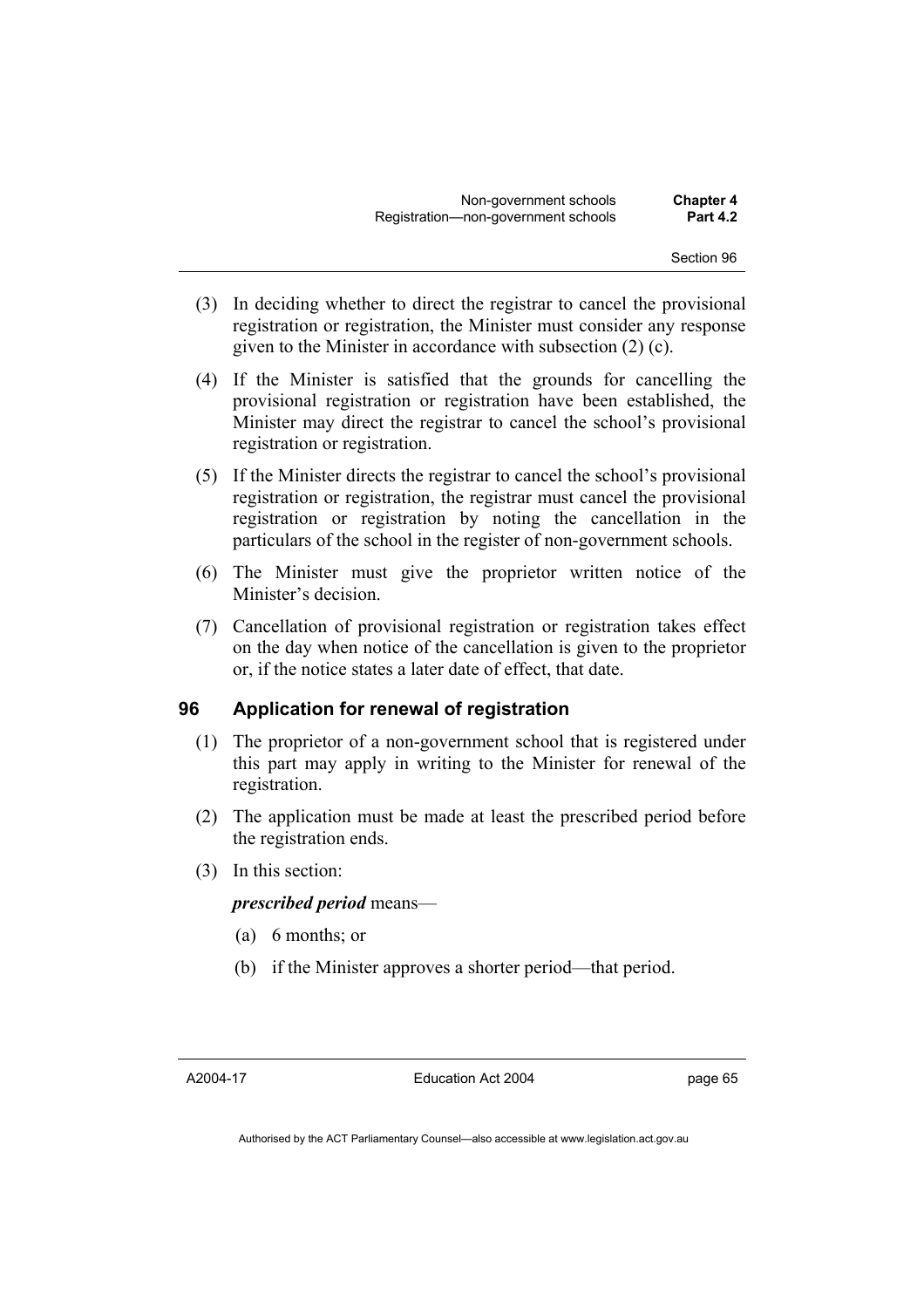### **97 Renewal of registration**

- (1) This section applies if application is made under section 96 for renewal of registration of a school.
- (2) Before deciding whether the registration of a school should be renewed, the Minister must appoint a panel to report to the Minister on the application.
- (3) If the Minister is satisfied, after considering the panel's report, that the school meets the criteria mentioned in subsection (6), the Minister must direct the registrar to renew the registration of the school for a stated period of not longer than 5 years.
- (4) If the Minister directs the registrar to renew the registration of the school, the registrar must renew the registration by—
	- (a) entering the particulars of the school required under the regulations in the register of non-government schools; and
	- (b) giving the proprietor of the school a certificate of registration for the school.
- (5) If the Minister is not satisfied, after considering the panel's report, that the school meets the criteria mentioned in subsection (6), the Minister must direct the registrar to refuse to renew the registration of the school.
- (6) The criteria for renewal of registration of a school are that—
	- (a) the proprietor of the school remains a corporation; and
	- (b) the school has appropriate policies, facilities and equipment for—
		- (i) the curriculum offered by the school; and
		- (ii) the safety and welfare of its students; and

page 66 **Education Act 2004** 

A2004-17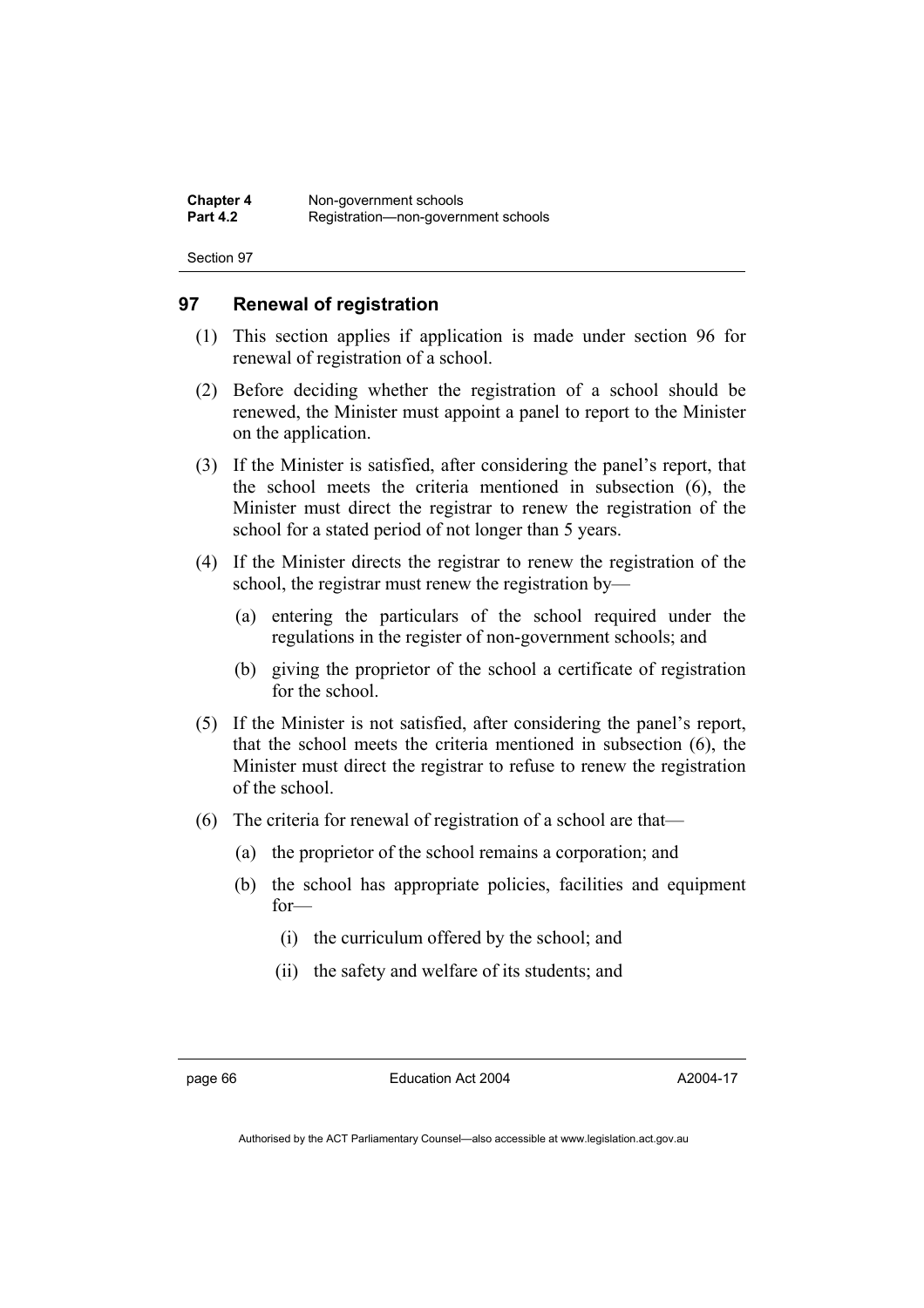- (c) the curriculum (including the framework of the curriculum and the principles on which the curriculum is based) meets the curriculum requirements for students attending government schools; and
- (d) the nature and content of the education offered at the school are appropriate for the educational levels for which the school is provisionally registered or registered; and
- (e) the teaching staff are qualified to teach at the educational levels at which they are employed to teach; and
- (f) the school has satisfactory processes to monitor quality educational outcomes; and
- (g) the school is financially viable.

### **98 Inspection of panel reports for school registration etc**

- (1) This section applies to a report to the Minister by a panel under any of the following provisions:
	- (a) section 86 (Provisional registration);
	- (b) section 88 (Registration);
	- (c) section 90 (Registration at additional educational levels);
	- (d) section 97 (Renewal of registration).
- (2) A person may, without charge, inspect a copy of the report during ordinary business hours at the office of the chief executive.
- (3) A person may, on payment of the reasonable copying costs, obtain a copy of all or part of the report.

A2004-17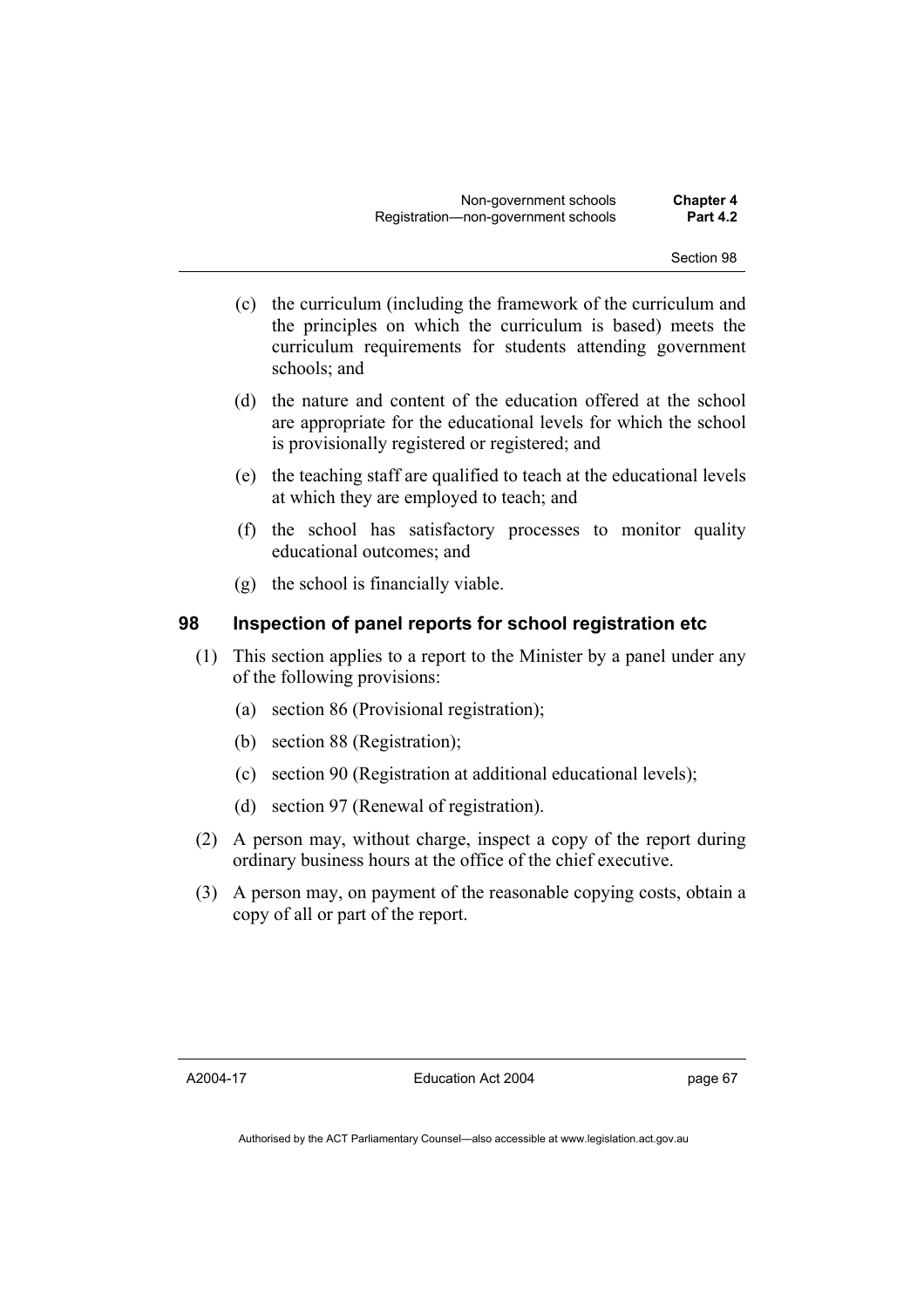# **Part 4.3 Attendance at nongovernment schools**

### **99 Keeping of register of enrolments and attendances for non-government schools**

 (1) The principal of a non-government school, or the person giving an approved educational course (non-government), commits an offence if the principal or person fails to keep a register of enrolments and attendances

Maximum penalty: 10 penalty units.

(2) An offence against this section is a strict liability offence.

### **100 Keeping records of enrolment and attendances for nongovernment schools**

- (1) The principal of a non-government school, or the person giving an approved educational course (non-government), must ensure that the following information is entered in the register of enrolments and attendances:
	- (a) the full name of each child enrolled at the school or course;
	- (b) a record of the attendance or nonattendance of the child at the school or course on every day when the school or course is open for attendance.

Maximum penalty: 10 penalty units.

- (2) The principal of a non-government school, or the person giving an approved educational course (non-government), commits an offence if—
	- (a) the principal or person makes an entry in the register of enrolments and attendances; and

page 68 Education Act 2004

A2004-17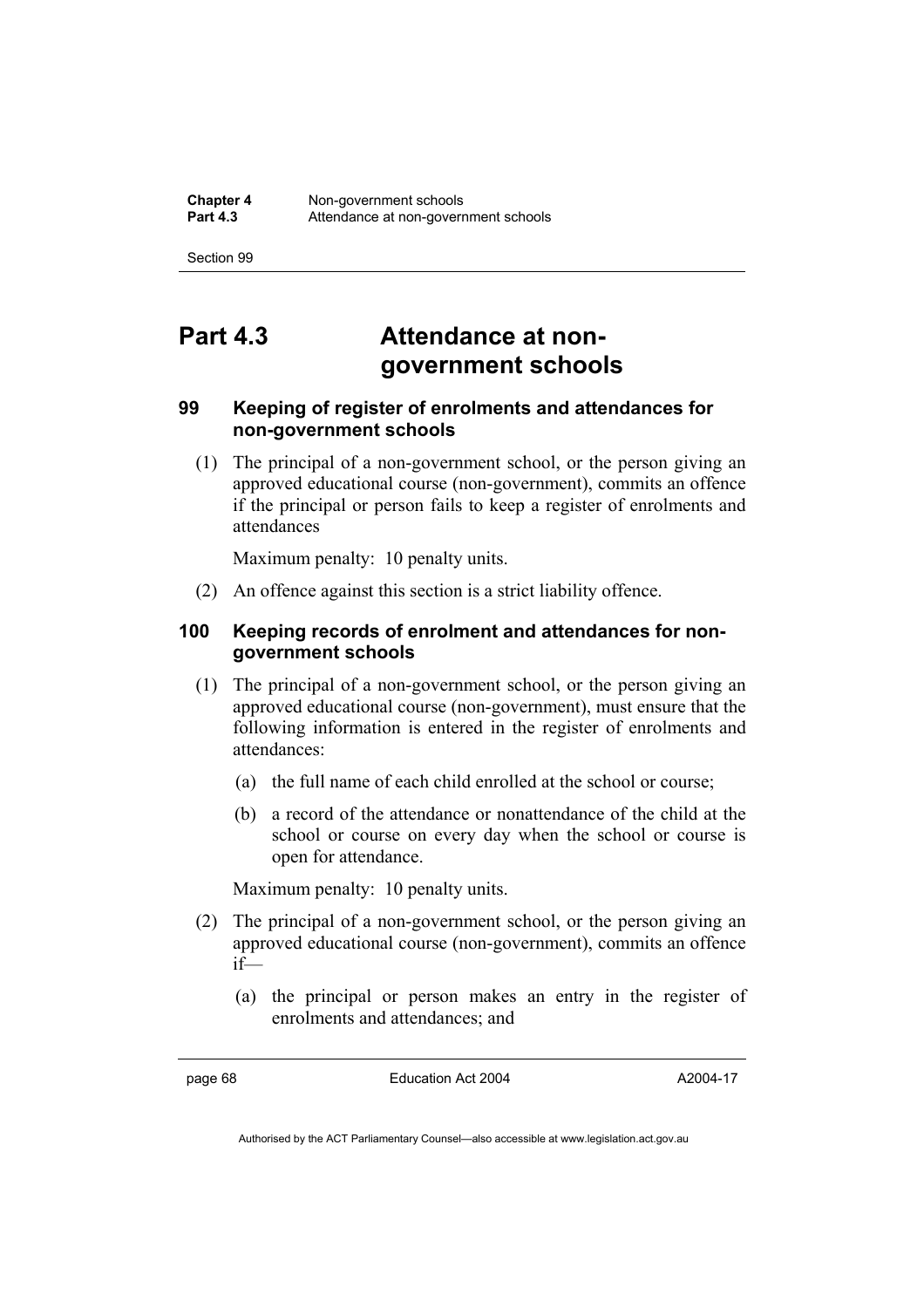(b) the principal or person is reckless about whether the entry is correct.

Maximum penalty: 10 penalty units.

(3) An offence against subsection (1) is a strict liability offence.

### **101 Inspection of register of enrolment and attendances for non-government schools**

- (1) The principal of a non-government school, or the person giving an approved educational course (non-government), commits an offence if—
	- (a) an authorised person (non-government) asks the principal or person to make the register of enrolments and attendances available to the authorised person; and
	- (b) the principal or person fails to make the register available as asked.

Maximum penalty: 10 penalty units.

- (2) The principal of a non-government school, or the person giving an approved educational course (non-government), commits an offence if—
	- (a) the chief executive or an authorised person (non-government) asks the principal or the person to give the chief executive or authorised person stated information about enrolments or attendances of children at the school or course during a stated period or at a stated time; and
	- (b) the principal or person fails to give the information in accordance with the request.

Maximum penalty: 50 penalty units.

 (3) An authorised person (non-government) may make copies of the register of enrolments and attendances or any part of the register.

A2004-17

Education Act 2004

page 69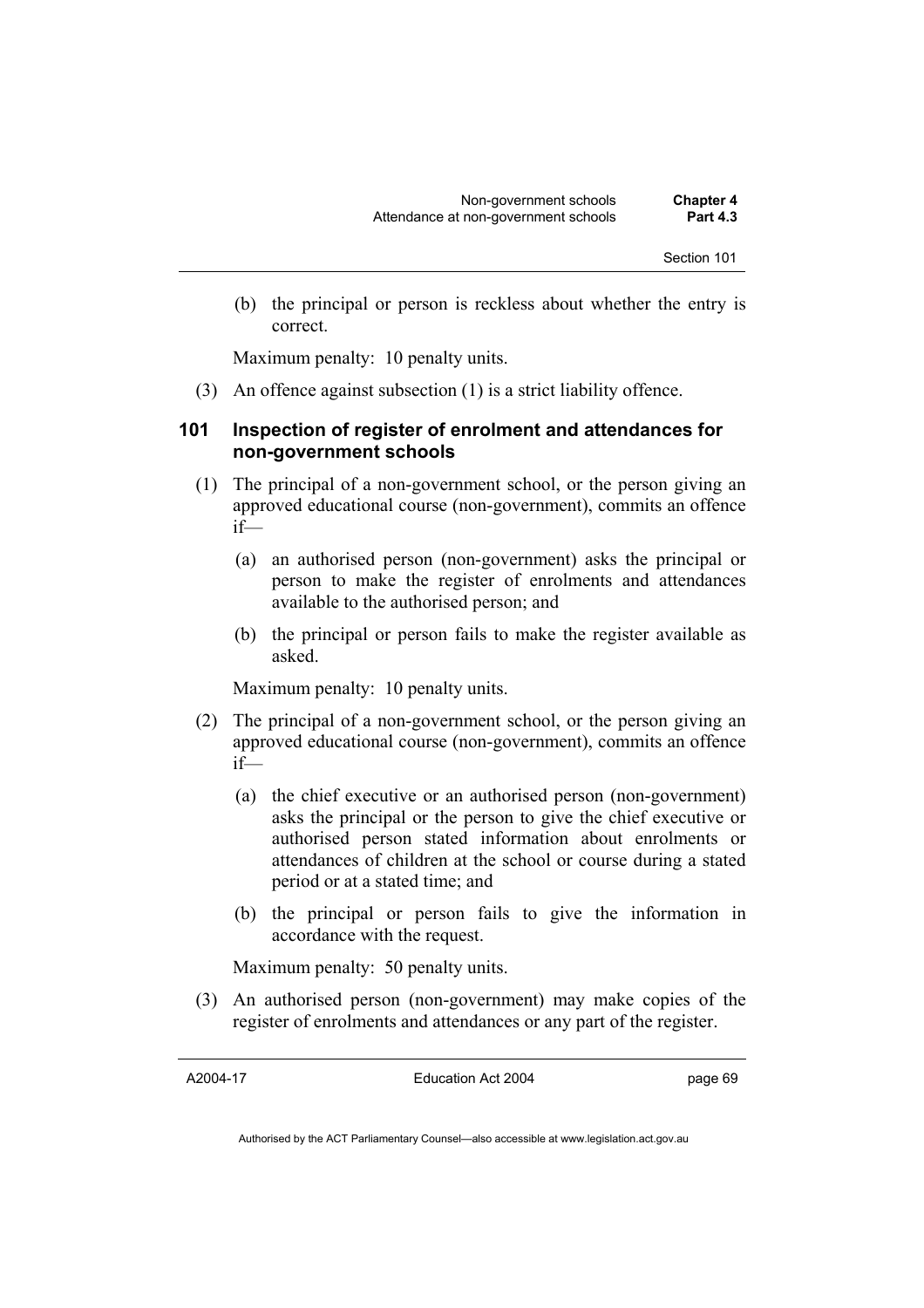| <b>Chapter 4</b> | Non-government schools               |  |
|------------------|--------------------------------------|--|
| <b>Part 4.3</b>  | Attendance at non-government schools |  |

- (4) The principal of a non-government school, or the person giving an approved educational course (non-government), must take reasonable steps to assist an authorised person (non-government) in exercising functions under this section.
- (5) An offence against this section is a strict liability offence.

### **102 Procedures to encourage attendance at non-government schools**

- (1) The principal of a non-government school must set up procedures—
	- (a) to encourage children to attend school regularly; and
	- (b) to help parents to encourage their children to attend school regularly.
- (2) The principal must refer parents and children to support services that encourage children to attend school regularly when the procedures mentioned in subsection (1) are not successful.
- (3) If a child enrolled at a non-government school has not been attending school regularly, the principal of the school may, by written notice, require the child's parents and the child to meet with an authorised person (non-government) at a stated place and time.

### **103 Reporting to parents—non-government schools**

- (1) The principal of a non-government school must set up procedures for giving reports to the parents of a child enrolled at the school about the child's academic progress and social development at the school.
- (2) A report must be given to the child's parents at least twice a year.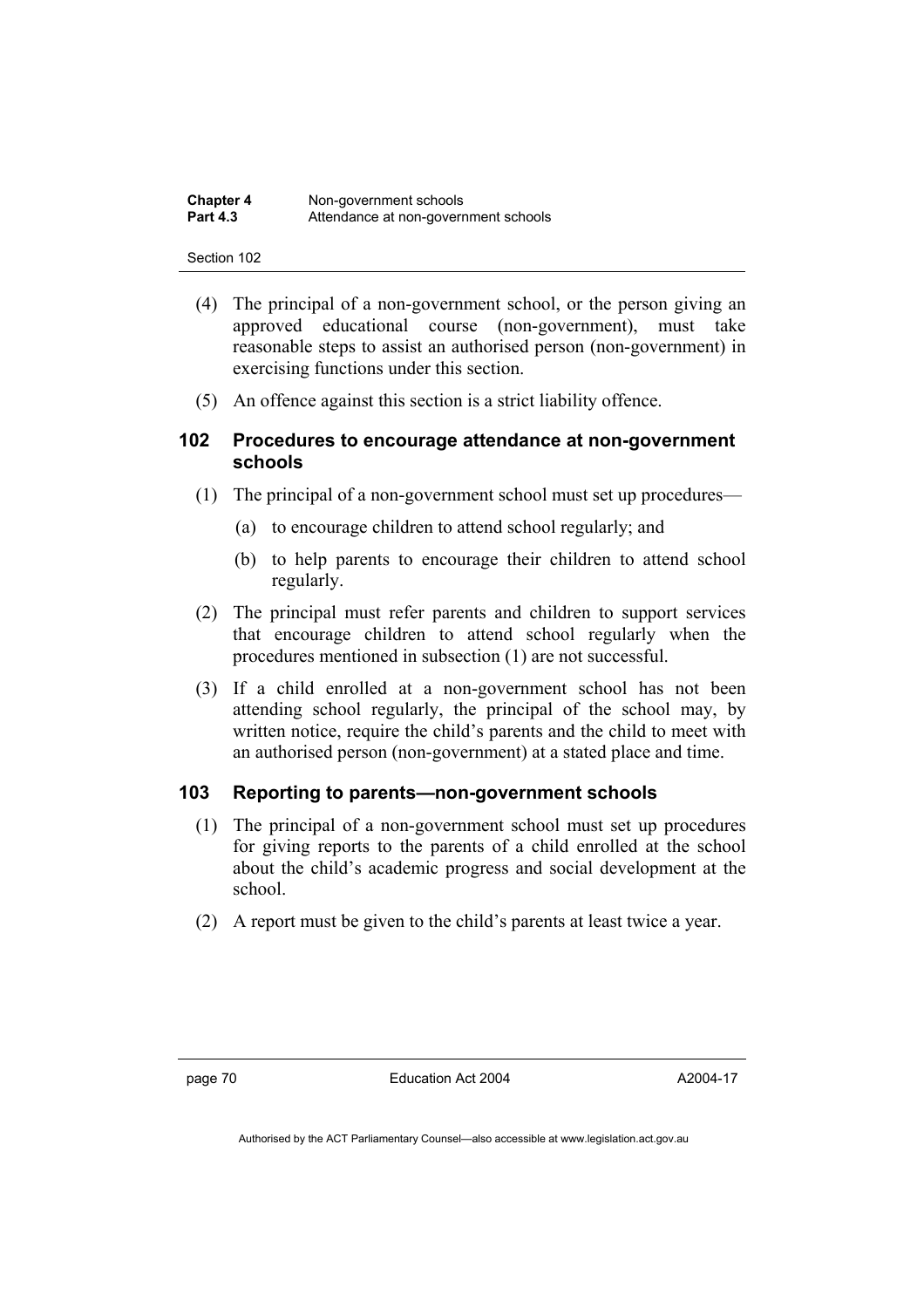### **104 Suspension or exclusion of children—Catholic systemic schools**

- (1) This section applies if—
	- (a) a child attending a non-government school that is a Catholic systemic school—
		- (i) is persistently and wilfully noncompliant; or
		- (ii) threatens to be violent or is violent to another child attending the school, a member of the staff of the school or anyone else involved in the school's operation; or
		- (iii) acts in a way that otherwise threatens the good order of the school or the safety or wellbeing of another child attending the school, a member of staff of the school or anyone else involved in the school's operation; or
		- (iv) displays behaviour that is disruptive to the child's learning or that of other children; and
	- (b) the principal of the school is satisfied that action should be taken under this section.
- (2) The principal may recommend to the director that the director—
	- (a) suspend the child from the school for a stated period of not longer than 20 days; or
	- (b) transfer the child to another Catholic systemic school; or
	- (c) exclude the child from all Catholic systemic schools.
- (3) After considering the principal's recommendation, the director may—
	- (a) give effect to the recommendation; or
	- (b) take any other action mentioned in subsection (2) that the director considers appropriate; or

A2004-17

Education Act 2004

page 71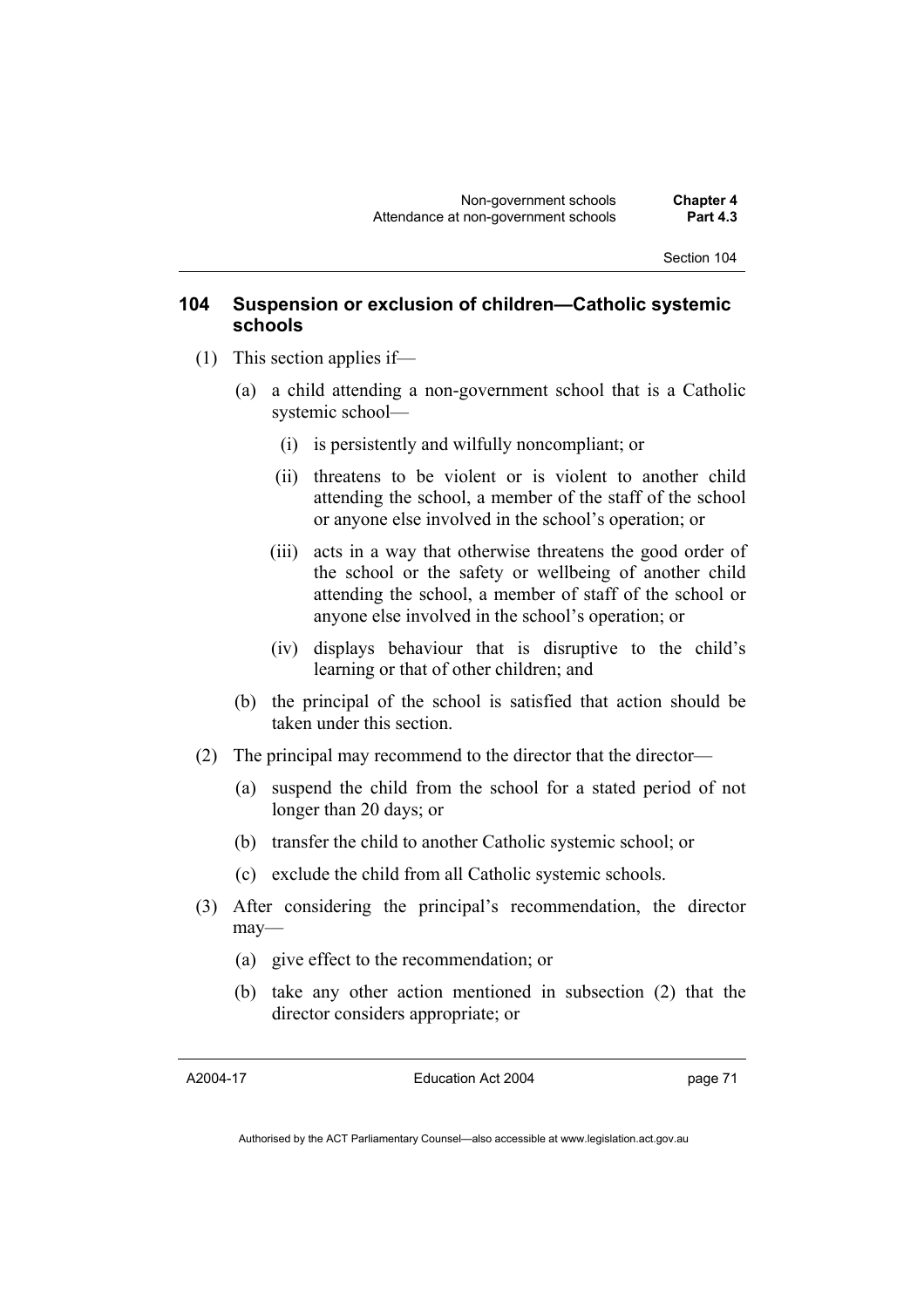- (c) suspend the child for not longer than 20 days.
- (4) The director may exclude the child only if—
	- (a) the child's parents have been given an opportunity to be consulted, and told in writing, about the proposed exclusion of the child and the reasons for it; and
	- (b) the child has been given a reasonable opportunity to attend counselling, undertake relevant educational programs or receive other appropriate assistance; and
	- (c) as far as the child's maturity and capacity for understanding allow, the participation of the child has been sought, and any views of the child considered, in deciding whether to exclude the child; and
	- (d) the child has been given sufficient information about the decision-making process, in a language and way that the child can understand, to allow the child to take part in the process; and
	- (e) the child has been offered information about alternatives for continuing the child's education after the exclusion.
- (5) The director may suspend or transfer the child only if—
	- (a) the child's parents have been given an opportunity to be consulted, and told in writing, about the proposed suspension or transfer of the child and the reasons for it; and
	- (b) as far as the child's maturity and capacity for understanding allow, the participation of the child has been sought, and any views of the child considered, in deciding whether to suspend or transfer the child; and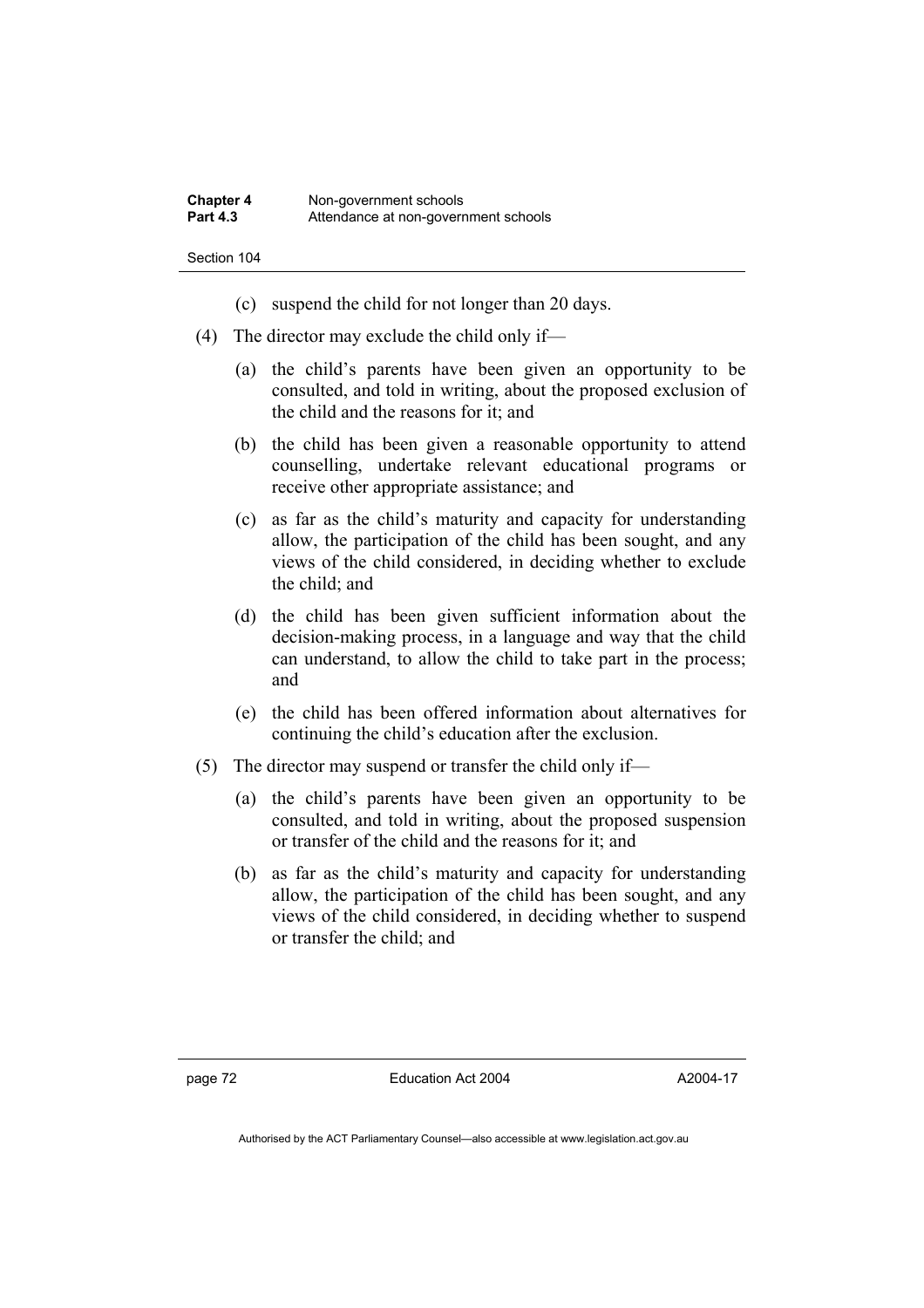- (c) the child has been given sufficient information about the decision-making process, in a language and way that the child can understand, to allow the child to take part in the process; and
- (d) the child has been given a reasonable opportunity to continue the child's education during the suspension.
- (6) Despite subsection (5), the director may immediately suspend the child for not longer than 5 days if, in the director's opinion, the circumstances are of such urgency or seriousness to require the child's immediate suspension.
- (7) However, before suspending the child under subsection (6), the director must comply with the requirements of subsection (5) (a) to (d) to the extent that it is practicable and appropriate to do so.
- (8) To remove any doubt, the director may suspend the child under subsection (6) while deciding what other action (if any) should be taken in relation to the child under this section.
- (9) If the child is suspended for 7 or more school days in a school term (whether or not consecutive school days), the director must ensure that the child is given a reasonable opportunity to attend appropriate counselling.
- (10) The director may delegate the director's power to suspend a child from a school for not longer than 5 days to the principal of the school.
	- *Note* For the making of delegations and the exercise of delegated functions, see Legislation Act, pt 19.4.
- (11) If the director excludes a child from all Catholic systemic schools, the director must give the registrar written notice of the exclusion.
- (12) In this section:

*director* means the person occupying the position prescribed under the regulations.

A2004-17

Education Act 2004

page 73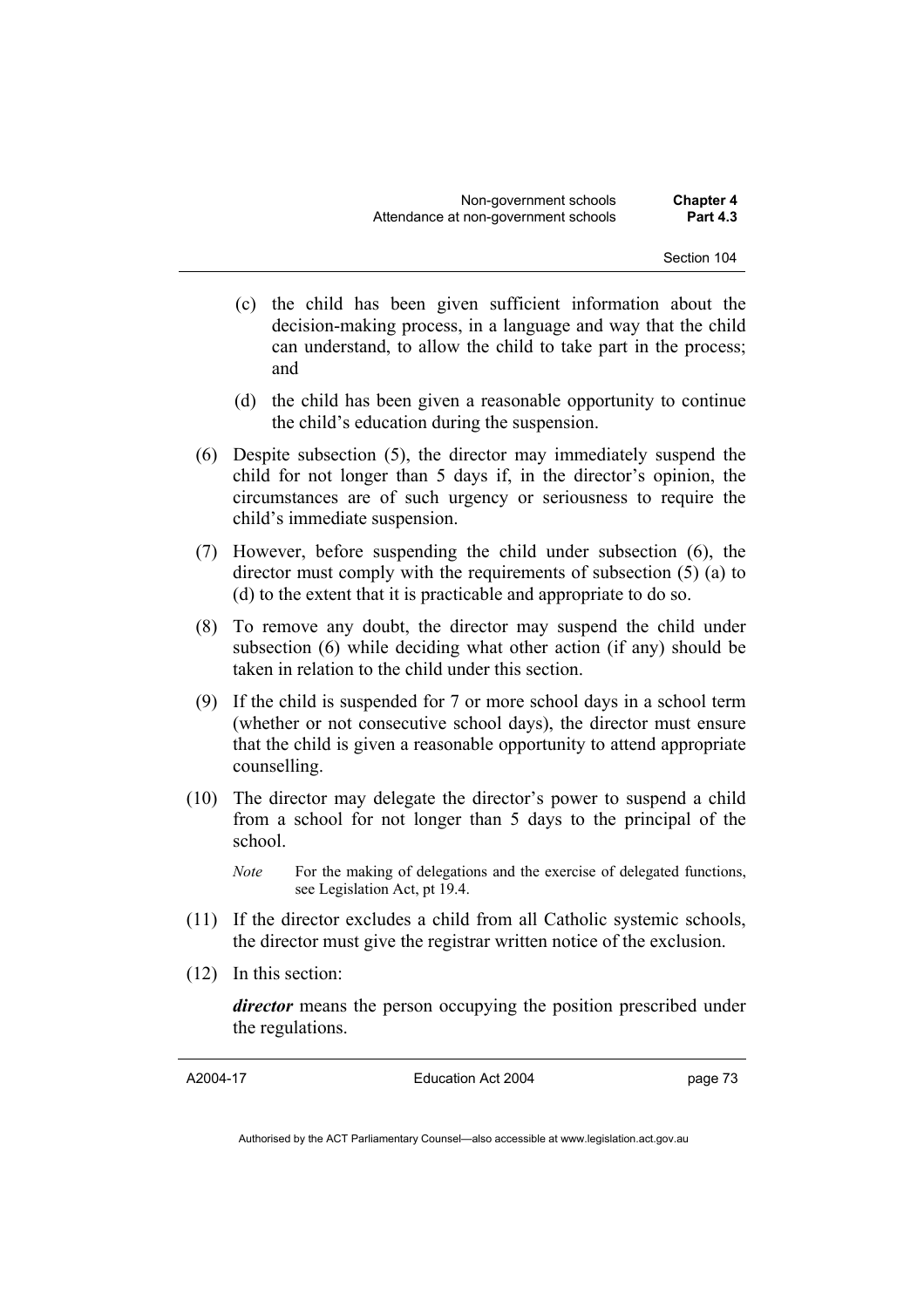### **105 Suspension or exclusion of children—other nongovernment schools**

- (1) This section applies if—
	- (a) a child attending a non-government school (other than a Catholic systemic school)—
		- (i) is persistently and wilfully noncompliant; or
		- (ii) threatens to be violent or is violent to another child attending the school, a member of the staff of the school or anyone else involved in the school's operation; or
		- (iii) acts in a way that otherwise threatens the good order of the school or the safety or wellbeing of another child attending the school, a member of staff of the school or anyone else involved in the school's operation; or
		- (iv) displays behaviour that is disruptive to the child's learning or that of other children; and
	- (b) the principal of the school is satisfied that action should be taken under this section.
- (2) The principal may—
	- (a) suspend the child from the school for a stated period of not longer than 20 days; or
	- (b) exclude the child from the school.
- (3) The principal may exclude the child only if—
	- (a) the child's parents have been given an opportunity to be consulted, and told in writing, about the proposed exclusion of the child and the reasons for it; and
	- (b) the child has been given a reasonable opportunity to attend counselling, undertake relevant educational programs or receive other appropriate assistance; and

page 74 Education Act 2004

A2004-17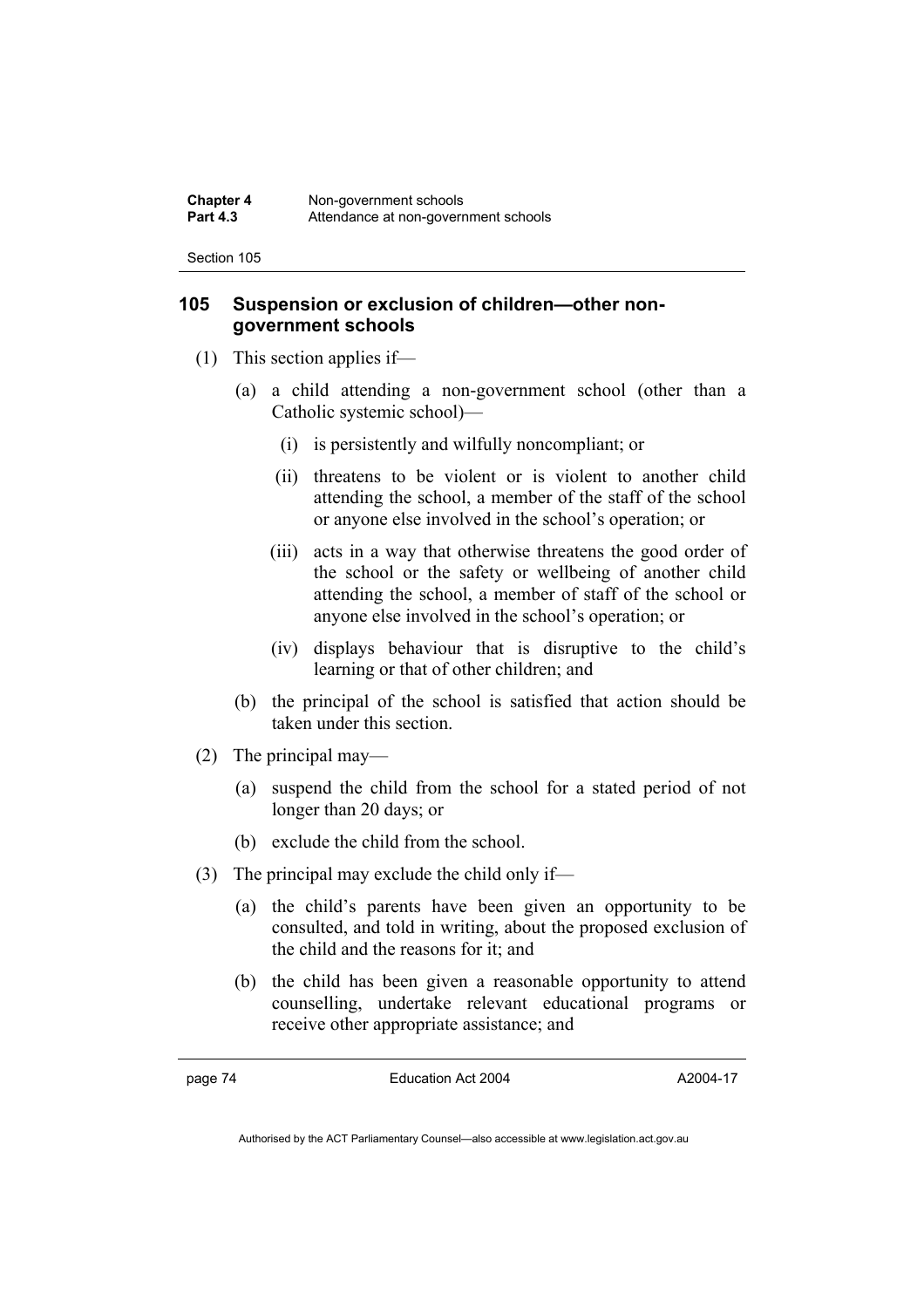- (c) as far as the child's maturity and capacity for understanding allow, the participation of the child has been sought, and any views of the child considered, in deciding whether to exclude the child; and
- (d) the child has been given sufficient information about the decision-making process, in a language and way that the child can understand, to allow the child to take part in the process; and
- (e) the child has been offered information about alternatives for continuing the child's education after the exclusion.
- (4) The principal may suspend the child only if—
	- (a) the child's parents have been given an opportunity to be consulted, and told in writing, about the proposed suspension of the child and the reasons for it; and
	- (b) as far as the child's maturity and capacity for understanding allow, the participation of the child has been sought, and any views of the child considered, in deciding whether to suspend the child; and
	- (c) the child has been given sufficient information about the decision-making process, in a language and way that the child can understand, to allow the child to take part in the process; and
	- (d) the child has been given a reasonable opportunity to continue the child's education during the suspension.
- (5) Despite subsection (4), the principal may immediately suspend a child for not longer than 5 days if, in the principal's opinion, the circumstances are of such urgency or seriousness to require the child's immediate suspension.

A2004-17

Education Act 2004

page 75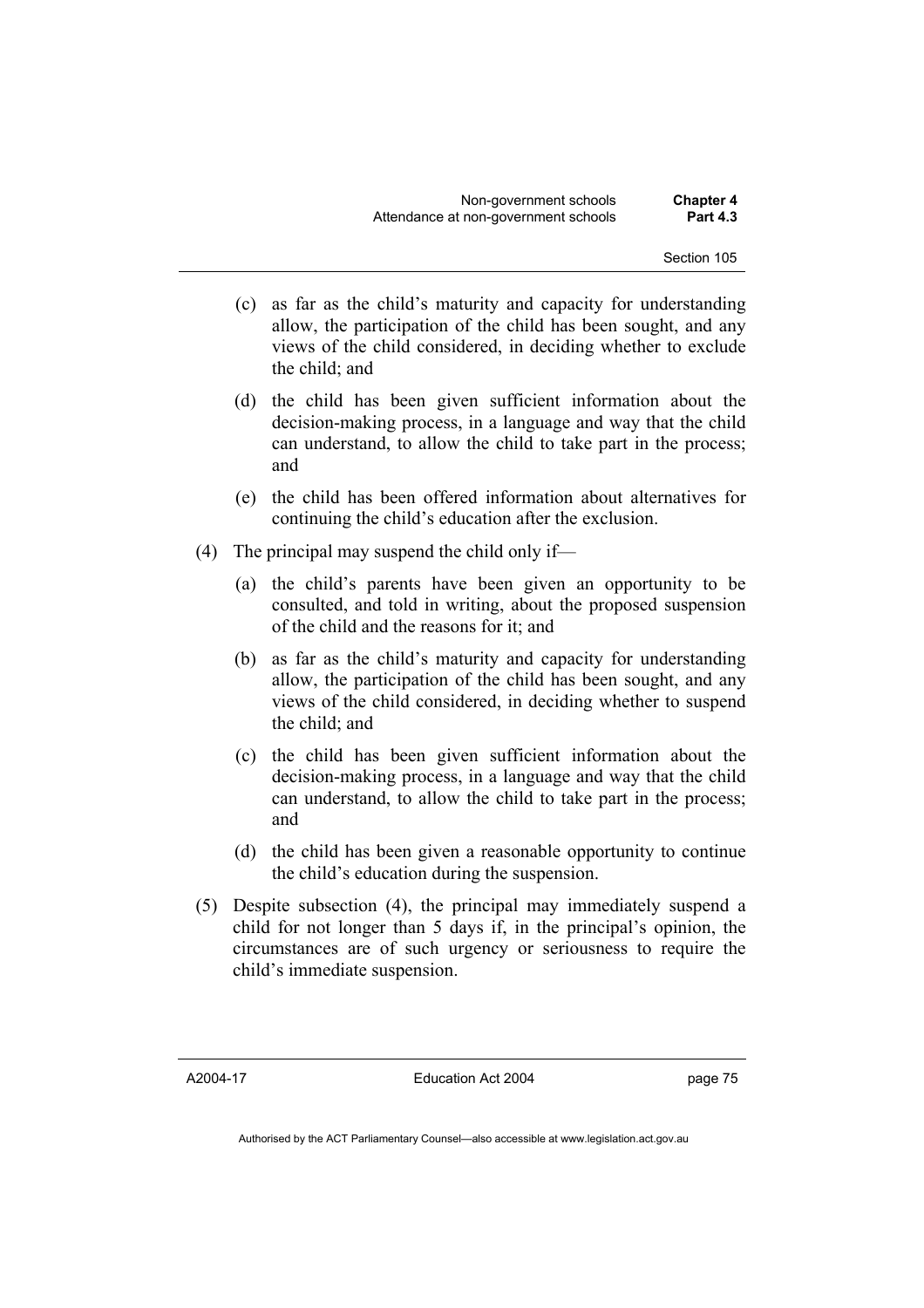| <b>Chapter 4</b> | Non-government schools               |  |
|------------------|--------------------------------------|--|
| <b>Part 4.3</b>  | Attendance at non-government schools |  |

- (6) However, before suspending a child under subsection (5), the principal must comply with the requirements of subsection (4) (a) to (d) to the extent that it is practicable and appropriate to do so.
- (7) To remove any doubt, the principal may suspend the child under subsection (5) while deciding what other action (if any) should be taken in relation to the child under this section.
- (8) If the child is suspended for 7 or more school days in a school term (whether or not consecutive school days), the principal must ensure that the child is given a reasonable opportunity to attend appropriate counselling.
- (9) If the principal of the school excludes a child from the school, the principal must give the registrar written notice of the exclusion.

page 76 Education Act 2004

A2004-17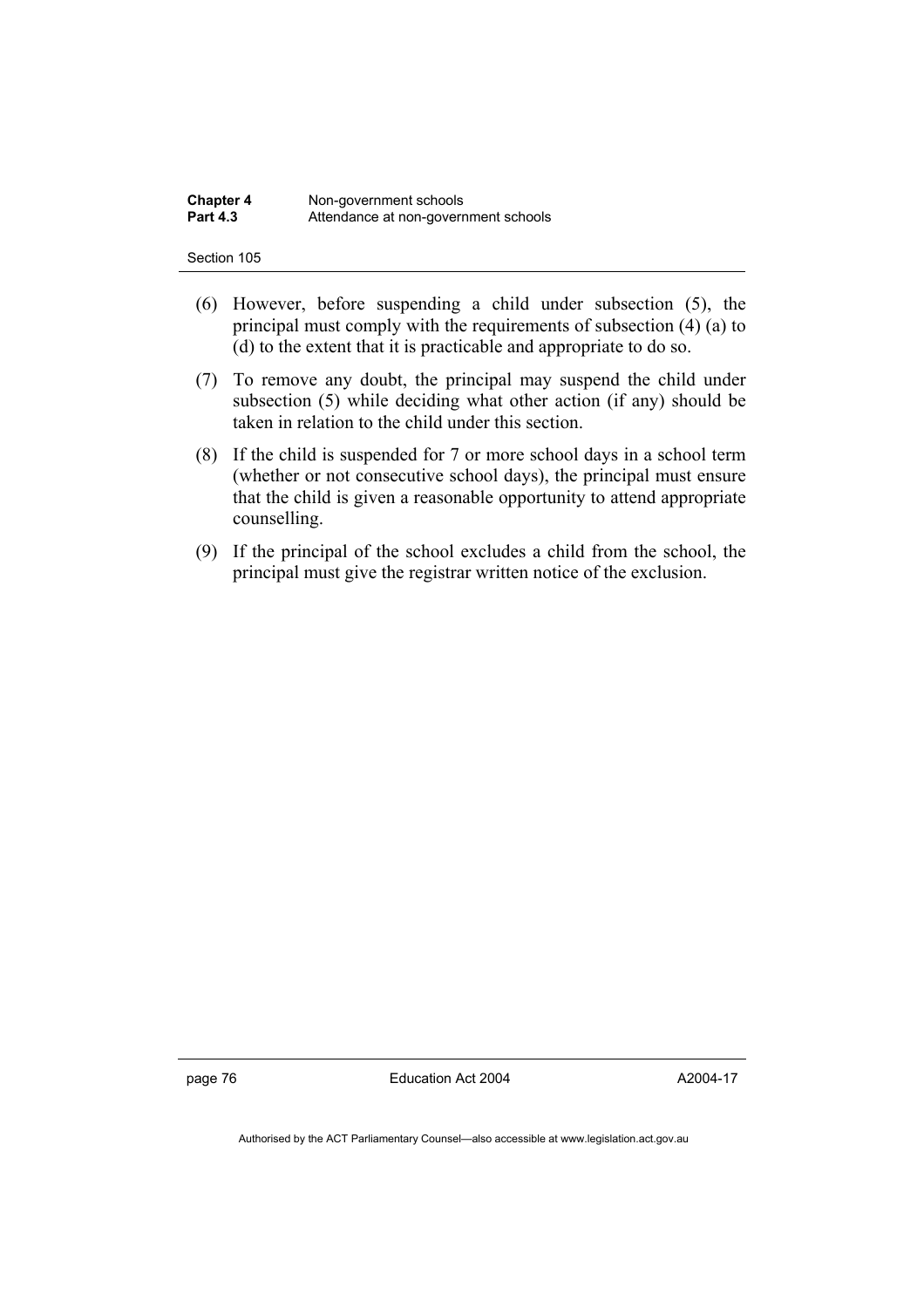# **Part 4.4 Non-government Schools Education Council**

### **Division 4.4.1 Establishment and membership**

### **106 Establishment of council (non-government)**

The Non-government Schools Education Council (in this part called the *council*) is established.

### **107 Functions of council (non-government)**

The functions of the council are—

- (a) to advise the Minister on any aspect of non-government schooling; and
- (b) when asked by the Minister under this paragraph, to inquire into and give advice to the Minister on any aspect of nongovernment schooling; and
- (c) to meet with the Government Schools Education Council to discuss matters of mutual interest; and
- (d) to exercise any other function given to the council under this Act or any other Territory law.
- *Note* The Minister must present a copy of any advice to the Legislative Assembly (see s 127).

### **108 Membership of council (non-government)**

The council consists of the members appointed under section 109.

A2004-17

Education Act 2004

page 77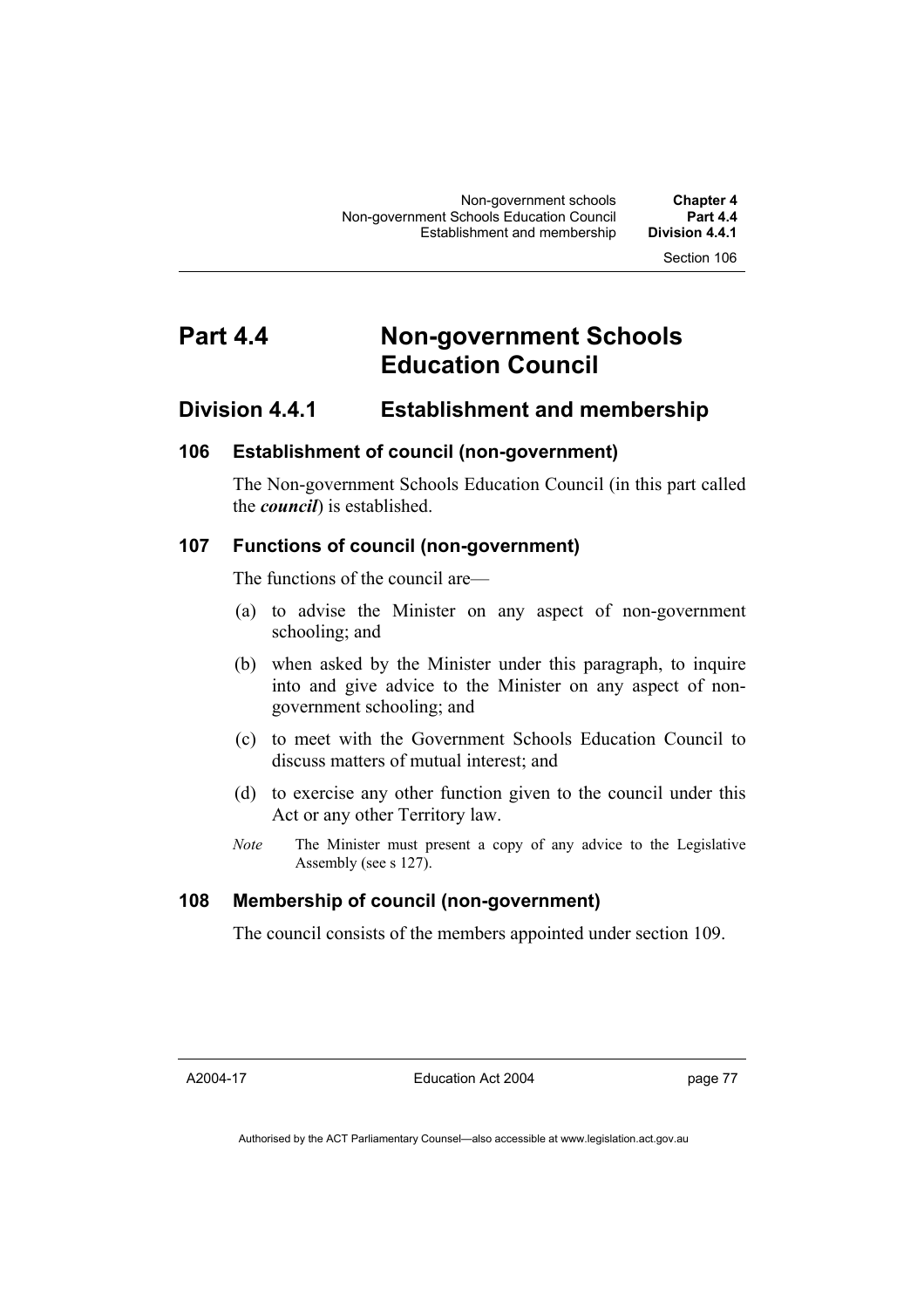| <b>Chapter 4</b> | Non-government schools                   |
|------------------|------------------------------------------|
| <b>Part 4.4</b>  | Non-government Schools Education Council |
| Division 4.4.1   | Establishment and membership             |
| Section 109      |                                          |

### **109 Members of council (non-government)**

- (1) The Minister must appoint the following members of the council:
	- (a) a chairperson;
	- (b) 4 people who, in the Minister's opinion, represent the views of the general community (the *community members*);
	- (c) 6 people who, in the Minister's opinion, represent the views of non-government school education (the *education members*).
- (2) For subsection  $(1)$  (c), the Minister must appoint—
	- (a) 3 education members chosen from nominations of organisations representing Catholic schools; and
	- (b) 1 education member chosen from nominations of organisations representing non-Catholic independent schools; and
	- (c) 1 education member chosen from nominations of the nongovernment school union; and
	- (d) 1 education member chosen from nominations of organisations representing parent associations of non-government schools.
	- *Note 1* For the making of appointments (including acting appointments), see Legislation Act, pt 19.3.
	- *Note 2* In particular, an appointment may be made by naming a person or nominating the occupant of a position (see s 207).
	- *Note 3* Certain Ministerial appointments require consultation with a Legislative Assembly committee and are disallowable (see Legislation Act, div 19.3.3).

### **110 Deputy chairperson of council (non-government)**

- (1) The members of the council must, whenever necessary, elect another member to be deputy chairperson.
- (2) The council must tell the Minister of the election of the member as deputy chairperson.

page 78 Education Act 2004

A2004-17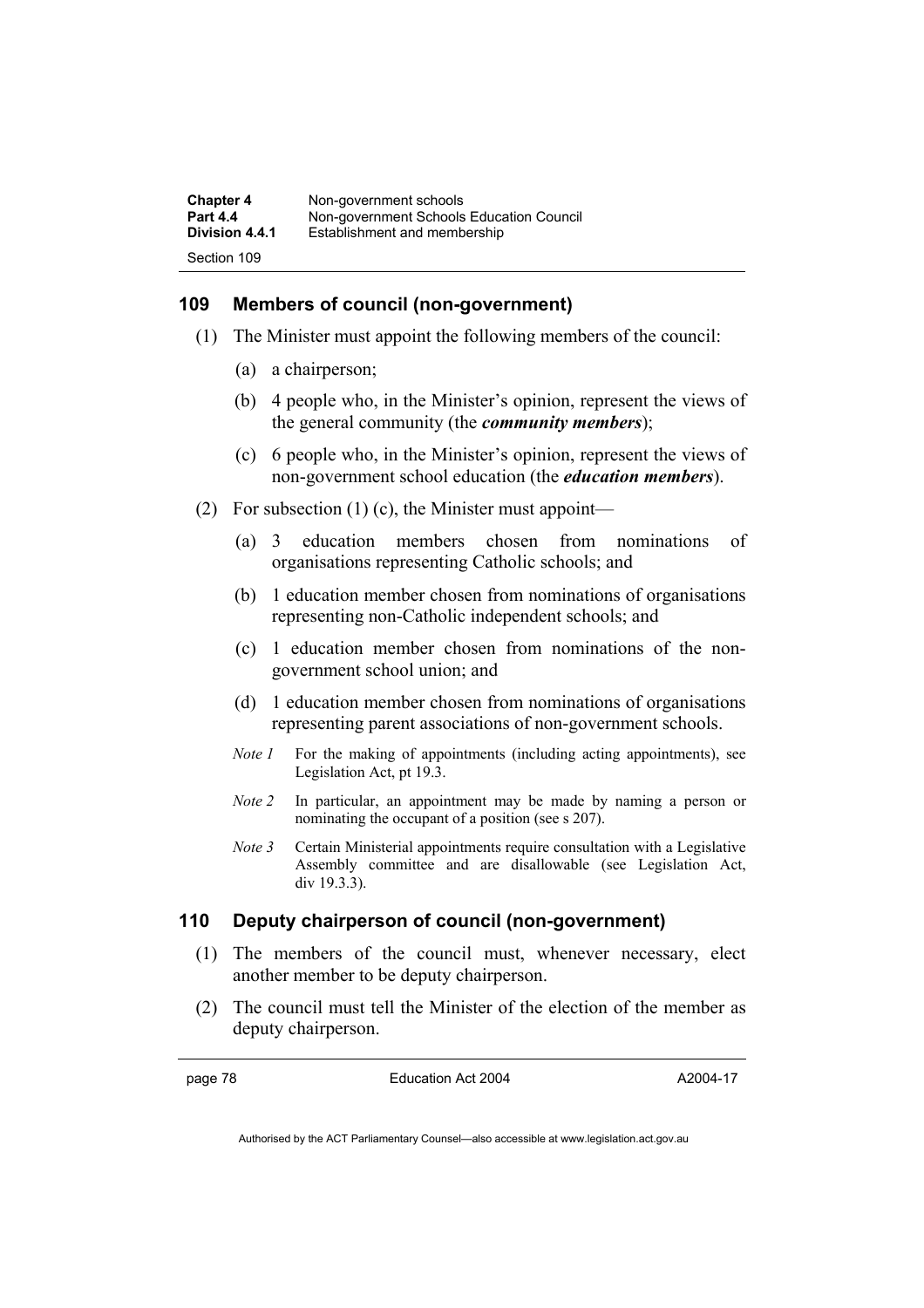### **111 Term of appointment to council (non-government)**

- (1) A member of the council is to be appointed for a term not longer than 3 years.
- (2) The instrument appointing, or evidencing the appointment of, a member of the council must state whether the person is appointed as chairperson or a community or education member.
	- *Note* A person may be reappointed to a position if the person is eligible to be appointed to the position (see Legislation Act, s 208 and dict, pt 1, def *appoint*).

### **112 Ending of appointment to council (non-government)**

- (1) The Minister may end the appointment of a member of the council—
	- (a) for misbehaviour; or
	- (b) for contravening section 117 (Disclosure of interests by members of council (non-government)).
- (2) The Minister may also end the appointment of an education member if satisfied that the person no longer represents the views of the organisation from which the person was chosen.
	- *Note* A person's appointment also ends if the person resigns (see Legislation Act s 210).

### **113 Conditions of appointment generally of council (nongovernment) members**

A member of the council holds the position on the conditions not provided by this Act or another Territory law that are decided by the Minister.

A2004-17

Education Act 2004

page 79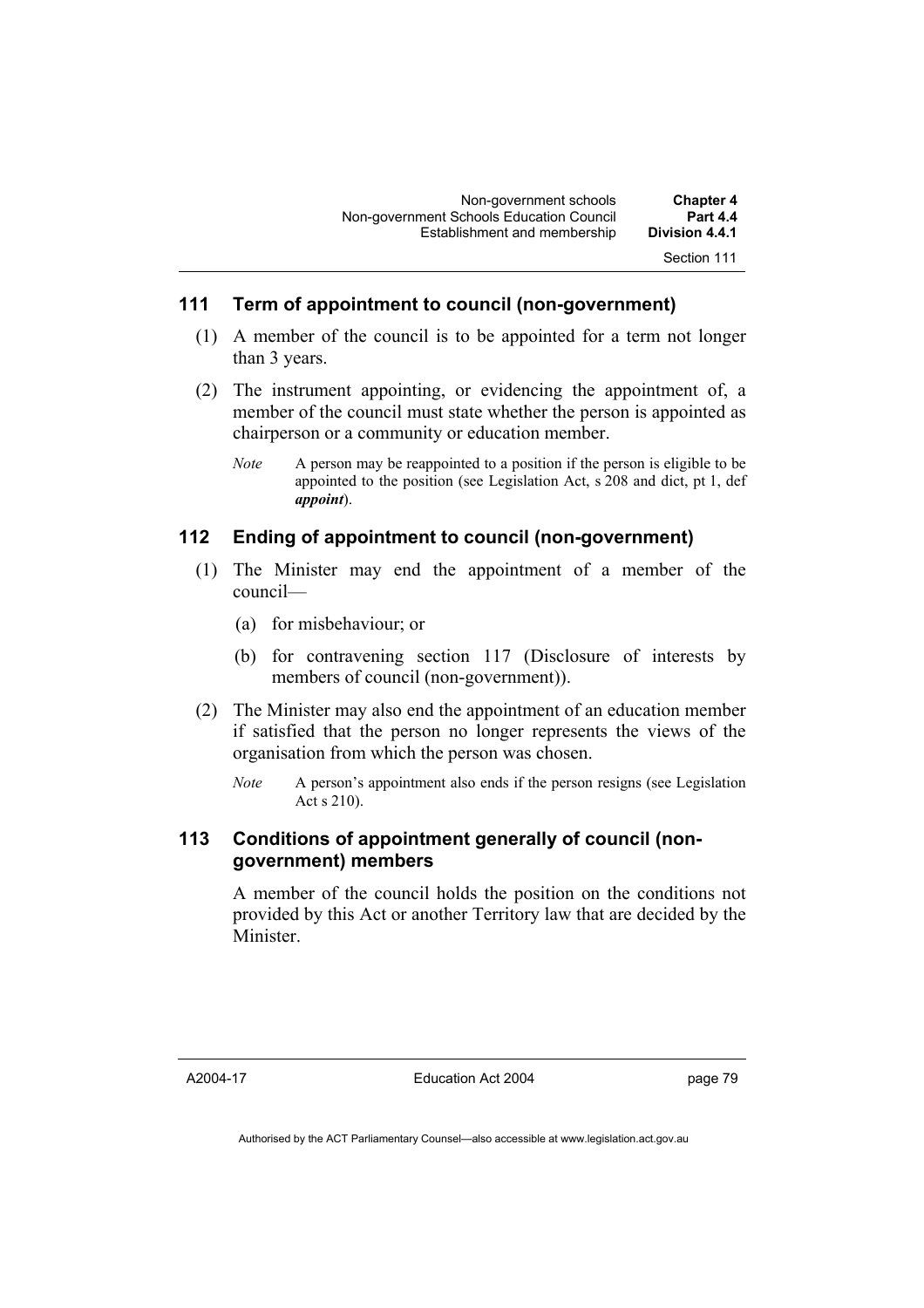| <b>Chapter 4</b> | Non-government schools                   |
|------------------|------------------------------------------|
| <b>Part 4.4</b>  | Non-government Schools Education Council |
| Division 4.4.2   | Proceedings of council (non-government)  |
| Section 114      |                                          |

### **114 Arrangements for staff**

- (1) The council (non-government) may arrange with the chief executive to use public servants in the administrative unit under the chief executive's control.
- (2) The *Public Sector Management Act 1994* applies to the management by the council (non-government) of public servants the subject of an arrangement under subsection (1).

### **Division 4.4.2 Proceedings of council (nongovernment)**

### **115 Time and place of meetings of council (non-government)**

- (1) The council meets at the times and places it decides.
- (2) However, the council must meet at least twice a year.

### **116 Proceedings of council (non-government)**

- (1) The council must keep minutes of its meetings.
- (2) The council may conduct its proceedings (including its meetings) as it considers appropriate.

### **117 Disclosure of interests by members of council (nongovernment)**

- (1) This section applies to a member of the council if—
	- (a) the member has a direct or indirect financial interest in an issue being considered, or about to be considered, by the council; and
	- (b) the interest could conflict with the proper exercise of the member's functions in relation to the council's consideration of the issue.

page 80 Education Act 2004

A2004-17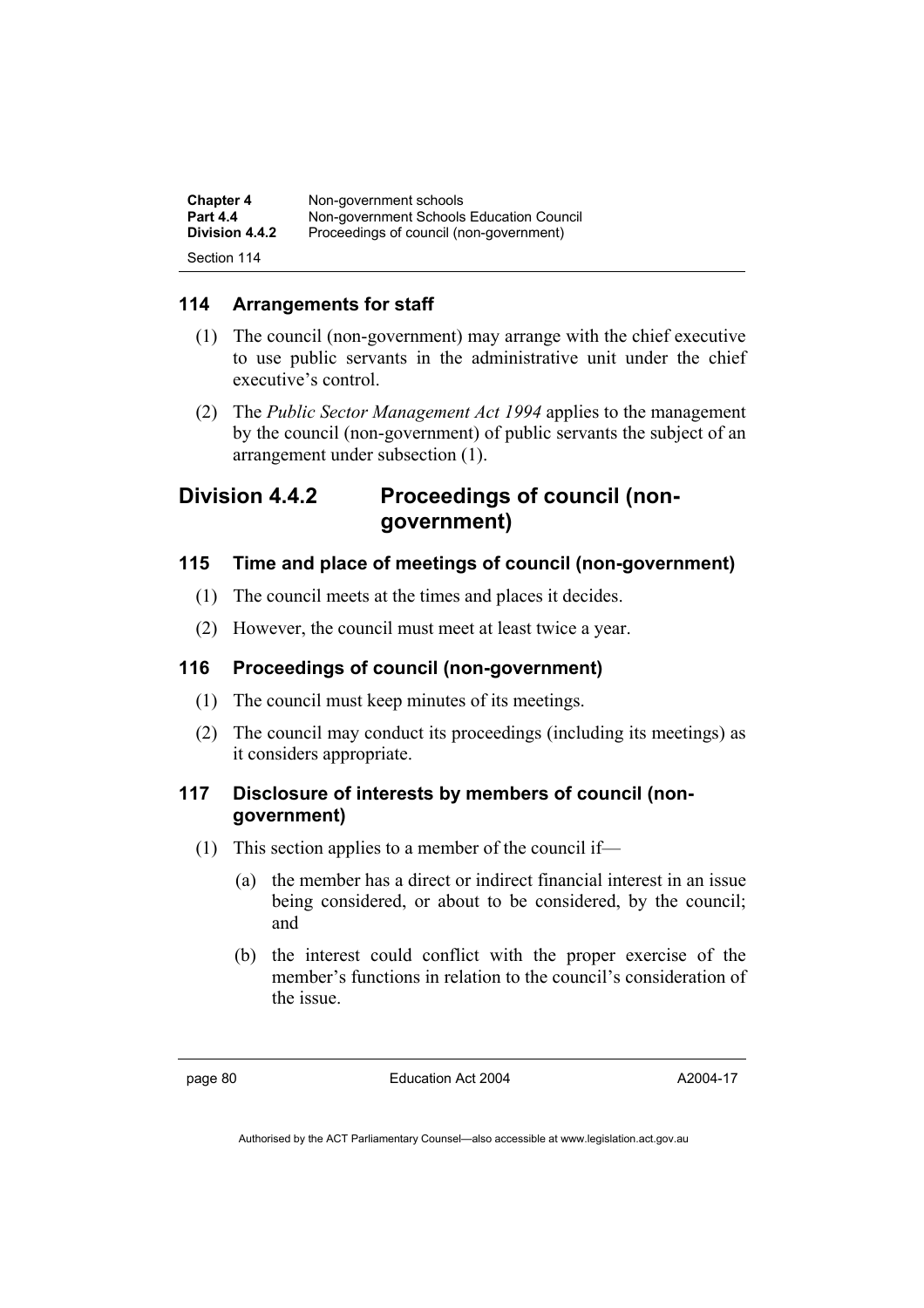| <b>Chapter 4</b>      | Non-government schools                   |  |
|-----------------------|------------------------------------------|--|
| <b>Part 4.4</b>       | Non-government Schools Education Council |  |
| <b>Division 4.4.2</b> | Proceedings of council (non-government)  |  |
| Section 118           |                                          |  |

- (2) As soon as practicable after the relevant facts come to the member's knowledge, the member must disclose the nature of the interest to a meeting of the council.
- (3) The disclosure must be recorded in the council's minutes and, unless the council otherwise decides, the member (the *first member*) must not—
	- (a) be present when the council considers the issue; or
	- (b) take part in a decision of the council on the issue.
- (4) Any other member who also has a direct or indirect financial interest in the issue must not—
	- (a) be present when the council is considering its decision under subsection (3) in relation to the first member; or
	- (b) take part in making the decision.
- (5) Within 14 days after the end of each financial year, the chairperson of the council must give the Minister a statement of any disclosure of interest made under this section during the financial year.

### **118 Annual report by council (non-government)**

- (1) As soon as practicable after the end of each financial year (but not later than the date decided by the Minister), the council must give the Minister a report about its operations for the financial year.
- (2) The Minister must present a copy of the report under this section to the Legislative Assembly within 6 sitting days after the day the Minister receives the report.

A2004-17

page 81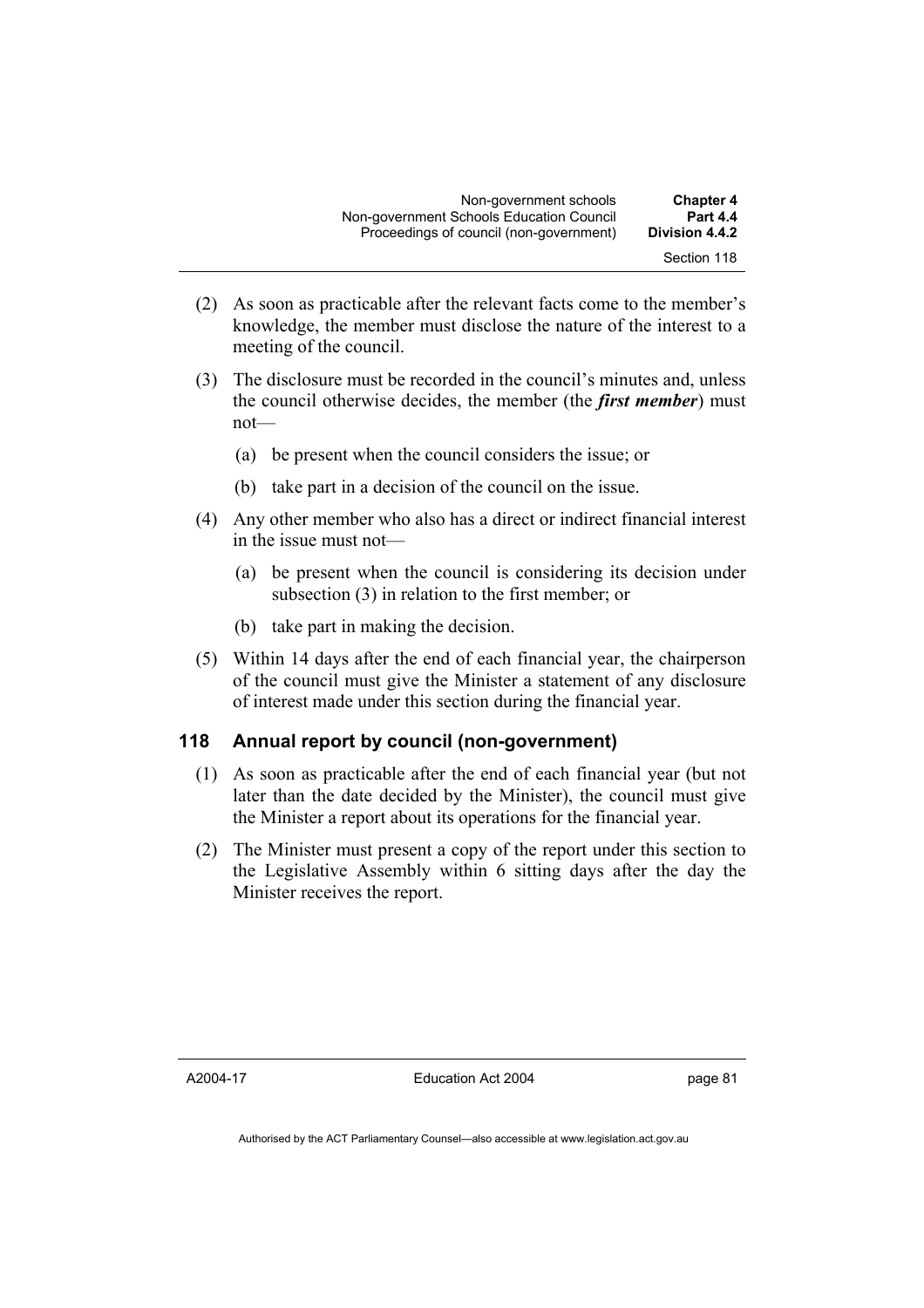**Chapter 4 Non-government schools**<br>**Part 4.5 Cher provisions Part 4.5 Other provisions**<br>**Division 4.5.1 Authorised person** Authorised persons (non-government)

Section 119

# **Part 4.5 Other provisions**

## **Division 4.5.1 Authorised persons (nongovernment)**

### **119 Appointment of authorised persons (non-government)**

- (1) The chief executive may appoint a person to be an authorised person (non-government) for this chapter or a provision of this chapter.
	- *Note* For the making of appointments (including acting appointments), see Legislation Act, pt 19.3.
- (2) The regulations may prescribe a person to be an authorised person (non-government) for this chapter or a provision of this chapter.
- (3) A person may be appointed as an authorised person (nongovernment) under subsection (1) only if—
	- (a) the person is an Australian citizen or a permanent resident of Australia; and
	- (b) the chief executive is satisfied that the person is a suitable person to be appointed, having regard in particular to—
		- (i) whether the person has any criminal convictions; and
		- (ii) the person's employment record; and
	- (c) the person has satisfactorily completed adequate training to exercise the powers of an authorised person (non-government) proposed to be given to the person.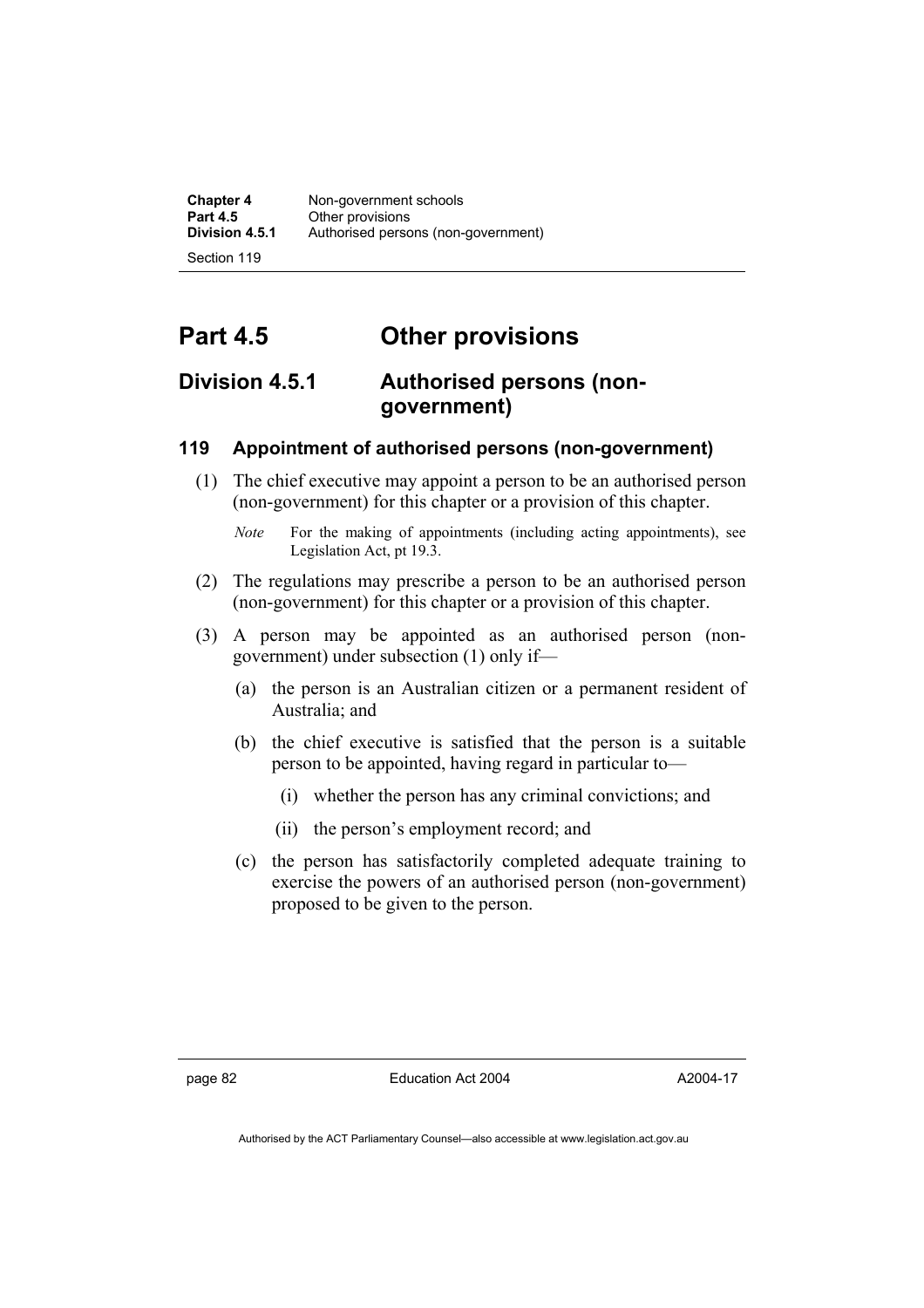### **120 Identity cards for authorised persons (non-government)**

- (1) The chief executive must give an authorised person (nongovernment) an identity card that states the person is an authorised person (non-government) for this chapter, or stated provisions of this chapter, and shows—
	- (a) a recent photograph of the person; and
	- (b) the name of the person; and
	- (c) the date of issue of the card; and
	- (d) an expiry date for the card; and
	- (e) anything else prescribed under the regulations.
- (2) A person who ceases to be an authorised person (non-government) must return his or her identity card to the chief executive as soon as practicable, but within 21 days after the day the person ceases to be an authorised person.

Maximum penalty: 1 penalty unit.

(3) An offence against subsection (2) is a strict liability offence.

## **Division 4.5.2 Inspection powers for non-government schools**

### **121 Power not to be exercised before identity card shown etc**

- (1) An authorised person (non-government) may exercise a power under this chapter in relation to a person only if the authorised person first shows the person his or her identity card.
- (2) An authorised person (non-government) may not remain in a nongovernment school entered under this division if, when asked by the principal, the authorised person does not show his or her identity card.

A2004-17

Education Act 2004

page 83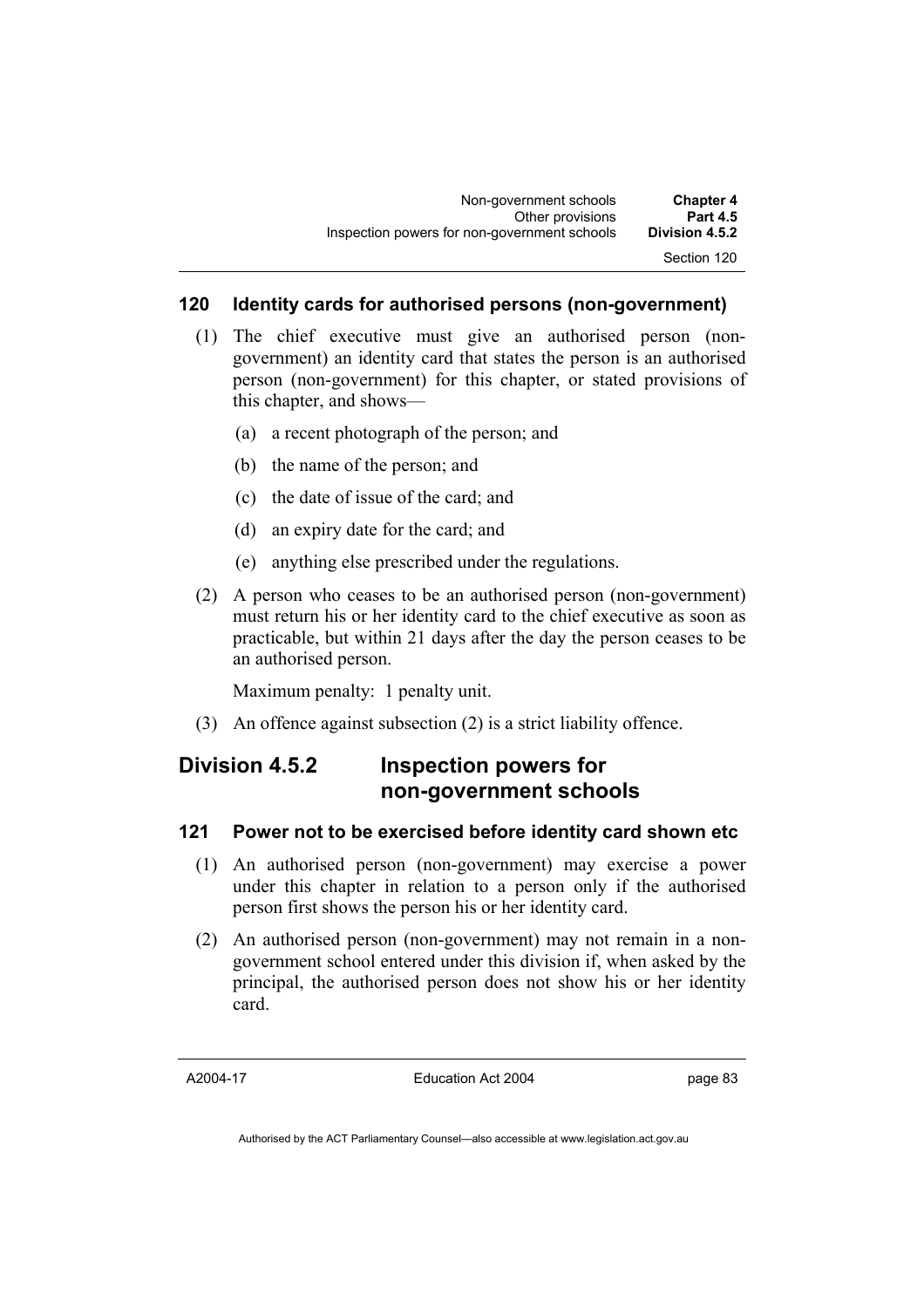| <b>Chapter 4</b>      | Non-government schools                       |
|-----------------------|----------------------------------------------|
| <b>Part 4.5</b>       | Other provisions                             |
| <b>Division 4.5.2</b> | Inspection powers for non-government schools |
| Section 122           |                                              |

### **122 Entry to non-government schools for inspections**

To find out whether this Act is being complied with, an authorised person (non-government) may enter a non-government school at any time when it is being used as a school under this Act.

### **123 Entry to non-government schools with consent**

- (1) An authorised person (non-government) may enter a nongovernment school at any other time if the principal of the school consents to the entry.
- (2) An authorised person (non-government) may, without the principal's consent, enter the non-government school to ask for consent to enter the school.

### **124 Consent to entry**

- (1) This section applies if an authorised person (non-government) intends to ask the principal of a non-government school to consent to the authorised person entering the school.
- (2) Before asking for the consent, the authorised person (nongovernment) must tell the principal—
	- (a) the reason for the entry; and
	- (b) that the principal is not required to consent.
- (3) If the consent is given, the authorised person (non-government) must ask the principal to sign an acknowledgment of the consent.
- (4) The acknowledgment must state that—
	- (a) the principal was told—
		- (i) the reason for the entry; and
		- (ii) that the principal is not required to consent; and

page 84 Education Act 2004

A2004-17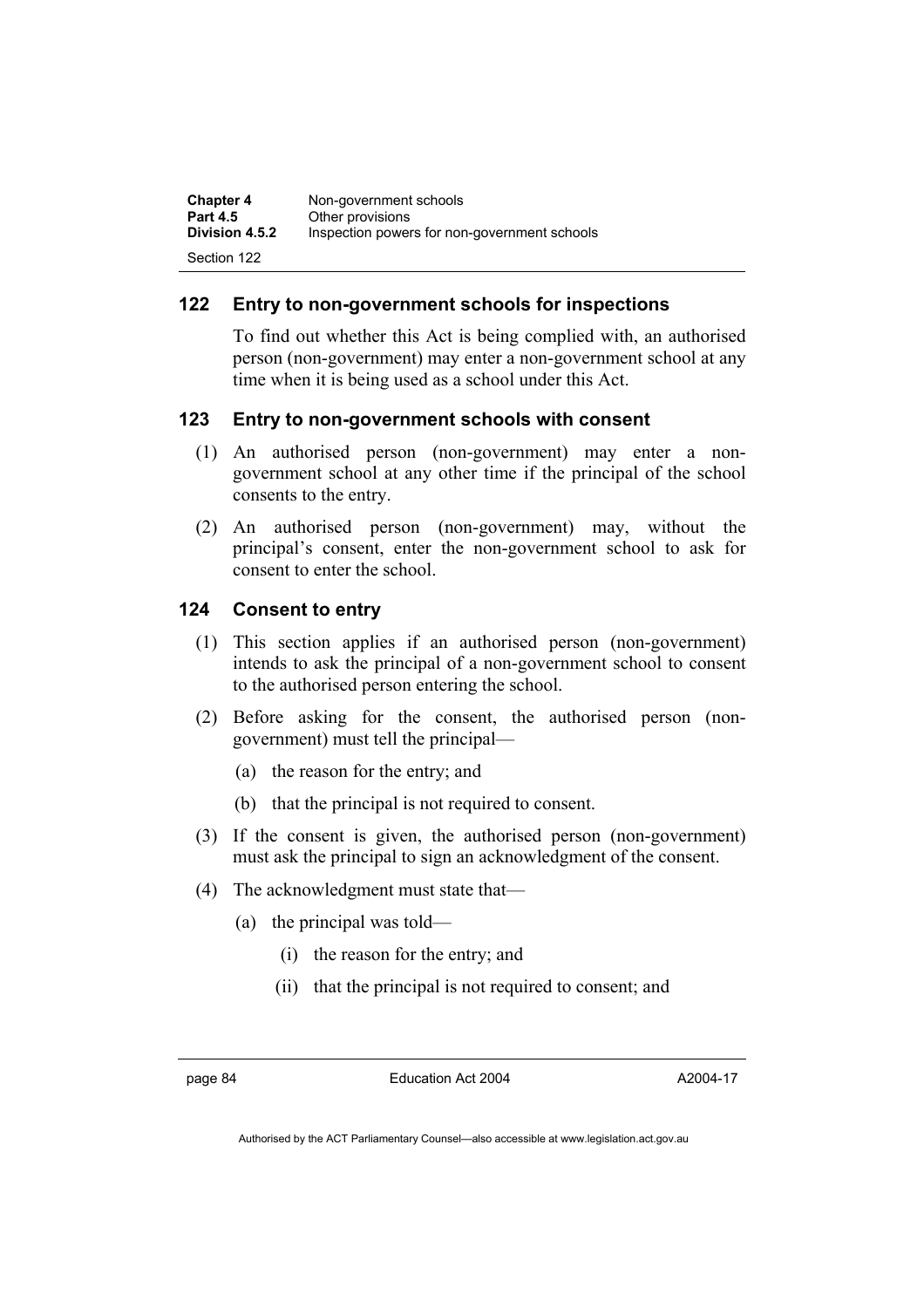| <b>Chapter 4</b> | Non-government schools |  |
|------------------|------------------------|--|
| <b>Part 4.5</b>  | Other provisions       |  |
| Division 4.5.3   | Miscellaneous          |  |
| Section 125      |                        |  |

- (b) the principal gives an authorised person (non-government) consent to enter the school and exercise powers under this chapter; and
- (c) the time and date the consent was given.
- (5) If the principal signs an acknowledgment of consent, the authorised person (non-government) must immediately give a copy to the principal.
- (6) A court may assume that the principal did not consent if—
	- (a) a question arises, in a proceeding in the court, whether the principal consented to the authorised person (non-government) entering the school under this chapter; and
	- (b) an acknowledgment under this section is not produced in evidence for the entry; and
	- (c) it is not proved that the principal consented to the entry.

### **125 Powers on entry**

An authorised person (non-government) who enters a nongovernment school under section 122 (Entry to non-government schools for inspections) or section 123 (Entry to non-government schools with consent) may inspect the school or anything in it (including the register of enrolments and attendances).

### **Division 4.5.3 Miscellaneous**

### **126 Inspection of register of non-government schools**

- (1) A person may, without charge, inspect the register of nongovernment schools during ordinary business hours at the office of the chief executive.
- (2) A person may, on payment of the reasonable copying costs, obtain a copy of all or part of the register.

A2004-17

Education Act 2004

page 85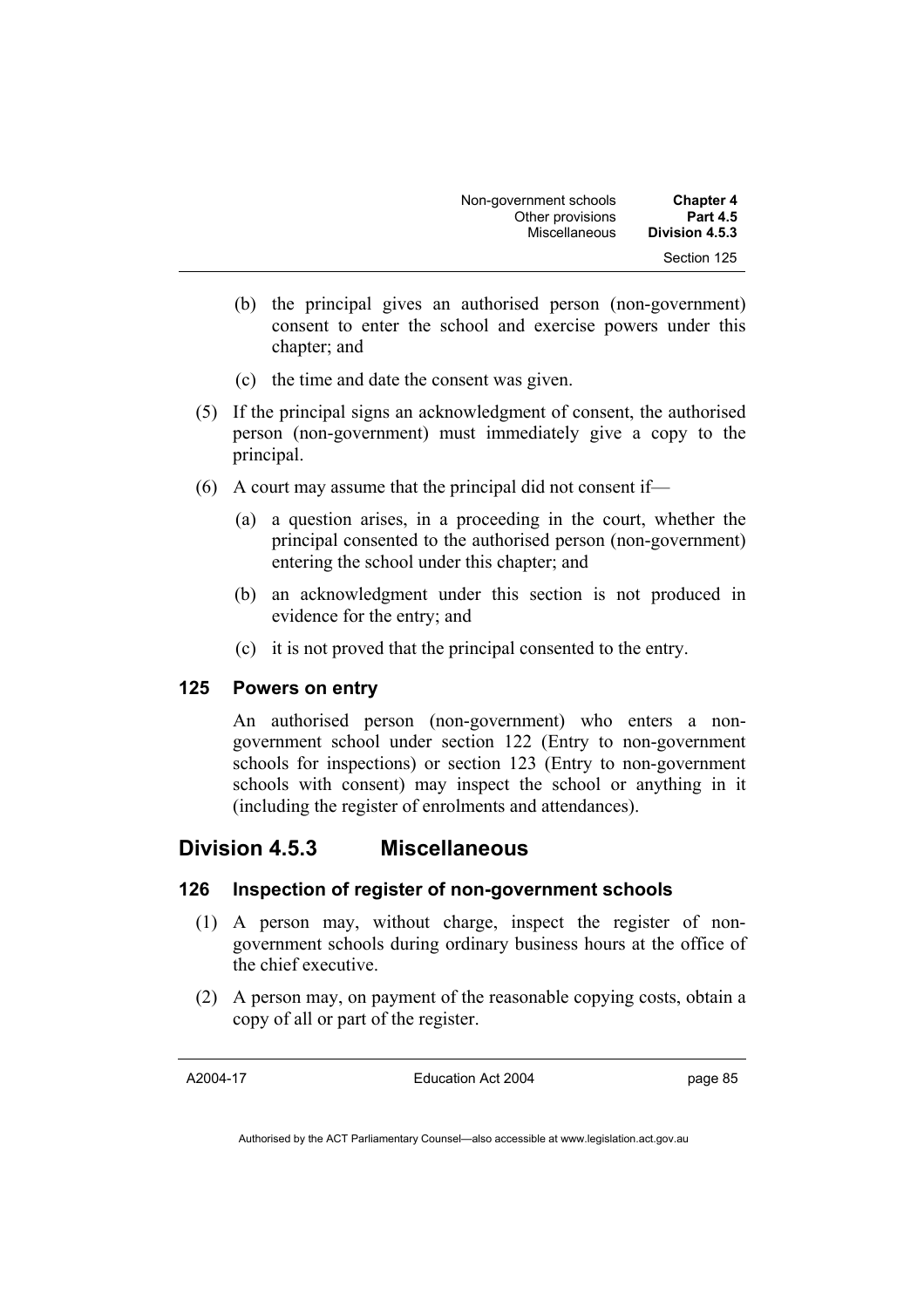| <b>Chapter 4</b> | Non-government schools |
|------------------|------------------------|
| <b>Part 4.5</b>  | Other provisions       |
| Division 4.5.3   | Miscellaneous          |
| Section 127      |                        |

### **127 Minister to present advice of council (non-government)**

The Minister must present a copy of advice given to the Minister under section 107 (a) or (b) (Functions of council (nongovernment)) to the Legislative Assembly within 6 sitting days after the day it is given to the Minister.

page 86 **Education Act 2004** 

A2004-17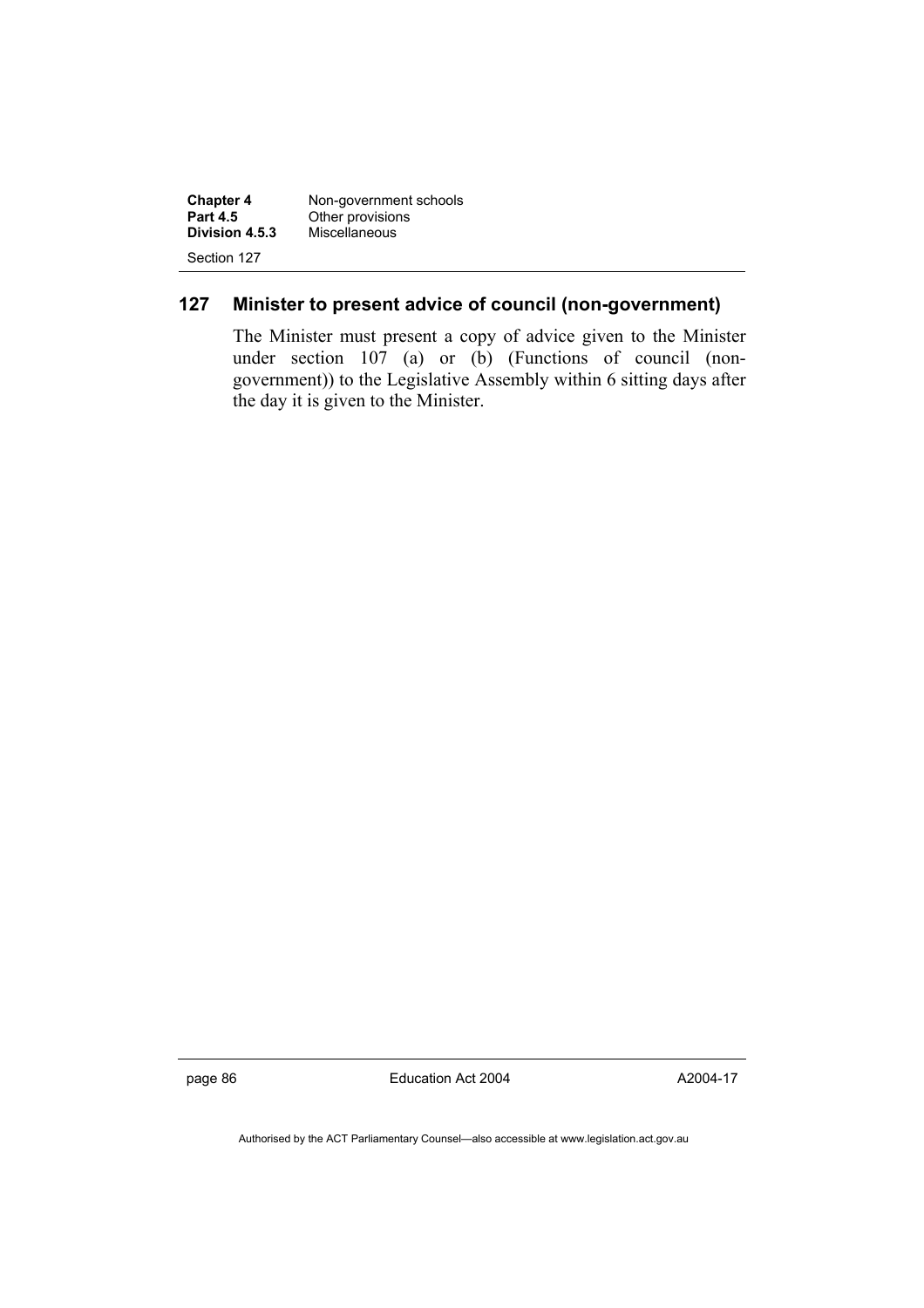# **Chapter 5 Home education**

## **Part 5.1 General**

### **128 Principles on which ch 5 based**

The following are the principles on which this chapter is based:

- (a) parents have the right to choose a suitable educational environment for their children;
- (b) there is a diversity of religious and educational philosophies held by parents providing home education for their children;
- (c) the diversity of educational philosophies reflects the diversity of preferences of parents for particular forms of education for their children;
- (d) home education is committed to—
	- (i) offering a broad range of opportunities that foster in each child the development of the child's unique spiritual, emotional, physical, social and intellectual being; and
	- (ii) valuing the individual needs, interests and aptitudes of each child; and
	- (iii) preparing each child to become an independent and effective local and global citizen.

A2004-17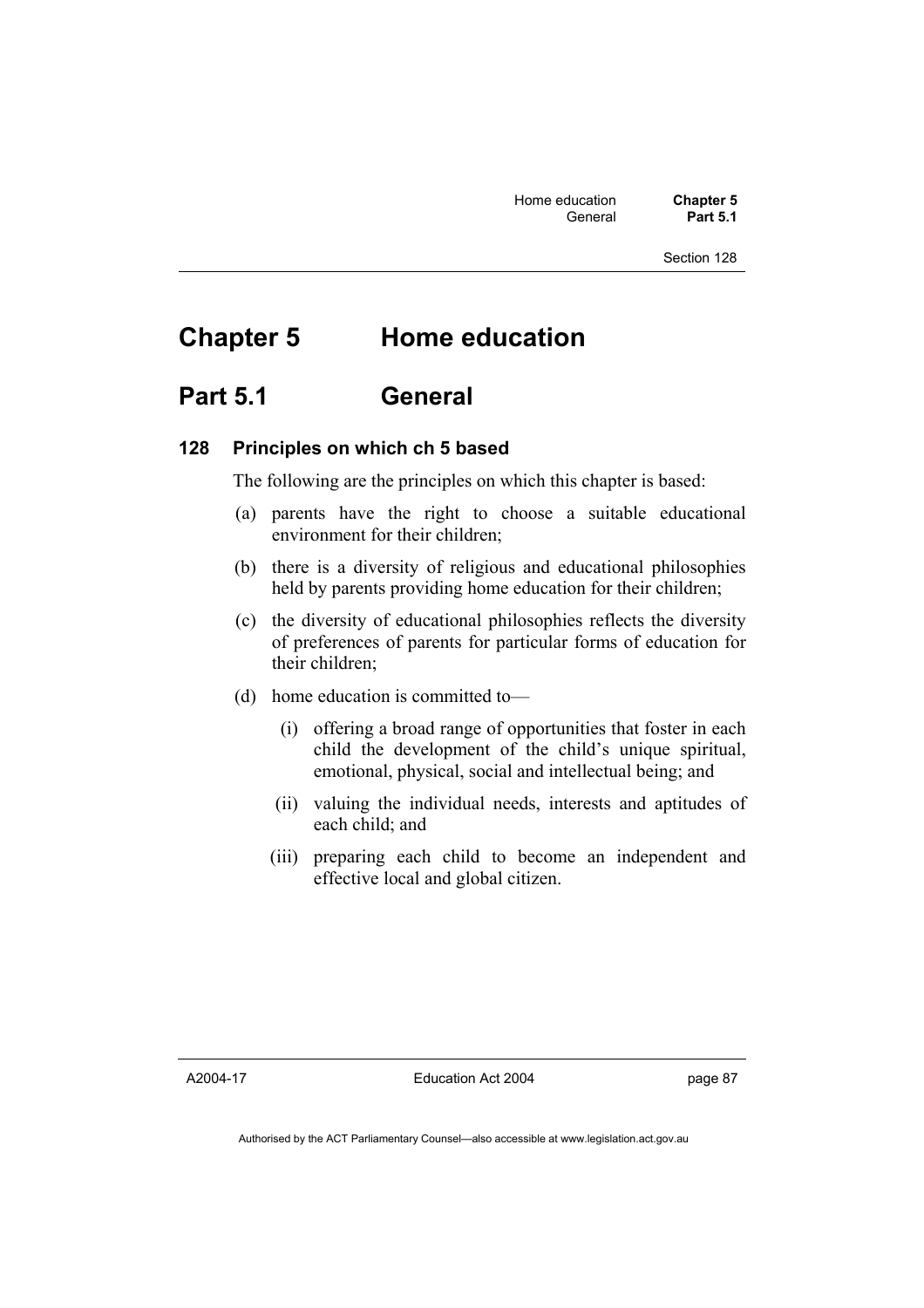# **Part 5.2 Registration—home education**

### **129 Meaning of** *home education*

In this Act:

*home education*, in relation to a child, means education conducted by 1 or both of the child's parents from a home base.

### **130 Provisional registration for home education**

- (1) If the parents of a child apply in writing to the chief executive for provisional registration of the child for home education, the chief executive must provisionally register the child for home education.
- (2) Provisional registration for home education ends 6 months after the day the provisional registration begins.

### **131 Registration for home education**

- (1) This section applies if—
	- (a) a child is provisionally registered for home education under section 130; and
	- (b) the parents of the child apply in writing to the chief executive for registration for home education; and
	- (c) the application is made not earlier than 3 months after the day the child was provisionally registered for home education.
- (2) Also, this section applies if—
	- (a) the parents of a child apply in writing to the chief executive for registration for home education; and
	- (b) immediately before the application, the child was registered or approved (however described) under the law of a State or another Territory for home education.

page 88 Education Act 2004

A2004-17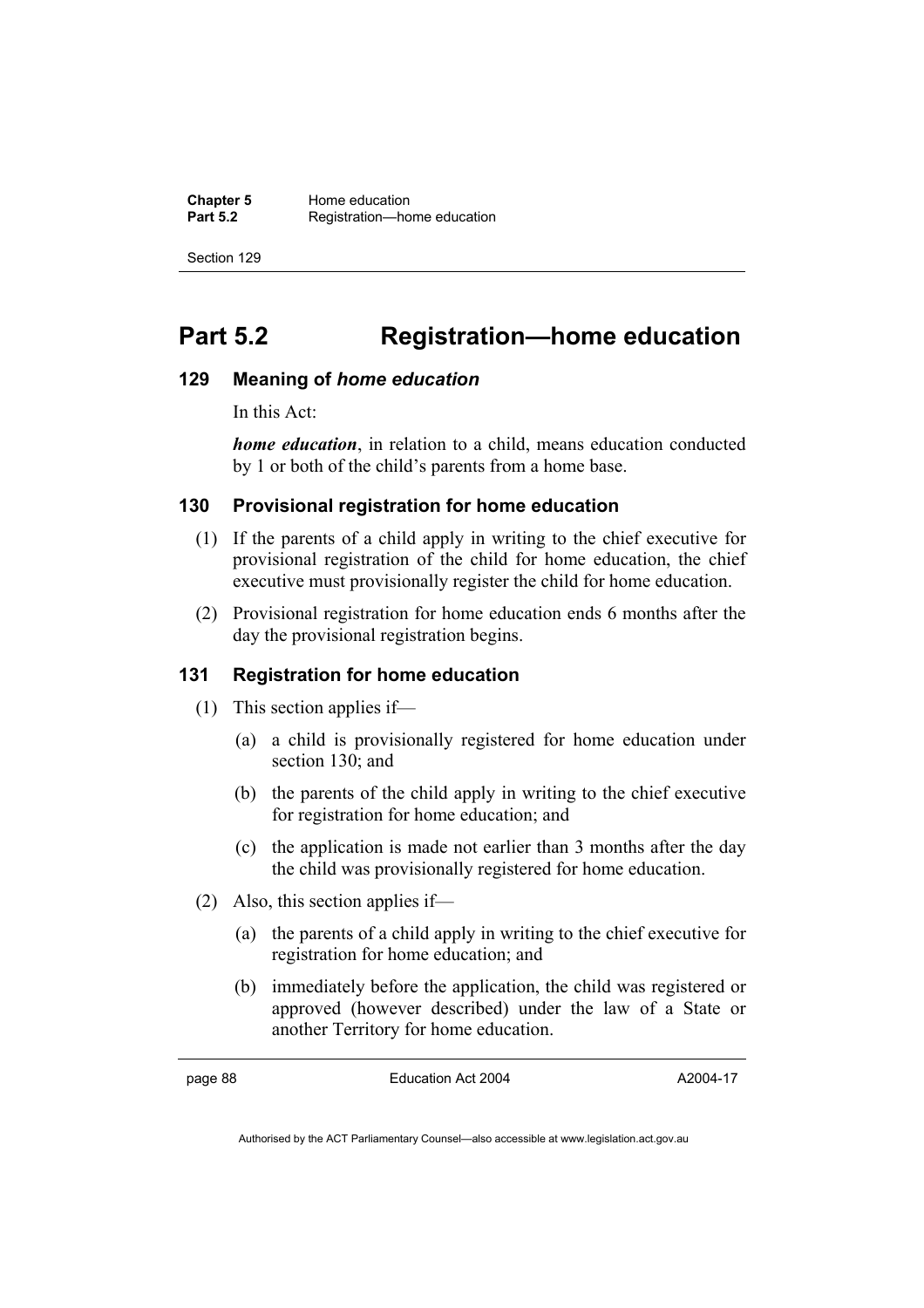- (3) The chief executive may register the child for home education for a period of not longer than 2 years if satisfied that the conditions for registration will be complied with.
- (4) To decide whether the conditions for registration will be complied with, an authorised person (government) may inspect any education programs, materials or other records proposed to be used for the home education.

### **132 Conditions of registration for home education**

The registration of a child for home education is subject to the following conditions:

- (a) the parents of the child are to provide high-quality education for the child;
- (b) the parents of the child must document the educational opportunities offered by the parents to their child and the strategies they use to encourage their child to learn;
- (c) the parents of the child must make available for inspection on request by the chief executive any education programs, materials or other records used for the home education.

### **133 Registration of child**

- (1) If the chief executive approves the registration of a child for home education, the chief executive must—
	- (a) enter the particulars prescribed under the regulations in the home education register kept under section 139 (Home education register); and
	- (b) give the parents of the child a certificate of registration for the child.
- (2) The certificate of registration must state the period for which the child is registered for home education.

A2004-17

Education Act 2004

page 89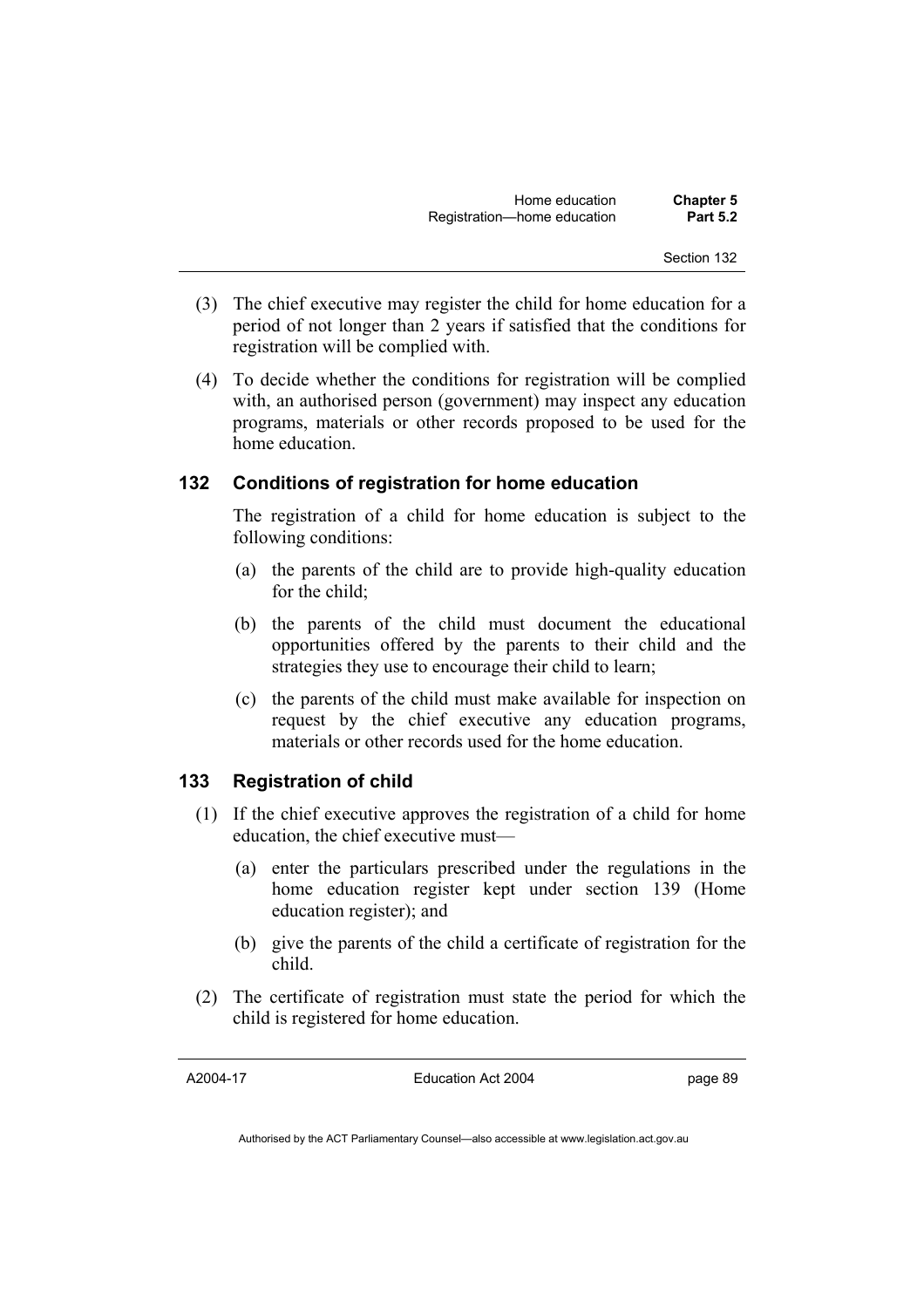| <b>Chapter 5</b> | Home education              |  |
|------------------|-----------------------------|--|
| <b>Part 5.2</b>  | Registration-home education |  |

### **134 Period of registration**

Registration of a child for home education is for the period (not longer than 2 years) stated in the certificate of registration.

### **135 Cancellation of registration for home education**

- (1) The chief executive may cancel the registration of a child for home education if the chief executive is satisfied on reasonable grounds that a parent has contravened a condition of the registration.
- (2) Before cancelling registration, the chief executive must give the parents a written notice—
	- (a) stating the grounds on which the chief executive proposes to cancel the registration; and
	- (b) stating the facts that, in the chief executive's opinion, establish the grounds; and
	- (c) telling the parents that they may, within 30 days beginning the day after the day they receive the notice, give a written response to the chief executive about the matters in the notice.
- (3) In deciding whether to cancel registration, the chief executive must consider any response given to the chief executive in accordance with subsection  $(2)$  (c).
- (4) However, the chief executive must not cancel the registration if satisfied that—
	- (a) the parents have demonstrated that the contravention has been rectified and that they will comply with the conditions of the registration; and
	- (b) it is not otherwise in the public interest that the registration be cancelled.
- (5) The chief executive must give the parents written notice of the decision.

page 90 Education Act 2004

A2004-17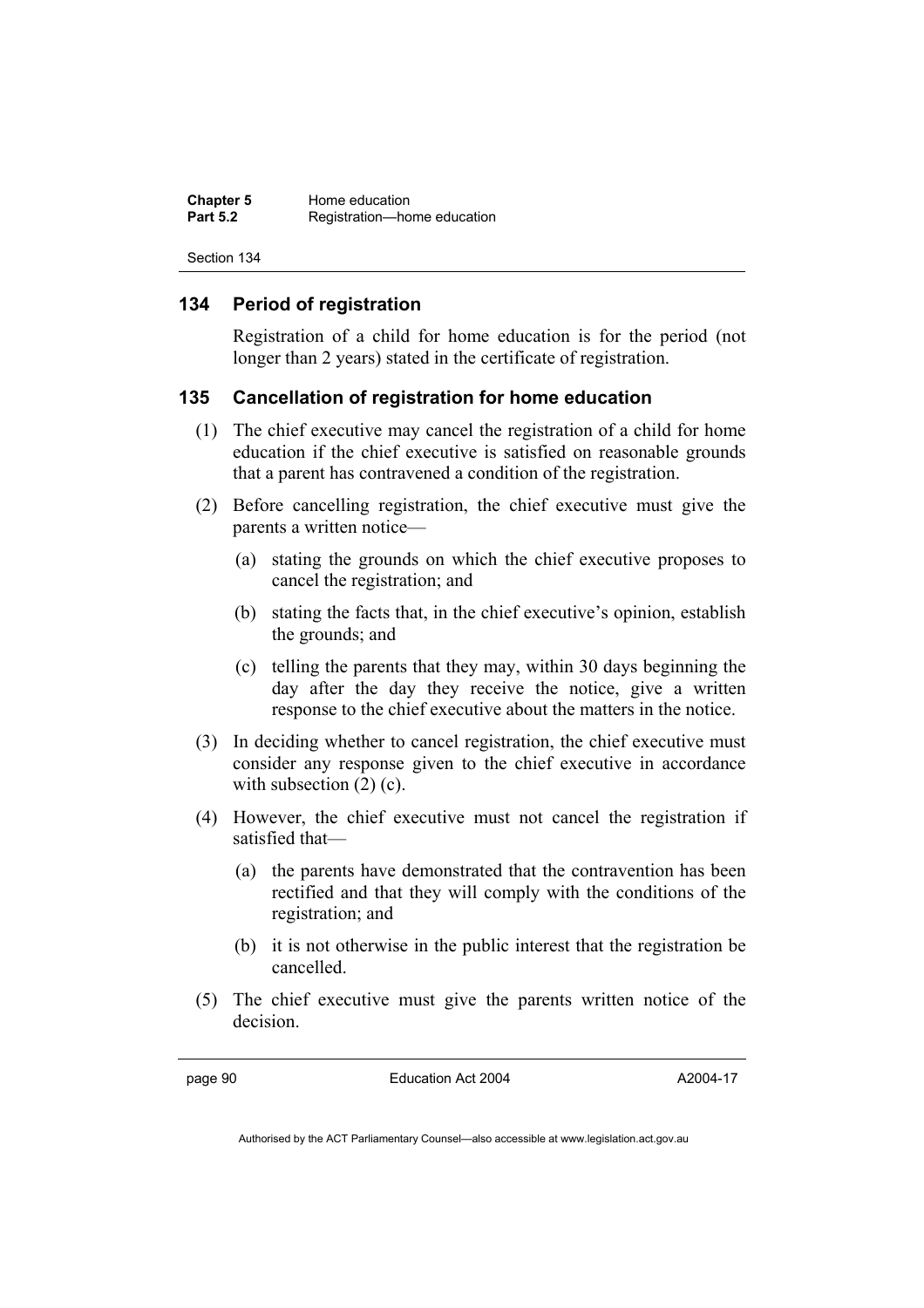(6) Cancellation of registration takes effect on the day when notice of the cancellation is given to the parents or, if the notice states a later date of effect, that date.

### **136 Certificate of registration for home education**

A certificate of registration for home education must state—

- (a) the name of the child registered for home education; and
- (b) the names of the child's parents; and
- (c) the address of the home base from which the home education will be carried out; and
- (d) the period of registration; and
- (e) the conditions of registration; and
- (f) any other particulars prescribed under the regulations.

### **137 Renewal of registration for home education**

- (1) The parents of a child who is registered for home education under this part may apply in writing to the chief executive for renewal of the registration.
- (2) The application must be made at least the prescribed period before the registration ends.
- (3) The chief executive may renew the registration of the child for home education for a period of not longer than 2 years if satisfied that the conditions for registration will be complied with.
- (4) In this section:

#### *prescribed period* means—

- (a) 3 months; or
- (b) if the chief executive approves a shorter period—that period.

A2004-17

Education Act 2004

page 91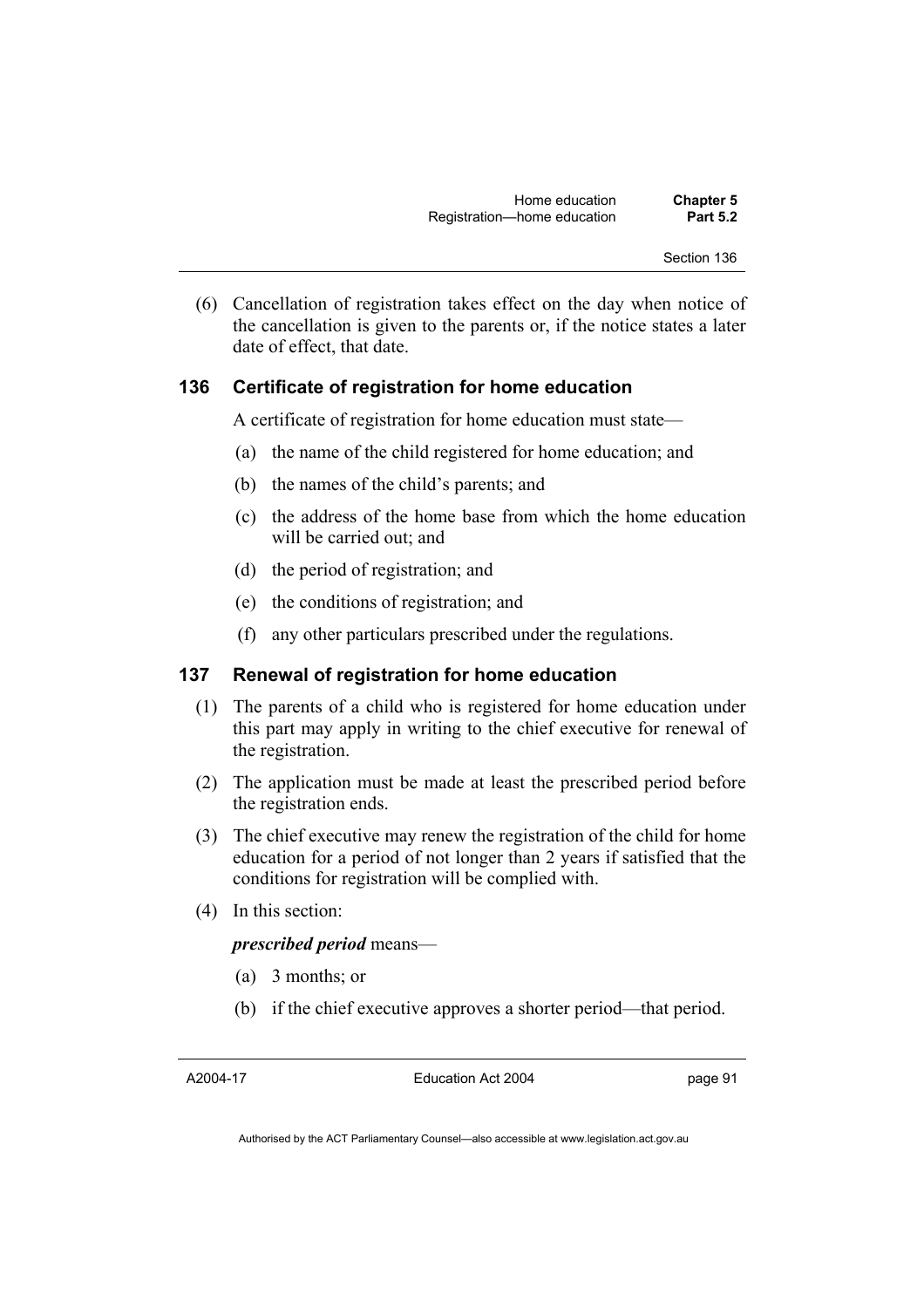| <b>Chapter 5</b> | Home education              |  |
|------------------|-----------------------------|--|
| <b>Part 5.2</b>  | Registration-home education |  |

### **138 Home education reports**

The parents of a child registered for home education must give the chief executive a report about the educational progress of the child once every year.

### **139 Home education register**

The chief executive must keep a register of children registered for home education.

page 92 Education Act 2004

A2004-17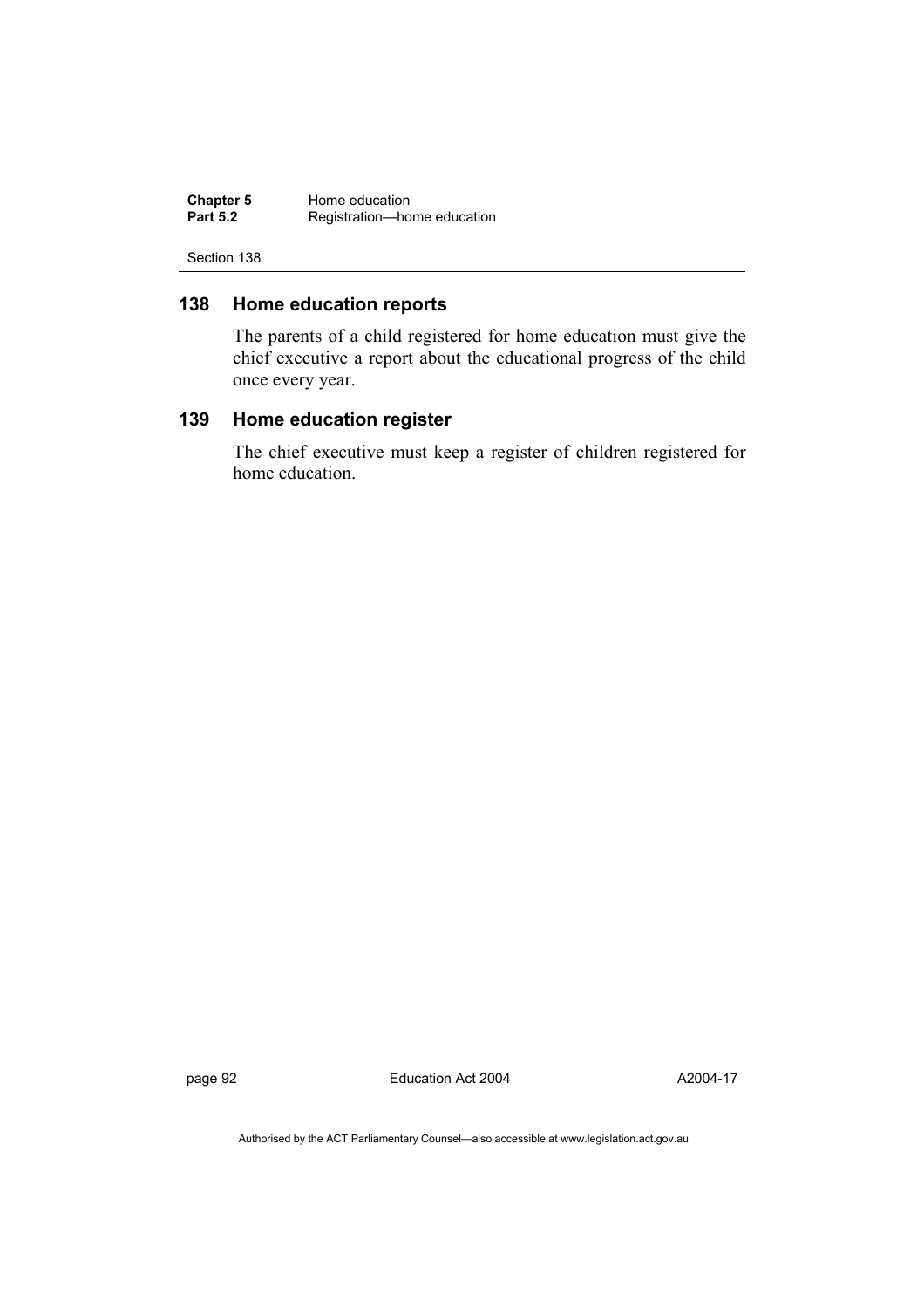# **Chapter 6 Miscellaneous**

## **Part 6.1 Review of decisions**

### **140 Meaning of** *reviewable decisions* **for pt 6.1**

In this part:

*reviewable decision* means—

- (a) a decision of the Minister mentioned in schedule 1, part 1.1, column 3 under a provision of this Act mentioned in schedule 1, part 1.1, column 2; or
- (b) a decision of the chief executive mentioned in schedule 1, part 1.2, column 3 under a provision of this Act mentioned in schedule 1, part 1.2, column 2.

### **141 Notice of decisions to be given to affected people**

- (1) If the Minister makes a reviewable decision, the Minister must give written notice of the decision to each person mentioned in schedule 1, part 1.1, column 4 in relation to the decision.
- (2) If the chief executive makes a reviewable decision, the chief executive must give written notice of the decision to each person mentioned in schedule 1, part 1.2, column 4 in relation to the decision.
- (3) A notice must be in accordance with the requirements of the code of practice in force under the *Administrative Appeals Tribunal Act 1989*, section 25B (1).

A2004-17

Education Act 2004

page 93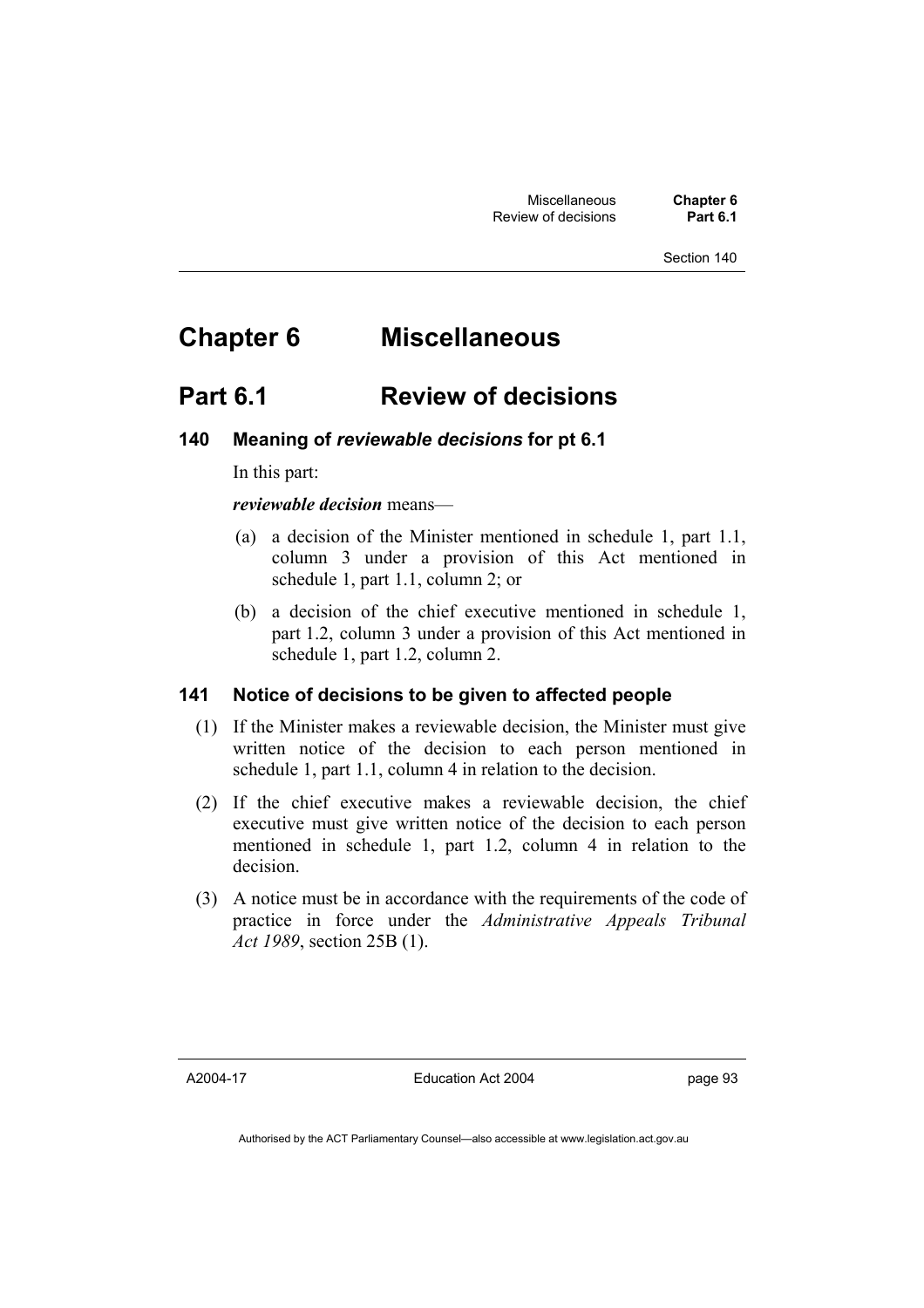| <b>Chapter 6</b> | Miscellaneous       |
|------------------|---------------------|
| <b>Part 6.1</b>  | Review of decisions |

### **142 Who may apply for internal review of decisions**

- (1) A person whose interests are affected by a reviewable decision may apply in writing to the decision-maker for internal review of the decision.
- (2) The decision-maker must arrange for someone else (the *internal reviewer*) to review the decision.
- (3) However, this section does not apply to a reviewable decision made personally by the Minister or chief executive.

### **143 Applications for internal review**

- (1) An application for internal review of a reviewable decision must be made within—
	- (a) 28 days after the day the applicant is told about the decision by the decision-maker; or
	- (b) any longer period allowed by the internal reviewer, either before or after the end of the 28 days.
- (2) The application must set out the grounds on which internal review of the decision is sought.
- (3) The making of the application for internal review of the decision does not affect the operation of the decision.

### **144 Internal review**

- (1) The internal reviewer must review the reviewable decision, and confirm, vary or revoke the decision, within 28 days after the decision-maker receives the application for internal review of the decision.
- (2) If the decision is not varied or revoked within the 28 days, the decision is taken to have been confirmed by the internal reviewer.

page 94 Education Act 2004

A2004-17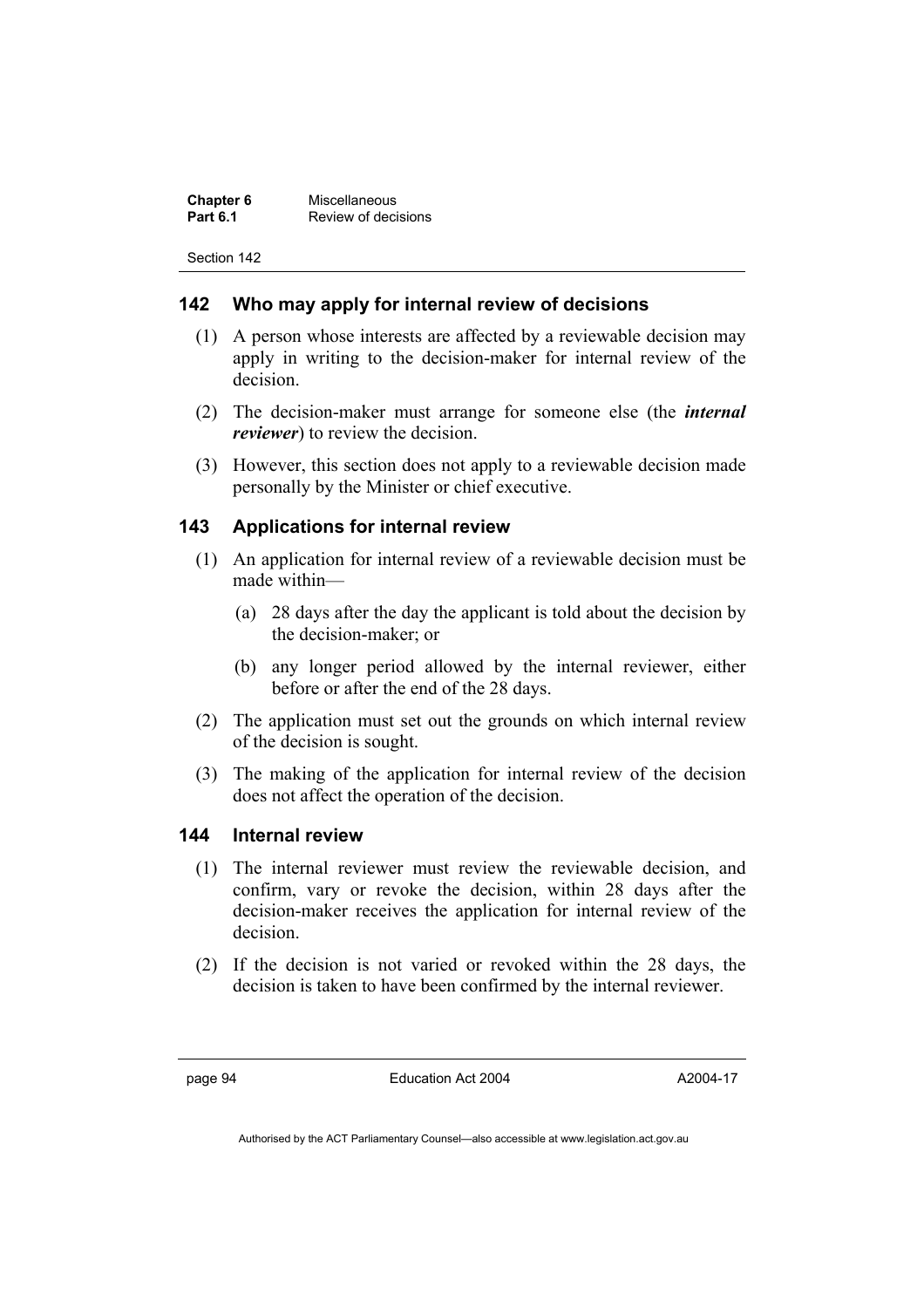| <b>Miscellaneous</b> | <b>Chapter 6</b> |
|----------------------|------------------|
| Review of decisions  | <b>Part 6.1</b>  |

- (3) As soon as practicable after reviewing the decision, the internal reviewer must give written notice of the decision on the internal review to the applicant.
- (4) The notice must be in accordance with the requirements of the code of practice in force under the *Administrative Appeals Tribunal Act 1989*, section 25B (1).

### **145 Review by administrative appeals tribunal of certain decisions**

A person may apply in writing to the administrative appeals tribunal for review of—

- (a) a decision made by an internal reviewer; or
- (b) a reviewable decision made personally by the Minister or the chief executive.

A2004-17

Education Act 2004

page 95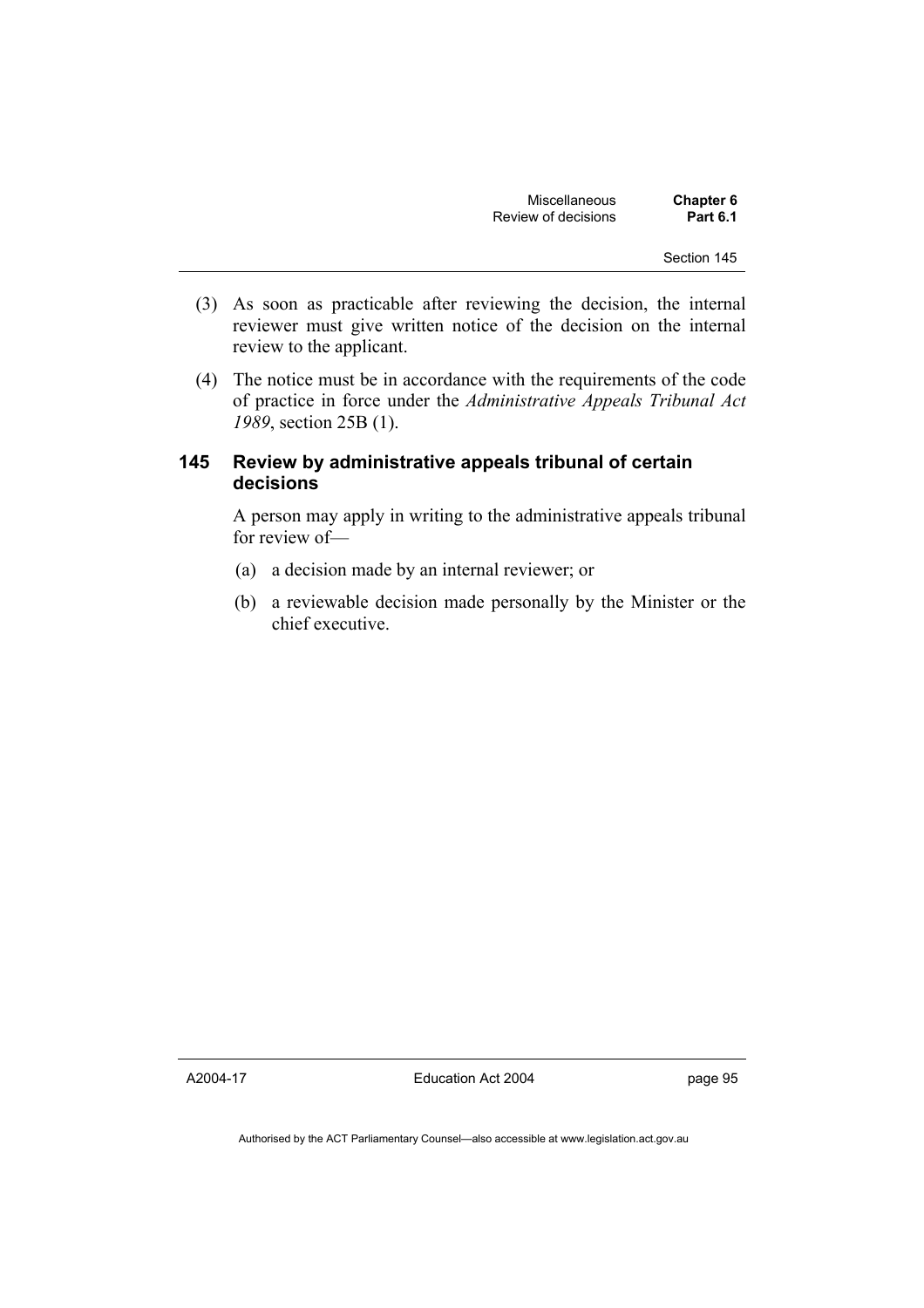**Chapter 6** Miscellaneous **Other provisions** 

Section 146

## **Part 6.2 Other provisions**

### **146 Preschools**

In exercising functions in relation to a government preschool, the chief executive must take the steps necessary to encourage, and give opportunities to, parents of children attending the preschool to participate in the conduct of the preschool.

### **147 Offences on school premises**

(1) A person must not trespass on school premises.

Maximum penalty: 5 penalty units.

 (2) A person commits an offence if the person behaves in an offensive or disorderly way on school premises.

Maximum penalty: 10 penalty units.

- (3) A person commits an offence if the person—
	- (a) is on school premises; and
	- (b) is directed to leave the premises by a police officer, the principal of the school or a person authorised by the principal; and
	- (c) fails to leave the premises in accordance with the direction.

Maximum penalty: 10 penalty units.

- (4) An offence against this section is a strict liability offence.
- (5) In this section:

*school premises* means land (including any building or structure on the land) occupied by a school.

page 96 Education Act 2004

A2004-17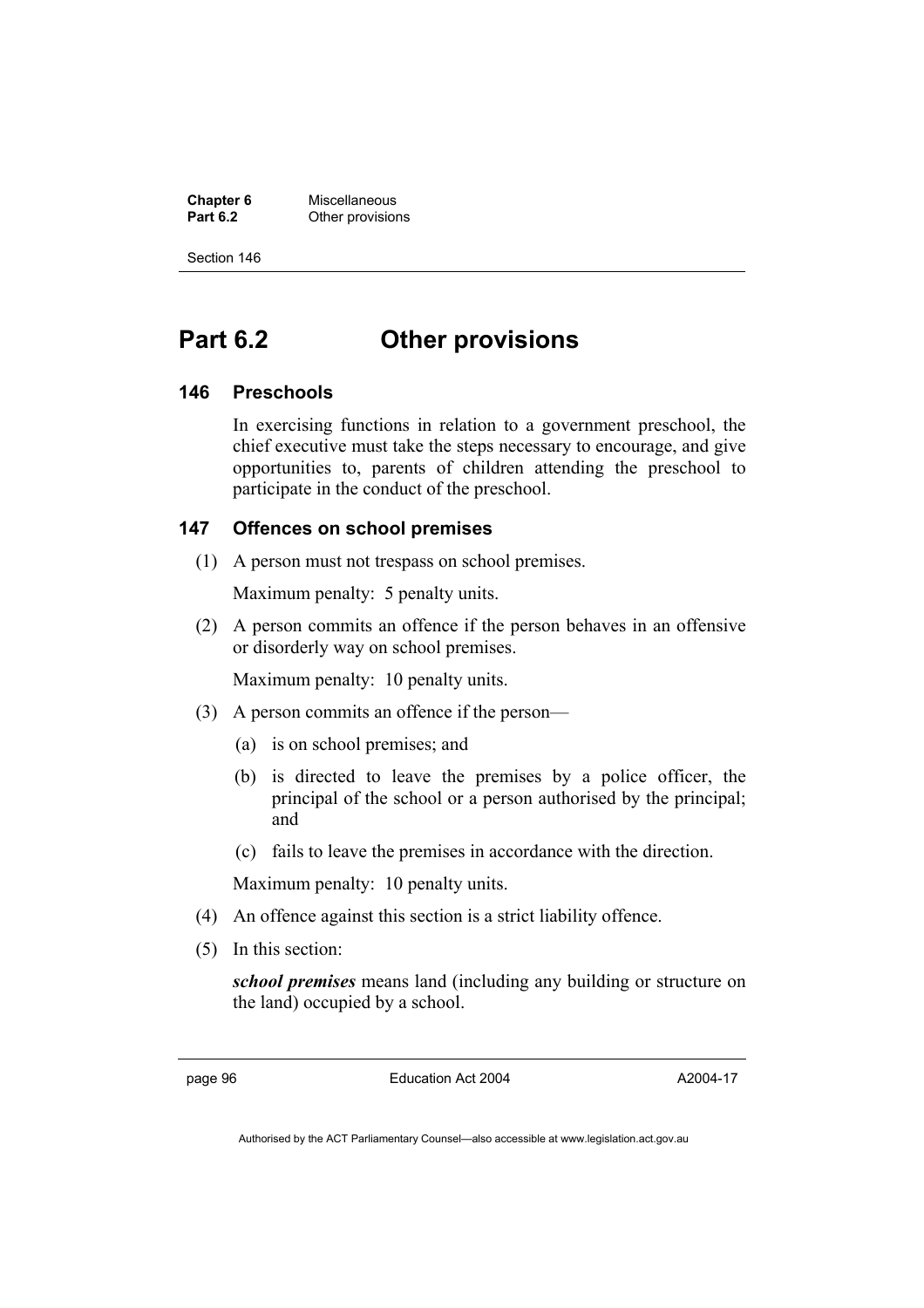| <b>Miscellaneous</b> | <b>Chapter 6</b> |
|----------------------|------------------|
| Other provisions     | <b>Part 6.2</b>  |

#### **148 Obligations on parents**

- (1) For this Act, if an obligation is expressed to apply to the parents of a child it is sufficient for any parent of the child to carry out the obligation.
- (2) For this Act, if an obligation is expressed to apply to the parents of a child and no parent carries out the obligation, each parent is liable for the failure to carry out the obligation.

### **149 Notification of parents**

For this Act, if notice is required to be given to the parents of a child, or there is an obligation to ask or tell the parents of a child something, it is sufficient if a parent of the child is given notice or asked or told the thing.

### **150 Minister may grant scholarships etc**

- (1) The Minister may give bursaries, exhibitions, free places, prizes, scholarships or other forms of assistance or reward to be used for—
	- (a) the benefit of a student at a government school, or at a college or university in the ACT; or
	- (b) the benefit of a government school, or a college or university in the ACT; or
	- (c) a child registered for home education in the ACT.

#### **Example for par (b)**

a fund to provide for a teacher with particular skills to teach at a particular government school

- *Note* An example is part of the Act, is not exhaustive and may extend, but does not limit, the meaning of the provision in which it appears (see Legislation Act, s 126 and s 132).
- (2) To remove any doubt, this section does not appropriate public money.

A2004-17

Education Act 2004

page 97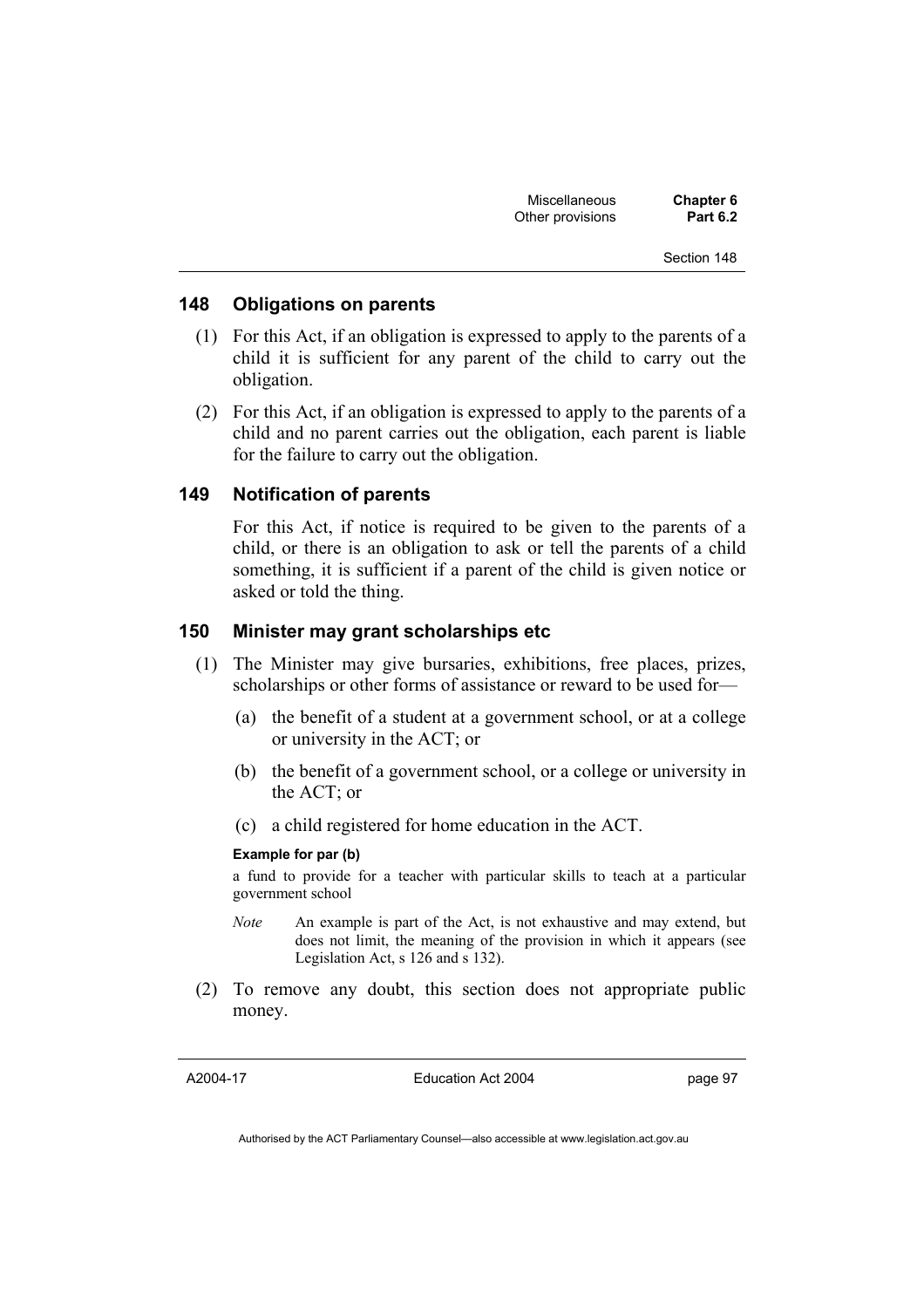| <b>Chapter 6</b> | Miscellaneous    |
|------------------|------------------|
| <b>Part 6.2</b>  | Other provisions |

### **151 Gifts and donations**

- (1) This section applies if the Minister is satisfied that a condition attached to, or a purpose of, a gift or bequest of property to the Territory on trust for educational purposes (the *original trust*) is inappropriate, impracticable, or impossible to comply with.
- (2) The Minister may, in writing, declare the property the subject of the original trust is subject to another trust.
- (3) The declaration must state of the purposes of the other trust.
- (4) In making the declaration, the Minister must ensure that the property is dealt with as nearly as is practicable for the purposes for which it was held immediately before the declaration, except so far as it is inappropriate, impracticable, or impossible to do so.
- (5) When the declaration commences, the original trust ceases and the property is taken to be held by the Territory in trust for the purposes stated in the declaration.
- (6) A declaration is a notifiable instrument.

*Note* A notifiable instrument must be notified under the Legislation Act.

### **152 Education trust fund**

- (1) The Minister must keep and administer a fund called the education trust fund.
- (2) The assets of the fund may only be used in accordance with this section.
- (3) The chief executive must open and maintain under the *Financial Management Act 1996*, section 51 (Departmental trust banking accounts) a trust account with an authorised deposit-taking institution (the *education trust account*) to be used only for the fund.

page 98 Education Act 2004

A2004-17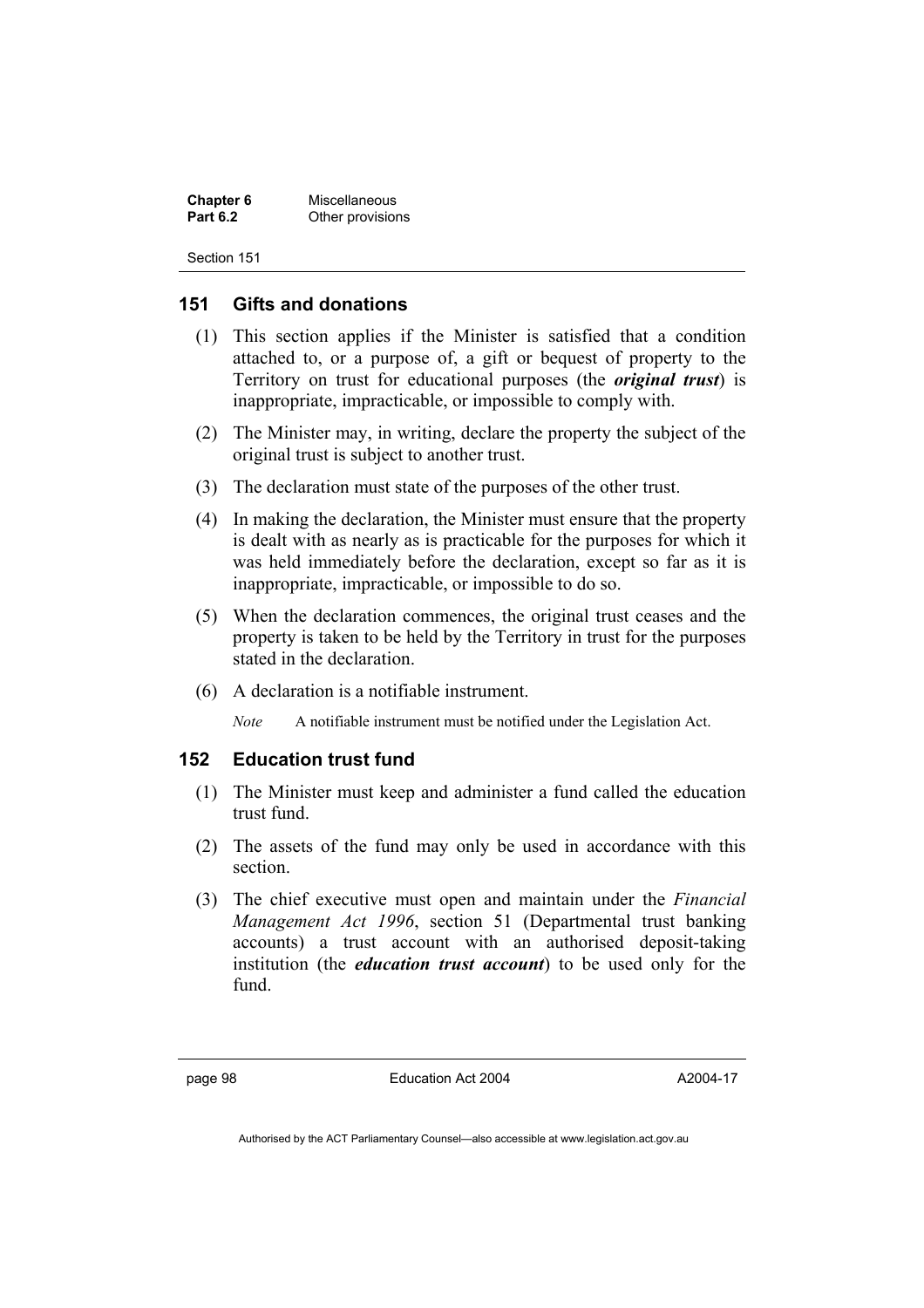- (4) The account consists of—
	- (a) money held by the Territory in trust in relation to anything mentioned in section 150 (Minister may grant scholarships etc); and
	- (b) any other money that may be lawfully paid into the fund.
- (5) The fund may be used only for the following purposes:
	- (a) promoting education;
	- (b) giving bursaries, exhibitions, free places, prizes, scholarships or other forms of assistance or reward for a benefit mentioned in section 150;
	- (c) any other purpose prescribed under the regulations.

#### **153 Notices of intention under former education Act to conduct schools at additional educational levels**

- (1) This section applies in relation to a school if—
	- (a) before 27 November 2003, a person gave the registrar a notice of intention under the former education Act, section 22 (1) (Provisional registration) in relation to the school; and
	- (b) the notice related to the conduct of the school at an additional educational level; and
	- (c) the school was registered under the former education Act, section 23 immediately before the commencement of this section.
- (2) For section 89 (1) (a), the proprietor of the school is taken to have in-principle approval under section 84 to apply to operate the school at the additional educational level.

A2004-17

Education Act 2004

page 99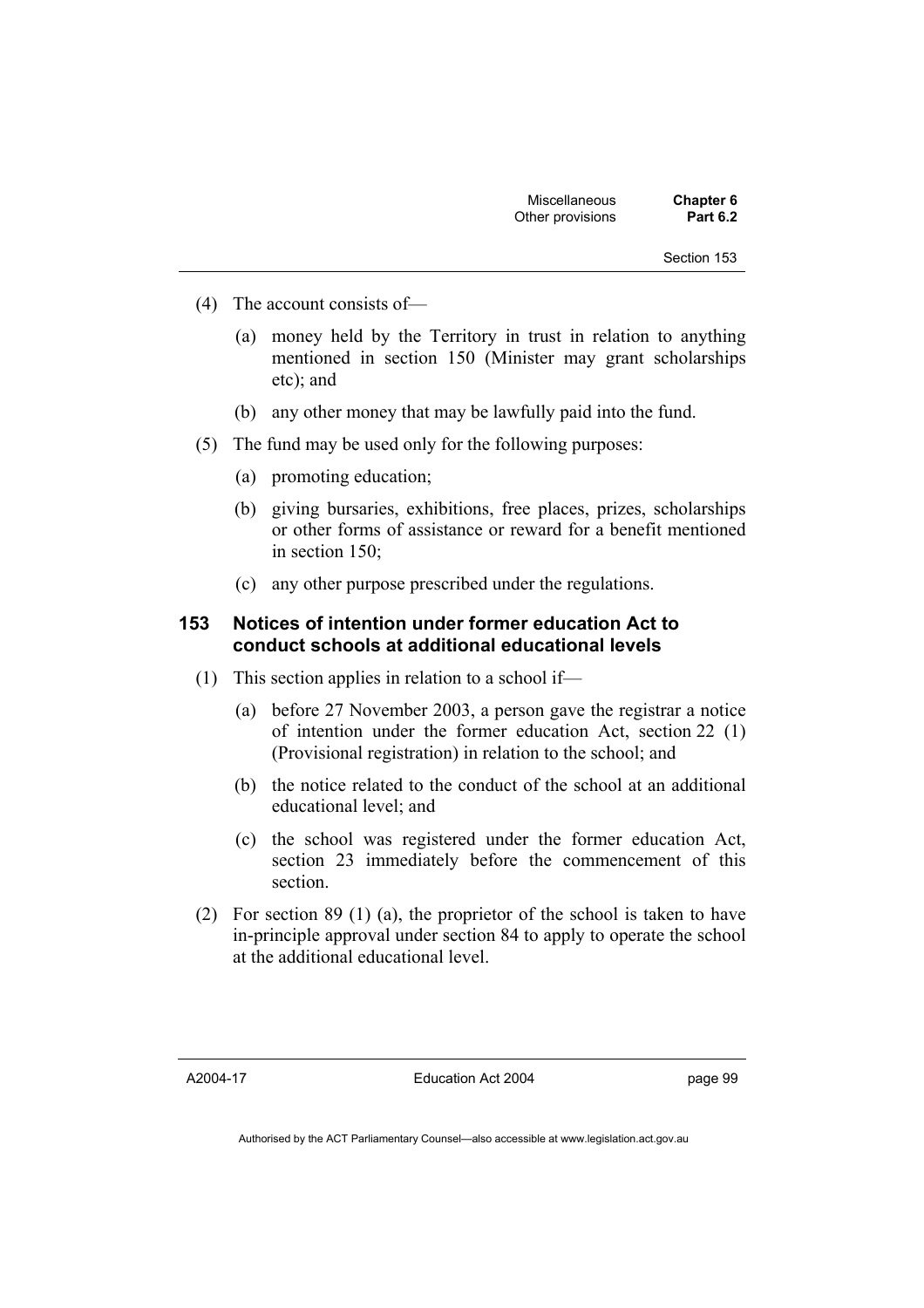| <b>Chapter 6</b> | Miscellaneous    |
|------------------|------------------|
| <b>Part 6.2</b>  | Other provisions |

- (3) For section 89 (1) (c), and despite section 84 (7), the in-principle approval is taken to lapse on 31 December 2014.
- (4) In this section:

*former education Act* means the *Education Act 1937* (repealed).

*registrar*—see the former education Act, section 5.

(5) This section expires on 1 January 2015.

#### **154 Approved forms**

- (1) The Minister may approve forms for this Act.
- (2) If the Minister approves a form for a particular purpose, the approved form must be used for that purpose.

*Note* For other provisions about forms, see Legislation Act, s 255.

(3) An approved form is a notifiable instrument.

*Note* A notifiable instrument must be notified under the Legislation Act.

#### **155 Regulation-making power**

- (1) The Executive may make regulations for this Act.
	- *Note* Regulations must be notified, and presented to the Legislative Assembly, under the Legislation Act.
- (2) The regulations may also prescribe offences for contraventions of the regulations and prescribe maximum penalties of not more than 10 penalty units for offences against the regulations.

page 100 Education Act 2004

A2004-17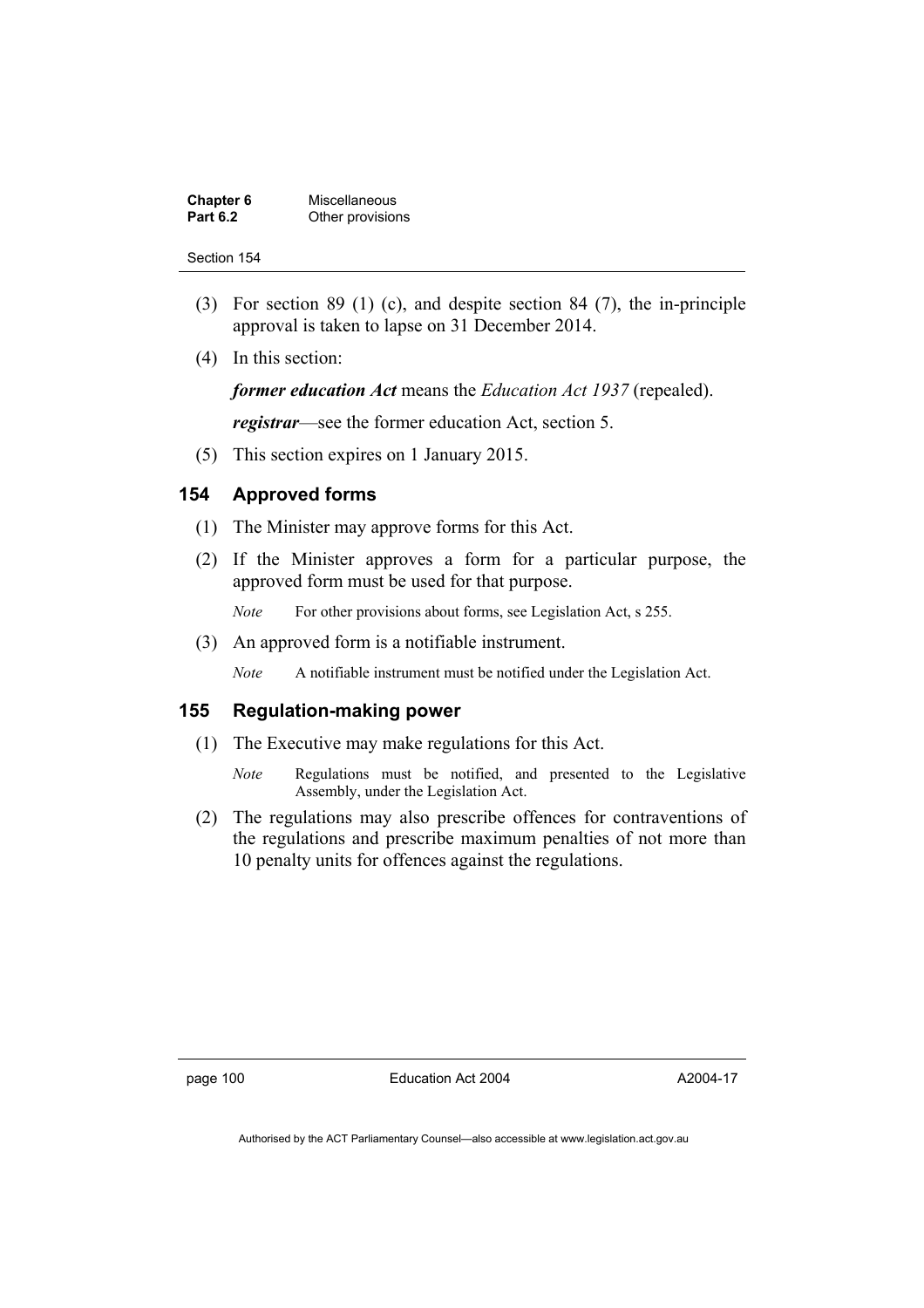# **Chapter 7 Transitional provisions**

# **Part 7.1 Assets and liabilities of former authority**

# **156 Meaning of** *former authority*

In this part:

*former authority* means the authority under the *Schools Authority Act 1976* (repealed).

## **157 Vesting of assets and liabilities of former authority in Territory**

- (1) The assets and liabilities of the former authority vest in the Territory.
- (2) If an asset or liability that vests in the Territory is mentioned in a contract, agreement or arrangement, a reference to the former authority in the contract, agreement or arrangement is, in relation to anything happening or to happen in relation to the asset or liability after the vesting of the asset or liability in the Territory, a reference to the Territory.

#### **158 Evidentiary certificate for vested assets and liabilities**

- (1) The chief executive may certify that an asset or liability has vested in the Territory under section 157.
- (2) A certificate under subsection (1) is evidence of the matters it states.

A2004-17

Education Act 2004

page 101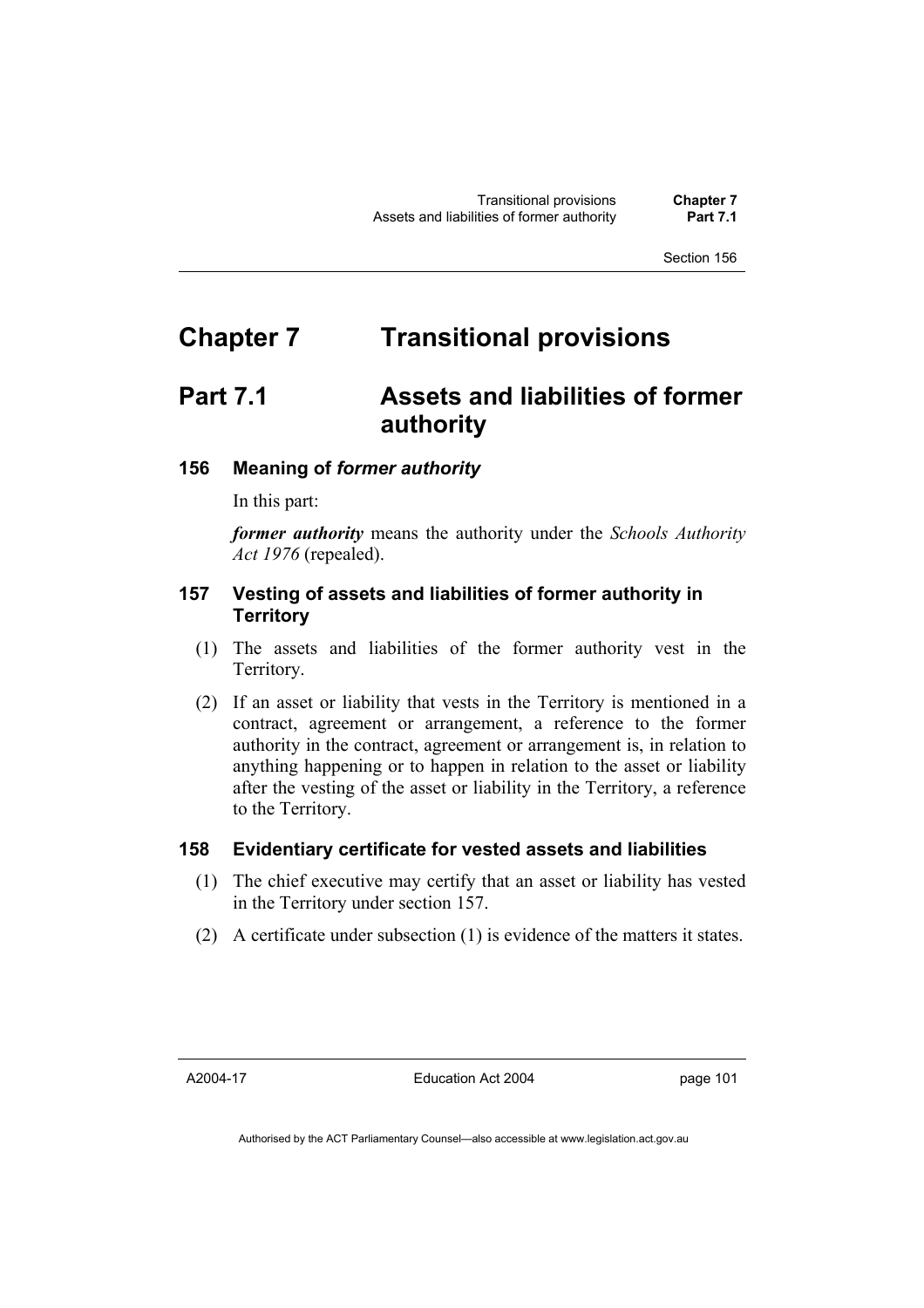### **159 Registration of changes in title to certain assets**

- (1) This section applies if—
	- (a) a registrable asset vests in the Territory under section 157 (Vesting of assets and liabilities of former authority in Territory); and
	- (b) the Territory gives the registering authority for the asset a certificate under section 158 for the asset.
- (2) The registering authority must make the entries in the appropriate register kept by the registering authority, and do anything else necessary or desirable to be done, to reflect the vesting of the asset in the Territory.
- (3) The evidentiary value of a register mentioned in this section is not affected by—
	- (a) the making of an entry under this section; or
	- (b) the failure to make an entry under this section; or
	- (c) the failure by the Territory to give a certificate to the registering authority for a registrable asset.
- (4) In this section:

*registering authority*, for a registrable asset, means the person who, under Territory law, is required or permitted to enter particulars about the ownership of the asset in a register.

*registrable asset* means an asset, including an interest in land, particulars of the ownership of which are required or permitted under Territory law to be entered in a register.

page 102 Education Act 2004

A2004-17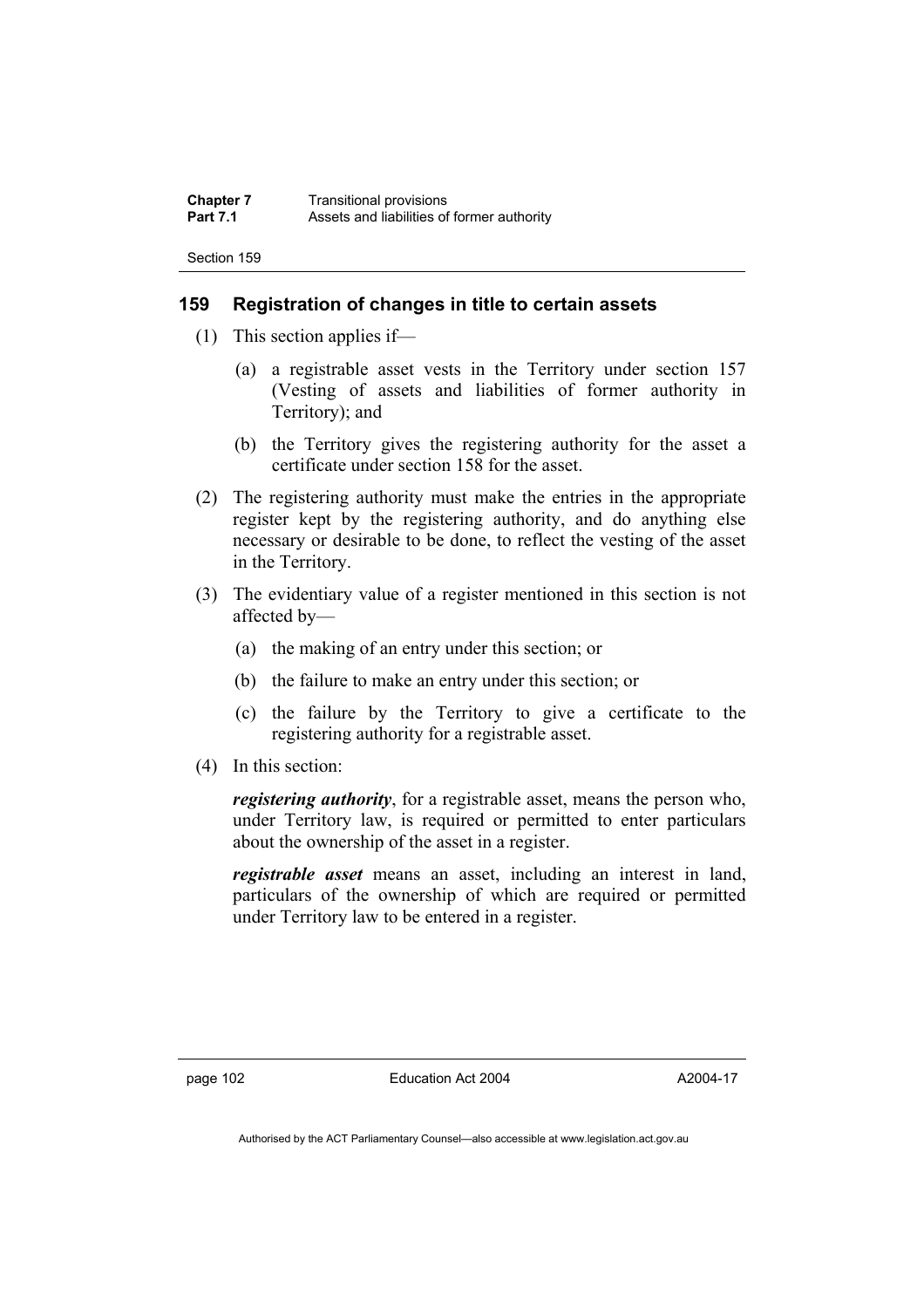### **160 Proceedings and evidence in relation to vested assets and liabilities**

- (1) This section applies in relation to an asset or liability that vests in the Territory under section 157 (Vesting of assets and liabilities of former authority in Territory).
- (2) If a proceeding had been begun in relation to the asset or liability before it vested in the Territory and the former authority is a party to the proceeding, the Territory is substituted for the former authority as a party to the proceeding.
- (3) If a proceeding could have been begun by or against the former authority in relation to the asset or liability before it vested in the Territory, the proceeding may be begun by or against the Territory.
- (4) The *Limitation Act 1985* applies to a cause of action that accrued to or against the former authority in relation to the asset or liability as if the cause of action had accrued to or against the Territory when it accrued to or against the former authority.
- (5) The court or other entity in which a proceeding is begun or continued by or against the Territory in relation to the asset or liability may give directions about the conduct of the proceeding.
- (6) Any evidence that would have been admissible for or against the former authority in the proceeding is admissible for or against the Territory.
- (7) In this section:

*proceeding* includes a right of appeal or review (including a right of review under the *Ombudsman Act 1989*) or any other civil proceeding.

A2004-17

Education Act 2004

page 103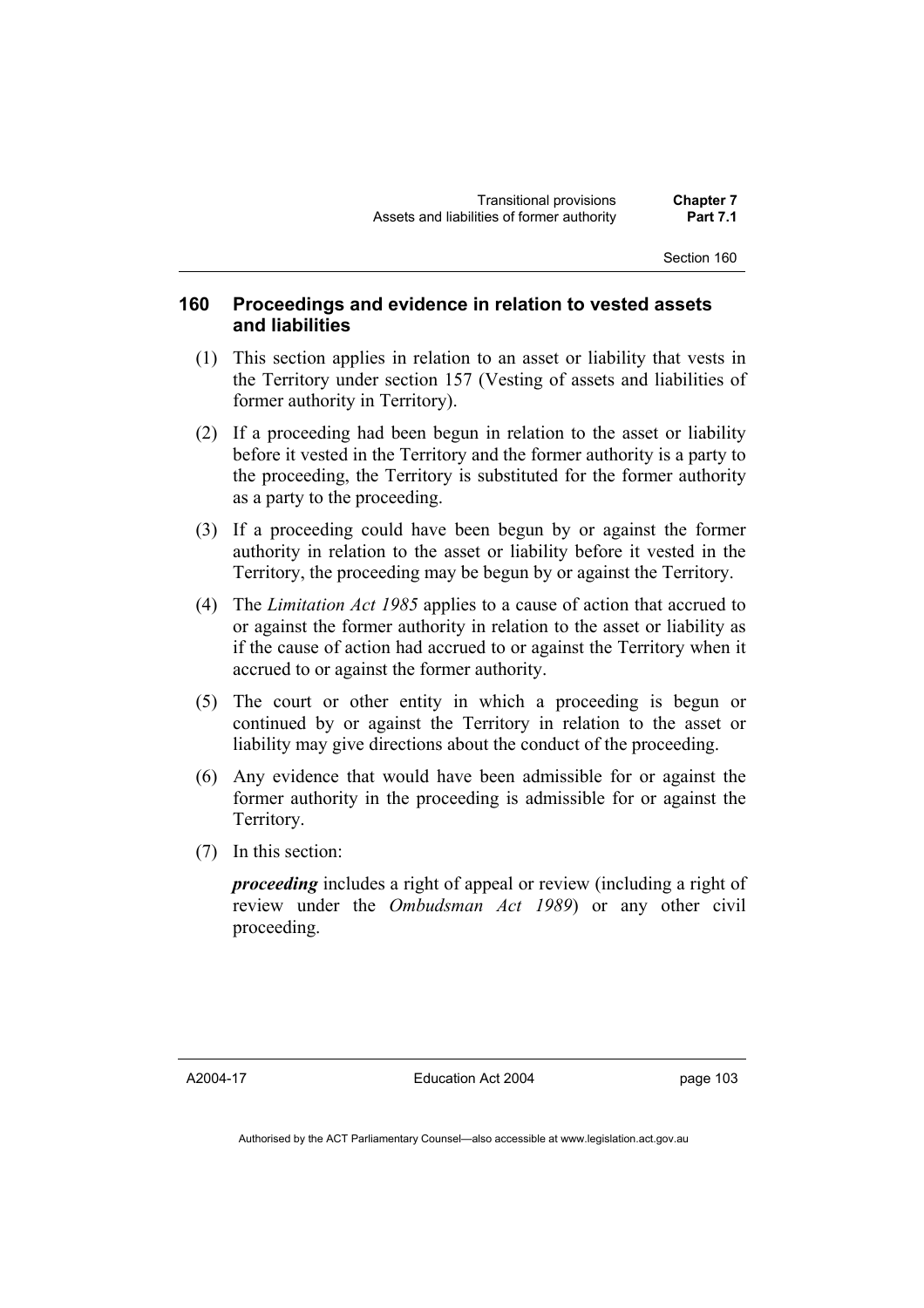| <b>Chapter 7</b> | <b>Transitional provisions</b> |
|------------------|--------------------------------|
| <b>Part 7.2</b>  | General savings                |
| Division 7.2.1   | Interpretation                 |
| Section 161      |                                |

# **Part 7.2 General savings**

# **Division 7.2.1 Interpretation**

## **161 Definitions for pt 7.3**

In this part:

*commencement day* means the day the *Schools Authority Act 1976* is repealed.

*former authority Act* means the *Schools Authority Act 1976*  (repealed).

*former education Act* means the *Education Act 1937* (repealed).

# **Division 7.2.2 Former authority Act**

#### **162 Existing schools etc**

- (1) A preschool, primary school, high school or secondary college established under the former authority Act, section 6 (1) (a) (i) that was in existence immediately before the commencement day is taken, after the commencement day, to be a school of that kind established under this Act, section 20 (1) (Establishing government schools etc).
- (2) A school or other educational or related institution, educational service, or educational or related service established under the former authority Act, section 6 (other than section  $6(1)(a)(i)$ ), that was in existence immediately before the commencement day is taken, after the commencement day, to be a school-related educational institution established under this Act, section 20 (3) (Establishing government schools etc).

page 104 Education Act 2004

A2004-17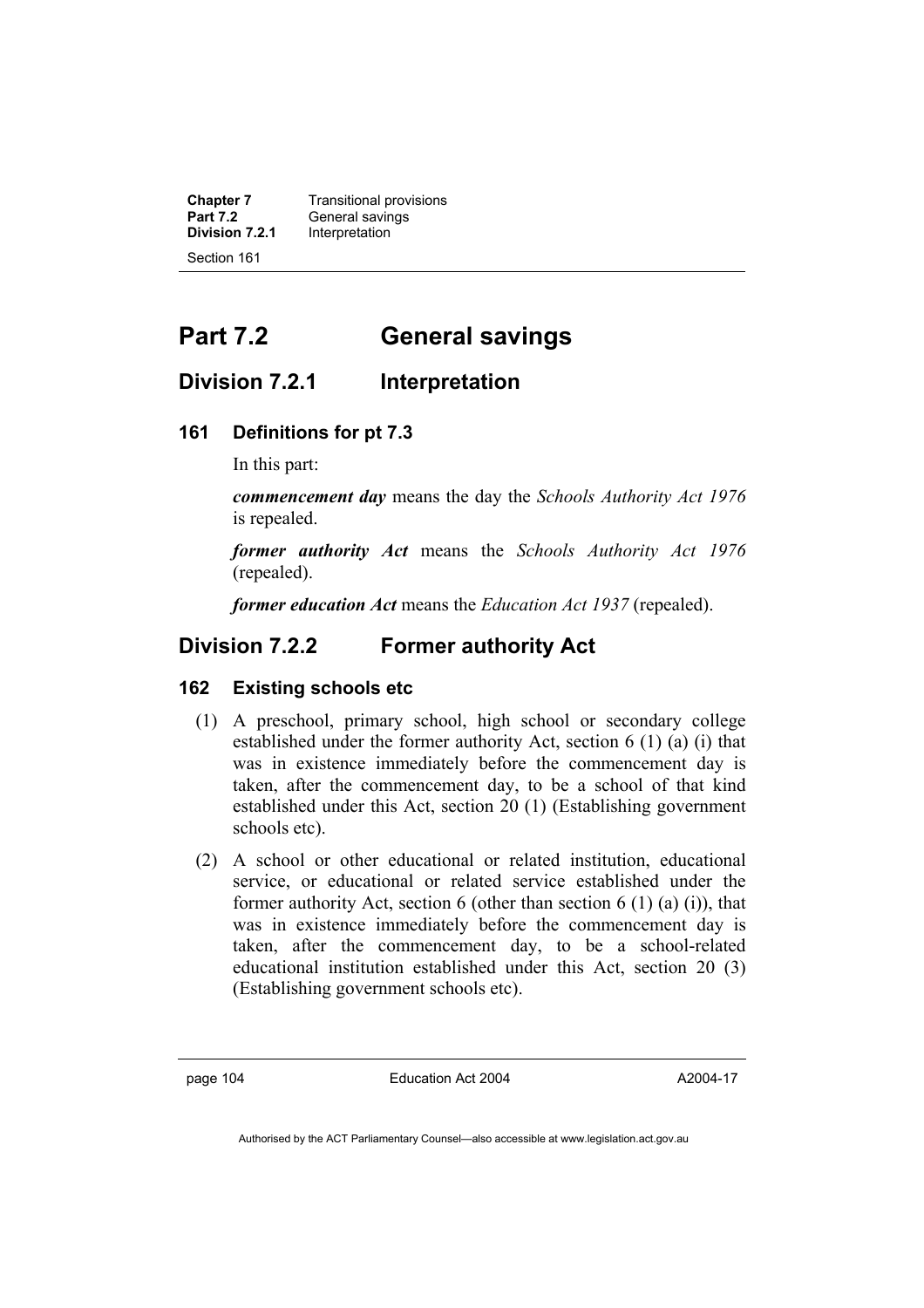| <b>Chapter 7</b> | Transitional provisions |
|------------------|-------------------------|
| <b>Part 7.2</b>  | General savings         |
| Division 7.2.2   | Former authority Act    |
| Section 163      |                         |

### **163 Name of schools, institutions and services**

- (1) This section applies to a preschool, primary school, high school or secondary college, a school or other educational related institution, or an educational or related service, established under the former authority Act that was in existence immediately before the commencement day.
- (2) A name given to the preschool, school, college, institution or service that it had immediately before the commencement day is taken, after the commencement day, to have been given to it under this Act, section 20 (4) (Establishing government schools etc).

# **164 School boards**

A school board established under the former authority Act, section 37 and in existence immediately before the commencement day is taken, after the commencement day, to have been established under this Act, section 38 (Establishment of school boards).

## **165 Parents and citizens associations**

A declaration of a parents and citizens association for a government school in force under the former authority Act, section 36 (2) immediately before the commencement day is taken, after the commencement day, to be a declaration under this Act, section 40 (Declaration of parents and citizens associations in certain circumstances).

#### **166 Members of school boards**

A person who was a member of a school board under the former authority Act, section 40, 41 or 42 immediately before the commencement day is taken, on the commencement day, to be a member of the school board appointed under this Act, section 41 (Constitution of school boards generally), section 42 (Constitution of school boards of small schools), or section 43 (Constitution of

#### A2004-17

Education Act 2004

page 105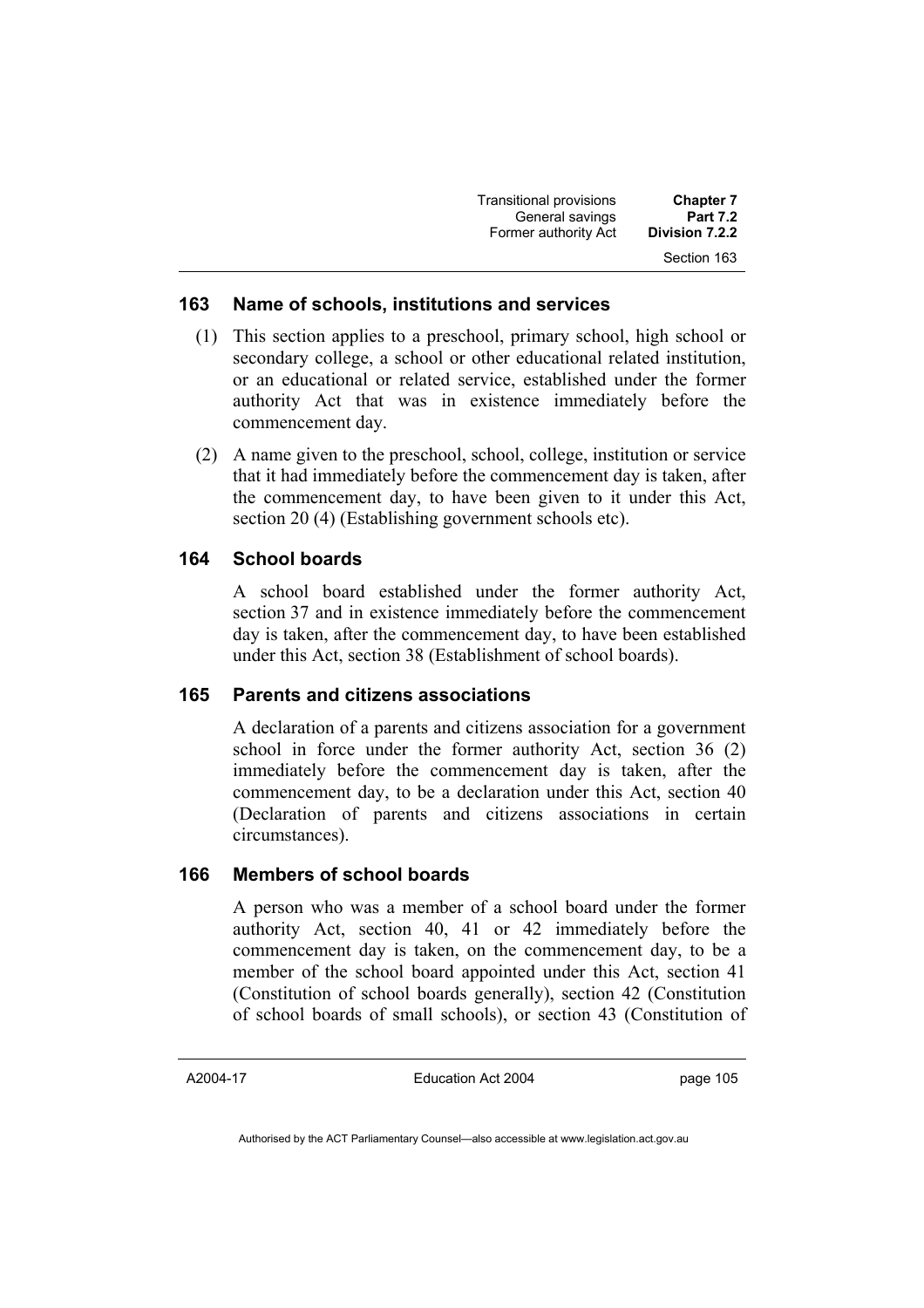| <b>Chapter 7</b>              | Transitional provisions |
|-------------------------------|-------------------------|
| <b>Part 7.2</b>               | General savings         |
| Division 7.2.3<br>Section 167 | Former education Act    |

school boards of school-related institutions and other schools in special circumstances), as the case requires, for the remainder of the term for which the member was appointed.

# **Division 7.2.3 Former education Act**

# **167 Exemption certificates**

An exemption certificate given under the former education Act, section 16 that was in force immediately before the commencement day is taken, after the commencement day, to be a certificate issued under this Act, section 14 (Exemption certificates) for the remainder of the term for which it was given.

# **168 Existing registered and provisionally registered schools**

- (1) A school provisionally registered under the former education Act, section 22 immediately before the commencement day is taken, on the commencement day, to be a school provisionally registered under this Act, section 86—
	- (a) for the educational levels for which it was provisionally registered immediately before the commencement day; and
	- (b) for the remainder of the period for which it was provisionally registered under the former education Act.
- (2) A school registered under the former education Act, section 23 immediately before the commencement day is taken, after the commencement day, to be a school registered under this Act, section 88—
	- (a) for the educational levels for which it was registered immediately before the commencement day; and
	- (b) for the remainder of the period for which it was registered under the former education Act.

page 106 Education Act 2004

A2004-17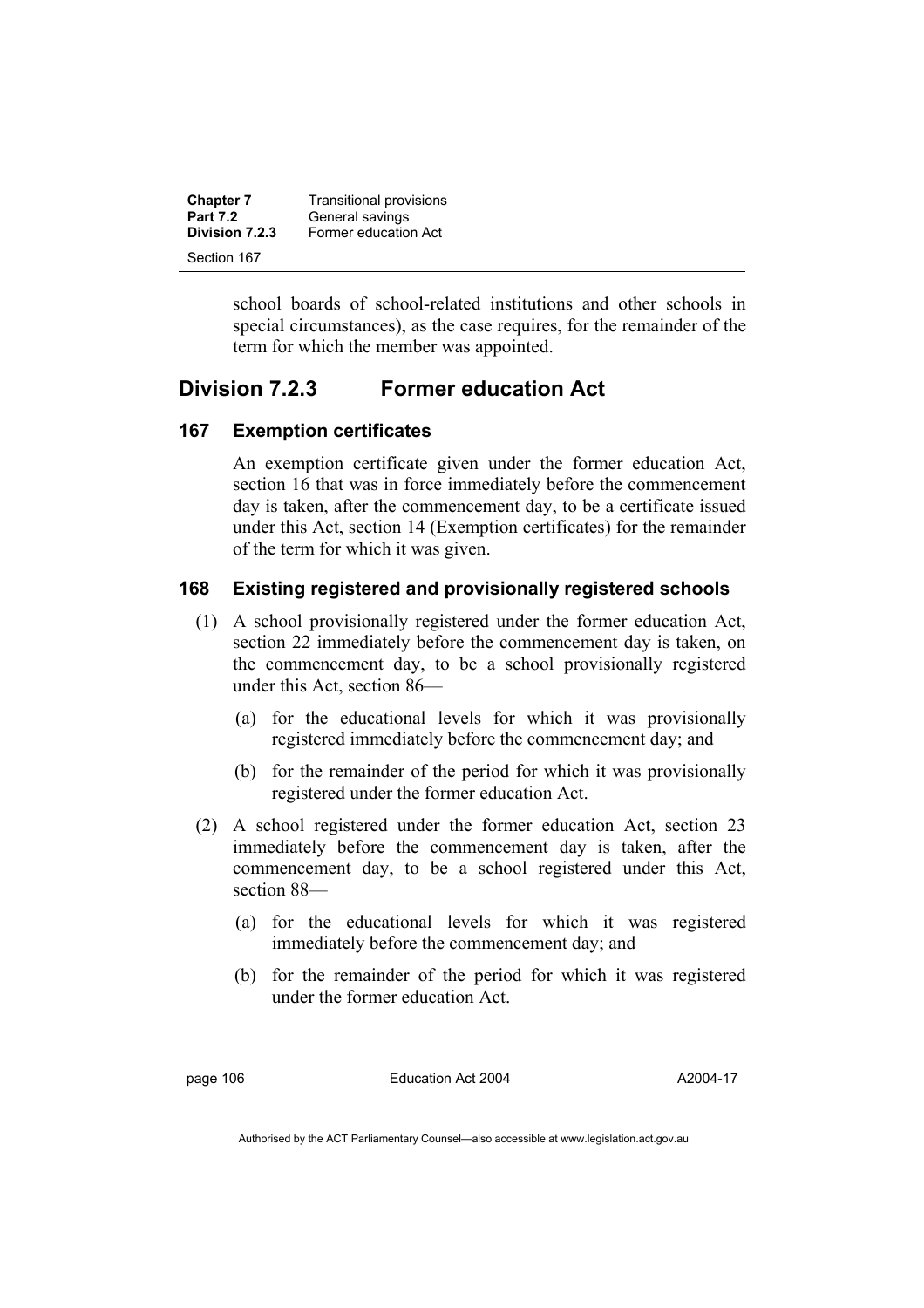| <b>Transitional provisions</b> | <b>Chapter 7</b> |
|--------------------------------|------------------|
| General savings                | <b>Part 7.2</b>  |
| Former education Act           | Division 7.2.3   |
|                                | Section 169      |

- (3) A certificate issued under the former education Act, section 22 that was in force immediately before the commencement day is taken, after the commencement day, to be a certificate issued under this Act, section 86 (4) (b) (Provisional registration).
- (4) A certificate issued under the former education Act, section 23 that was in force immediately before the commencement day is taken, after the commencement day, to be a certificate issued under this Act, section 88 (4) (b) (Registration).

## **169 Registers**

- (1) A register of attendances kept under the former education Act, section 15 is taken, after the commencement day, to be a register of enrolments and attendances under this Act, section 33 (Keeping records of enrolment and attendances for government schools) or section 100 (Keeping records of enrolment and attendances for nongovernment schools), as the case requires.
- (2) A list of registered primary schools and a list of registered secondary schools kept under the former education Act, section 28 is taken, after the commencement day, to be a register of nongovernment schools kept by the registrar under this Act, section 79 (Register of non-government schools).

A2004-17

Education Act 2004

page 107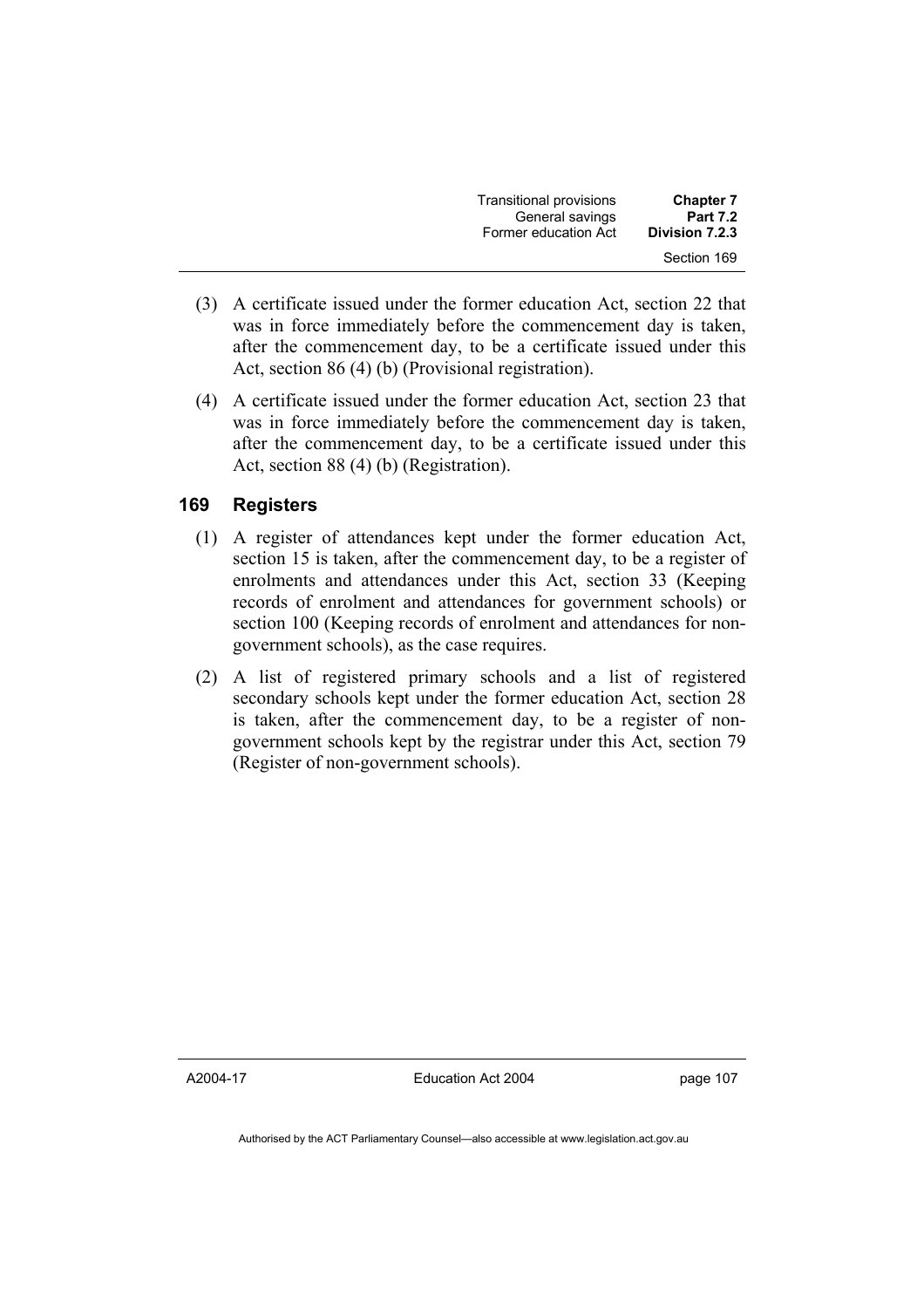**Chapter 7 Transitional provisions**<br>**Part 7.3 Miscellaneous Part 7.3** Miscellaneous

Section 170

# **Part 7.3 Miscellaneous**

### **170 Modification of ch 7's operation**

The regulations may modify the operation of this chapter to make provision in relation to any matter that, in the Executive's opinion, is not, or is not adequately, dealt with in this chapter.

# **171 Expiry of ch 7**

This chapter expires 1 year after the day it commences.

### **172 Declared law for Legislation Act, s 88**

This chapter is a law to which the Legislation Act, section 88 (Repeal does not end effect of transitional laws etc) applies.

page 108 Education Act 2004

A2004-17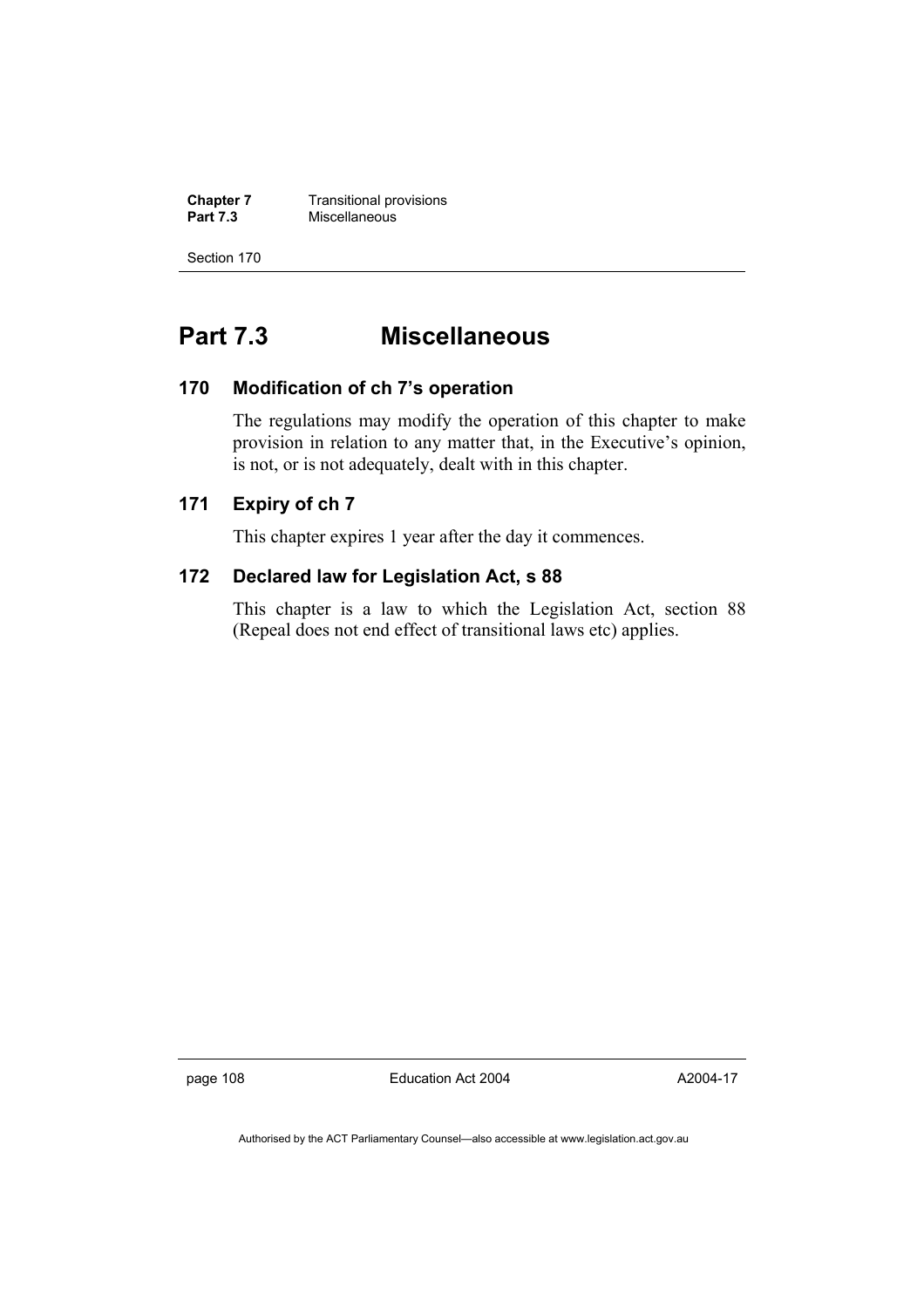# **Chapter 8 Repeals and consequential amendments**

## **173 Acts repealed**

The following Acts are repealed:

- *Education Act 1937* A1937-25
- *Free Education Act 1906* A1906-12
- *Public Instruction Act 1880* A1880-23
- *Schools Authority Act 1976* A1976-59.

## **174 Regulations repealed**

The *Schools Authority Regulations 1978* SL1978-11 are repealed.

# **175 Legislation amended—sch 2**

This Act amends the legislation mentioned in schedule 2.

A2004-17

Education Act 2004

page 109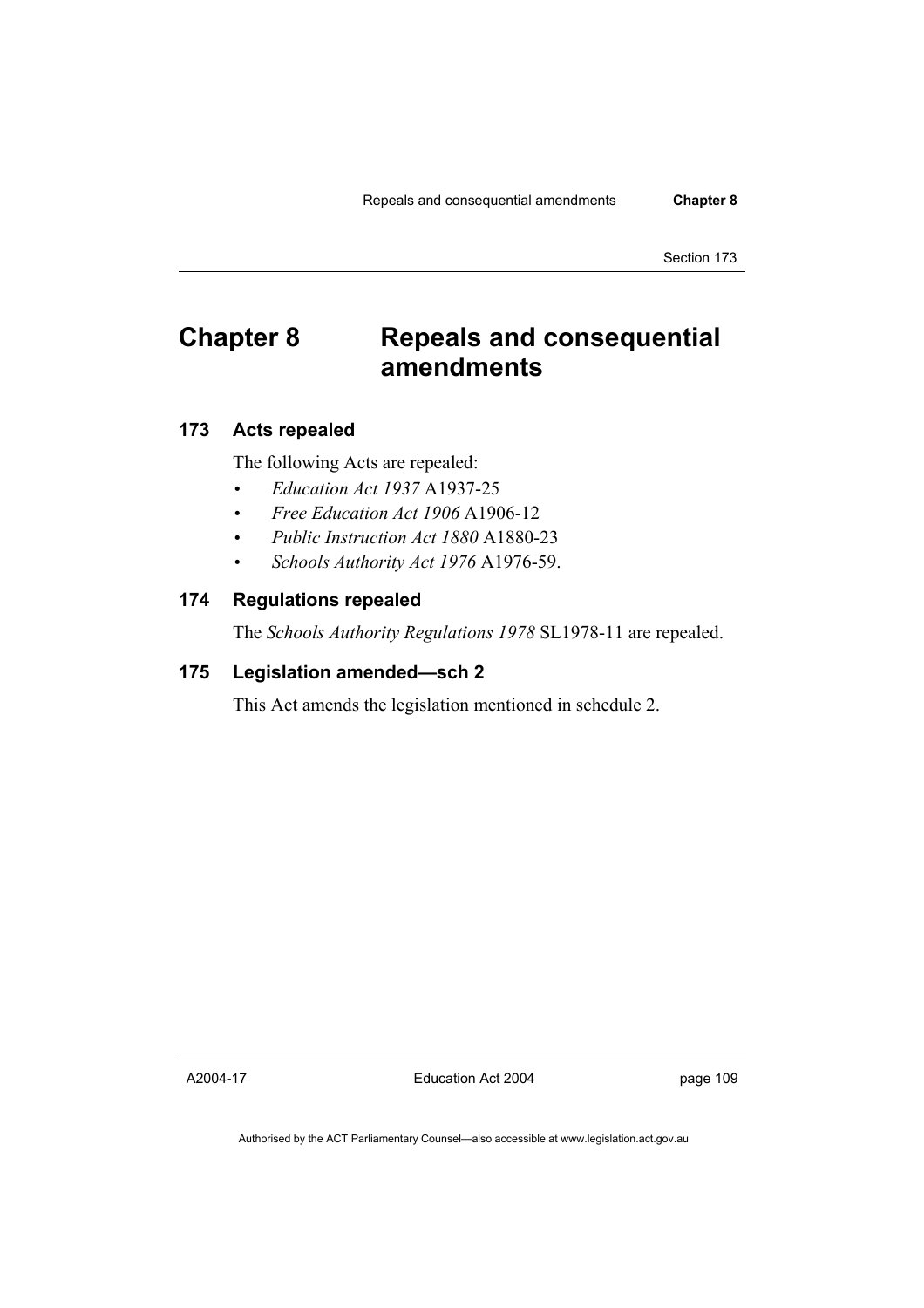**Schedule 1 Reviewable decisions**<br>**Part 1.1 Minister's decisions Minister's decisions** 

# **Schedule 1 Reviewable decisions**

(see s 140)

# **Part 1.1 Minister's decisions**

| column 1 | column <sub>2</sub>  | column 3                                                                                                              | column 4                                                      |
|----------|----------------------|-----------------------------------------------------------------------------------------------------------------------|---------------------------------------------------------------|
| item     | <b>Act provision</b> | reviewable decision                                                                                                   | person to be notified                                         |
| 1        | 84 (4)               | refusing to give in-<br>principle approval                                                                            | applicant for in-<br>principle approval                       |
| 2        | 86(5)                | directing registrar to<br>refuse to provisionally<br>register a non-<br>government school                             | applicant for<br>provisional<br>registration of the<br>school |
| 3        | 88(3)                | directing registrar to<br>register a non-<br>government school for<br>a shorter period than<br>the period applied for | proprietor of the<br>school                                   |
| 4        | 88(5)                | directing registrar to<br>refuse to register a<br>non-government<br>school                                            | proprietor of the<br>school                                   |
| 5        | 90(6)                | directing registrar to<br>refuse to register a<br>non-government<br>school at an additional<br>educational level      | proprietor of the<br>school                                   |

page 110 Education Act 2004

A2004-17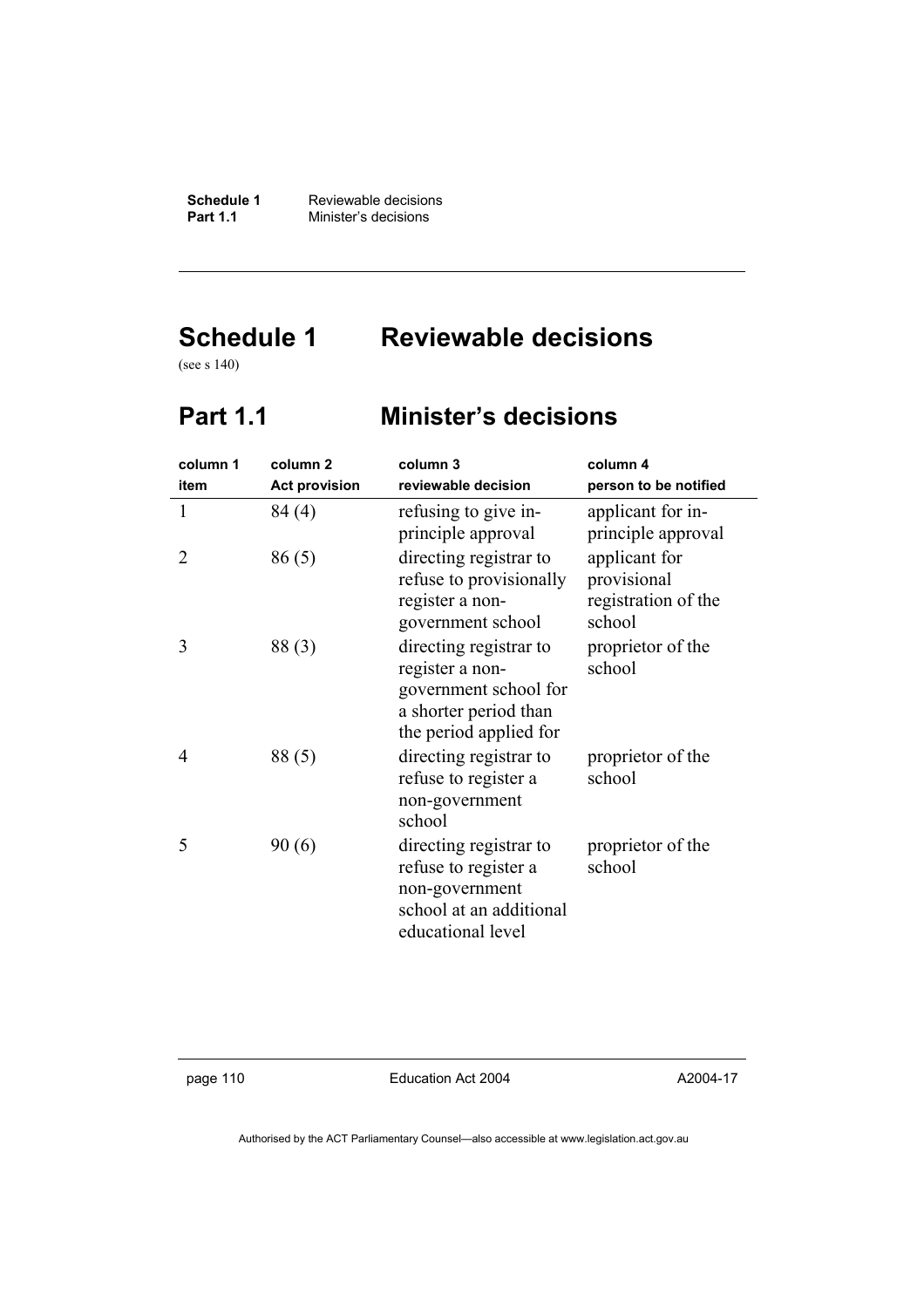| Reviewable decisions | Schedule 1      |
|----------------------|-----------------|
| Minister's decisions | <b>Part 1.1</b> |

| column 1<br>item | column 2<br><b>Act provision</b> | column 3<br>reviewable decision                                                                                                      | column 4<br>person to be notified |
|------------------|----------------------------------|--------------------------------------------------------------------------------------------------------------------------------------|-----------------------------------|
| 6                | 95(1)                            | directing registrar to<br>cancel provisional<br>registration or<br>registration of a non-<br>government school                       | proprietor of the<br>school       |
|                  | 97(3)                            | directing registrar to<br>renew registration of a<br>non-government<br>school for a shorter<br>period than the period<br>applied for | proprietor of the<br>school       |
| 8                | 97(5)                            | directing registrar to<br>refuse to renew<br>registration of a non-<br>government school                                             | proprietor of the<br>school       |

A2004-17

Education Act 2004

page 111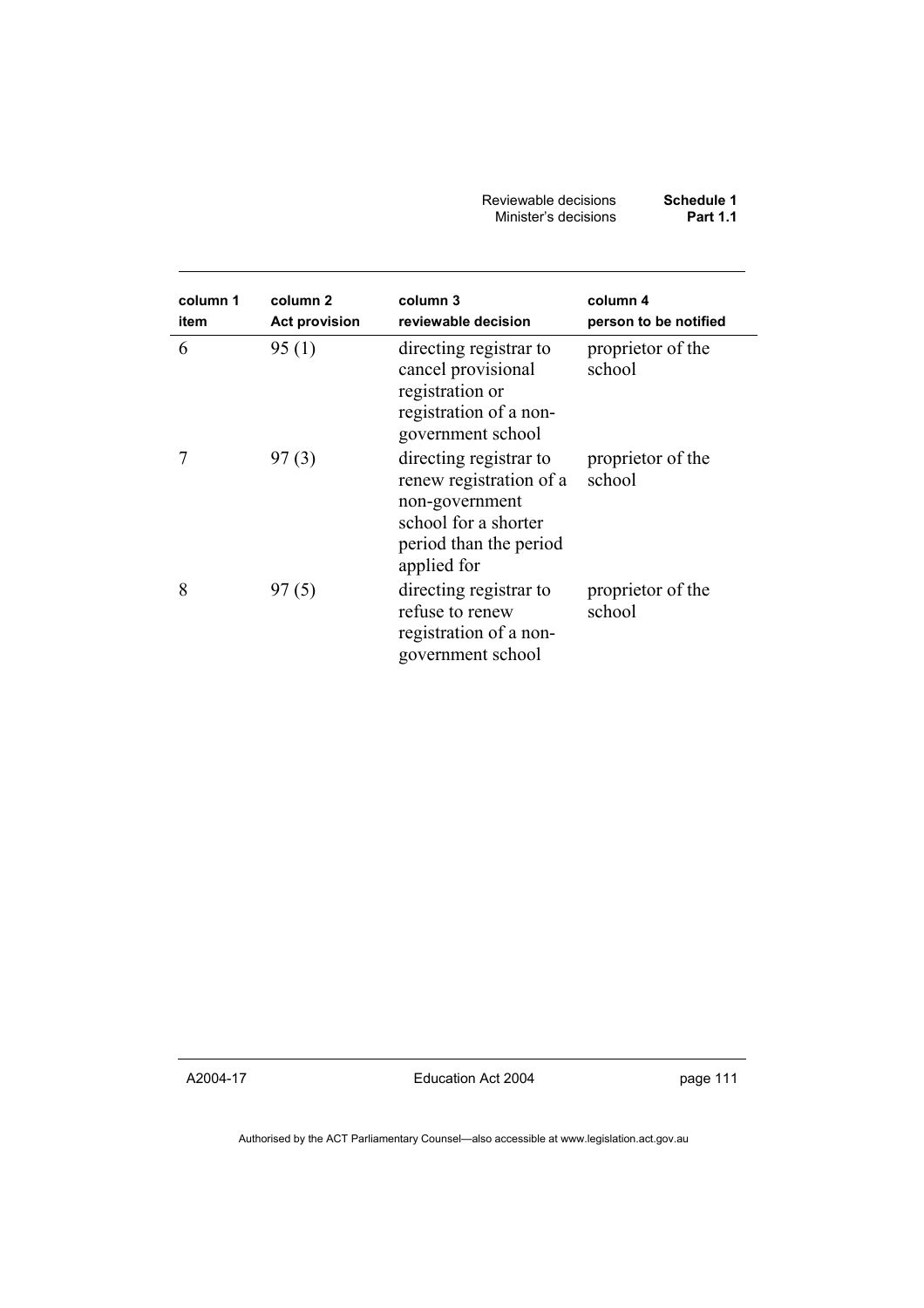**Schedule 1** Reviewable decisions<br>**Part 1.2** Chief executive's decis **Part 1.2** Chief executive's decisions

# **Part 1.2 Chief executive's decisions**

| column 1       | column <sub>2</sub>  | column 3                                                                                                         | column 4              |
|----------------|----------------------|------------------------------------------------------------------------------------------------------------------|-----------------------|
| item           | <b>Act provision</b> | reviewable decision                                                                                              | person to be notified |
| $\mathbf{1}$   | 14                   | refusing to issue<br>exemption certificate<br>on application                                                     | parents of the child  |
| $\overline{2}$ | 16                   | revoking an exemption<br>certificate                                                                             | parents of the child  |
| 3              | 36                   | suspending, excluding<br>or transferring a child                                                                 | parents of the child  |
| 4              | 131(3)               | refusing to register a<br>child for home<br>education on<br>application                                          | parents of the child  |
| 5              | 131(3)               | registering a child for<br>home education for a<br>shorter period than the<br>period applied for                 | parents of the child  |
| 6              | 135(1)               | cancelling registration<br>of a child for home<br>education                                                      | parents of the child  |
| 7              | 137(3)               | refusing to renew<br>registration of a child<br>for home education                                               | parents of the child  |
| 8              | 137(3)               | renewing registration<br>of a child for home<br>education for a shorter<br>period than the period<br>applied for | parents of the child  |

page 112 Education Act 2004

A2004-17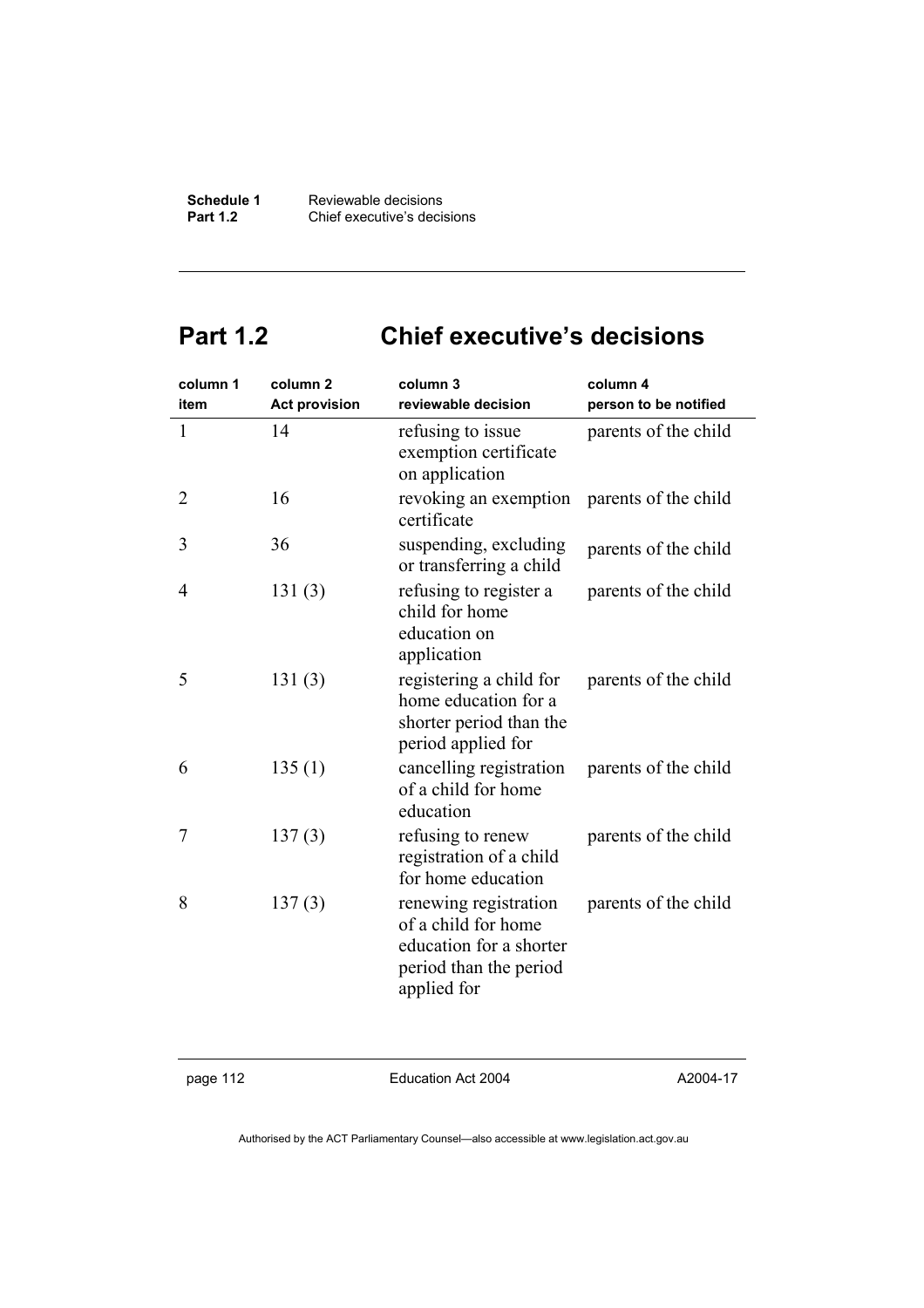Amendment [2.1]

# **Schedule 2 Consequential amendments**  (see s 175)

# **Part 2.1 Board of Senior Secondary Studies Act 1997**

#### **[2.1] New division 3.3**

*insert* 

# **Division 3.3 Specialist education providers**

## **27A Approved specialist education providers**

- (1) The board may approve specialist education providers for this Act.
- (2) The board must keep an up-to-date list of approved specialist education providers.

#### **27B Criteria for approval**

The board may approve an entity as a specialist education provider only if satisfied that the following criteria (the *approval criteria*) are met:

- (a) the provider will have premises and equipment that comply with any relevant Territory laws about health and safety standards;
- (b) the nature and content of the education to be offered by the provider will be satisfactory for the educational levels for which approval as a provider is sought;
- (c) the teaching staff will be efficient and effective;
- (d) the facility operated by the provider will be conducted in a satisfactory way;

A2004-17

Education Act 2004

page 113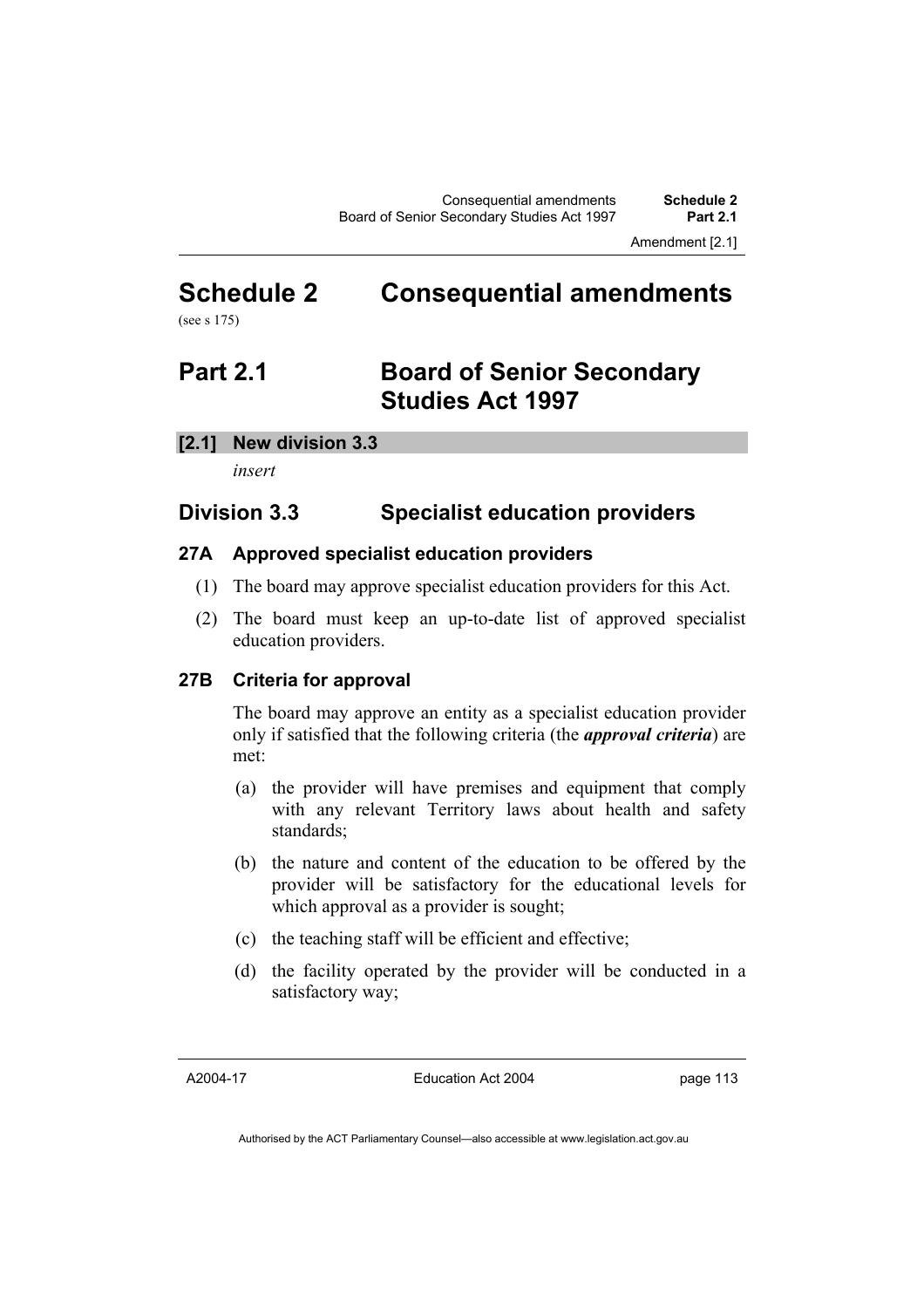(e) the disciplinary policy of the provider will not allow corporal punishment.

## **27C Suspension of approval**

The board may suspend the approval of a specialist education provider if the board is no longer satisfied, on reasonable grounds, that the provider meets the approved criteria under section 27B.

## **27D Cancellation of approval**

The board must cancel the approval of a specialist education provider if, on at least 3 occasions, a ground existed on which the board would have been entitled to suspend the approval of the provider.

## **27E Notice of decisions**

- (1) The board must give written notice—
	- (a) for a decision refusing to approve an application for approval as a specialist education provider under section 27A—to the applicant; and
	- (b) for a decision suspending or cancelling an approval of a specialist education provider under section 27C or section 27D—to the provider.
- (2) The notice must be in accordance with the requirements of the code of practice in force under the *Administrative Appeals Tribunal Act 1989*, section 25B (1).

### **27F Review of decisions by administrative appeals tribunal of certain decisions**

A person may apply in writing to the administrative appeals tribunal for review of a decision of the board mentioned in section 27E.

page 114 Education Act 2004

A2004-17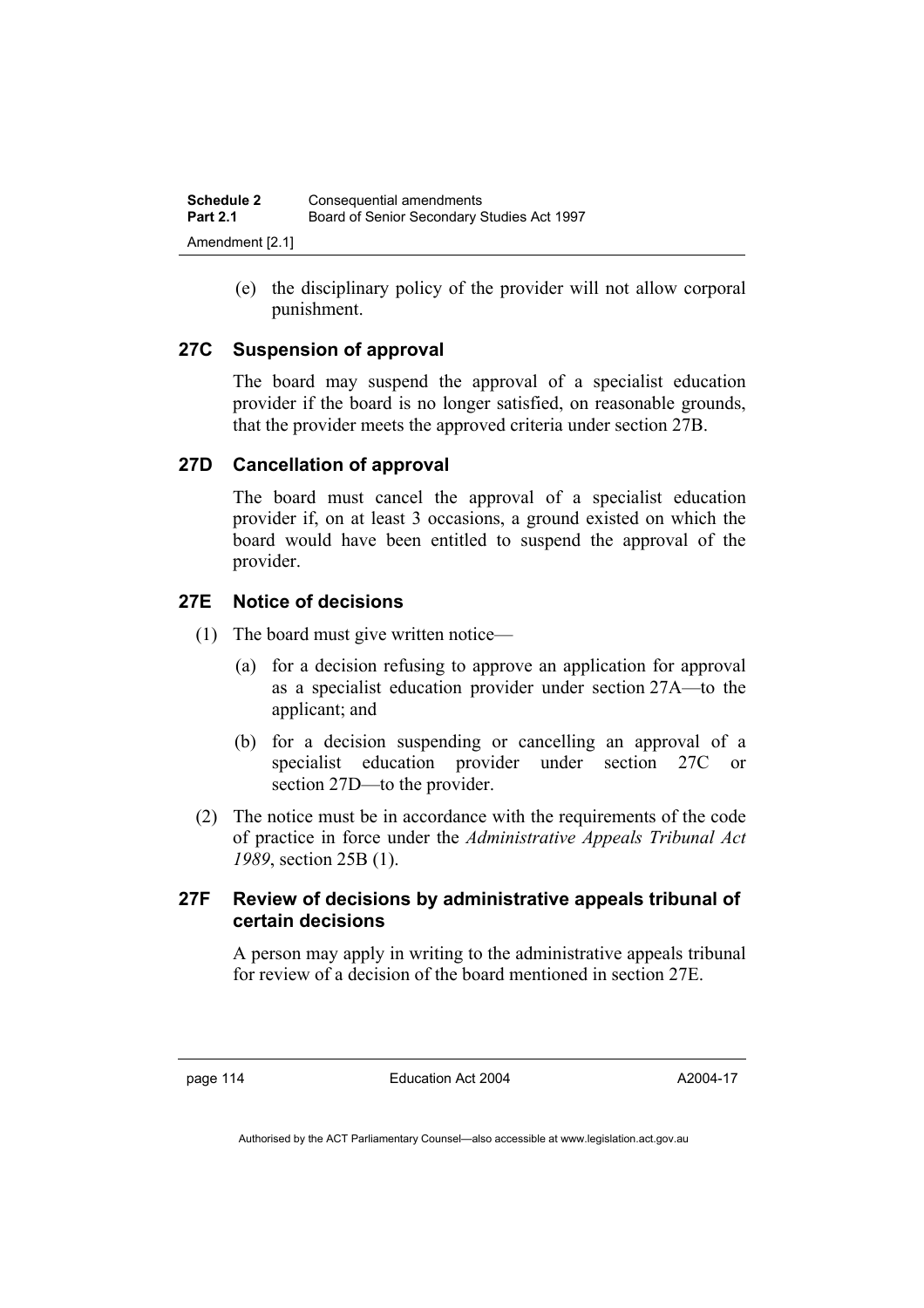Amendment [2.2]

# **Part 2.2 Children and Young People Act 1999**

#### **[2.2] Section 330 (e) and (f)**

*substitute* 

 (e) by a government school or non-government school under the *Education Act 2004*, whether provided during or outside school hours; or

#### **[2.3] Section 330**

*renumber paragraphs when Act next republished under Legislation Act* 

#### **[2.4] Section 373 (a)**

*substitute* 

 (a) contravenes the *Education Act 2004* in relation to the young child; or

#### **[2.5] Section 378**

*substitute* 

#### **378 Ch 10 subject to certain provisions of Education Act**

This chapter has effect subject to the *Education Act 2004*, section 11 (Compulsory attendance) and section 14 (Exemption certificates).

#### **[2.6] Dictionary, definition of** *school*

*substitute* 

#### *school* means—

 (a) a government or non-government school under the *Education Act 2004*; or

A2004-17

Education Act 2004

page 115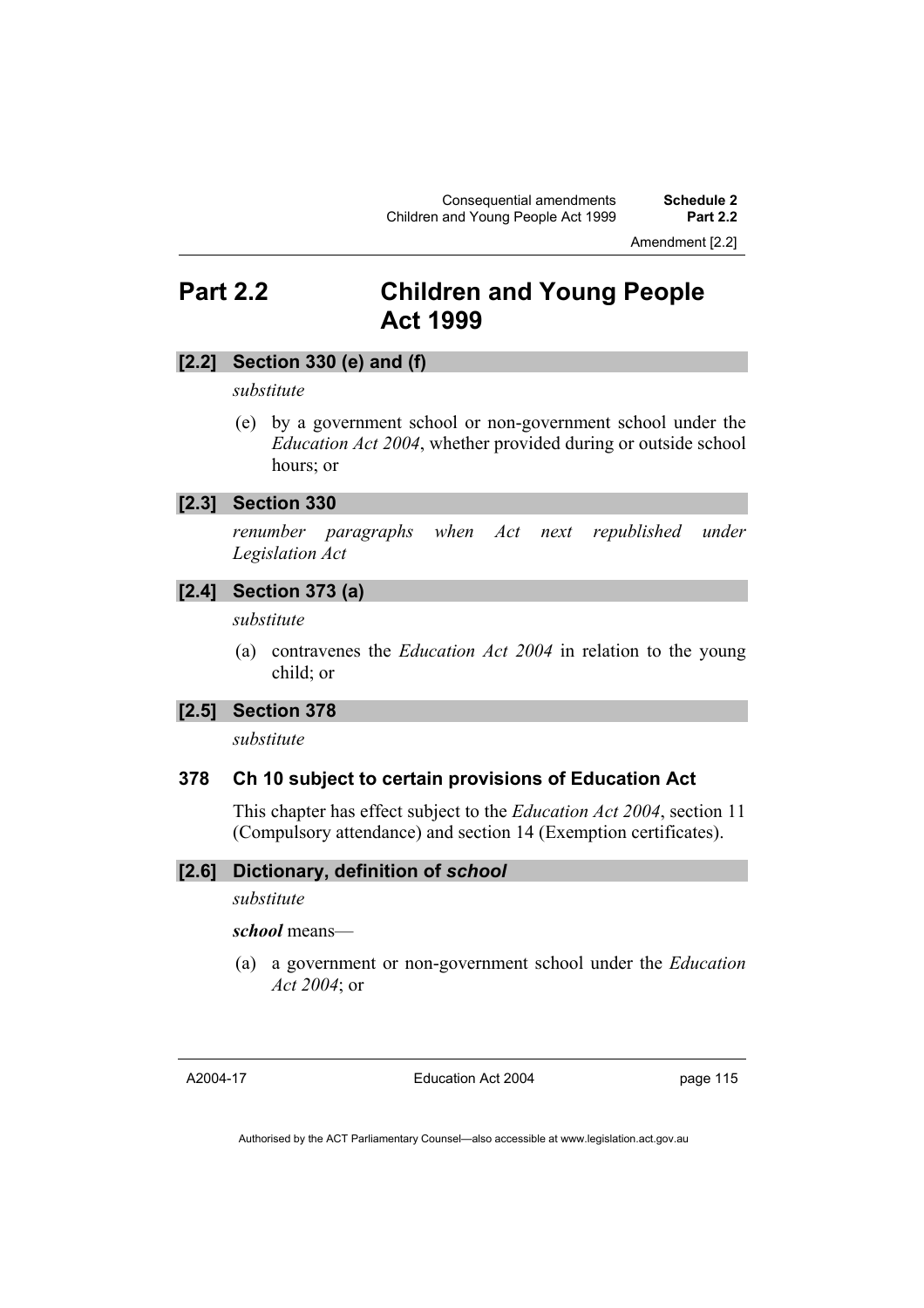**Schedule 2 Consequential amendments**<br>**Part 2.3 Crimes Act 1900 Part 2.3** Crimes Act 1900 Amendment [2.7]

> (b) an educational institution conducted by the Canberra Institute of Technology.

#### **[2.7] Dictionary, definition of** *school-leaving age*

*substitute* 

*school-leaving age* means 15 years old.

# **Part 2.3 Crimes Act 1900**

#### **[2.8] Dictionary, definition of** *school*

*substitute* 

*school* means—

- (a) a government or non-government school under the *Education Act 2004*; or
- (b) an educational institution conducted by the Canberra Institute of Technology;

and includes any land or premises that belong to, are occupied by, or are used in relation to, a school.

# **Part 2.4 Intoxicated Persons (Care and Protection) Act 1994**

### **[2.9] Section 3 (1), definition of** *school*

*substitute* 

*school* means a government school or non-government school under the *Education Act 2004*, and includes any land or premises that belong to, are occupied by, or are used in relation to, a school.

page 116 Education Act 2004

A2004-17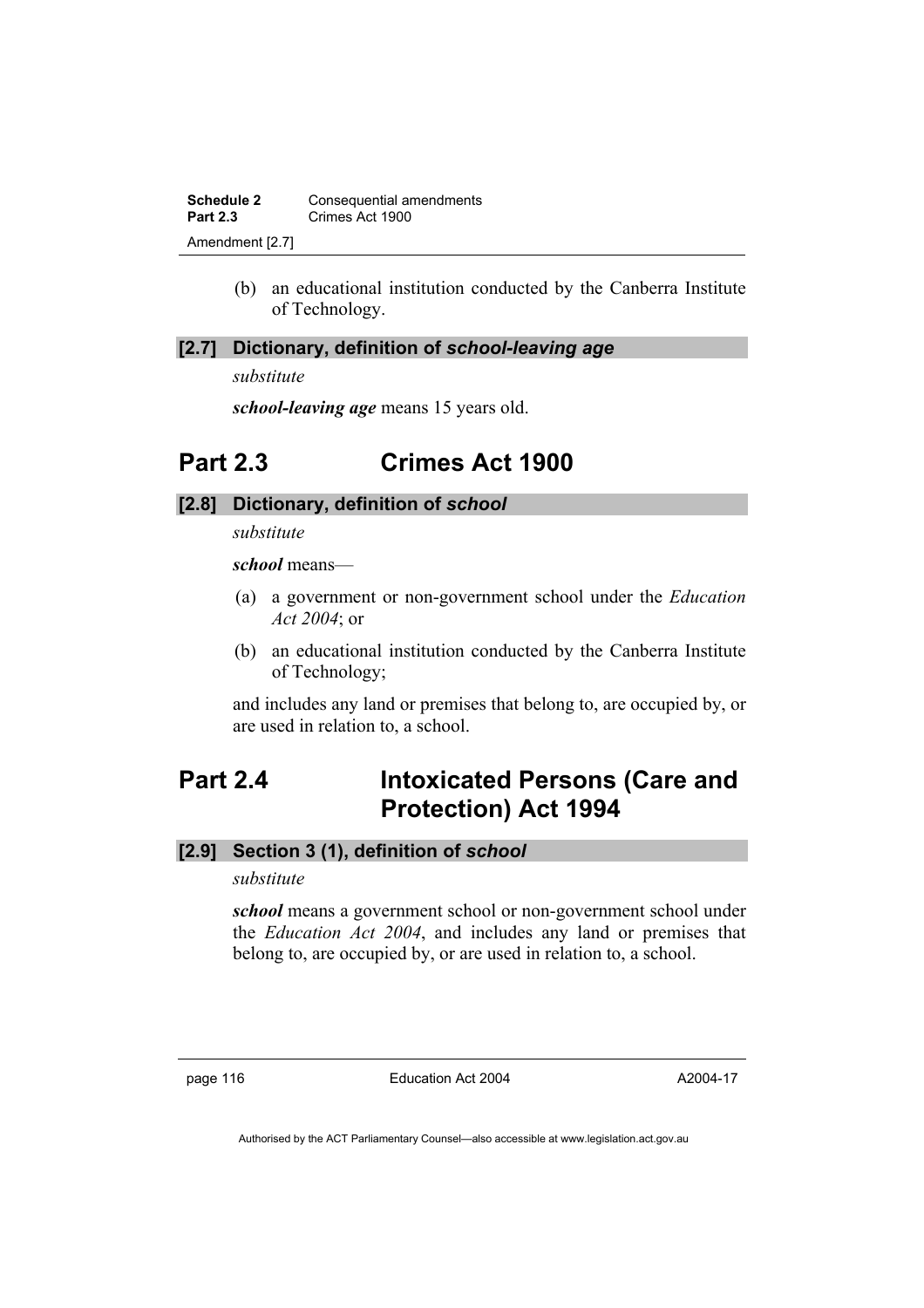Consequential amendments **Schedule 2**  Legislation Act 2001

Amendment [2.10]

# **Part 2.5 Legislation Act 2001**

## **[2.10] Schedule 1, part 1.1, items about** *Free Education Act 1906* **and** *Public Instruction Act 1880*

*omit* 

# **[2.11] Schedule 1, part 1.1**

*renumber items when Act next republished under Legislation Act* 

# **Part 2.6 Ombudsman Regulations 1989**

#### **[2.12] Schedule 2, item 2**

*omit* 

# **Part 2.7 Workers Compensation Act 1951**

## **[2.13] Section 14 (4), definition of** *educational institution***, paragraph (b)**

*substitute* 

(b) a non-government school under the *Education Act 2004;* or

A2004-17

Education Act 2004

page 117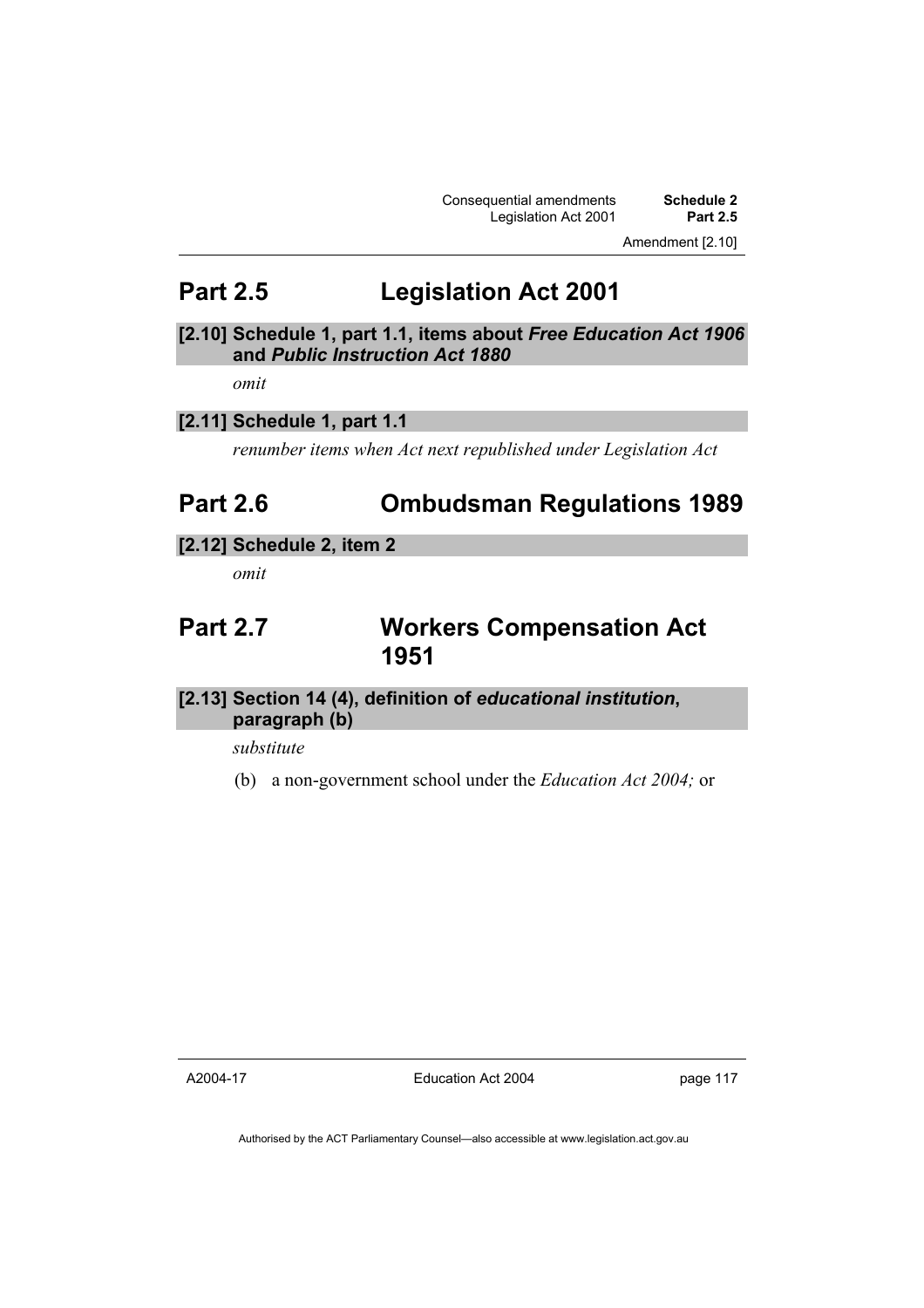# **Dictionary**

(see s 3)

- *Note 1* The Legislation Act contains definitions and other provisions relevant to this Act.
- *Note 2* For example, the Legislation Act, dict, pt 1 defines the following terms:
	- ACT
	- administrative appeals tribunal
	- appoint
	- chief executive (see s 161)
	- child
	- contravene
	- exercise
	- fail
	- financial year
	- function
	- State.

#### *appointed member*—

- (a) for the school board of a government school, other than a small school, a school-related institution or another school to which section 43 (Constitution of school boards of school-related institutions and other schools in special circumstances) applies—see section 41 (Constitution of school boards generally); or
- (b) for the school board of a small school, other than a school to which section 43 (Constitution of school boards of schoolrelated institutions and other schools in special circumstances) applies—see section 42 (Constitution of school boards of small schools); or
- (c) for the Government Schools Education Council—see section 56 (Membership of council (government)).

page 118 **Education Act 2004** 

A2004-17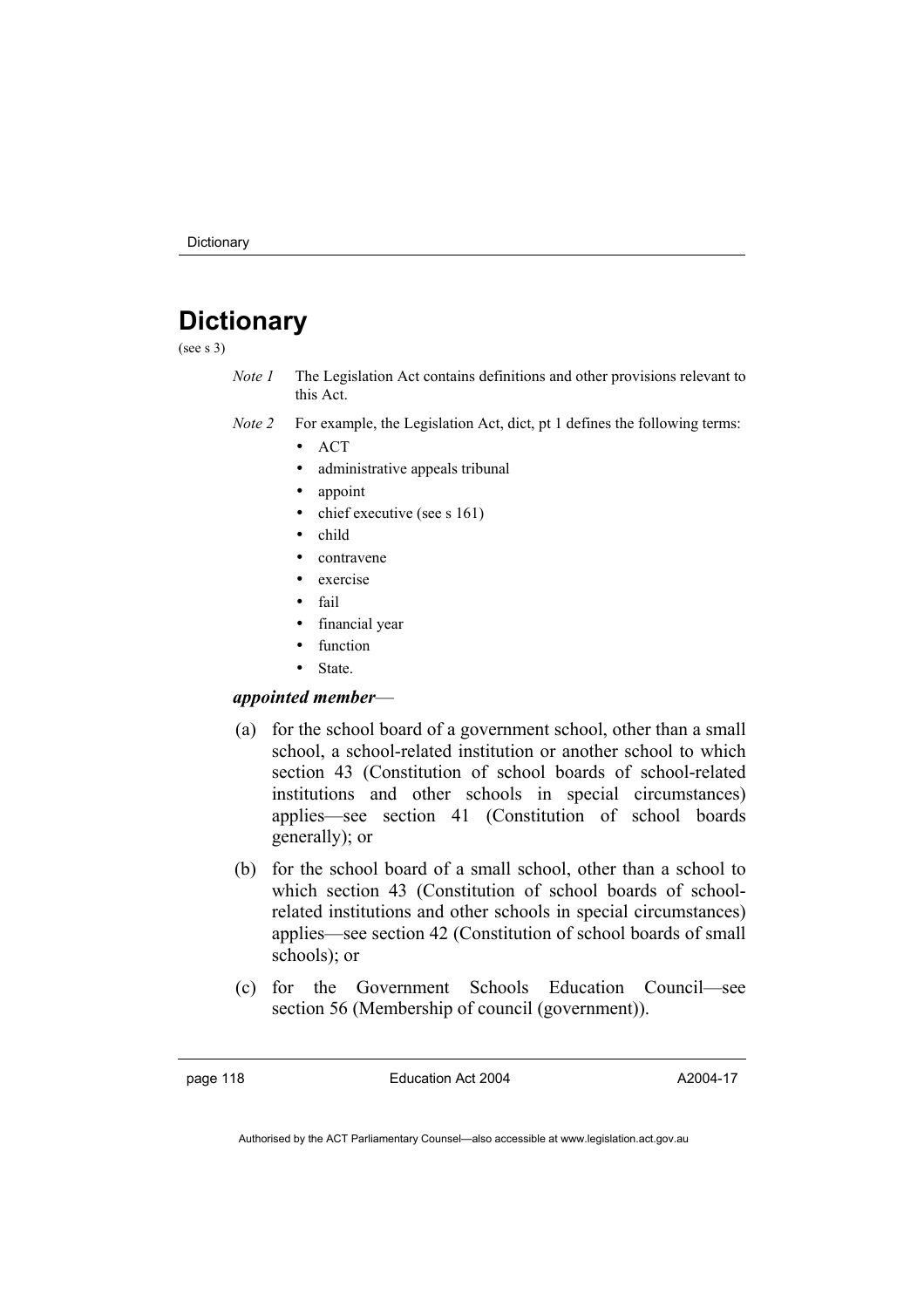*approved educational course* means an approved educational course (government) or approved educational course (non-government).

*approved educational course (government)* means an educational course approved under section 31 (Approved educational courses for children at government schools).

*approved educational course (non-government)* means an educational course approved under section 81 (Approved educational courses for children at non-government schools).

*authorised person* means an authorised person (government) or authorised person (non-government).

*authorised person (government)* means a person who is an authorised person (government) under section 67 (Appointment of authorised persons (government)).

*authorised person (non-government)* means a person who is an authorised person (non-government) under section 119 (Appointment of authorised persons (non-government)).

#### *board appointed member*—

- (a) for the school board of a government school, other than a small school, a school-related institution or another school to which section 43 (Constitution of school boards of school-related institutions and other schools in special circumstances) applies—see section 41 (Constitution of school boards generally); or
- (b) for a school board of a small school, other than a school to which section 43 (Constitution of school boards of schoolrelated institutions and other schools in special circumstances) applies—see section 42 (Constitution of school boards of small schools).

*carer*—see section 6.

A2004-17

Education Act 2004

page 119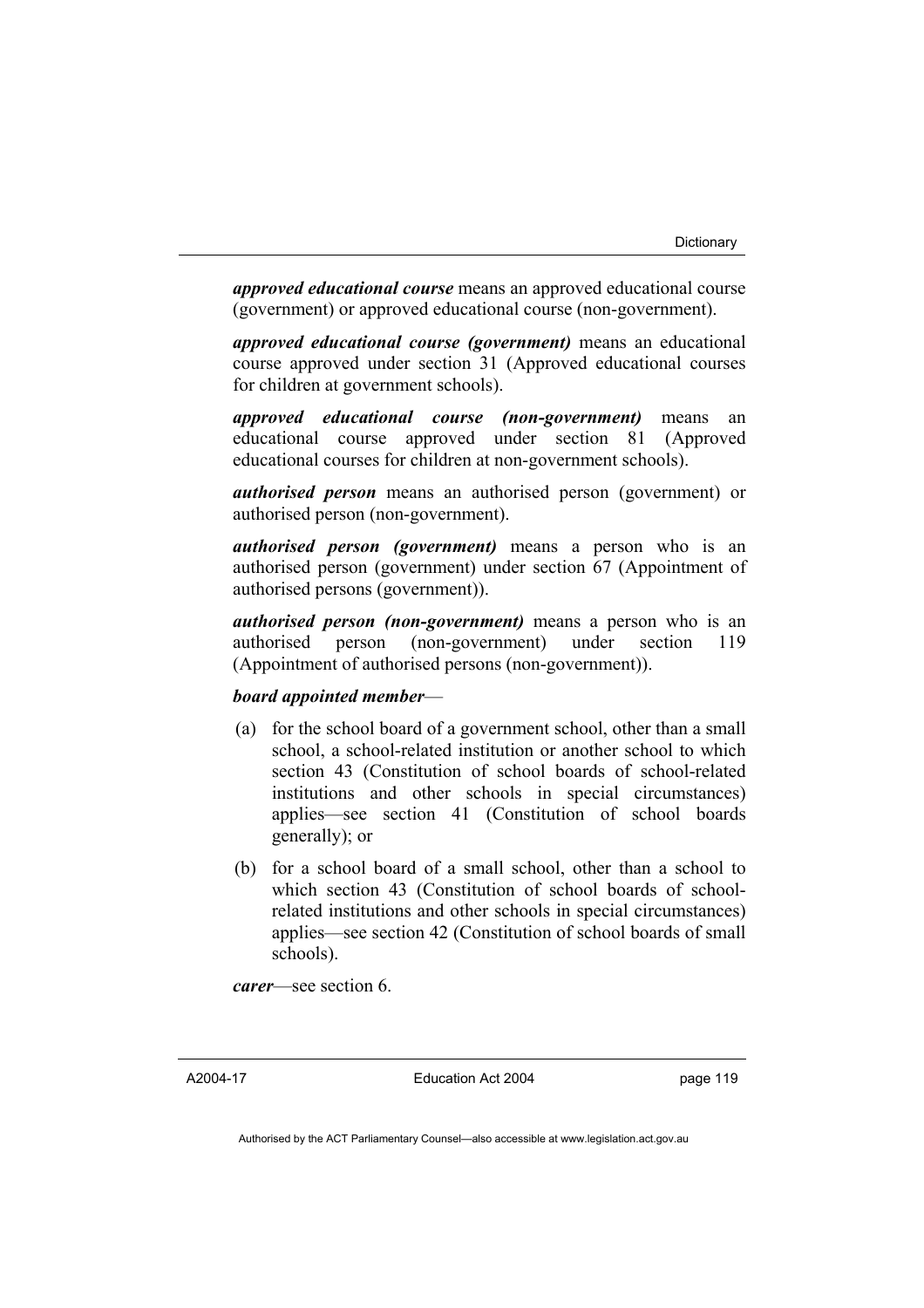#### *community member*—

- (a) for part 3.5 (Government Schools Education Council)—see section 57 (Appointed members of council (government)); and
- (b) for part 4.4 (Non-government Schools Education Council) see section 109 (Members of council (government)).

#### *compulsory school age*—see section 9.

*corporal punishment* means physical force applied to punish or correct, and includes any action designed or likely to cause physical pain or discomfort taken to punish or correct.

#### *council*—

- (a) for part 3.5—means the Government Schools Education Council; and
- (b) for part 4.4—means the Non-Government Schools Education Council.

*council (government)*, for part 3.5—means the Government Schools Education Council.

*council (non-government)*, for part 4.4—means the Nongovernment Schools Education Council.

*educational course* means a course of teaching and learning directed toward acquiring a particular area of knowledge and skills.

#### *education member*—

- (a) for part 3.5 (Government Schools Education Council)—see section 57 (Appointed members of council (government)); and
- (b) for part 4.4 (Non-government Schools Education Council) see section 109 (Members of council (government)).

A2004-17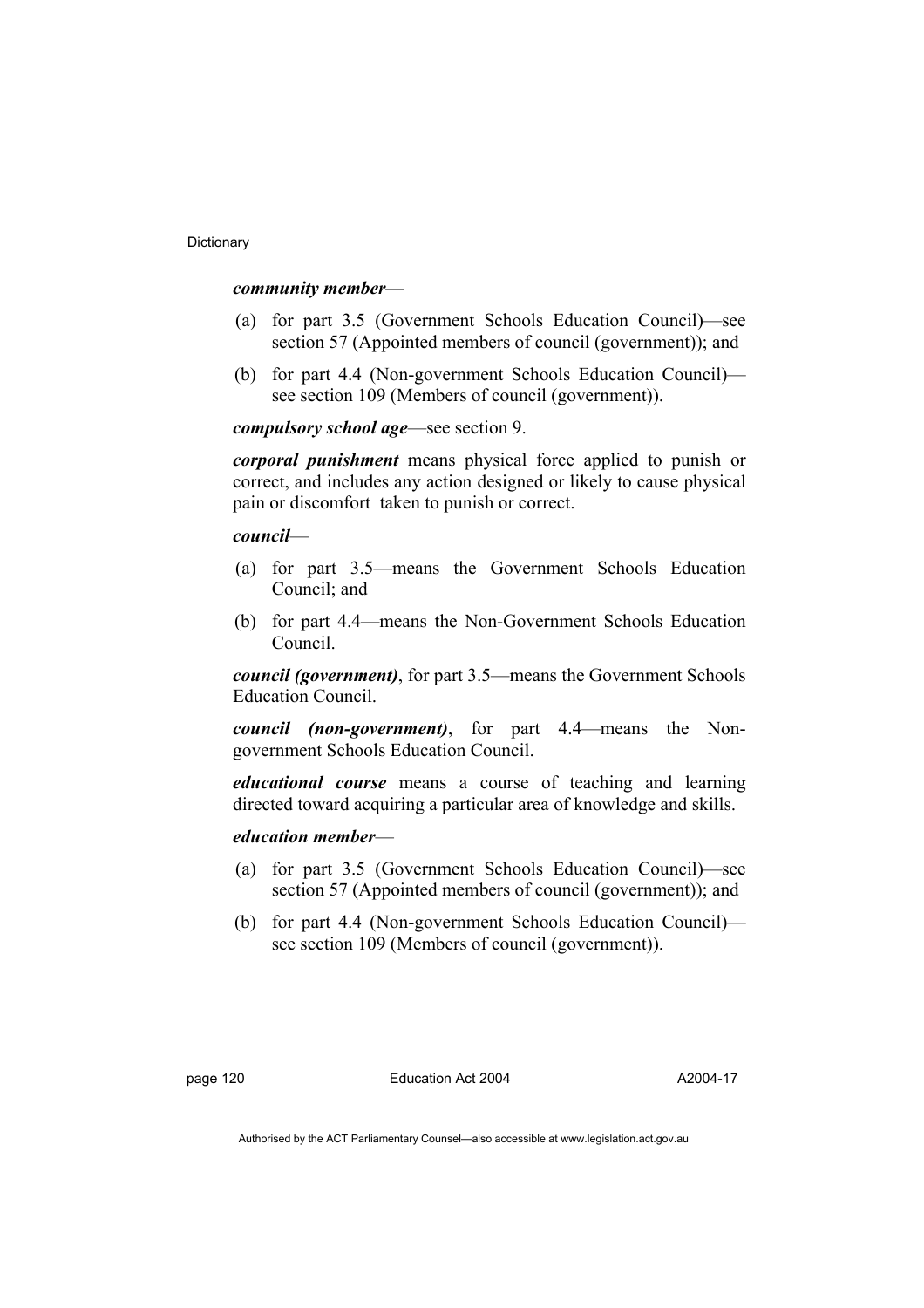#### *exclusion***—**

- (a) of a child from all government schools—means preventing the child from continuing to be enrolled or being re-enrolled at any government school; and
- (b) of a child from all Catholic systemic schools—means preventing the child from continuing to be enrolled or being reenrolled at any Catholic systemic school; and
- (c) of a child from a non-government school—means preventing the child from continuing to be enrolled or being re-enrolled at the non-government school.

*exemption certificate* means a certificate issued under section 14 (Exemption certificates).

*government school* means*—*

- (a) except for part 3.4 (School boards of government schools)—a school, preschool or school-related institution established under section 20 (Establishing government schools etc); and
- (b) for part 3.4—a school or school-related institution established under section 20.

*half-year*, for part 3.4 (School boards of government schools)—see section 37.

*home education*—see section 129.

*in-principle approval*—see section 83 (Applications for in-principle approval for proposed registration).

*internal-reviewer*—see section 142 (Who may apply for internal review of decisions).

*money*, for part 3.4 (School boards of government schools)—see section 37.

*non-government school* means a registered non-government school.

Education Act 2004

page 121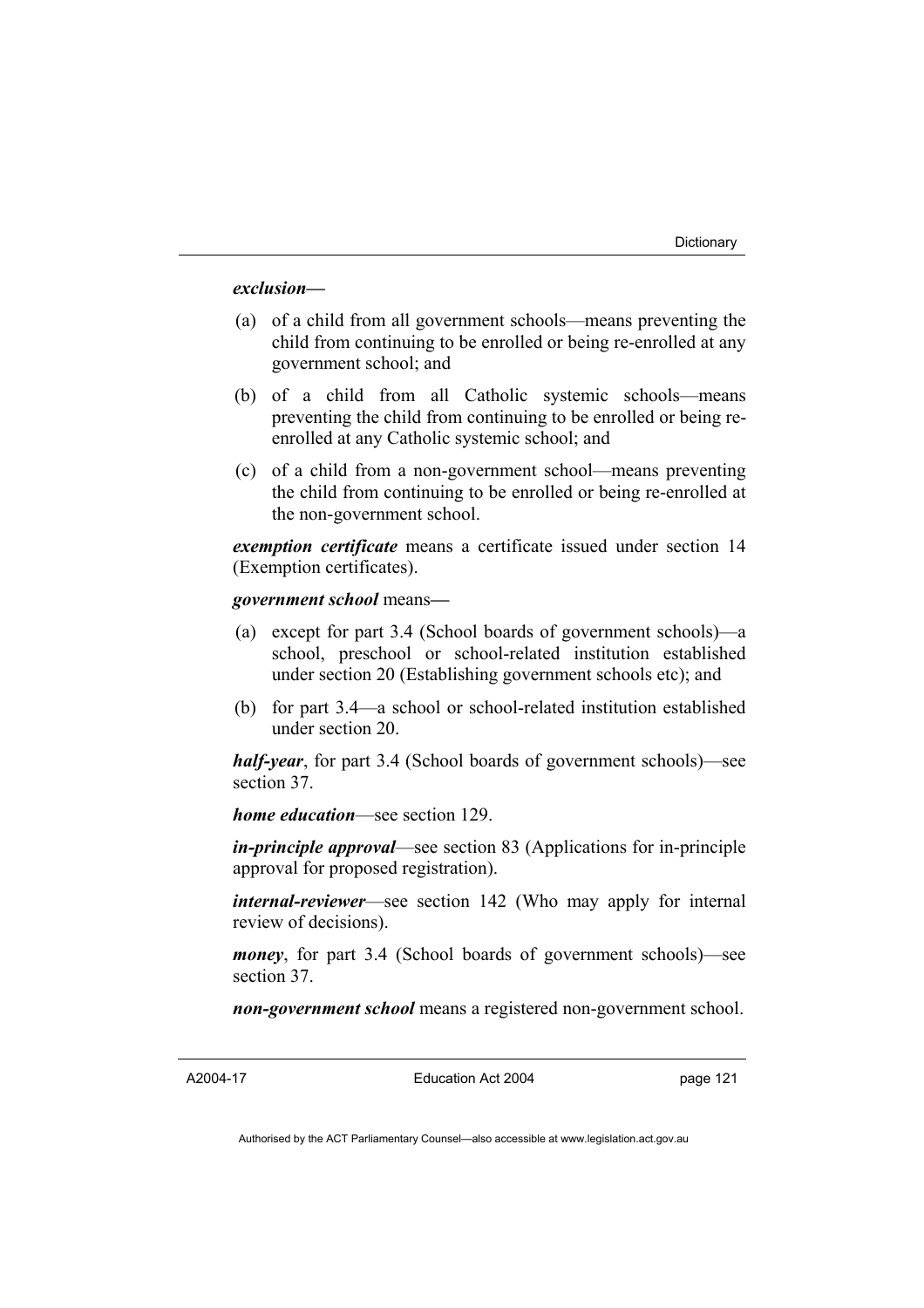*parent*—see section 6.

*parents and citizens association*, for part 3.4 (School boards of government schools)—see section 37.

*parents and citizens member*—

- (a) for the school board of a government school, other than a small school, a school-related institution or another school to which section 43 (Constitution of school boards of school-related institutions and other schools in special circumstances) applies—see section 41 (Constitution of school boards generally); or
- (b) for the school board of a small school, other than a school to which section 43 applies—see section 42 (Constitution of school boards of small schools).

*prescribed period*, for part 3.4 (School boards of government schools)—see section 37.

*proposed opening day*—see section 83 (4) (Applications for inprinciple approval for proposed registration).

*registered non-government school* means a school that is registered or provisionally registered under part 4.2 (Registration—nongovernment schools).

*register of enrolments and attendances*, in relation to a person, means the register of enrolments and attendances kept by the person under section 32 (Register of enrolments and attendances for government schools) or section 99 (Register of enrolments and attendances for non-government schools).

*register of non-government schools* means the register kept by the registrar under section 79.

*registrar* means the Registrar of Non-Government Schools.

*reviewable decision*—see section 140.

page 122 Education Act 2004

A2004-17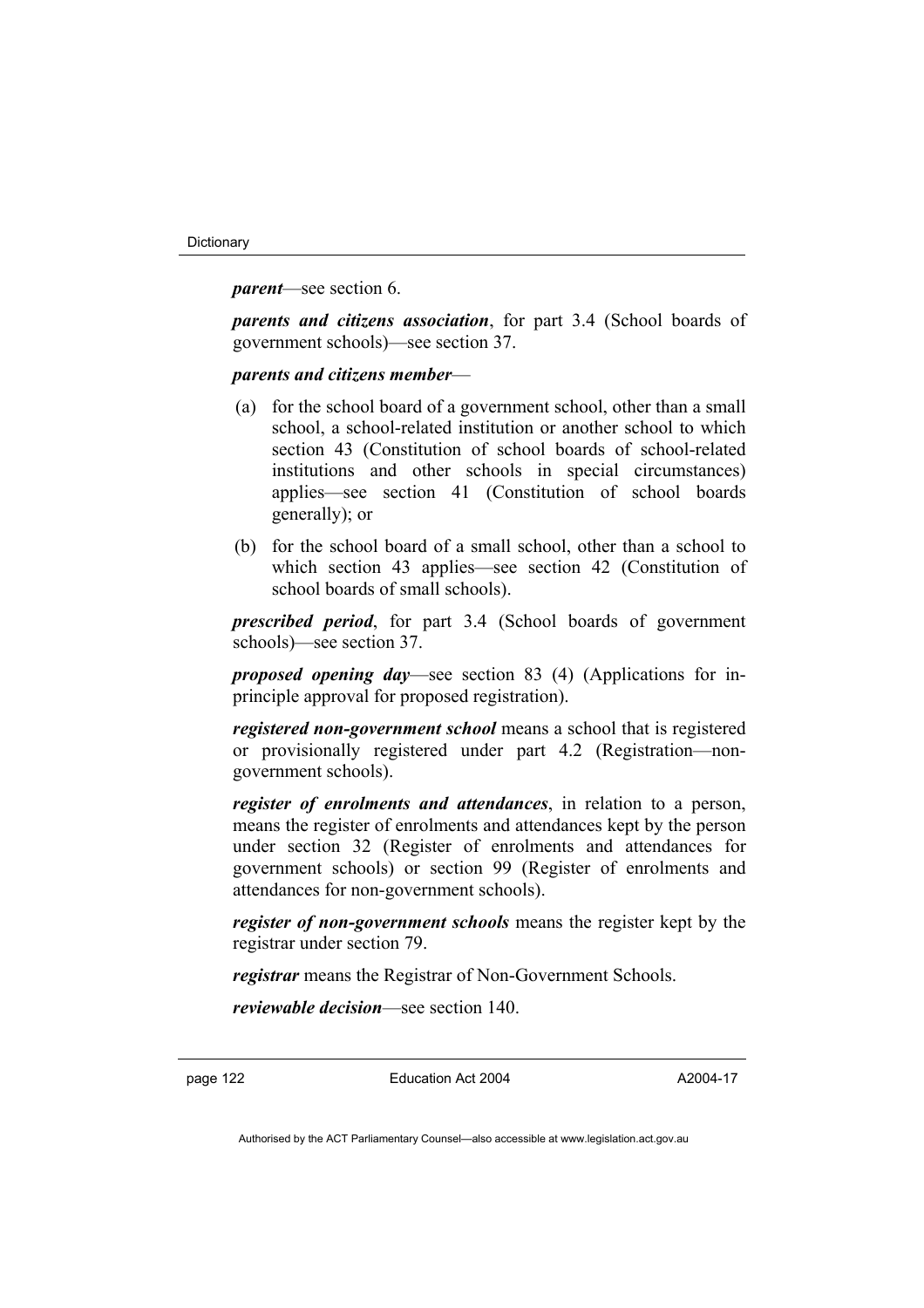#### *school*—

- (a) except for chapter 2, part 3.4, chapter 4 and part 6.2—means a school or school-related institution established under section 20 (Establishing government schools etc); and
- (b) for chapter 2 (School enrolment and attendance) and part 6.2 (Other provisions)—means a government school or nongovernment school; and
- (c) for part 3.4 (Schools boards of government schools)—see section 37; and
- (d) for chapter 4 (Non-government schools)—see section 74.

*school board*, of a government school, means the school board of the school established under part 3.4.

*school-leaving age* means 15 years old.

*school-related institution*—see section 20 (Establishing government schools etc).

*small school*, for part 3.4 (School boards of government schools) see section 37.

*staff*, of a school, means the principal and teachers of, and other people employed at, the school.

#### *staff member*—

- (a) for the school board of a government school, other than a small school, a school-related institution or another school to which section 43 (Constitution of school boards of school-related institutions and other schools in special circumstances) applies—see section 41 (Constitution of school boards generally); or
- (b) for the school board of a small school, other than a school to which section 43 applies—see section 42 (Constitution of school boards of small schools).

A2004-17

Education Act 2004

page 123